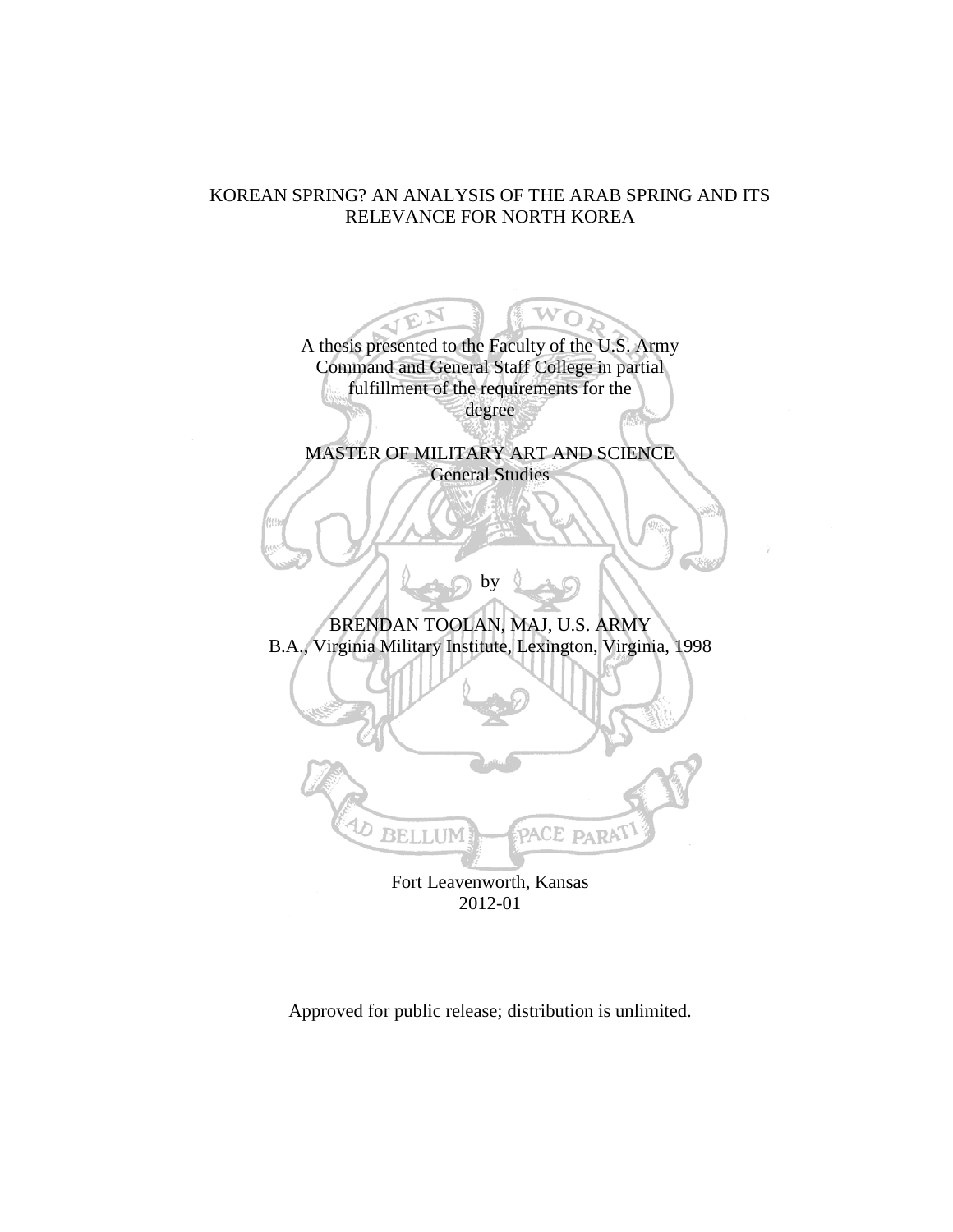|                                                                                                                                                                                                                                                                                                                                                                                                                                                                                                                                                                                                                                                                                                                                                                                                                                                                                                                                                                                                                                                                                | <b>REPORT DOCUMENTATION PAGE</b>                        | Form Approved |                                                                          |            |                                                                                                                                                                                                                                                                                                                                                                                                                                                                                                                                                                                                                                                                                                                                                                                                                                                                                                            |  |  |  |  |
|--------------------------------------------------------------------------------------------------------------------------------------------------------------------------------------------------------------------------------------------------------------------------------------------------------------------------------------------------------------------------------------------------------------------------------------------------------------------------------------------------------------------------------------------------------------------------------------------------------------------------------------------------------------------------------------------------------------------------------------------------------------------------------------------------------------------------------------------------------------------------------------------------------------------------------------------------------------------------------------------------------------------------------------------------------------------------------|---------------------------------------------------------|---------------|--------------------------------------------------------------------------|------------|------------------------------------------------------------------------------------------------------------------------------------------------------------------------------------------------------------------------------------------------------------------------------------------------------------------------------------------------------------------------------------------------------------------------------------------------------------------------------------------------------------------------------------------------------------------------------------------------------------------------------------------------------------------------------------------------------------------------------------------------------------------------------------------------------------------------------------------------------------------------------------------------------------|--|--|--|--|
|                                                                                                                                                                                                                                                                                                                                                                                                                                                                                                                                                                                                                                                                                                                                                                                                                                                                                                                                                                                                                                                                                |                                                         |               | OMB control number. PLEASE DO NOT RETURN YOUR FORM TO THE ABOVE ADDRESS. |            | OMB No. 0704-0188<br>Public reporting burden for this collection of information is estimated to average 1 hour per response, including the time for reviewing instructions, searching existing data<br>sources, gathering and maintaining the data needed, and completing and reviewing this collection of information. Send comments regarding this burden estimate or any<br>other aspect of this collection of information, including suggestions for reducing this burden to Department of Defense, Washington Headquarters Services, Directorate for<br>Information Operations and Reports (0704-0188), 1215 Jefferson Davis Highway, Suite 1204, Arlington, VA 22202-4302. Respondents should be aware that<br>notwithstanding any other provision of law, no person shall be subject to any penalty for failing to comply with a collection of information if it does not display a currently valid |  |  |  |  |
|                                                                                                                                                                                                                                                                                                                                                                                                                                                                                                                                                                                                                                                                                                                                                                                                                                                                                                                                                                                                                                                                                | 1. REPORT DATE (DD-MM-YYYY)                             |               | 2. REPORT TYPE                                                           |            | 3. DATES COVERED (From - To)                                                                                                                                                                                                                                                                                                                                                                                                                                                                                                                                                                                                                                                                                                                                                                                                                                                                               |  |  |  |  |
| 08-06-2011                                                                                                                                                                                                                                                                                                                                                                                                                                                                                                                                                                                                                                                                                                                                                                                                                                                                                                                                                                                                                                                                     |                                                         |               | Master's Thesis                                                          |            | AUG 2011 - JUN 2012                                                                                                                                                                                                                                                                                                                                                                                                                                                                                                                                                                                                                                                                                                                                                                                                                                                                                        |  |  |  |  |
| <b>4. TITLE AND SUBTITLE</b>                                                                                                                                                                                                                                                                                                                                                                                                                                                                                                                                                                                                                                                                                                                                                                                                                                                                                                                                                                                                                                                   |                                                         |               |                                                                          |            | <b>5a. CONTRACT NUMBER</b>                                                                                                                                                                                                                                                                                                                                                                                                                                                                                                                                                                                                                                                                                                                                                                                                                                                                                 |  |  |  |  |
|                                                                                                                                                                                                                                                                                                                                                                                                                                                                                                                                                                                                                                                                                                                                                                                                                                                                                                                                                                                                                                                                                | <b>Relevance for North Korea</b>                        |               | Korean Spring? An Analysis of the Arab Spring and Its                    |            | <b>5b. GRANT NUMBER</b>                                                                                                                                                                                                                                                                                                                                                                                                                                                                                                                                                                                                                                                                                                                                                                                                                                                                                    |  |  |  |  |
| <b>5c. PROGRAM ELEMENT NUMBER</b>                                                                                                                                                                                                                                                                                                                                                                                                                                                                                                                                                                                                                                                                                                                                                                                                                                                                                                                                                                                                                                              |                                                         |               |                                                                          |            |                                                                                                                                                                                                                                                                                                                                                                                                                                                                                                                                                                                                                                                                                                                                                                                                                                                                                                            |  |  |  |  |
| 6. AUTHOR(S)                                                                                                                                                                                                                                                                                                                                                                                                                                                                                                                                                                                                                                                                                                                                                                                                                                                                                                                                                                                                                                                                   |                                                         |               |                                                                          |            | <b>5d. PROJECT NUMBER</b>                                                                                                                                                                                                                                                                                                                                                                                                                                                                                                                                                                                                                                                                                                                                                                                                                                                                                  |  |  |  |  |
|                                                                                                                                                                                                                                                                                                                                                                                                                                                                                                                                                                                                                                                                                                                                                                                                                                                                                                                                                                                                                                                                                | Major Brendan Toolan                                    |               |                                                                          |            | <b>5e. TASK NUMBER</b>                                                                                                                                                                                                                                                                                                                                                                                                                                                                                                                                                                                                                                                                                                                                                                                                                                                                                     |  |  |  |  |
|                                                                                                                                                                                                                                                                                                                                                                                                                                                                                                                                                                                                                                                                                                                                                                                                                                                                                                                                                                                                                                                                                |                                                         |               |                                                                          |            | <b>5f. WORK UNIT NUMBER</b>                                                                                                                                                                                                                                                                                                                                                                                                                                                                                                                                                                                                                                                                                                                                                                                                                                                                                |  |  |  |  |
| 7. PERFORMING ORGANIZATION NAME(S) AND ADDRESS(ES)<br>8. PERFORMING ORG REPORT<br><b>NUMBER</b><br>U.S. Army Command and General Staff College<br>ATTN: ATZL-SWD-GD<br>Fort Leavenworth, KS 66027-2301                                                                                                                                                                                                                                                                                                                                                                                                                                                                                                                                                                                                                                                                                                                                                                                                                                                                         |                                                         |               |                                                                          |            |                                                                                                                                                                                                                                                                                                                                                                                                                                                                                                                                                                                                                                                                                                                                                                                                                                                                                                            |  |  |  |  |
| 9. SPONSORING / MONITORING AGENCY NAME(S) AND ADDRESS(ES)<br><b>10. SPONSOR/MONITOR'S</b><br><b>ACRONYM(S)</b>                                                                                                                                                                                                                                                                                                                                                                                                                                                                                                                                                                                                                                                                                                                                                                                                                                                                                                                                                                 |                                                         |               |                                                                          |            |                                                                                                                                                                                                                                                                                                                                                                                                                                                                                                                                                                                                                                                                                                                                                                                                                                                                                                            |  |  |  |  |
|                                                                                                                                                                                                                                                                                                                                                                                                                                                                                                                                                                                                                                                                                                                                                                                                                                                                                                                                                                                                                                                                                | <b>11. SPONSOR/MONITOR'S REPORT</b><br><b>NUMBER(S)</b> |               |                                                                          |            |                                                                                                                                                                                                                                                                                                                                                                                                                                                                                                                                                                                                                                                                                                                                                                                                                                                                                                            |  |  |  |  |
| <b>12. DISTRIBUTION / AVAILABILITY STATEMENT</b><br>Approved for Public Release; Distribution is Unlimited                                                                                                                                                                                                                                                                                                                                                                                                                                                                                                                                                                                                                                                                                                                                                                                                                                                                                                                                                                     |                                                         |               |                                                                          |            |                                                                                                                                                                                                                                                                                                                                                                                                                                                                                                                                                                                                                                                                                                                                                                                                                                                                                                            |  |  |  |  |
| <b>13. SUPPLEMENTARY NOTES</b>                                                                                                                                                                                                                                                                                                                                                                                                                                                                                                                                                                                                                                                                                                                                                                                                                                                                                                                                                                                                                                                 |                                                         |               |                                                                          |            |                                                                                                                                                                                                                                                                                                                                                                                                                                                                                                                                                                                                                                                                                                                                                                                                                                                                                                            |  |  |  |  |
| <b>14. ABSTRACT</b><br>In December 2010, spontaneous protests began in Tunisia following the self-immolation of a<br>Tunisian citizen, who was upset after having his vegetable cart seized by Tunisian police. Wide<br>spread demonstrations followed in the capital city of Tunis. Quickly the protests and<br>demonstrations spread to Egypt, Yemen, Bahrain, Libya and Syria. The series of uprisings<br>came to be known as the "Arab Spring." The civil uprisings resulted in the downfall of<br>autocratic leaders throughout the Middle East and North Africa. On the other side of the globe,<br>North Korea has taken notice of the Arab Spring. North Korea is undergoing a transition<br>following the death of Kim Jong II. This research thesis analyzed the conditions that existed<br>during the Arab Spring in Egypt, Libya and Syria and applies that analysis to North Korea to<br>determine the possibility of a "Korean Spring" revolution.<br><b>15. SUBJECT TERMS</b><br>"Arab Spring," "Korean Spring," North Korea, Egypt, Libya, Syria, Social Media |                                                         |               |                                                                          |            |                                                                                                                                                                                                                                                                                                                                                                                                                                                                                                                                                                                                                                                                                                                                                                                                                                                                                                            |  |  |  |  |
|                                                                                                                                                                                                                                                                                                                                                                                                                                                                                                                                                                                                                                                                                                                                                                                                                                                                                                                                                                                                                                                                                | <b>16. SECURITY CLASSIFICATION OF:</b>                  |               | <b>17. LIMITATION</b><br>OF ABSTRACT                                     | 18. NUMBER | 19a. NAME OF RESPONSIBLE PERSON                                                                                                                                                                                                                                                                                                                                                                                                                                                                                                                                                                                                                                                                                                                                                                                                                                                                            |  |  |  |  |
| a. REPORT                                                                                                                                                                                                                                                                                                                                                                                                                                                                                                                                                                                                                                                                                                                                                                                                                                                                                                                                                                                                                                                                      | <b>b. ABSTRACT</b><br>c. THIS PAGE                      |               |                                                                          | OF PAGES   | 19b. PHONE NUMBER (include area code)                                                                                                                                                                                                                                                                                                                                                                                                                                                                                                                                                                                                                                                                                                                                                                                                                                                                      |  |  |  |  |
| (U)                                                                                                                                                                                                                                                                                                                                                                                                                                                                                                                                                                                                                                                                                                                                                                                                                                                                                                                                                                                                                                                                            | (U)                                                     | (U)           | (U)                                                                      | 103        |                                                                                                                                                                                                                                                                                                                                                                                                                                                                                                                                                                                                                                                                                                                                                                                                                                                                                                            |  |  |  |  |

**Standard Form 298 (Rev. 8-98) Prescribed by ANSI Std. Z39.18**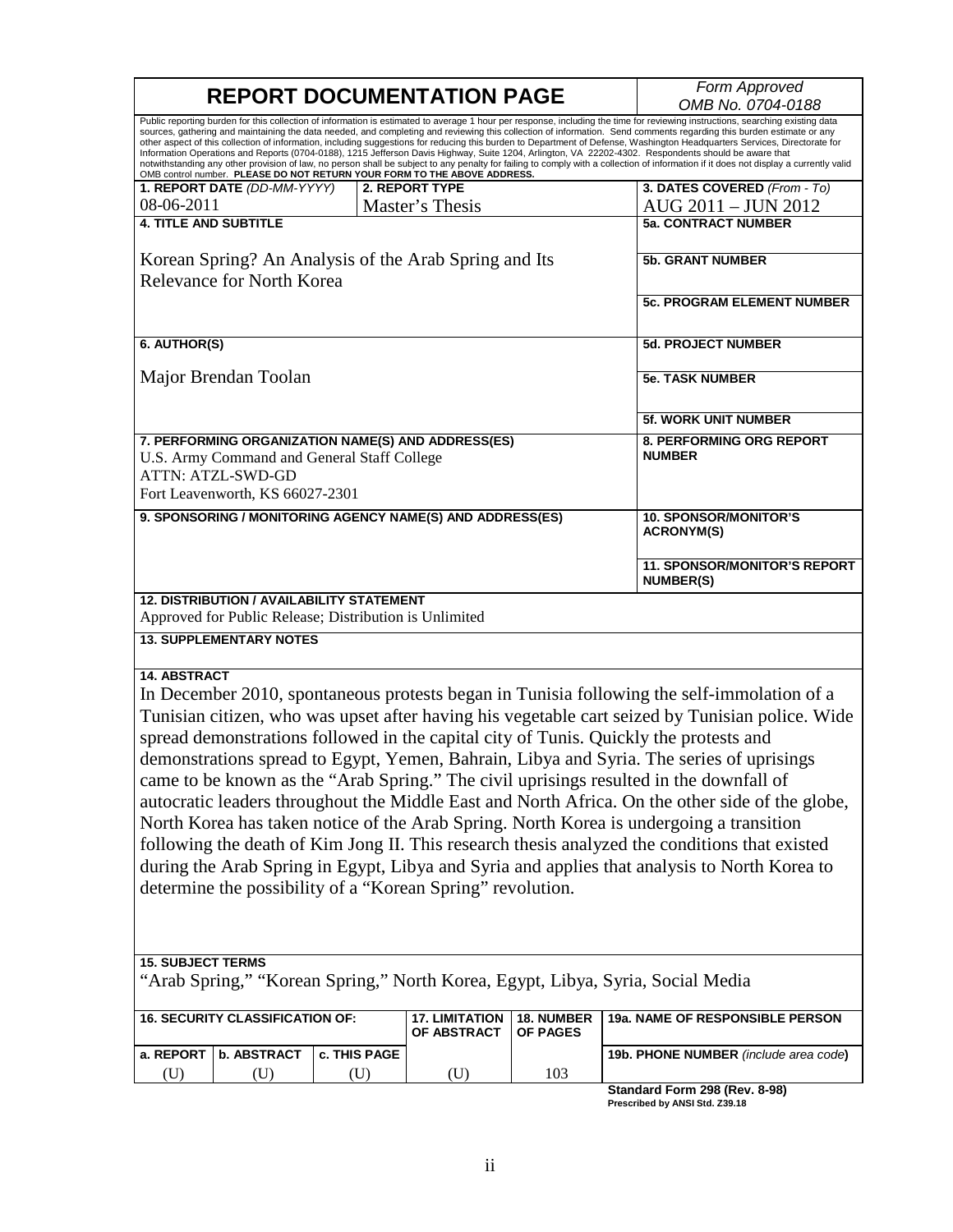# MASTER OF MILITARY ART AND SCIENCE

# THESIS APPROVAL PAGE

Name of Candidate: Major Brendan P. Toolan

Thesis Title: Korean Spring? An Analysis of the Arab Spring and Its Relevance for North Korea

Approved by:

|             |  |  |  |  |  |  |  |  |  |  |  | Thesis Committee Chair |  |  |
|-------------|--|--|--|--|--|--|--|--|--|--|--|------------------------|--|--|
| _ _ _ _ _ _ |  |  |  |  |  |  |  |  |  |  |  |                        |  |  |

David W. Christie, M.A.

|                         | Member |
|-------------------------|--------|
| William C. Latham, M.A. |        |

, Member

Joseph G. Babb, M.A.

, Member Prisco R. Hernandez, Ph.D.

Accepted this 8th day of June 2012 by:

, Director, Graduate Degree Programs

Robert F. Baumann, Ph.D.

The opinions and conclusions expressed herein are those of the student author and do not necessarily represent the views of the U.S. Army Command and General Staff College or any other governmental agency. (References to this study should include the foregoing statement.)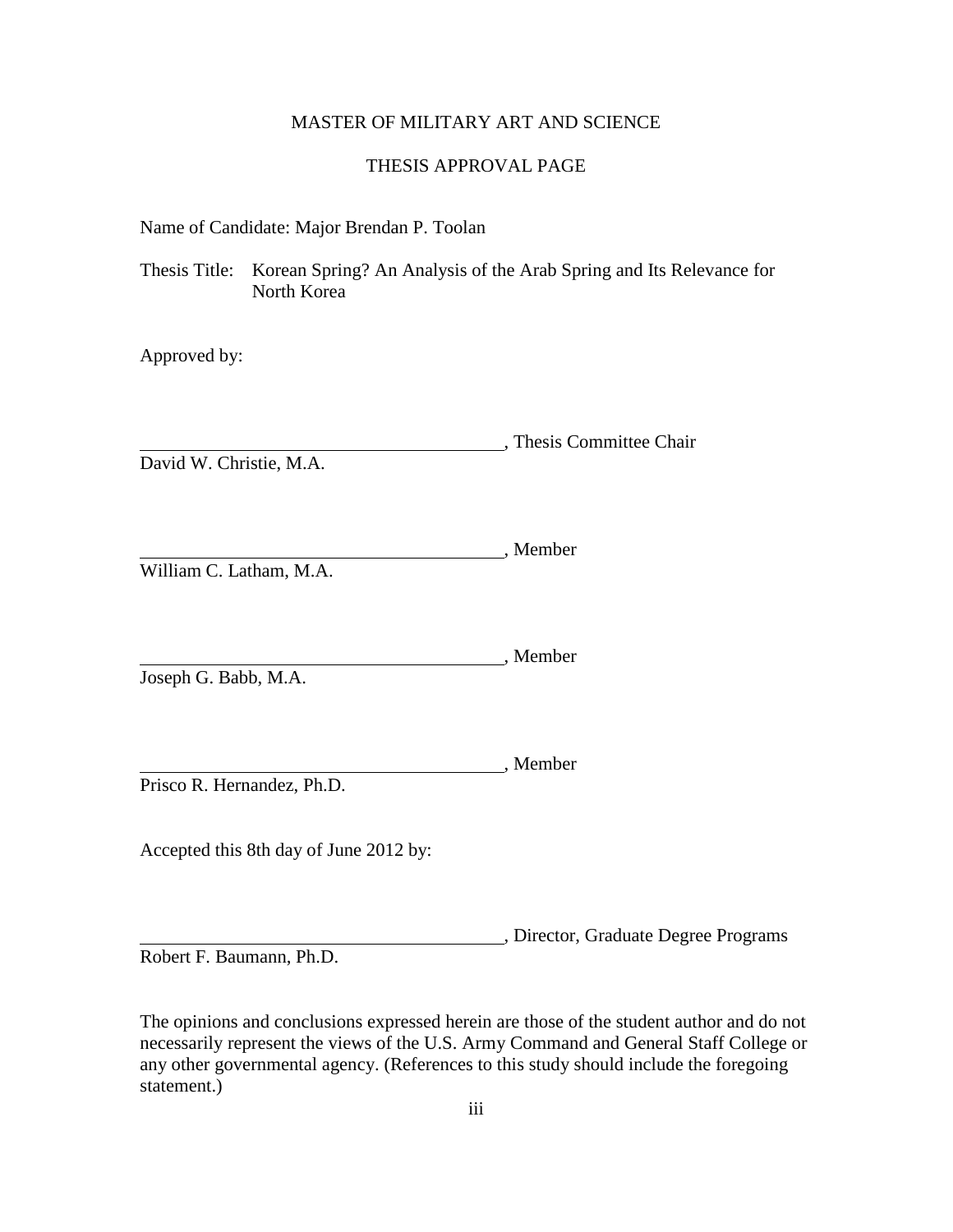# ABSTRACT

# KOREAN SPRING? AN ANALYSIS OF THE ARAB SPRING AND ITS RELEVANCE FOR NORTH KOREA, by Major Brendan Toolan, 103 pages.

In December 2010, spontaneous protests began in Tunisia following the self-immolation of a Tunisian citizen, who was upset after having his vegetable cart seized by Tunisian police. Wide spread demonstrations followed in the capital city of Tunis. Quickly the protests and demonstrations spread to Egypt, Yemen, Bahrain, Libya and Syria. The series of uprisings came to be known as the "Arab Spring." The civil uprisings resulted in the downfall of autocratic leaders throughout the Middle East and North Africa. On the other side of the globe, North Korea has taken notice of the Arab Spring. North Korea is undergoing a transition following the death of Kim Jong II. This research thesis analyzed the conditions that existed during the Arab Spring in Egypt, Libya and Syria and applies that analysis to North Korea to determine the possibility of a "Korean Spring" revolution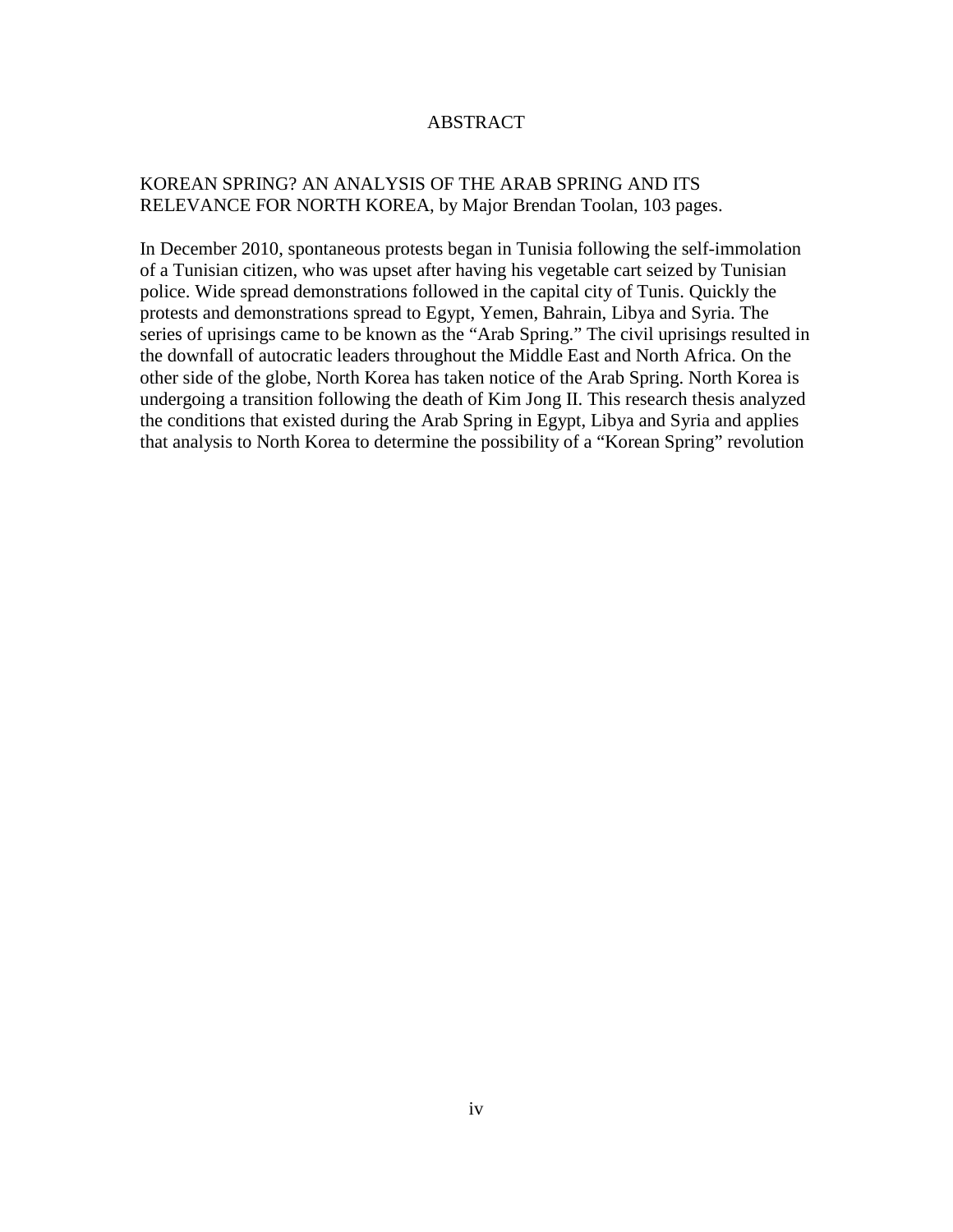# ACKNOWLEDGMENTS

I would like to express my deep appreciation for the hard work and dedication of Mr. David Christie, Mr. William Latham, and Mr. Joseph Babb. These three gentlemen comprised the project's committee and without their efforts this project would never have made it to its completion. I would also like to thank all of my other instructors at the Command and General Staff College, who worked with me to provide me with the time to complete the long process of research and writing that this thesis required.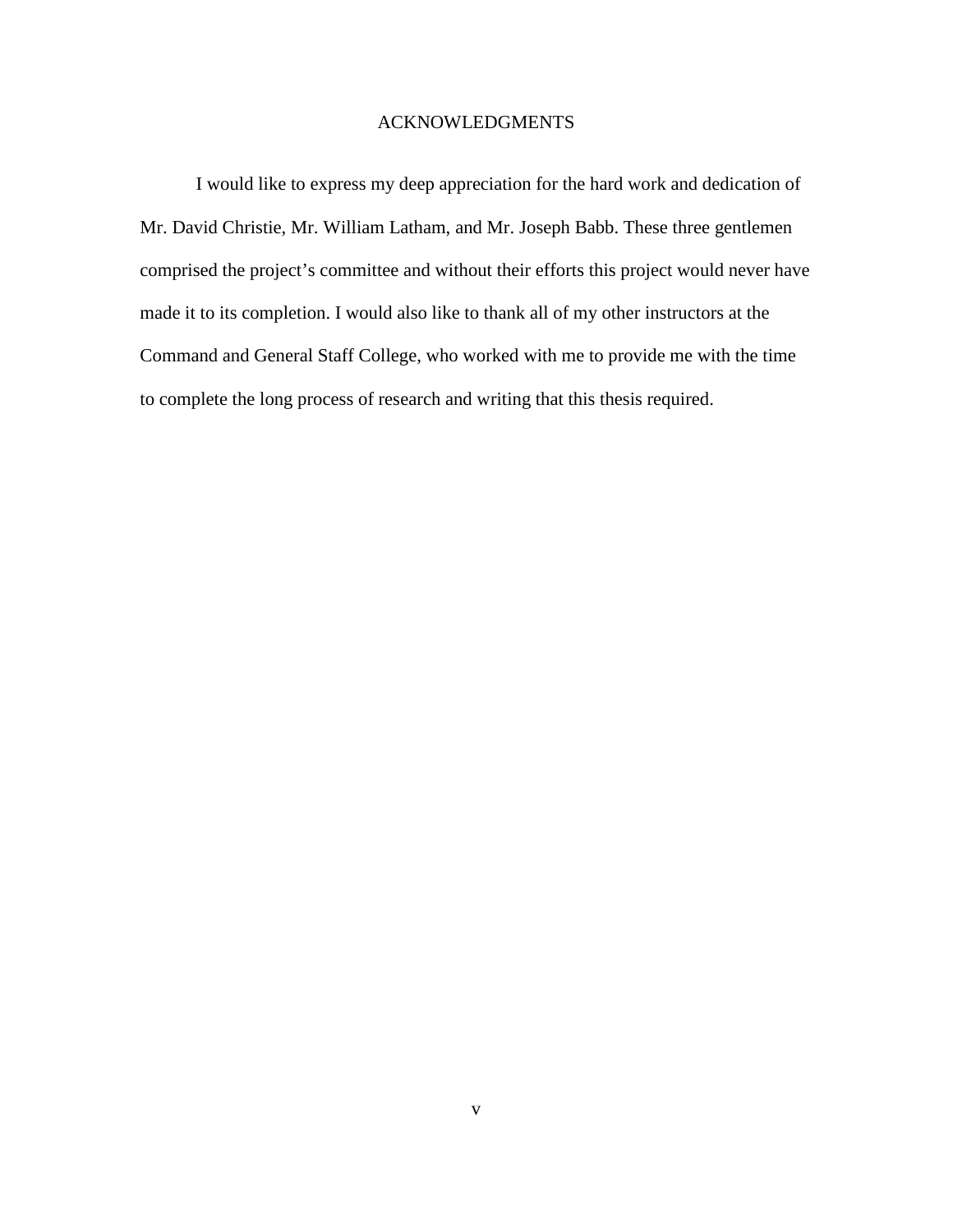# **TABLE OF CONTENTS**

|                                                              | Page |
|--------------------------------------------------------------|------|
| MASTER OF MILITARY ART AND SCIENCE THESIS APPROVAL PAGE  iii |      |
|                                                              |      |
|                                                              |      |
|                                                              |      |
|                                                              |      |
|                                                              |      |
|                                                              |      |
|                                                              |      |
|                                                              |      |
|                                                              |      |
|                                                              |      |
|                                                              |      |
|                                                              |      |
|                                                              |      |
|                                                              |      |
|                                                              |      |
|                                                              |      |
|                                                              |      |
|                                                              |      |
|                                                              |      |
|                                                              |      |
|                                                              |      |
|                                                              |      |
|                                                              |      |
|                                                              |      |
|                                                              |      |
|                                                              |      |
|                                                              |      |
|                                                              |      |
|                                                              |      |
|                                                              |      |
|                                                              |      |
|                                                              |      |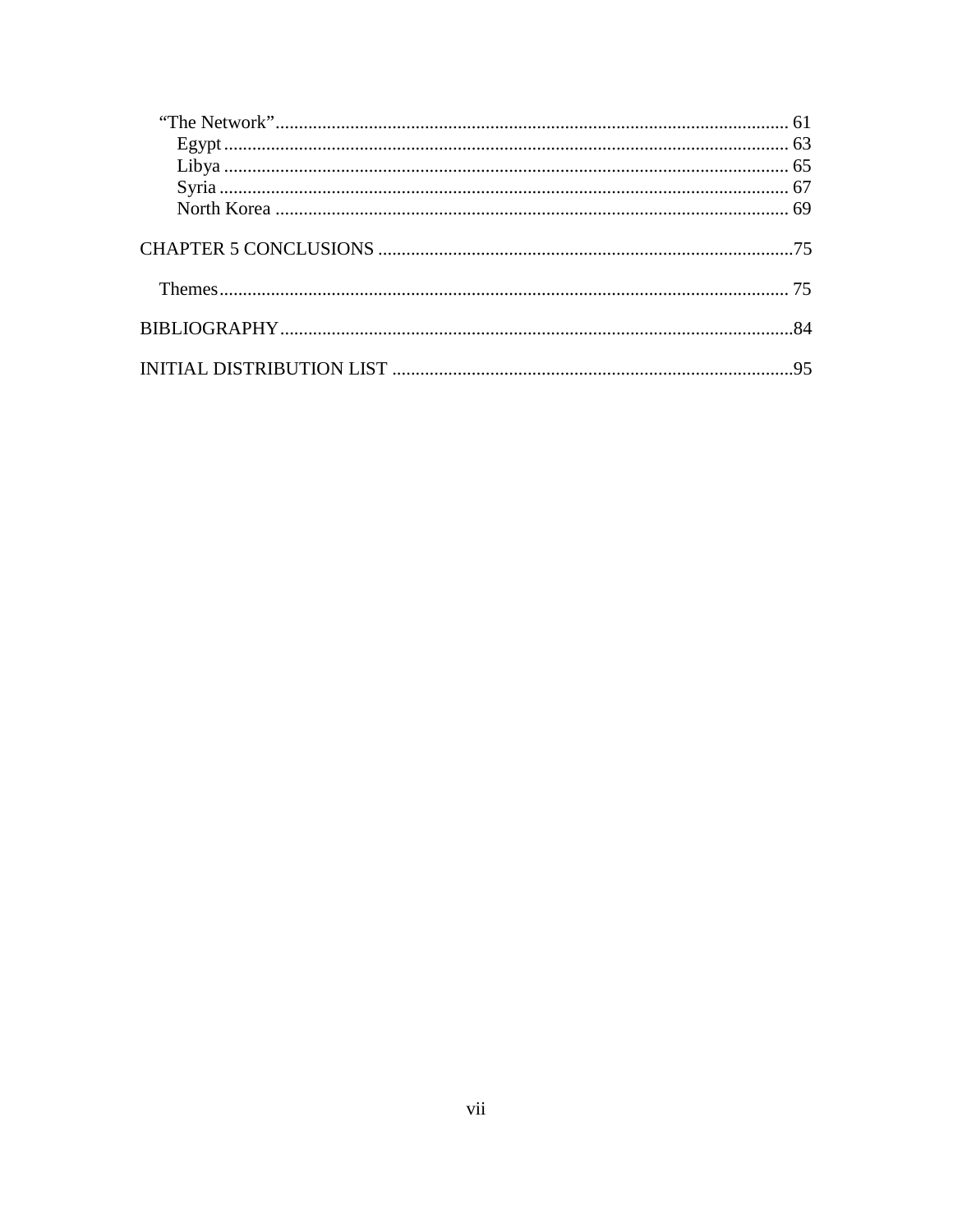# ACRONYMS

| <b>FSA</b>  | Free Syrian Army                   |
|-------------|------------------------------------|
| <b>NATO</b> | North Atlantic Treaty Organization |
| U.S.        | <b>United States</b>               |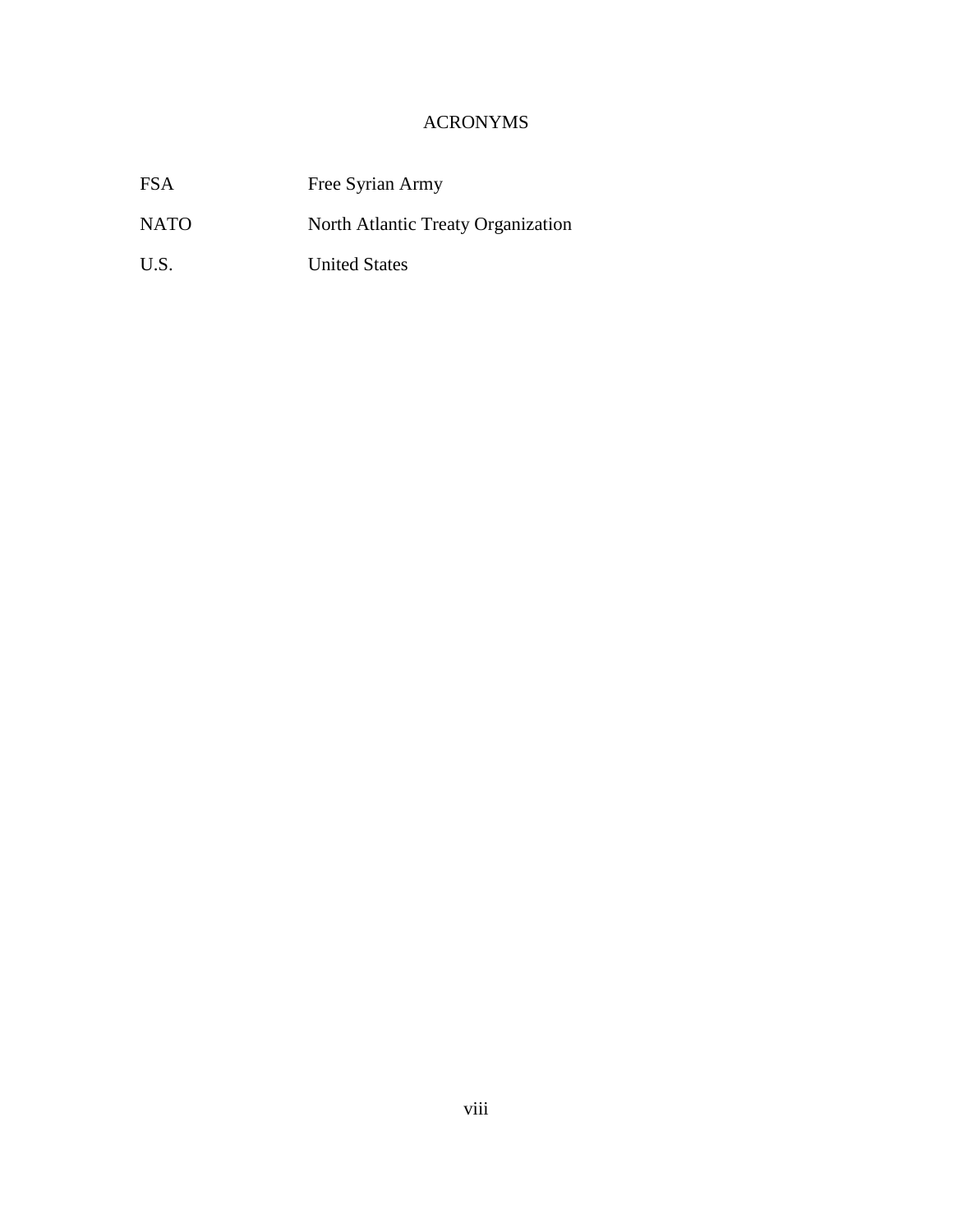# CHAPTER 1

# **INTRODUCTION**

Fareed Zakaria recently highlighted a report regarding approximately 200 North Korean doctors, nurses and construction workers who were living and working in Libya during the anti-government uprising of 2011 and 2012. North Korean "Dear Leader" Kim Jong II originally sent these personnel to Libya in an effort to secure needed currency that could be sent back home. Now, although their money is still welcome in their North Korean homeland, the people are not because they witnessed the Libyan "Arab Spring" revolution. The closed and secretive state of North Korea will simply not allow any information from the world beyond its borders that might spark a similar revolution. Kim Jong II refused to allow the return of the citizens because they had witnessed the protests that resulted in the fall of Gaddafi. As Zakaria points out, "Editorials in South Korean newspapers say that only 1 percent of North Koreans have even heard of the Arab Spring." $1$ 

Kim Jong II, the leader of the Democratic People's Republic of Korea (commonly, and hereafter, referred to as North Korea) died on December 17, 2011. Kim Jong II had continued the isolation policies that his father Kim II Sung had established prior to his death in 1994 resulting in North Korea's seclusion from the international community. The Soviet Union appointed Kim II Sung the leader of North Korea following the partitioning of Korea at the end of World War II. Now, following Kim Jong

<span id="page-8-0"></span><sup>&</sup>lt;u>1</u> Fareed Zakaria, "Will North Koreans Rise Up?" *CNN*, November 14, 2011, http://globalpublicsquare.blogs.cnn.com/2011/11/14/zakaria-will-the-north-koreans-riseup/ (accessed December 12, 2011).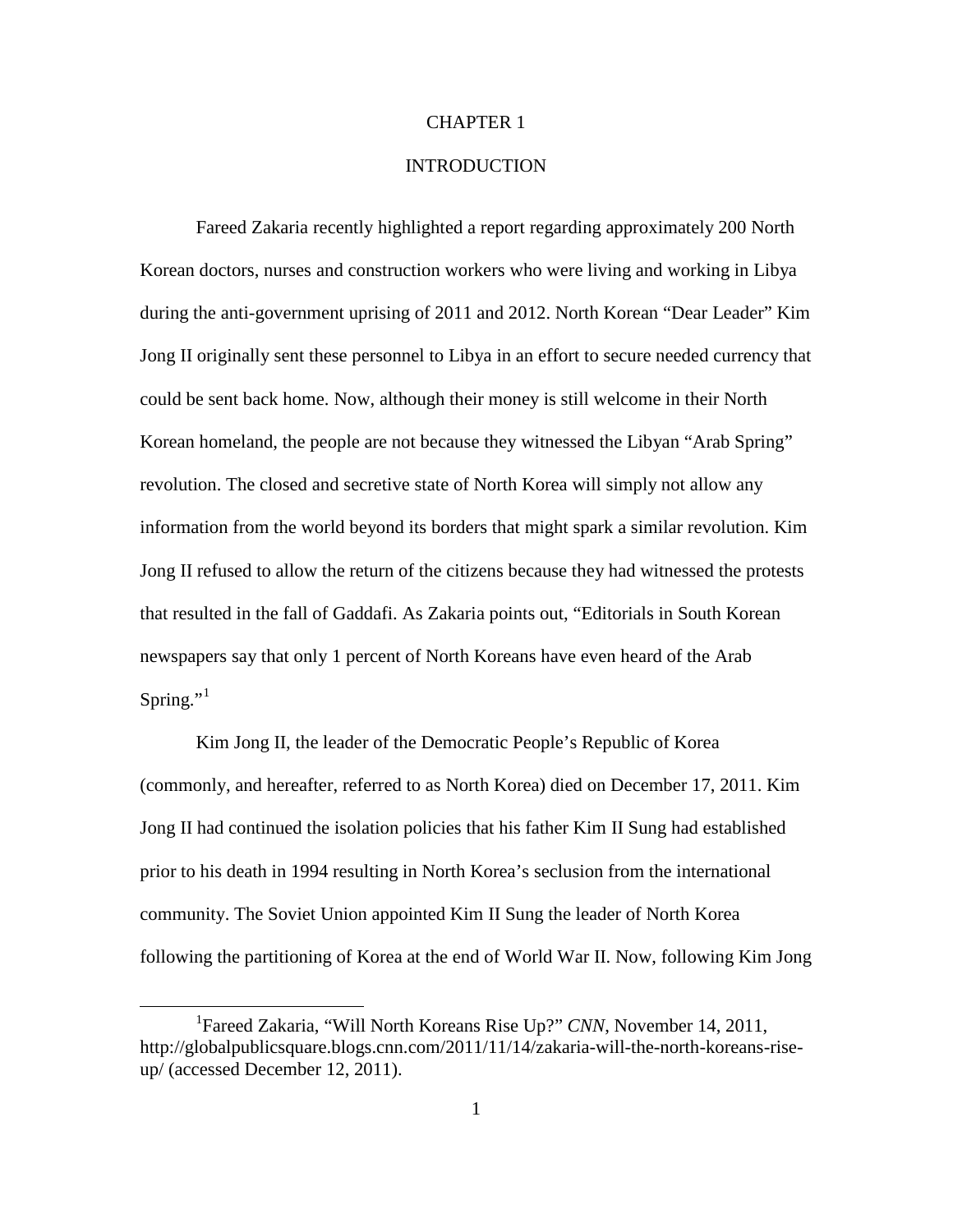II's death, his youngest son Kim Jong Un appears to have taken over as the "Great Successor" and leader of North Korea. The world does not know much about the new leader in North Korea, but Kim Jong Un takes over during a very turbulent time in the world for oppressive regimes.

Following popular revolutions in Egypt, Tunisia, Libya, and Yemen, long established regimes have fallen, removing dictators throughout the Middle East and North Africa. Autocratic leaders all over the world have taken note of the events that led to these revolutions and the conditions that perpetuated their success. Even now, the leadership in Syria is trying desperately to prevent the collapse of President Bashar al-Assad's regime. At the same time, the autocratic Saudi Arabian regime, which *The Economist* described as "the Arab counter-revolution's engine,"[2](#page-9-0) has taken steps to eradicate the seeds of dissatisfaction among its people by reportedly promising \$30 billion in aid for the unemployed and the poor and raising salaries for government employees, particularly the military.<sup>[3](#page-9-1)</sup>

### Research Questions

Against the backdrop of successful revolutions and regimes desperately trying to retain their hold on power, the primary research question that this analysis seeks to examine is whether the conditions that existed during the Arab Spring exist in North Korea and to what degree is a "Korean Spring" possible in the communist state. If the

<span id="page-9-0"></span> $\frac{1}{2}$ *The Economist*, "The King's Sad Men," May 5, 2012, http://www.economist.com/node/21554229 (accessed April 2012), 48.

<span id="page-9-1"></span><sup>3</sup> Nawaf Obaid, "There Will Be No Uprising in Saudi Arabia," *Foreign Policy*, March 10, 2011, http://www.foreignpolicy.com/articles/2011/03/10/there will be no\_uprising\_in\_saudi\_arabia (accessed December 13, 2011).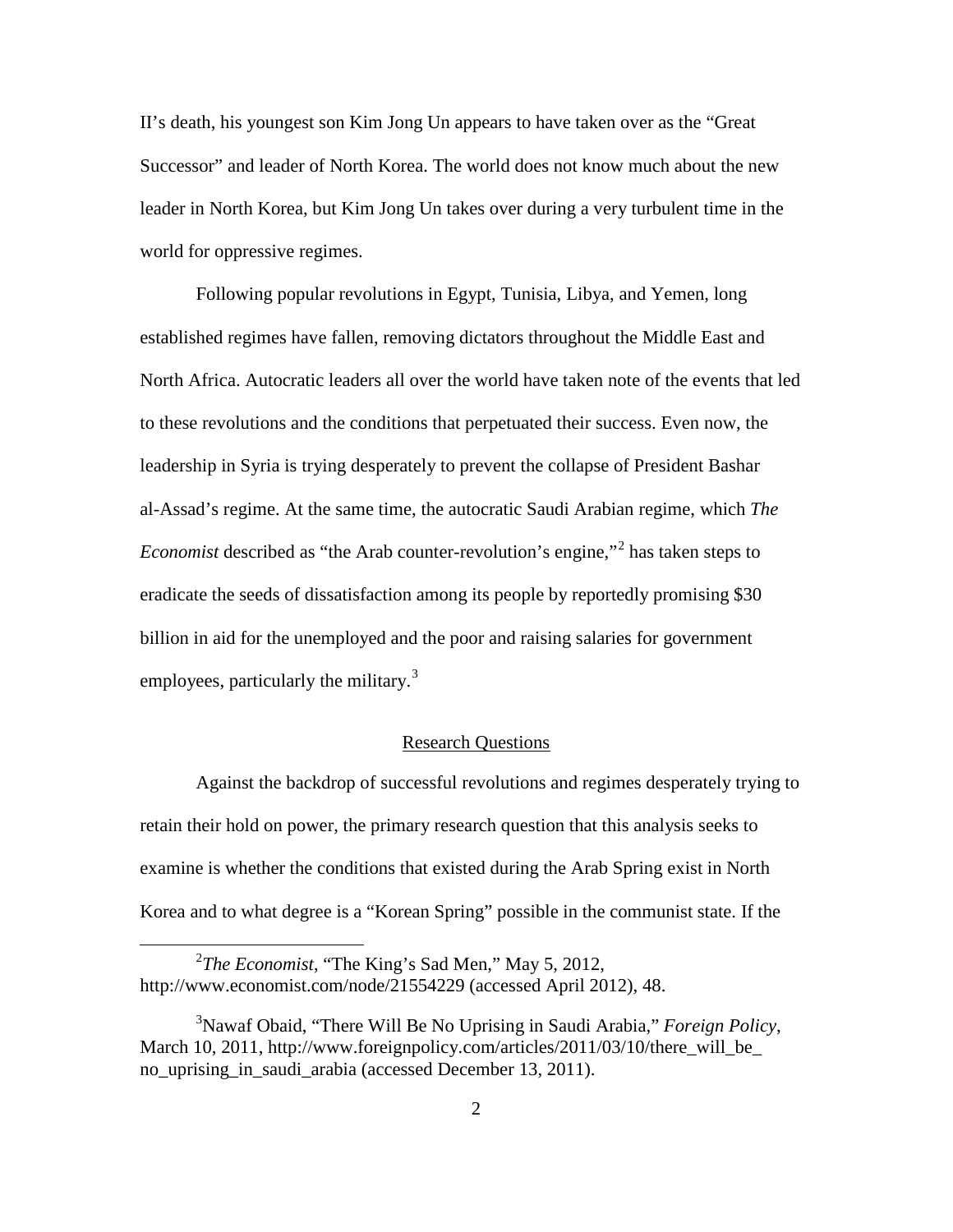study indicates that a Korean Spring in the style of the Arab Spring is unlikely, does a revolutionary model exist that could potentially propose how a popular revolution could occur in North Korea?

#### Increasingly Connected World

Due to the increasing interconnectedness of our globalized world, events that happen in the Middle East and North Africa have greater global impact than ever before. *New York Times* columnist, Thomas Friedman, who has written extensively about globalization in the twenty-first century recently noted that because of modern social networking tools such as Facebook and Twitter "the world has gone from connected to hyper-connected."<sup>[4](#page-10-0)</sup> Instability in other parts of the globe therefore impacts the lives of Americans in a much more direct and instantaneous manner. In 2003, James Lindsay wrote in the *Brookings Review* that globalization was a challenge across the full spectrum of governmental and private endeavors such as politics, economics, and security.<sup>[5](#page-10-1)</sup> Lindsay's argument suggests that as the world becomes more connected, events in Egypt and Libya will have immediate consequences for America's security, economy, and overall vital interests. To support its own national interests, the United States (U.S.) of America must position itself to understand and, if possible influence the outcomes of these and future uprisings.

<span id="page-10-0"></span> $\overline{4}$ Thomas Friedman, "A Theory of Everything (sort Of)," *New York Times*, August 13, 2011, http://www.nytimes.com/2011/08/14/opinion/sunday/Friedman-a-theory-ofeveryting-sort-of.html (accessed December 18, 2011).

<span id="page-10-1"></span><sup>&</sup>lt;sup>5</sup>James M. Lindsay, "The Globalization of Politics: American Foreign Policy For a New Century," *Brookings Review* (Winter 2003), http://www.cfr.org/world/ globalization-politics-american-foreign-policy-new-century/p6330 (accessed May 18, 2012).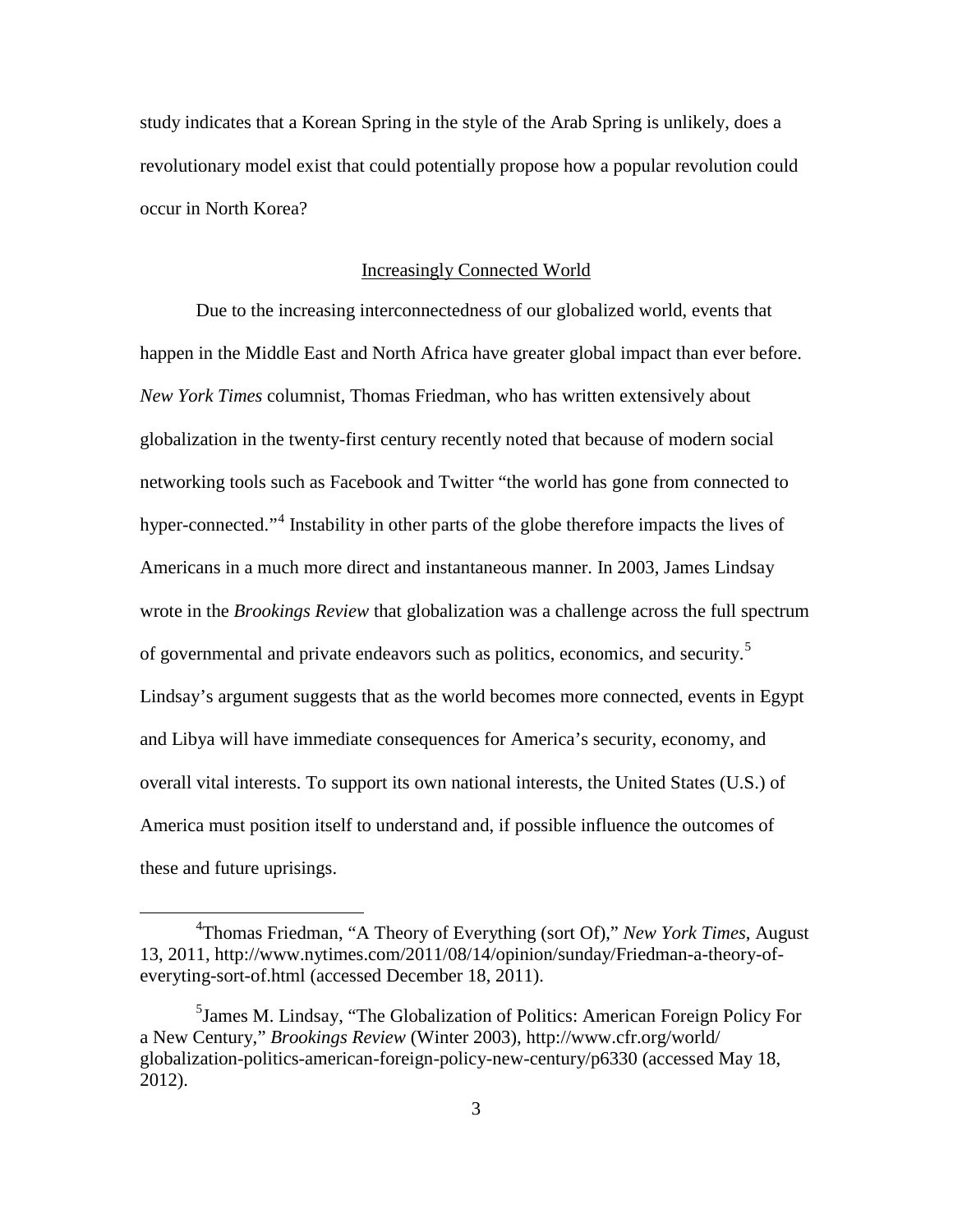On June 4, 2009, before the start of the Arab Spring, President Barack Obama gave a speech in Cairo, Egypt that many believed would change the relationship between the U.S. and the Muslim world. Much of the President's remarks focused on the usual foreign policy topics such as Islamic violent extremism, the Israeli-Palestinian conflict, and nuclear proliferation. Late in his speech, however, the President addressed the topic of democracy in the Middle East, saying:

America does not presume to know what is best for everyone, just as we would not presume to pick the outcome of a peaceful election. But I do have an unyielding belief that all people yearn for certain things: the ability to speak your mind and have a say in how you are governed; confidence in the rule of law and the equal administration of justice; government that is transparent and doesn't steal from the people; the freedom to live as you choose. These are not just American ideas; they are human rights. And that is why we will support them everywhere.<sup>[6](#page-11-0)</sup>

These remarks suggested American support of real democracy in the Middle East even though the U.S. had previously supported repressive oligarchies in places such as Saudi Arabia, Kuwait, and Qatar.

Despite President Obama's pledge, some have argued the U.S. government did little to operationalize that promise during the early Arab Spring uprisings. For example, in an article published in *Foreign Policy*, Eric Patterson questioned what steps the Obama administration had taken to support this view and argued that not much had been done. Troublingly, he concluded that the President and his foreign policy team seemed to have been "caught totally off-guard by events in the region," noting that "many embassies

<span id="page-11-0"></span> $\overline{6}$ The White House, Remarks by The President (Barack Obama) "On a New Beginning," Press Release (Cairo, Egypt, 2009), 1.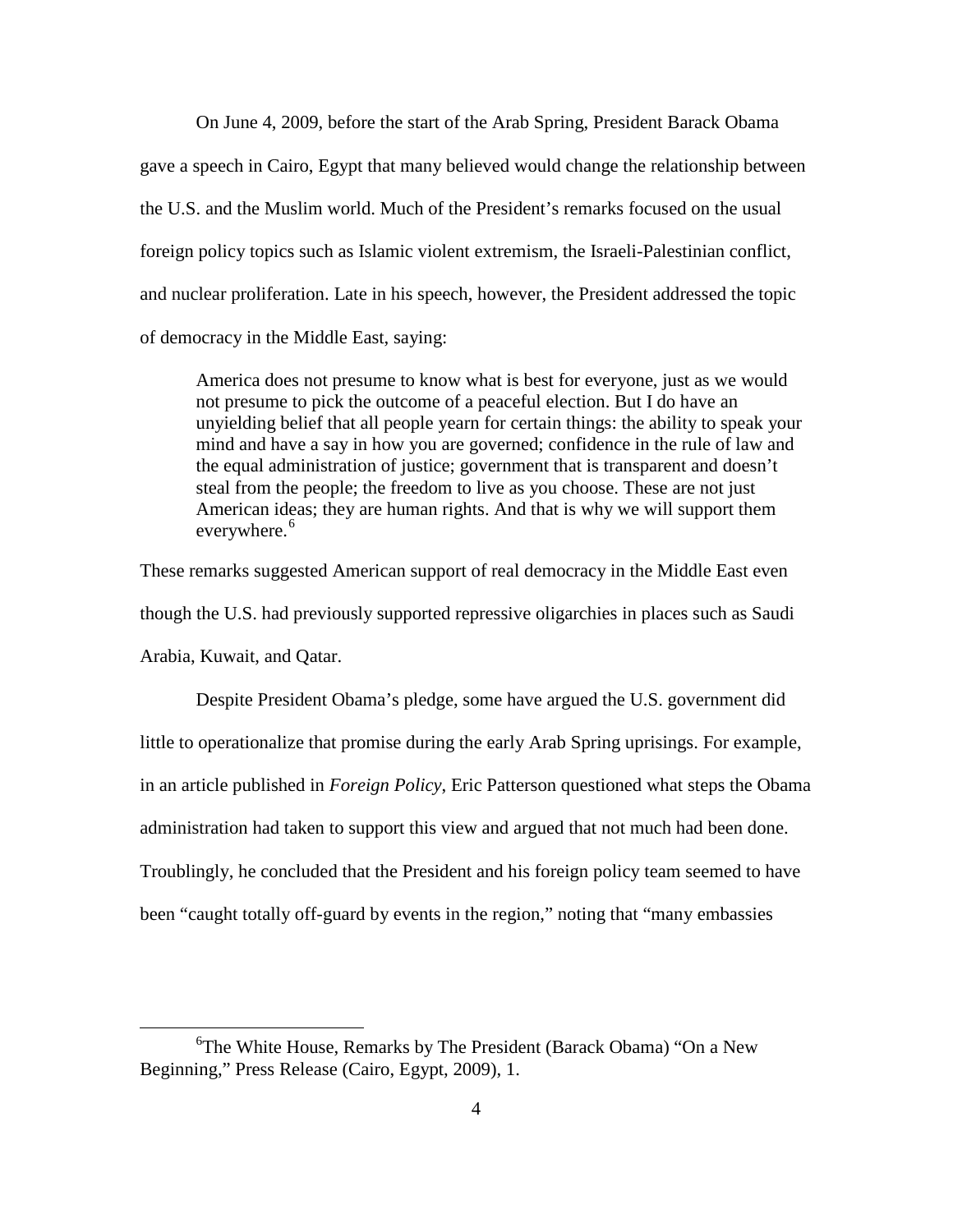were on their own to respond."[7](#page-12-0) Jeremy Salt, in *Interface Journal*, charges that governments, more so than other institutions, should have been more aware of what was developing in the Middle East because that is exactly the task of their intelligence services."<sup>[8](#page-12-1)</sup>

When Libyan rebel groups attempted to oust dictator Moammar Gaddafi from power, the Obama administration changed course by providing military capabilities, in conjunction with North Atlantic Treaty Organization (NATO) countries to assist rebel groups in eventually finding and killing Gaddafi. At the time, France, Great Britain, and the U.S. felt that intervention was required because of the humanitarian crisis that was occurring. Additionally, France and Great Britain felt that chaos in Libya would directly and adversely impact their interests.

Sudden regime change in North Korea would likely have similar direct effects on the U.S. and its interests. Instability following a collapse of Kim Jong Un's regime could potentially cause friction with China and threaten long-term allies Japan and South Korea. If the U.S. were to be caught off-guard in Asia, as it was during the early days of the Arab Spring, the American interests could be seriously threatened. Therefore, it is important that the U.S. government recognize and prepare for the possibility of an anti-government revolution in North Korea.

<span id="page-12-0"></span> $\frac{1}{7}$ Eric Patterson, "The Arab Spring vs. Cairo," *Foreign Policy Journal* (November 4, 2011), http://www.foreignpolicyjournal.com/2011/11/04/the-arab-spring-vs-cairo/ (accessed December 8, 2011).

<span id="page-12-1"></span><sup>8</sup> Jeremy Salt, "Containing the "Arab Spring," *Interface Journal* (May 2012): 54- 66, http://www.interfacejournal.net/wordpress/wp-content/uploads/2012/05/Interface-4- 1-Salt.pdf (accessed May 18, 2012).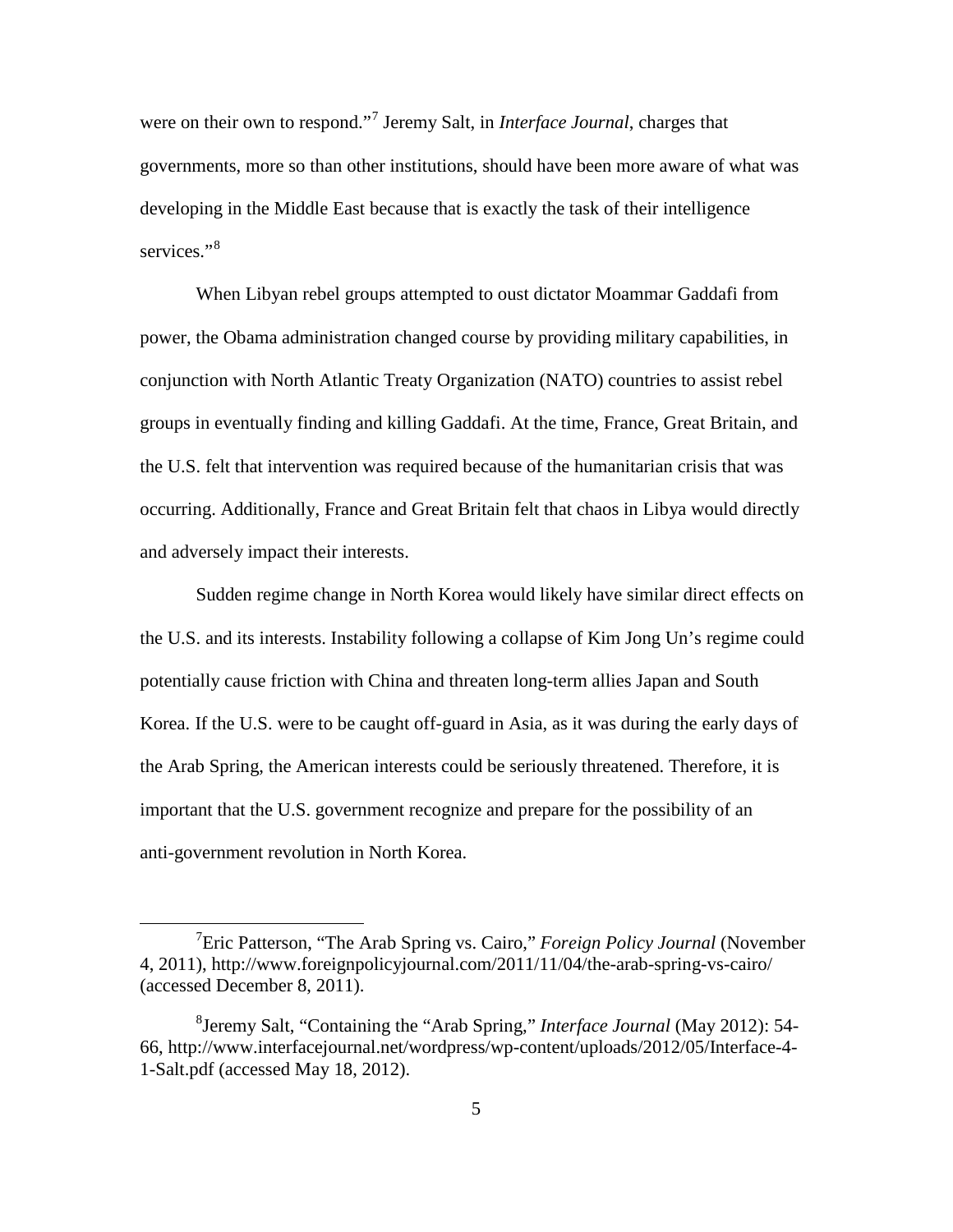### U.S. Foreign Policy Pivot to Asia

The increased economic opportunities in Asia coupled with the rising Chinese power in the region are important reasons that the U.S. must recognize it has a vested interest in the future of the Korean Peninsula. As Asian economies continue to outpace those of Europe, the U.S. and its security will become increasingly tied to events in the region. On January 12, 2011, Secretary of State Hillary Rodham Clinton outlined America's future strategy and emphasized that the futures of America and Asia are intertwined.<sup>[9](#page-13-0)</sup> Indeed, economic indications are that Asian economies are performing better than the economies of the European Union. According to the International Monetary Fund, the world's second, third, tenth and fifteenth largest economies reside in Asia and as an International Monetary Fund report dated April 2011 states, "[e]ven though growth has moderated from cyclical highs to more sustainable rates, Asia continues to outpace other regions."[10](#page-13-1) Moreover, a 2011 International Monetary Fund forecast predicts that "China's economy will surpass that of America in real terms in  $2016$ ."<sup>[11](#page-13-2)</sup> China's economic rise is one of the main reasons why American foreign policy is shifting from the Middle East to Asia.

<span id="page-13-0"></span> <sup>9</sup> <sup>9</sup>East-West Center, "Clinton: America's Future Linked to Future of Asia Pacific Region," http://www.eastwestcenter.org/news-center/east-west-wire/clinton-americasfuture-linked-to-future-of-asia-pacific-region (accessed December 17, 2011).

<span id="page-13-1"></span><sup>&</sup>lt;sup>10</sup>International Monetary Fund, *World Economic Outlook* 2011 (Washington, DC: IMF Multimedia Services Division, 2011), 90.

<span id="page-13-2"></span><sup>&</sup>lt;sup>11</sup>Brett Arends, "IMF Bombshell: Age of America Nears End," *Wall Street Journal,* April 25, 2011, http://www.marketwatch.com/story/imf-bombshell-age-ofamerica-about-to-end-2011-04-25 (accessed December 20, 2011).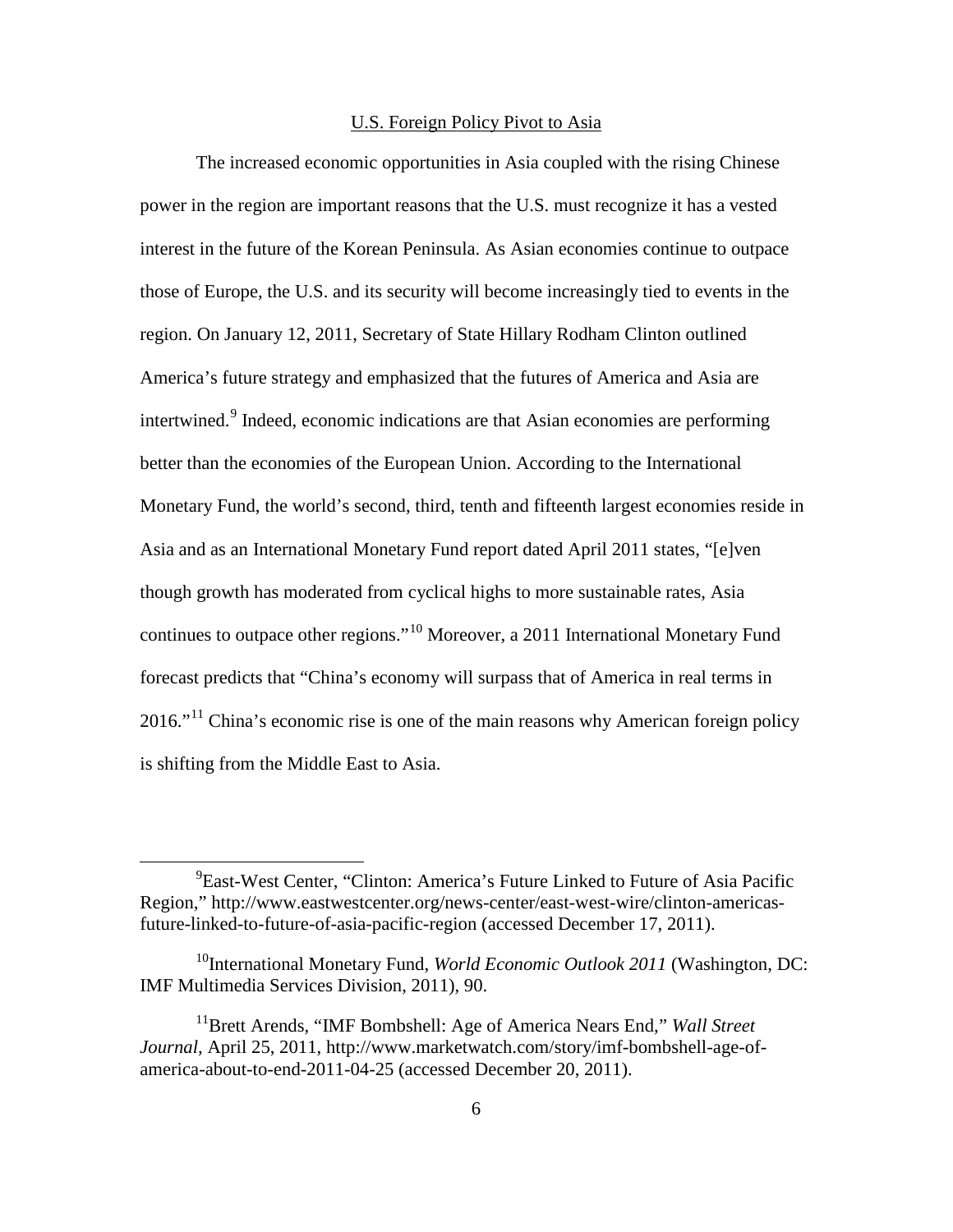Recognizing these factors and their impact on both the economy of the U.S. and its security, Secretary of Defense Leon Panetta wrote in the 2012 *National Defense Strategy*:

Accordingly, while the U.S. military will continue to contribute to security globally, we will of necessity rebalance toward the Asia-Pacific region. Our relationships with Asian allies and key partners are critical to the future stability and growth of the region. We will emphasize our existing alliances, which provide a vital foundation for Asia-Pacific security.<sup>[12](#page-14-0)</sup>

Therefore, the U.S. must maintain a strong presence in Asia not only for economic purposes but also for national security. Although the U.S. has strong allies in South Korea, Japan, the Philippines, Australia and New Zealand, it also has a strong challenger in China. In fact, in a 2011 report, the Department of Defense warned that China possesses new weapon systems that threaten the 'regional military balances' that currently exist in Asia.<sup>[13](#page-14-1)</sup> The growth of China could potentially threaten security in the region as its military becomes more capable and expands its sphere of influence throughout Asia.

In a show of reassurance to friendly governments in the Asian-Pacific region and a response to Chinese expansion, the U.S. recently announced an agreement with Australia to station U.S. Marines there. Such a move suggests that the U.S. recognizes that activities in Asia could have as much impact on the U.S. and its people as the events in the Middle East have had throughout much of the 20th century. Additionally, this

<span id="page-14-0"></span> <sup>12</sup>Department of Defense, *Sustaining U.S. Global Leadership: Priorities for 21st Century Defense* (Washington, DC: Government Printing Office, 2012), 2.

<span id="page-14-1"></span><sup>&</sup>lt;sup>13</sup>Lolita Bolder, "Pentagon Worries Over Chinese Military's Rapid Growth," *Associated Press*, August 25, 2011, http://www.military.com/news/article/pentagonworries-over-chinese-militarys-rapid-growth.html (accessed December 20, 2011).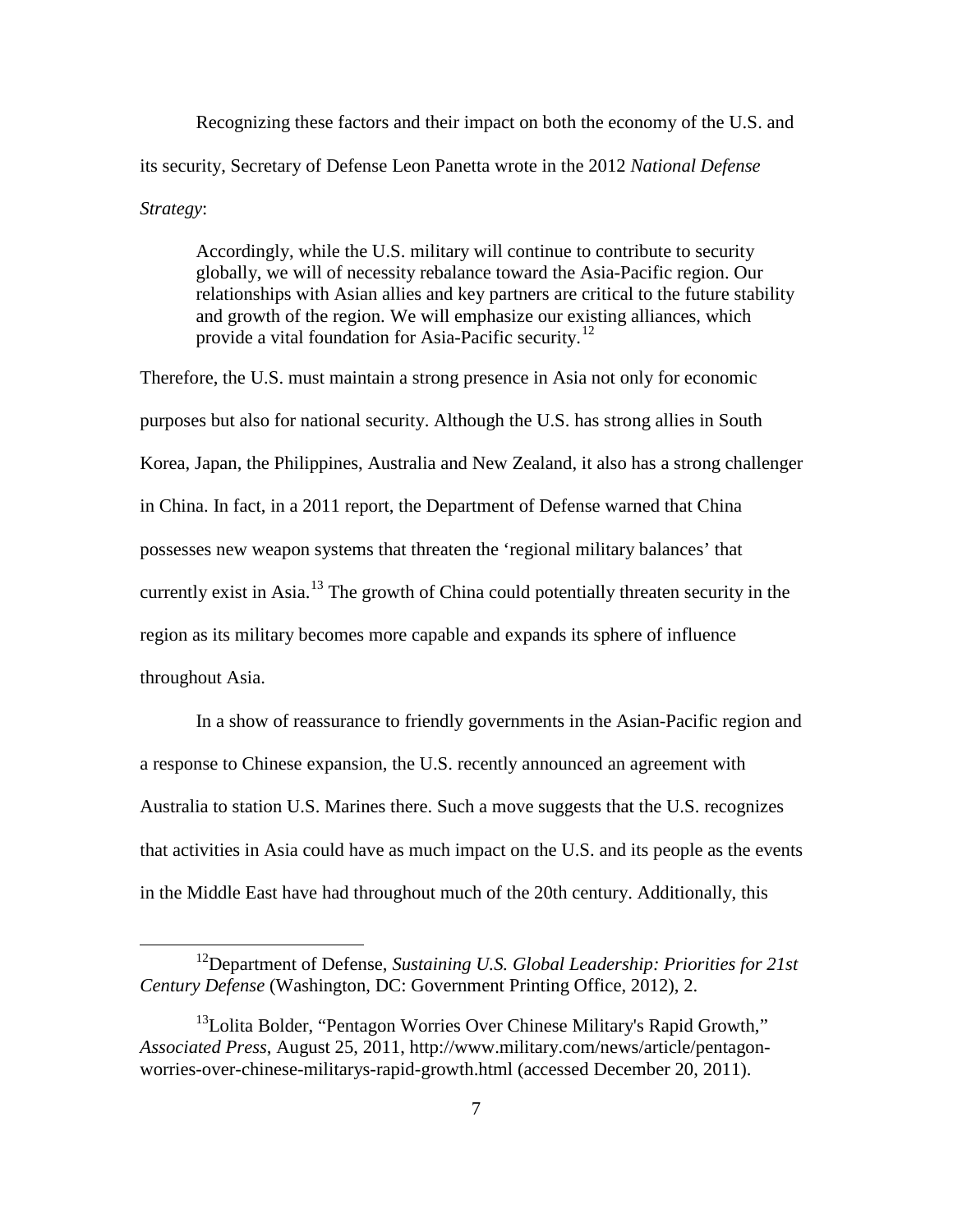move serves a concrete example of the "re-balancing" towards Asia that Panetta outlined in the *National Security Strategy* in 2012.

#### The Arab Spring and Lessons to be Learned

In December 2010, the Arab Spring began in Tunisia in the city of Sidi Bouzid after the police seized a vegetable cart owned by Mohammed Bouazizi. Bouazizi, a local street vendor, self-immolated in front of a Tunisian police headquarters after the police seized his cart. Media coverage of this incident sparked daily protests in Sidi Bouzid, which quickly spread to the capital city of Tunis. The protests in Tunis eventually led Tunisian President Zine al-Abidine Ben Al to step down from office. The Tunisian uprising was the first modern Arab revolution to succeed in removing a long serving autocrat that would come to define the Arab Spring.

From Tunisia, revolutionary enthusiasm spread to Egypt, where thousands of young Egyptian protesters camped in Tahir Square in downtown Cairo demanding changes in a government that had failed to cope with deteriorating economic conditions. Ultimately these uprisings helped to force Hosni Mubarak from power. While localized violence took place early in the uprising, the Egyptian military did not intervene on behalf of the government, tacitly allowing the protests to occur. Much of the success in overthrowing Hosni Mubarak flowed from the protestors' refusal to leave Tahir Square combined with the Egyptian military's passive approval of the protests.

After Mubarak's removal, Egypt held its first truly democratic elections. The Muslim Brotherhood, which historically had been an Islamist political organization, together with the Salafist Al Nour Party, received 65 percent of the seats in the Egyptian Parliament–handily beating secular and more moderate candidates. These results, while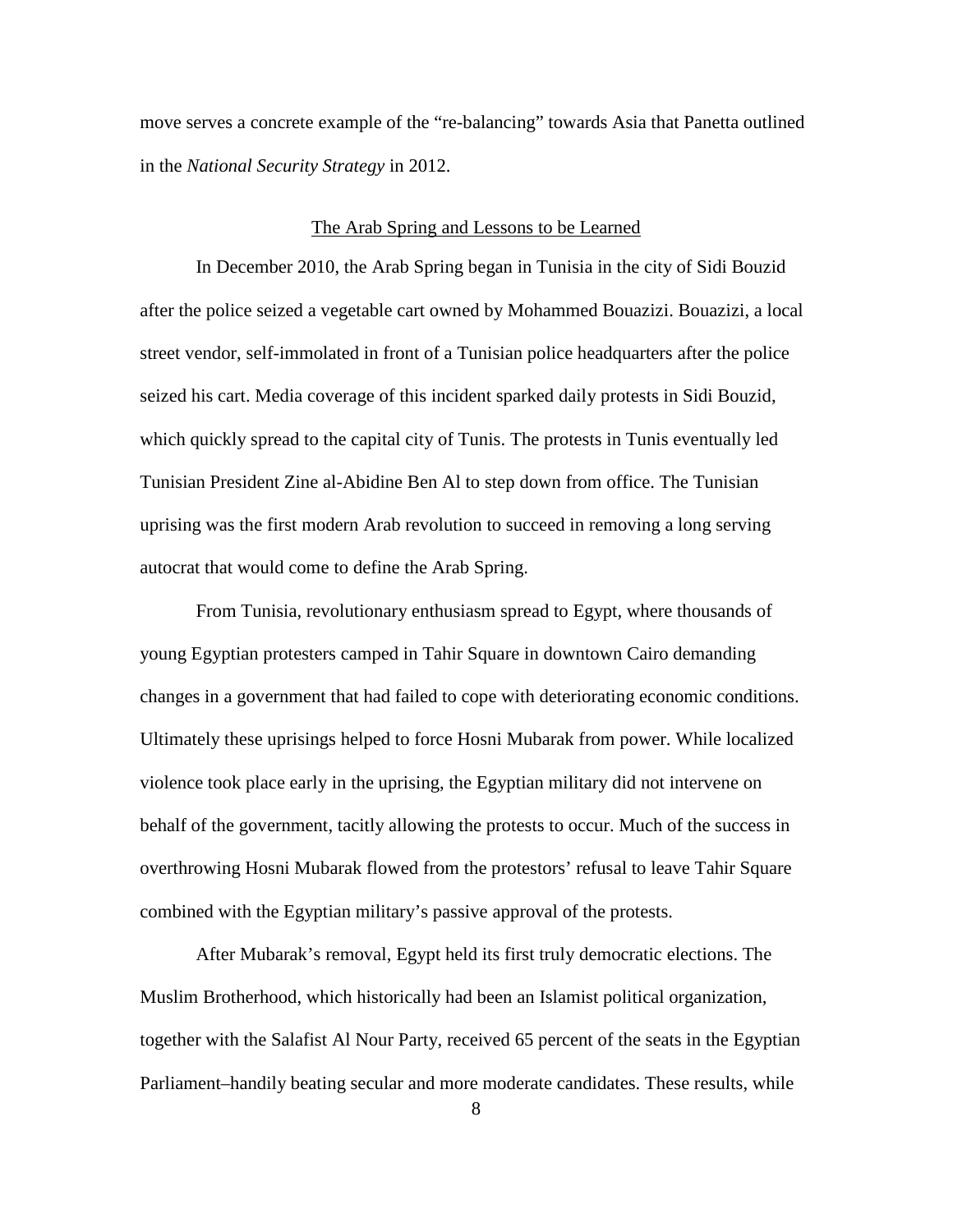democratic, cannot be viewed by the U.S. government as immense progress in the Middle East.<sup>[14](#page-16-0)</sup> Whether by choice or by circumstance, the U.S. is on the sidelines in parts of the Arab world and has been left to watch while political parties with historically Islamic agendas have won democratic elections. Nonetheless, the U.S. government has engaged the Muslim Brotherhood because the political party has emerged as one of the leading players in the post-Mubarak Egyptian politics. There is hope that the Muslim Brotherhood is a reformed organization that is becoming involved in Egyptian politics to make a difference for the better. Given the Brotherhood's long-time goal of implementing Sharia Law throughout the Arab world, the U.S. should be wary.

Based on the success in Cairo, uprisings soon took place in Yemen and Bahrain. Unlike in Egypt, however, protesters in those nations were met with a strong military response. Bahrain received military assistance in the form of troops from Saudi Arabia to suppress the uprisings. Saudi Arabia supported its Sunni-led neighbors against the predominantly Shiite demonstrators to prevent demonstrations from crossing into Saudi Arabia.

The most violent uprising, however, occurred in Libya. Rebel groups in the eastern Libyan city of Misrata started an armed resistance against the Gaddafi regime. Over the course of nine months, rebel groups backed by NATO air power fought to the capital city of Tripoli. In contrast to the passive response of the Egyptian military, almost constant battles occurred between Gaddafi's military loyalists and anti-government rebel militias, plunging Libya into civil war. On October 20, 2011 rebel forces captured and killed Libya's dictator, Moammar Gaddafi. Since then, rival militias continue to compete

<span id="page-16-0"></span><sup>&</sup>lt;sup>14</sup>Friedman, "Watching Elephants Fly."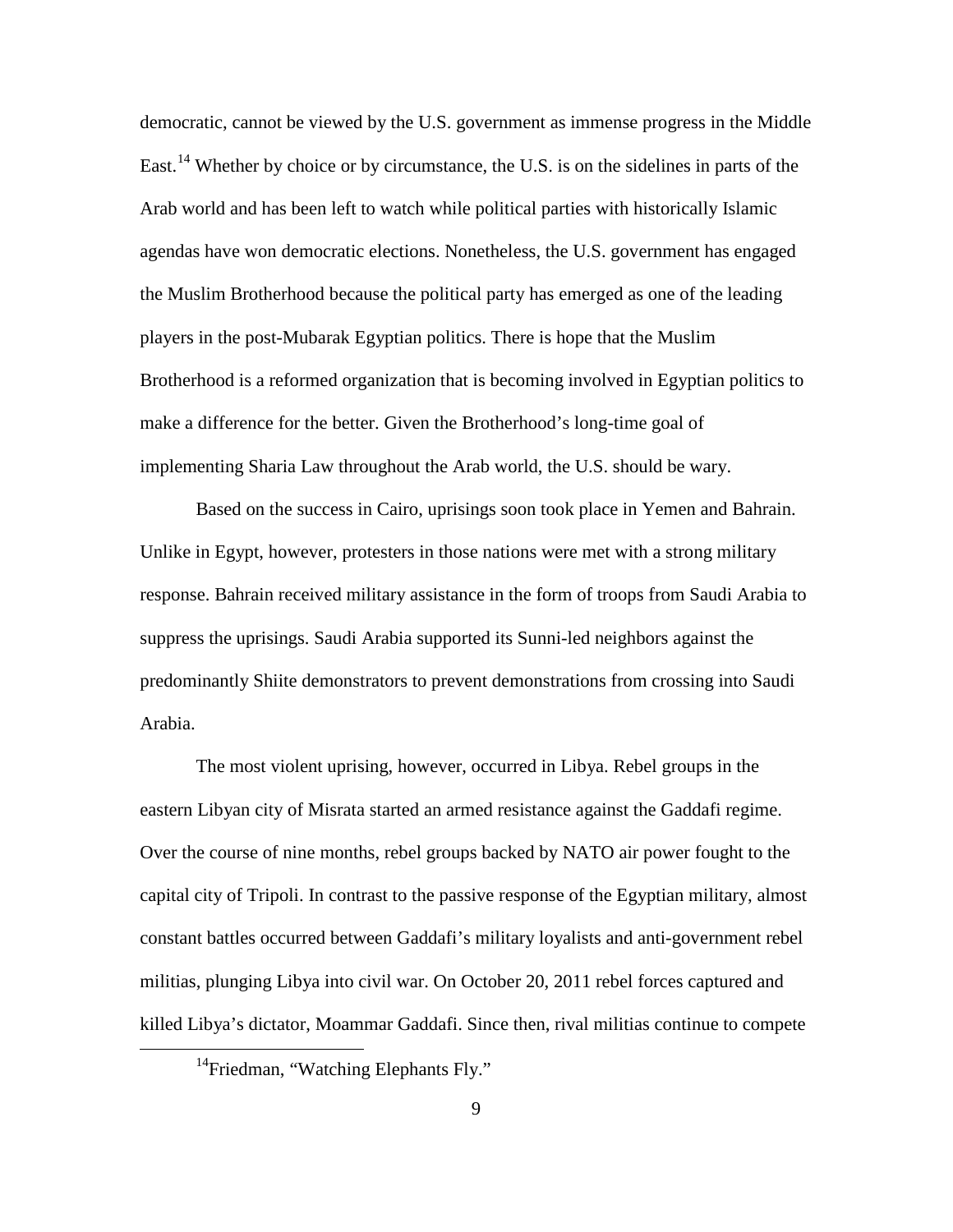for control of Libya. Recently, the leader of the Transitional National Council Mustafa Abdel Jalil warned that the competing militias could drag Libya deeper into a more enduring civil war. $15$ 

The longest and most difficult revolution thus far has occurred in Syria. The Syrian uprising has not produced the quick resolution that occurred in Egypt for a number of reasons. First, the Syrian military has taken an active role in quelling the uprisings, and has killed scores of Syrian protesters in the 10 months since uprisings began. Second, anti-government opposition groups' organization has been less successful than were the anti-government group in Libya. Some Syrian military personnel have joined the resistance, but these defections have had little effect. According to journalist Alastair Beach, the Free Syrian Army (FSA) is large enough to engage in a protracted struggle, but too small to overthrow the Syrian regime. The size of the FSA is estimated to be between 10,000 and 40,000 fighters.<sup>[16](#page-17-1)</sup>

It is important to note that each individual revolution that comprised the Arab Spring had unique characteristics. While it is possible, in retrospect, to view the Arab Spring as a natural progression from country to country, fed by media outlets broadcasting the dramatic images of revolution, the circumstances leading to each revolution and the methods used by the protesters in situation differed in subtle yet

<span id="page-17-0"></span><sup>&</sup>lt;sup>15</sup>Mahmoud Habbous and Ali Shuaib, "Militias May Drag Libya Into Civil War, Transitional Government Chief Says," *Washington Post*, January 4, 2012, http://www.washingtonpost.com/world/update-1-militias-may-drag-libya-into-civil-warntc-chief/2012/01/04/gIQAO8kebP\_story.html (accessed January 7, 2012).

<span id="page-17-1"></span><sup>&</sup>lt;sup>16</sup>Alastair Beach, "Assad Offers an Amnesty to the 'criminals' of the Syrian Uprising," *The Independent*, http://www.independent.co.uk/news/world/middleeast/assad-offers-an-amnesty-to-the-criminals-of-the-syrian-uprising-6290176.html (accessed December 15, 2011).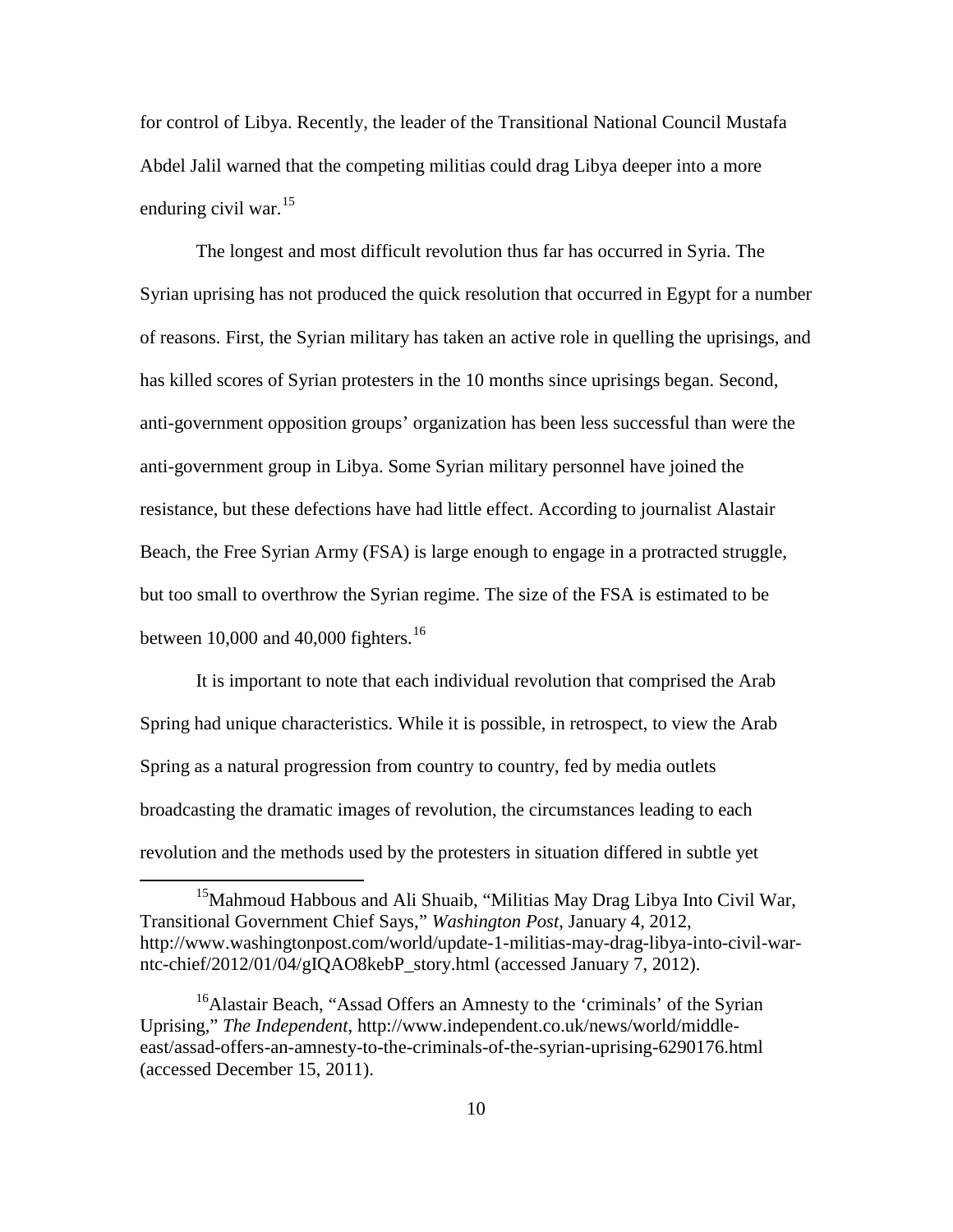distinct ways. Lisa Anderson, President of the American University in Cairo, summarized the importance for the U.S. of understanding the nuances of instability in the May 2011 edition of *Foreign Affairs*, where she stated that:

As a result [of the Arab Spring], Tunisia, Egypt, and Libya face vastly different challenges moving forward. Tunisians will need to grapple with the class divisions manifesting themselves in the country's continuing political unrest. Egyptians must redesign their institutions of government. And Libyans will need to recover from a bloody civil war. For the United States to fulfill its goals in the region, it will need to understand these distinctions and distance itself from the idea that the Tunisian, Egyptian, and Libyan uprisings constitute a cohesive Arab revolt. $17$ 

The U.S. government does not want China's influence on the Korean Peninsula to produce a substantial power shift resembling what is occurring in parts of the Middle East, but must nonetheless confront this possibility to ensure the protection of its interests. The many paths to revolution that occurred in the Arab Spring, however, make clear that in preparing for any such potential situation, the U.S must plan for all scenarios in the event of a sudden change in the government of North Korea. This is especially true with so much at stake in Asia both economically and with respect to U.S. security. Therefore, with respect to planning for any future instability in Asia, the U.S. must

prepare for all contingencies.

## North Korea and Nuclear Weapons

North Korea holds one asset thus far absent throughout the Arab revolutions in the Arab world–nuclear weapons. The ballistic missiles and nuclear weapons on the Korean Peninsula have been in the forefront of U.S. foreign policy in Asia for much of

<span id="page-18-0"></span> <sup>17</sup>Lisa Anderson, "Demystifying the Arab Spring," *Foreign Affairs* (May/June 2011), http://www.foreignaffairs.com/articles/67693/lisa-anderson/demystifying-thearab-spring (accessed December 7, 2011).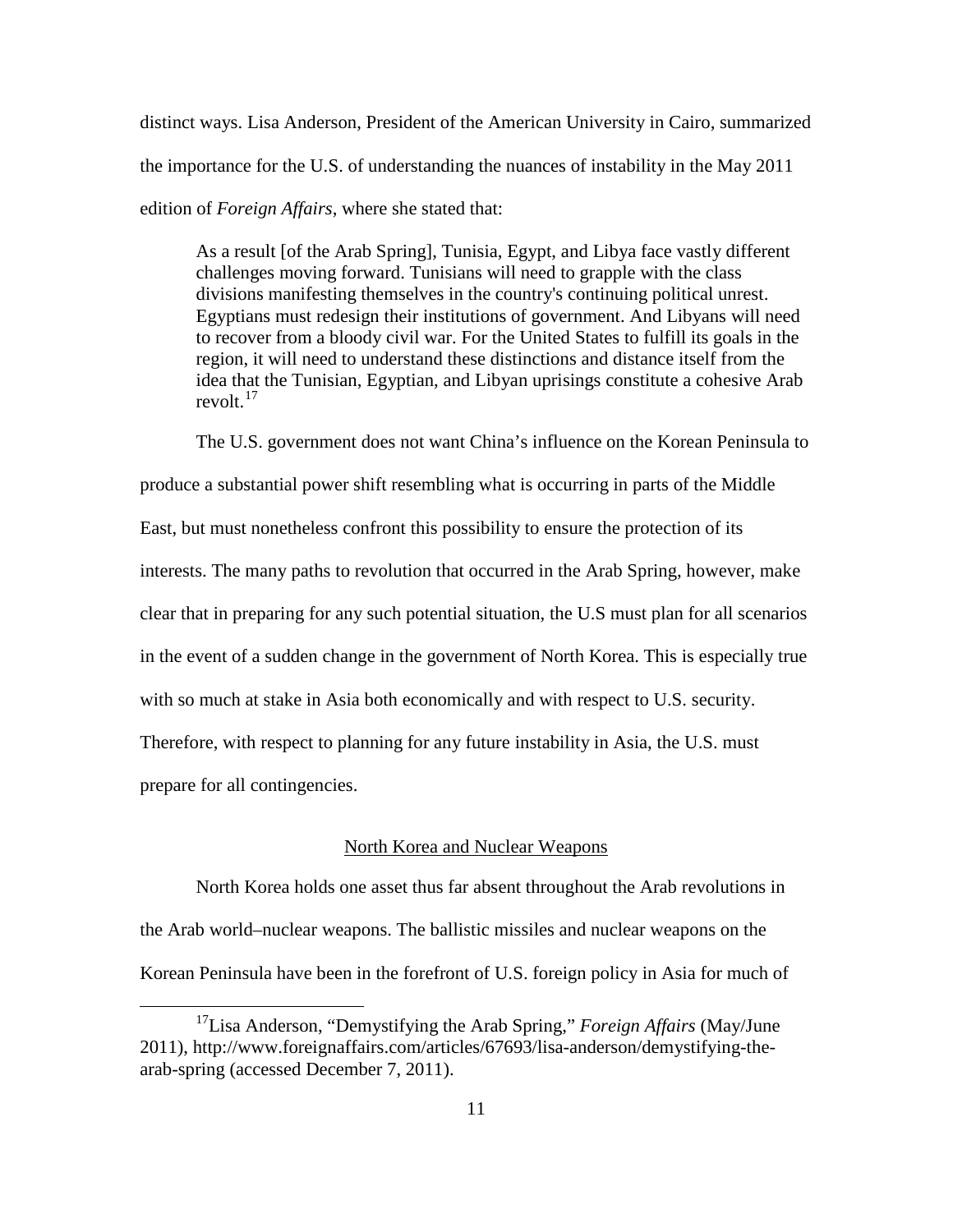the last two decades. Throughout much of the 1990s, Kim Jong II used the nuclear dispute to gain concessions on the parts of the U.S., South Korea, and Japan, culminating in the signing of the Agreed Framework in 1994, wherein North Korea agreed to halt its enrichment of uranium in exchange for American food and fuel shipments.

In 2003, North Korea again abandoned the nuclear Non-Proliferation Treaty. The regime claimed to be responding to threats levied by the U.S. government, a common accusation used to justify its actions. Since the 1990s, North Korea's 'nuclear extortion' has generated approximately \$6 billion in aid from the U.S. South Korea, China, and Japan.<sup>[18](#page-19-0)</sup> This extortion program reached a new level when North Korea successfully tested a nuclear device in October 2006, while boycotting the "six-party" talks. In addition to North Korea, these included South Korea, Japan, China, Russia, and the  $U.S.<sup>19</sup>$  $U.S.<sup>19</sup>$  $U.S.<sup>19</sup>$ 

Prior to the death of Kim Jong II, a rejuvenation of the six-party talks appeared possible. However, the leader's death has, temporarily at least, halted that possibility. Robert Gallucci, who served as the chief U.S. nuclear negotiator during the 1994 that produced in the Agreed Framework said recently, "During the transition [North Korean leadership], anything is possible. Dramatic change is bad and under that . . . we have a new leader who may want to demonstrate his chops domestically and internationally and

<span id="page-19-0"></span><sup>&</sup>lt;sup>18</sup>Daniel Bynum and Jennifer Lind, "Pyongyang's Survival Strategy: Tools of Authoritarian Control in North Korea," *Harvard Belfer Center* (June 2010): 65, abstract in *International Security* 35, no. 1 (Summer 2010): 44-74.

<span id="page-19-1"></span> $19$ Amy Zalman, "Timeline of North Korea's Nuclear Weapons Program," About.com, http://terrorism.about.com/od/usforeignpolicy/a/NorthKorea.htm (accessed January 8, 2011).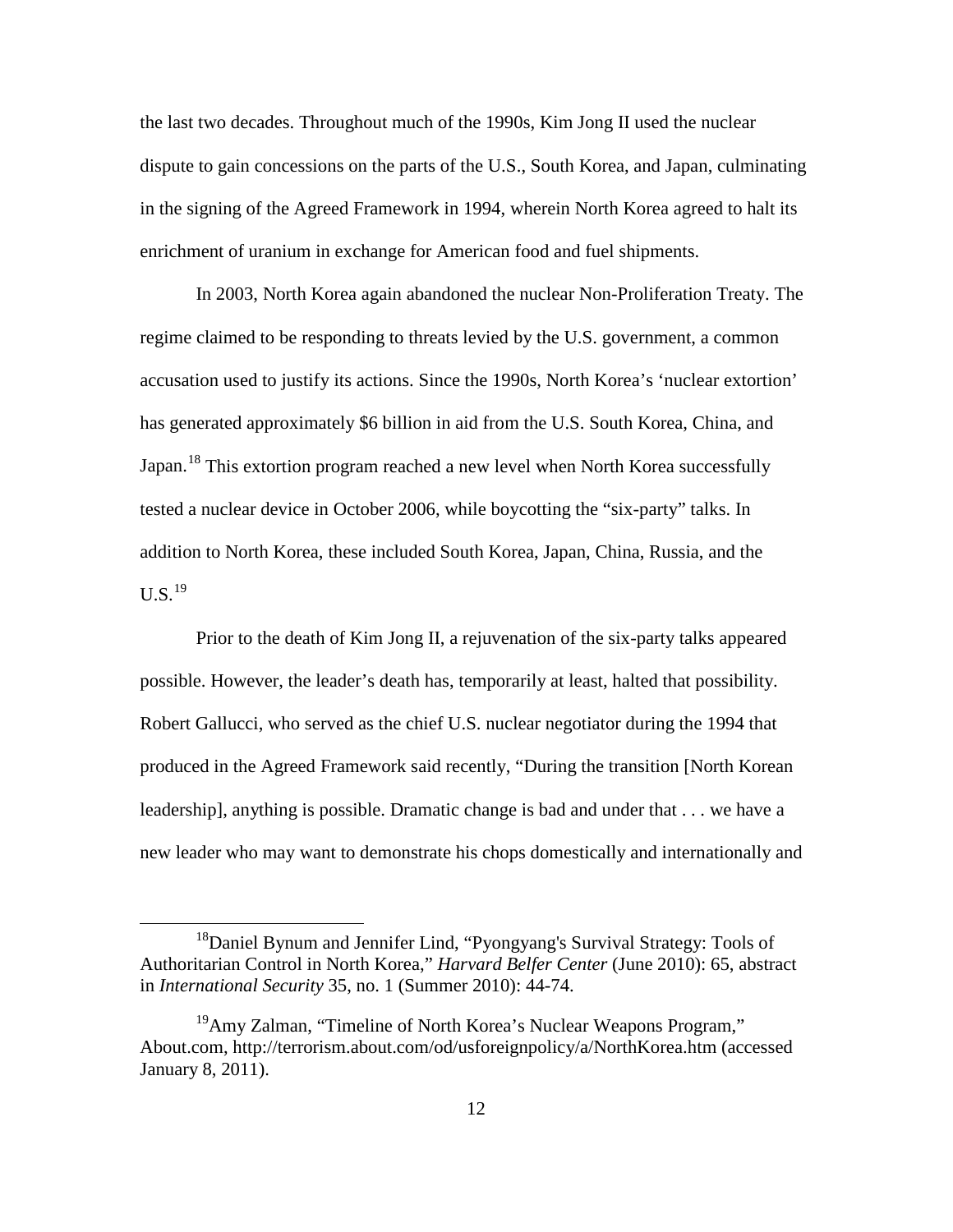do dramatic things that would not be good."<sup>[20](#page-20-0)</sup> The transfer of power from Kim Jong II to Kim Jong Un creates a high level of uncertainty in the international community.

# A Korean Spring?

Set against the backdrop of the current international uncertainty and Middle Eastern revolt, this research thesis addresses the likelihood of a popular revolution taking place in North Korea, a nation that has undergone its own radical change with the recent death of Kim Jong II and the rise to power of his youngest son. This thesis therefore analyzes the conditions that led to the Arab Spring and applies that analysis to the current situation in North Korea to assess the possibility of a similar popular uprising occurring in North Korea.

#### Limitations

The major limiting factor in the research thesis is the current nature of the topic. The Arab Spring has just had its one-year anniversary, so one cannot say with precision what lies ahead for the Middle Eastern region and what effect these revolutions will have on future events. Democratic elections have taken place in Egypt, but the country still does not have an elected president. Libya is mired in a situation of feuding rebel groups who are competing for power. The situation in Syria is in its infancy with no end in sight and no sign that the Assad regime will cede power.

<span id="page-20-0"></span> <sup>20</sup>Suzanne Kelly and Pam Benson, "North Korea's Nuclear Program," *CNN*, December 20, 2011, http://security.blogs.cnn.com/2011/12/20/north-koreas-nuclearprogram/ (accessed January 8, 2011).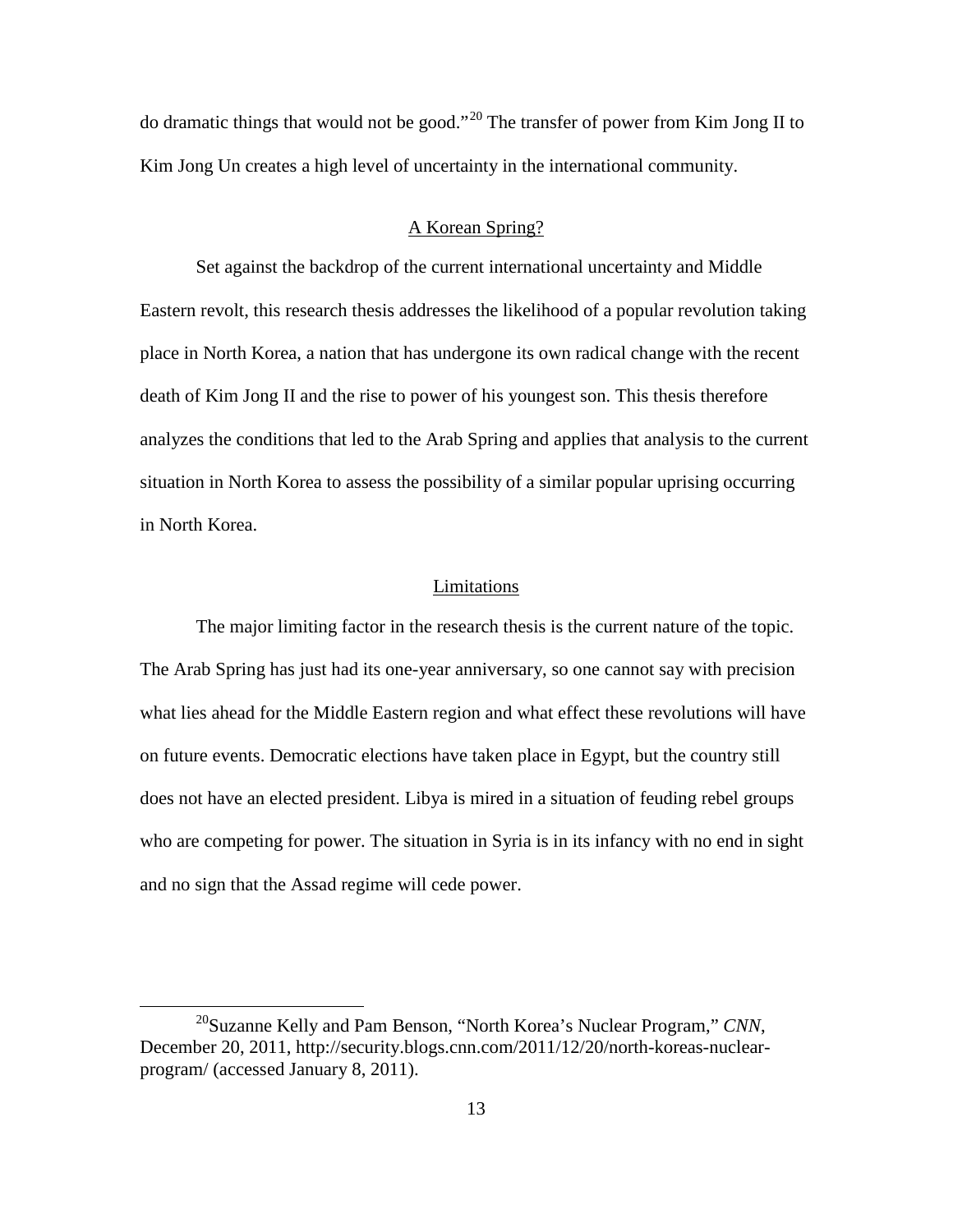# Thesis Statement

Based on the analysis of the Arab Spring revolutions in Egypt, Libya, and Syria and comparing those conditions to the environment in North Korea, it is unlikely that a Korean Spring will occur in North Korea.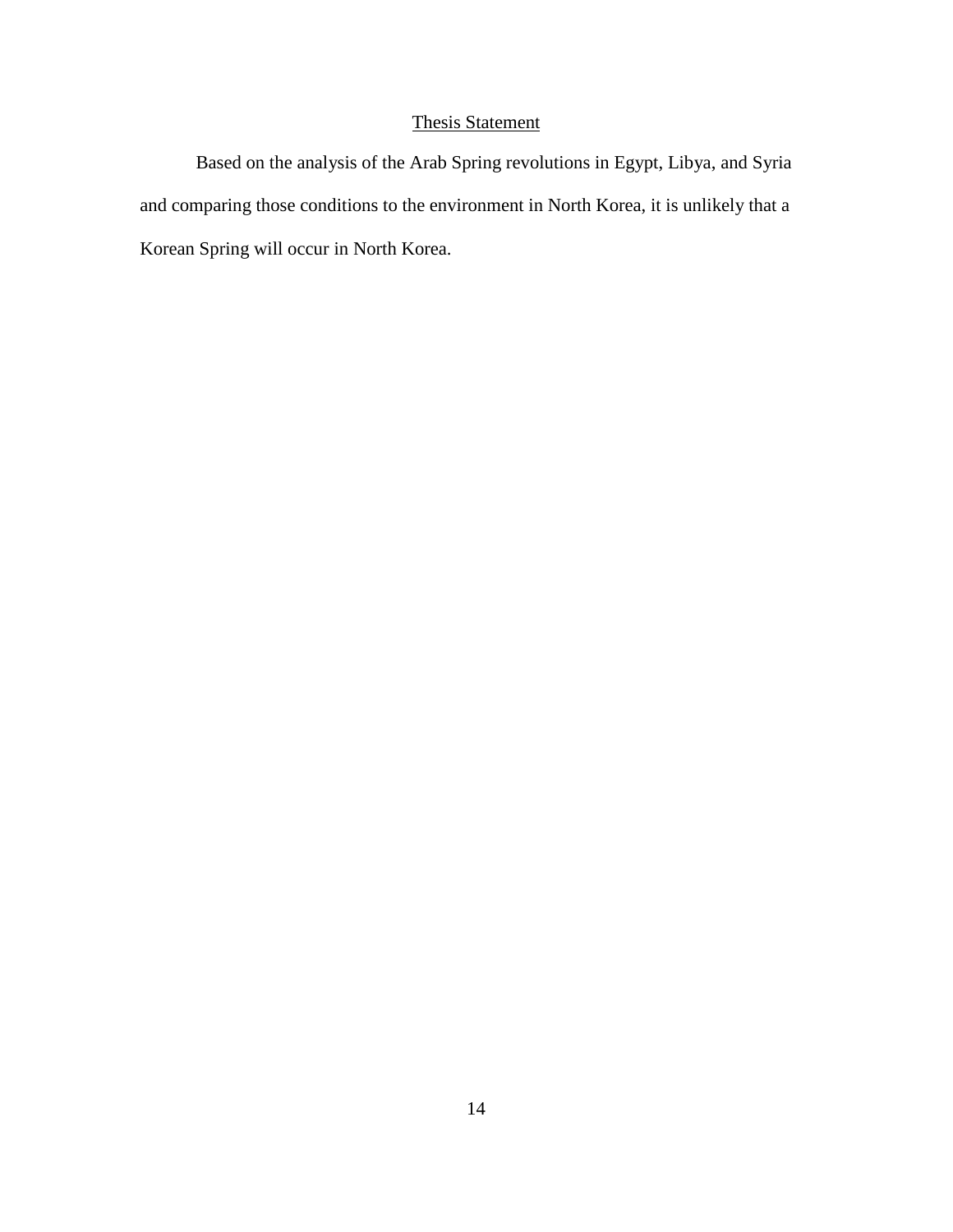# CHAPTER 2

# LITERATURE REVIEW

American leaders have predicted the imminent collapse of the North Korean regime numerous times. In 1996, General Gary Luck, then-Commander of U.S. forces in Korea, declared during testimony before the House Armed Services Committee that "The question is not will this country [North Korea] disintegrate, but rather how it will disintegrate, by implosion or explosion, and when."<sup>[21](#page-22-0)</sup> In 2000, "Director of Central Intelligence George Tenet warned that 'sudden, radical and possibly dangerous change remains a real possibility in North Korea, and that change could come at any time'. $2^{2}$ Similarly, in 2003, the U.S. Deputy Secretary of Defense Paul Wolfowitz "said that North Korea was 'teetering on the edge of economic collapse'."<sup>[23](#page-22-2)</sup> To date, each of these predictions has proven false. Indeed, the Kim Jong II regime even survived a devastating famine throughout the country in the mid-1990s, during which the North Korean people launched no large civil protests for economic change or government aid. Andrei Lankov wrote about the famine, "North Korea's starving farmers did not rebel. They just died."<sup>[24](#page-22-3)</sup>

Many works have examined the future of the Korean Peninsula, covering scenarios ranging from non-conflict to full-scale war. An abundance of books, papers,

 $^{23}$ Ibid.

<span id="page-22-1"></span><span id="page-22-0"></span> <sup>21</sup>Selig S. Harrison, *Korean Endgame: <sup>A</sup> Strategy For Reunification and U.S. Disengagement* (Princeton, NJ: Princeton University Press, 2002), 3.

 $^{22}$ Bynum and Lind, 44.

<span id="page-22-3"></span><span id="page-22-2"></span><sup>24</sup>Andrei Lankov, "Staying Alive: Why North Korea Will Not Change," *Foreign Affairs* 87, no. 2 (March/April 2008): 15.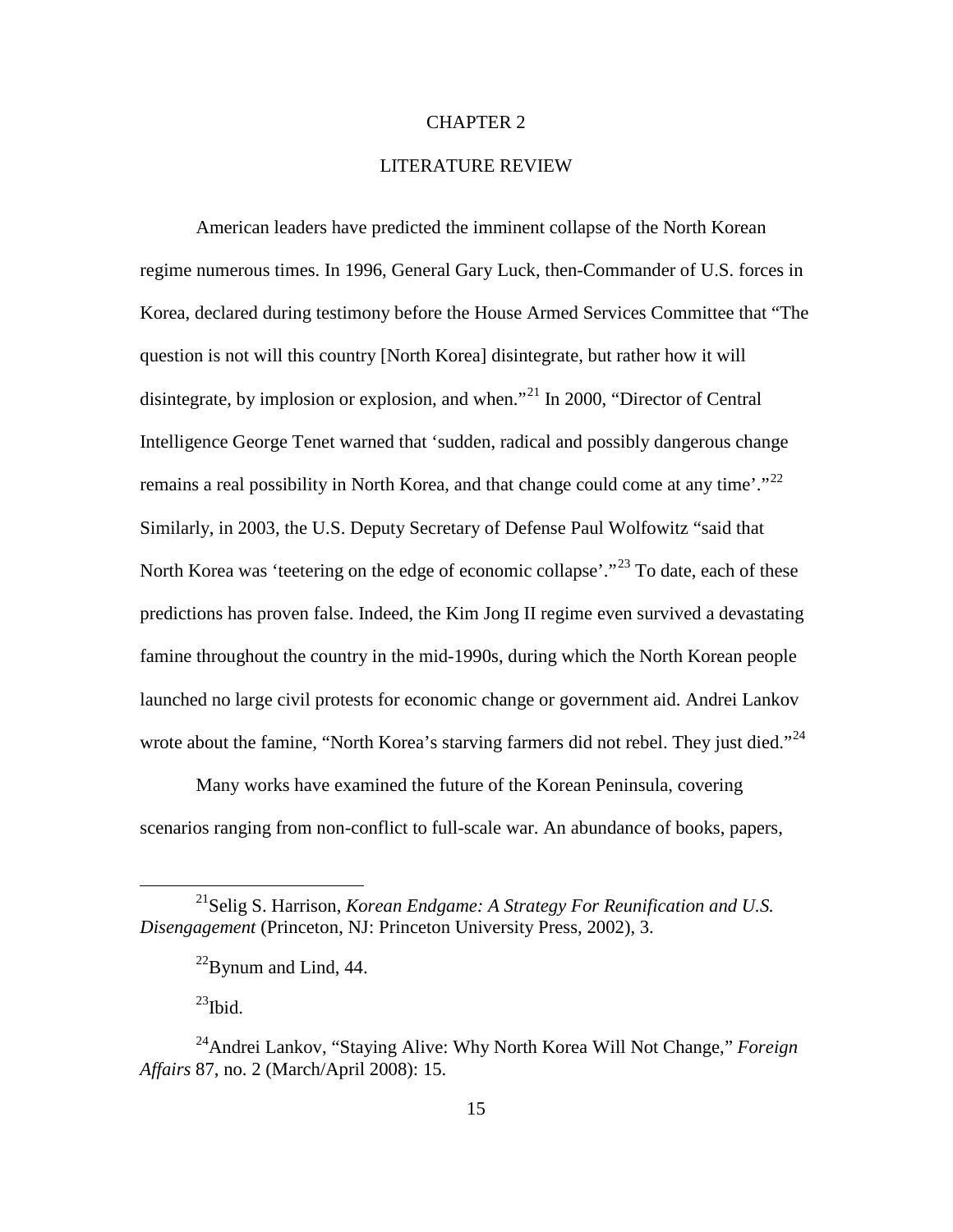and articles use the word "reunification" in their title or have the idea central to their theses. The reunification models center on three types of scenarios in order of increasing degrees of conflict: (1) the "no landing"; (2) the "soft landing"; and (3) the "hard landing." Although few, if any, reunification scenarios identify a popular civil uprising as one of the likely catalysts, a review of the pre-2011 analysis is nonetheless relevant to the study of the effects of an internal uprising on North Korea.

In 1999, the Rand Corporation conducted an extensive study titled "Preparing for Korean Reunification: Scenarios and Implications." In the study, author Jonathan D. Pollack identifies three widely accepted outcomes for North Korea based on steps they could undertake. The first possibility is the "no landing" scenario. Pollack defines this scenario as "The maintenance of the status quo, where the regime is able to muddle through without enacting any major economic reforms, and with no major concessions in relations with the [Republic of Korea (South Korea)]." This scenario assumes continuing Chinese support to the regime, including food subsidies, and that the North Korean military remains loyal to the leadership despite the uncertainty of a transitional period.<sup>[25](#page-23-0)</sup>

The second Rand scenario is the "soft landing." Pollack defines this scenario as "A process whereby gradual and controlled implementation of selective economic reforms enables a command economy to assume some characteristics of a market economy, although no regime change occurs." In this scenario, the regime remains in power, but makes some much needed, if limited, changes to open the economy to the

<span id="page-23-0"></span> <sup>25</sup>Jonathan Pollack and Chung Min Lee, *Preparing For Korean Unification: Scenarios and Implications* (Santa Monica, CA: RAND Corporation, 1999), 41, http://www.rand.org/pubs/monograph\_reports/2007/MR1040.pdf (accessed January 28, 2011).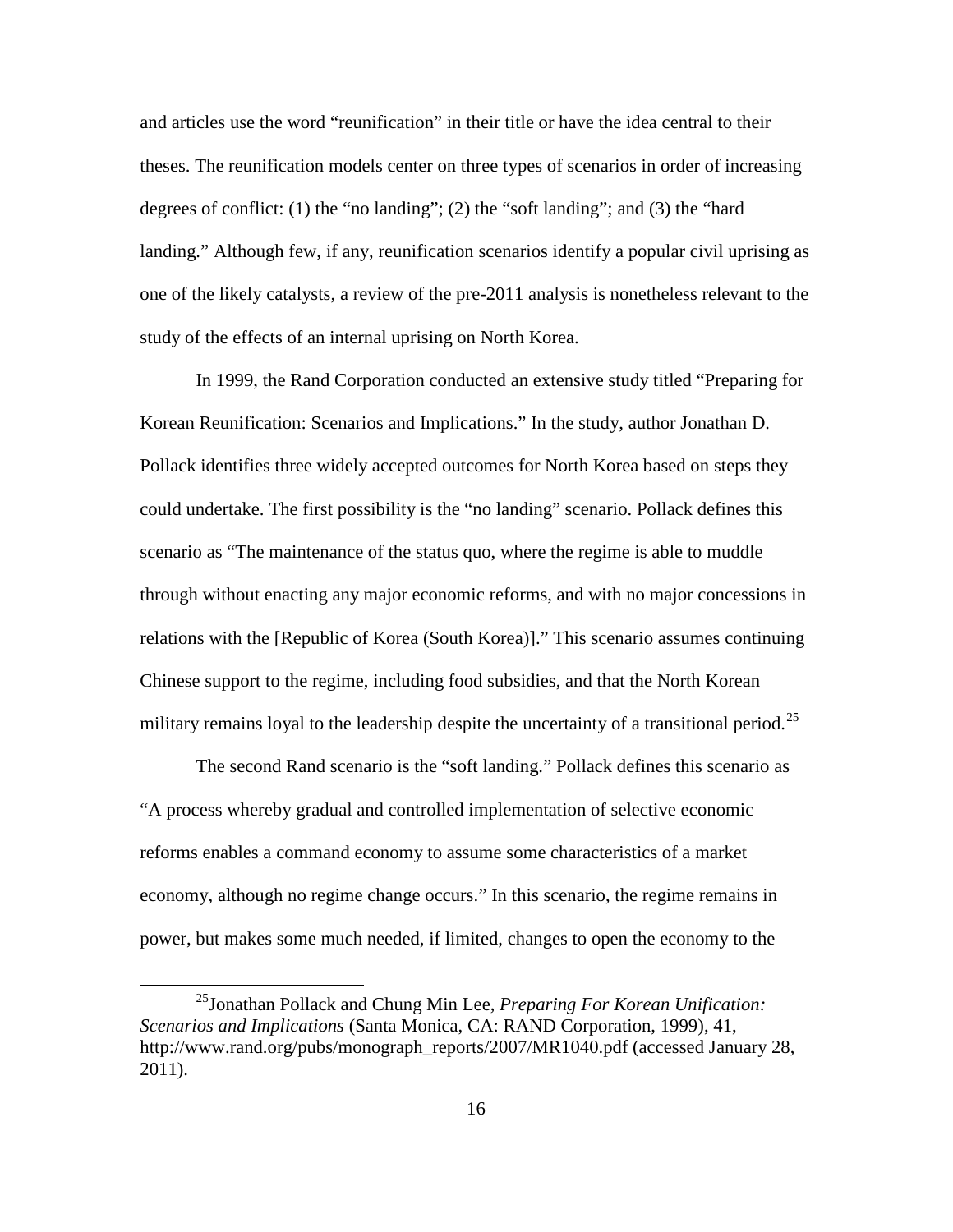international system. In 1991, Kim II Sung undertook economic reform by creating the Rajin-Sonbong special economic zone for free trade to entice foreign investment in North Korea. However, in the less than 10 years the zone lost its status amid reports of corruption by North Korean leaders in that region.<sup>[26](#page-24-0)</sup> Under Kim Jong II, North Korea attempted currency reform in 2010, which resulted in a loss of purchasing power for most North Koreans combined with out of control inflation. None of these attempted reforms truly transformed the North Korean economy in any meaningful way.<sup>[27](#page-24-1)</sup>

The final scenario outlined in the study is termed the "hard landing." It is defined as "The inability of the regime in power to maintain effective political, economic, social and military control, ultimately leading to the dissolution of the regime and in the extreme case, the state." The "hard landing" scenario is the most dangerous and has the largest spectrum of possible outcomes. It also presents the largest opportunity for chaos in Northeast Asia. The Rand study warns that such a scenario "could precipitate internal violence in the North or military operations against the South, up to and including large scale war launched in desperation."<sup>[28](#page-24-2)</sup>

Another possible model (that seems implausible at this point) is that North Korea would willingly move to reunite with South Korea and, accordingly, open dialogue with the U.S. North Korea signaled the possibility of this approach in 1972, when representatives of North and South Korea met to discuss future engagement. The result of

 $^{28}$ Ibid.

<span id="page-24-2"></span><span id="page-24-1"></span><span id="page-24-0"></span> $^{26}$ John Kim and Andray Abrahamian, "Why World Should Watch Rason," The Diplomat Blogs, entry posted December 22, 2011, http://the-diplomat.com/new-leadersforum/2011/12/22/why-world-should-watch-rason/ (accessed May 20, 2012).

 $^{27}$ Pollack and Lee, 40.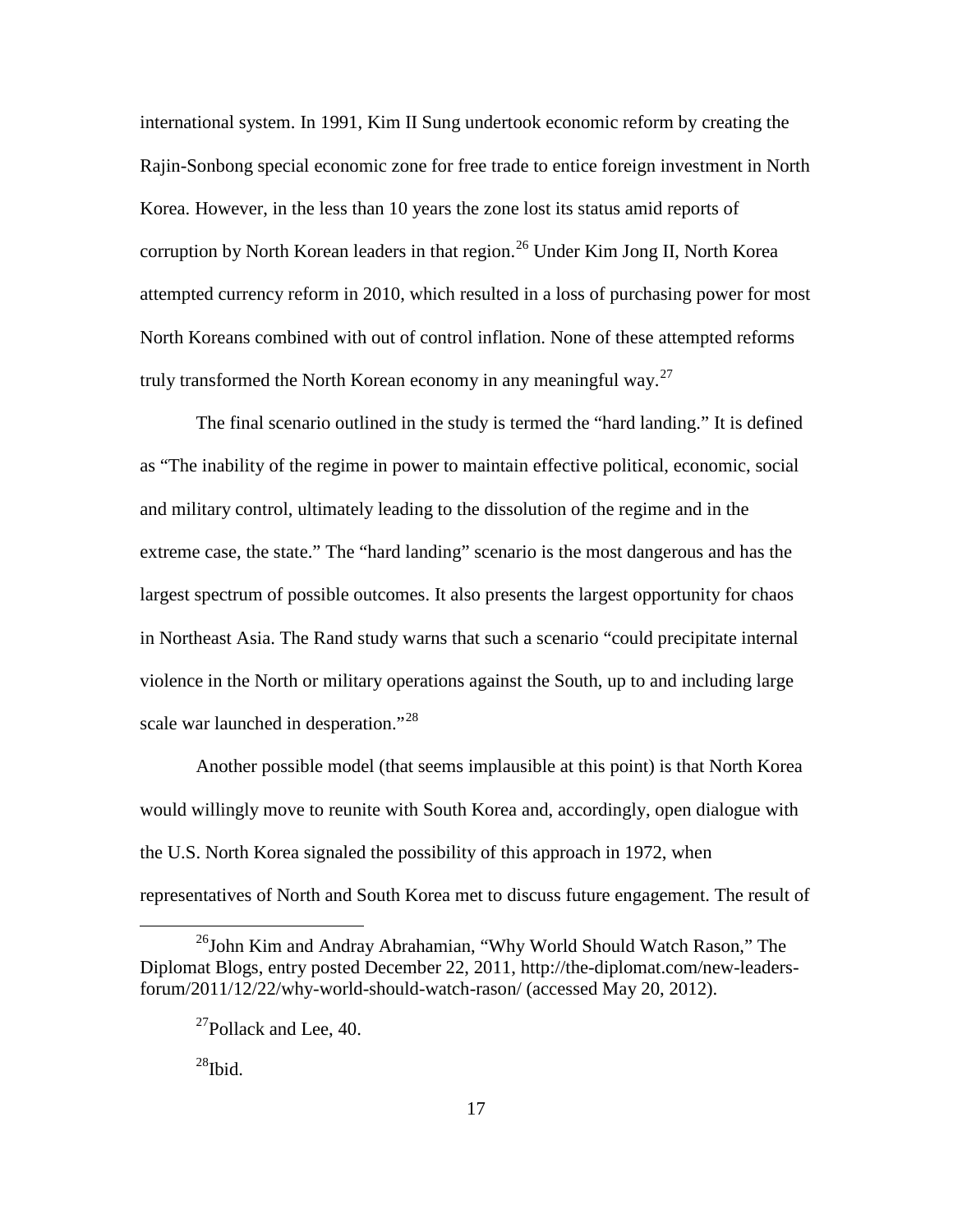this overture by North Korea was the Joint Communique of North-South Dialogue, which stated that:

The principles are (1) reunification should be achieved through independent Korea effort without being subject to external imposition or interference, (2) peaceful means without the use of force against each other, and (3) a greater national unity transcending difference in ideas, ideologies, and systems.<sup>[29](#page-25-0)</sup>

However, the joint statement became obsolete two years later when the Democratic People's Republic of Korea proposed direct talks with the U.S. to decrease tension on the Korean Peninsula. The refusal to direct dialogue with South Korea emphasized the fact that Pyongyang did not recognize the Republic of Korea as a sovereign nation. The proposed talks with the Americans, which violated most of the objectives outlined in the Joint Communique, aspired to complicate the U.S.-South Korean relationship.<sup>[30](#page-25-1)</sup> Direct talks never materialized and the U.S. presence in South Korea has endured.

There have been some additional initiatives in this direction, such as the joint Kaesong Industrial Park, North-South family reunions, and South Korea's "Sunshine Policy." However, 40 years after the issuance of the Joint Communique, obstacles exist that were not present at that time that it was prepared. For example, in 1972, both sides of the Korean peninsula were less than 20 years removed from fighting the Korean War. Neither side had experienced much economic vitality, and therefore both sides were likely to be open to reducing hostilities and leaving open the door for reunification. Since

<span id="page-25-0"></span> <sup>29</sup>Young Whan Kihl, "South Korea's Unification Policy in the 1980s," in *Korean Unification: New Perspectives and Approaches*, ed. Tae-Hwan Kwak (Seoul: Kyungnam University Press, 1984), 24.

<span id="page-25-1"></span><sup>30</sup>James L. Schoff and Yaron Eisenberg, *Peace Regime Building On the Korean Peninsula: What's Next?* (Cambridge, MA: Institute for Foreign Policy Affairs, May 2009), 12.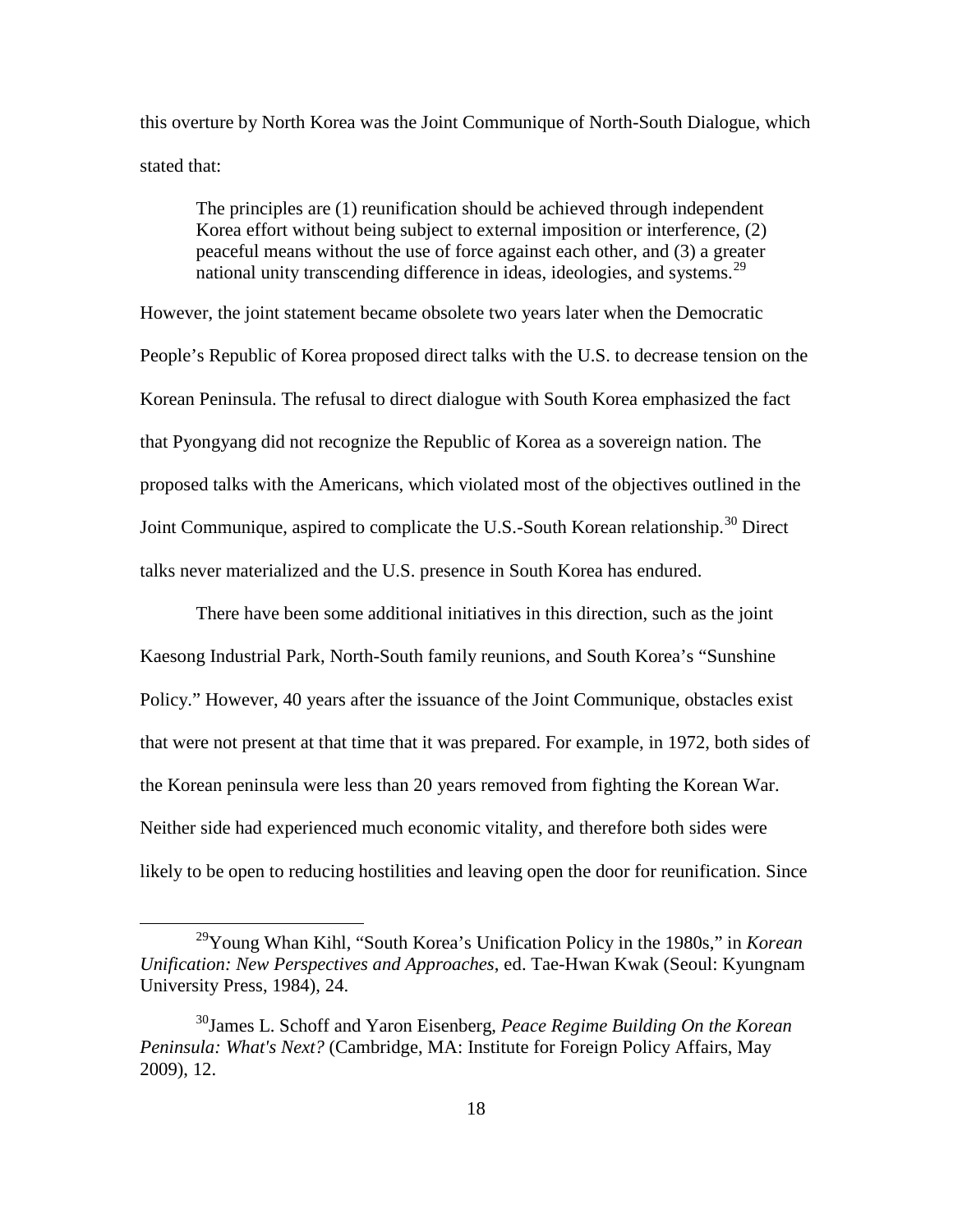that point, the economic fate of the two nations has moved in opposite directions. South Korea's economic "miracle growth" began following trade reform policies in the 1960s which lowered tariffs on imports and negotiated similar concessions on their exports to Japan and the U.S. $^{31}$  $^{31}$  $^{31}$  Improving trade practices culminated in the U.S.-South Korea Free Trade Agreement, which was ratified by both governments in 2011. These factors suggest that South Korea's economy has grown exponentially because of openness to foreign trade, while North Korea's economy is fatally flawed because of its isolationist policies. Furthermore, South Korea and the U.S. have strengthened their alliance. Future decisions are likely to be a joint endeavor between the two nations. Similarly, China has continued its support for North Korea, suggesting its involvement in any voluntary unification decisions. Despite these complications, optimism about re-unification does exist in South Korea, as illustrated by the Unification Ministry, the head of which is a cabinet position.

Works that address North and South Korean relations often view the situation on the Korean Peninsula through the prism of the relationship between East and West Germany in the latter half of the 20th century. In one such work, Robert Kelly, a professor at Busan University, wrote an article in The Korean Journal of Defense Analysis in December 2011 discussing the relevance of East and West German reconciliation and its application for possible Korean reunification. In the argument for reunification he writes, "Both sides believe the 'two states one people' outcome is

<span id="page-26-0"></span> <sup>31</sup>Michelle Connolly and Kei-Mu Yi, *How Much of South Korea's Growth Miracle Can Be Explained by Trade Policy?* (San Francisco, CA: Federal Reserve Bank of San Francisco, September, 2008), 27, http://www.frbsf.org/publications/economics/ papers/2008/wp08-23bk.pdf (accessed May 20, 2012).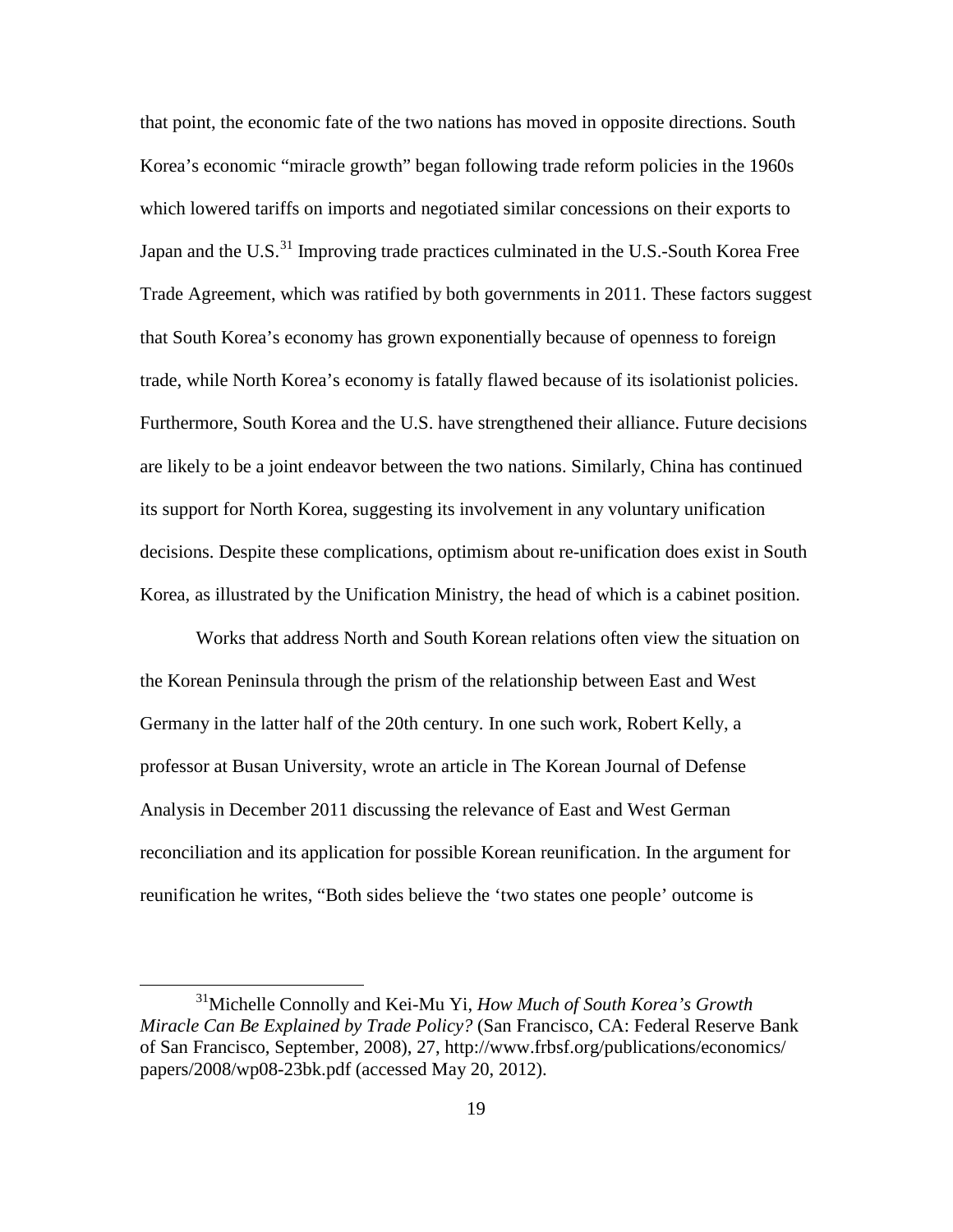temporary."[32](#page-27-0) Kelly notes that unlike the tribal societies of the Middle East, Korean and German societies are one-ethnic cultures. This claim is supported by the experience of Condoleezza Rice who, in a 2010 interview, recalled being in Germany in the weeks leading up to the fall of the Berlin Wall. Rice remembers "all of a sudden, this conference was now Germans talking to Germans about the prospects for Germany moving forward, and you could just feel in the air that something fundamental had changed. This was about three weeks before the fall of the wall."<sup>[33](#page-27-1)</sup> However, Dr. Kelly's thesis is that East-West German reunification is unlikely to occur on the Korean Peninsula: "The balance of forces [i.e. China versus the U.S., South Korea] favors a more politicized, more expensive, and more internationally contested Korean reunification course than in Germany."<sup>[34](#page-27-2)</sup>

One of the leading scholars on North Korean society is Andrei Lankov, a Russian born professor at Kookmin University in Seoul and an adjunct professor of East Asian studies at the Australian National University. In November, 2011 he wrote an article in the *Asia Times* titled, "Conditions Unripe for North Korean Revolt" that studied the likelihood of a revolution similar to the Arab Spring occurring in North Korea. Lankov asserts that revolutions occur because of two major factors. First, peoples' led uprisings are not generally engineered by members of the lowest class of society. Revolutions

 $34$ Kelly, 457.

<span id="page-27-0"></span> <sup>32</sup>Robert Kelly, "The German-Korean Unification Parallel," *The Korean Journal of Defense Analysis* 23, no. 4 (December 2011): 461, http://www.kida.re.kr/data/kjda/ 02\_Robert%20Kelly.pdf (accessed January 2012).

<span id="page-27-2"></span><span id="page-27-1"></span><sup>&</sup>lt;sup>33</sup>Interview, Condoleezza Rice: On German Reunification, Spiegel Online International, September 29, 2010, http://www.spiegel.de/international/world/ 0,1518,719444,00.html (accessed January 2012).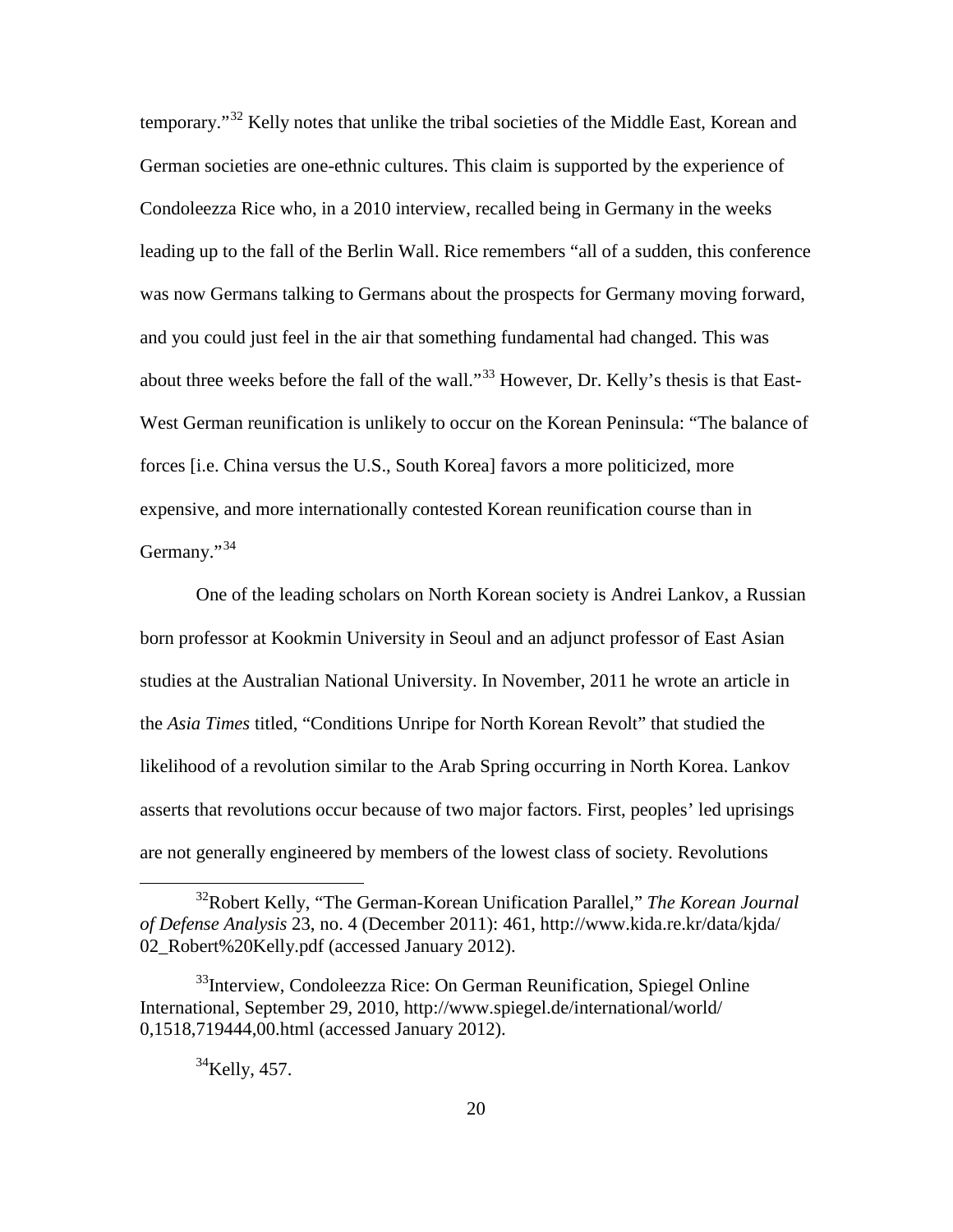throughout Eastern Europe and Russia were organized and led by members of the "intellectual circles." North Korea has created a society where those "circles" cannot form to share and ferment new ideas. Secondly, Lankov states, "People start revolutions when they know alternatives to the current system, when they believe things might and should be better." He argues that prior to the Arab Spring the people of Tunisia and Egypt lived far more comfortable lifestyles than the average North Korean.<sup>[35](#page-28-0)</sup> It should be noted that this article was written prior to the death of Kim Jong II. However, the lack of access to external information and the absence of true opposition groups to the regime that Lankov cites as the major obstacles to an Arab Spring-type uprising are equally true under Kim Jong Un.

Fareed Zakaria agrees that the modern tools of revolution, such as cell phones and internet access are not present in North Korea. Zakaria estimates that only 1.5 percent of all North Koreans has access to cell phones. The unavailability of these devices limit the possibility that discontent could spread quickly similar to what occurred in Egypt. Zakaria further notes that China–the only supporter of the North Korean regime–is unlikely to encourage revolt because, "there is little appetite in China, the one country with influence in North Korea, to force change in Pyongyang."<sup>[36](#page-28-1)</sup>

Indeed, it appears that the North Korean regime already has taken steps to prevent an Arab Spring-style revolt from taking hold on the peninsula. Adrian Hong, who created the non-profit organization Liberty in North Korea, believes that the North Korean

<span id="page-28-1"></span><span id="page-28-0"></span> <sup>35</sup>Andrei Lankov, "Conditions Unripe For North Korea Revolt," *Asia Times*, November 17, 2011, http://atimes.com/atimes/Korea/MK17Dg01.html (accessed December 2011).

<sup>&</sup>lt;sup>36</sup>Zakaria, "Will the North Koreans revolt?"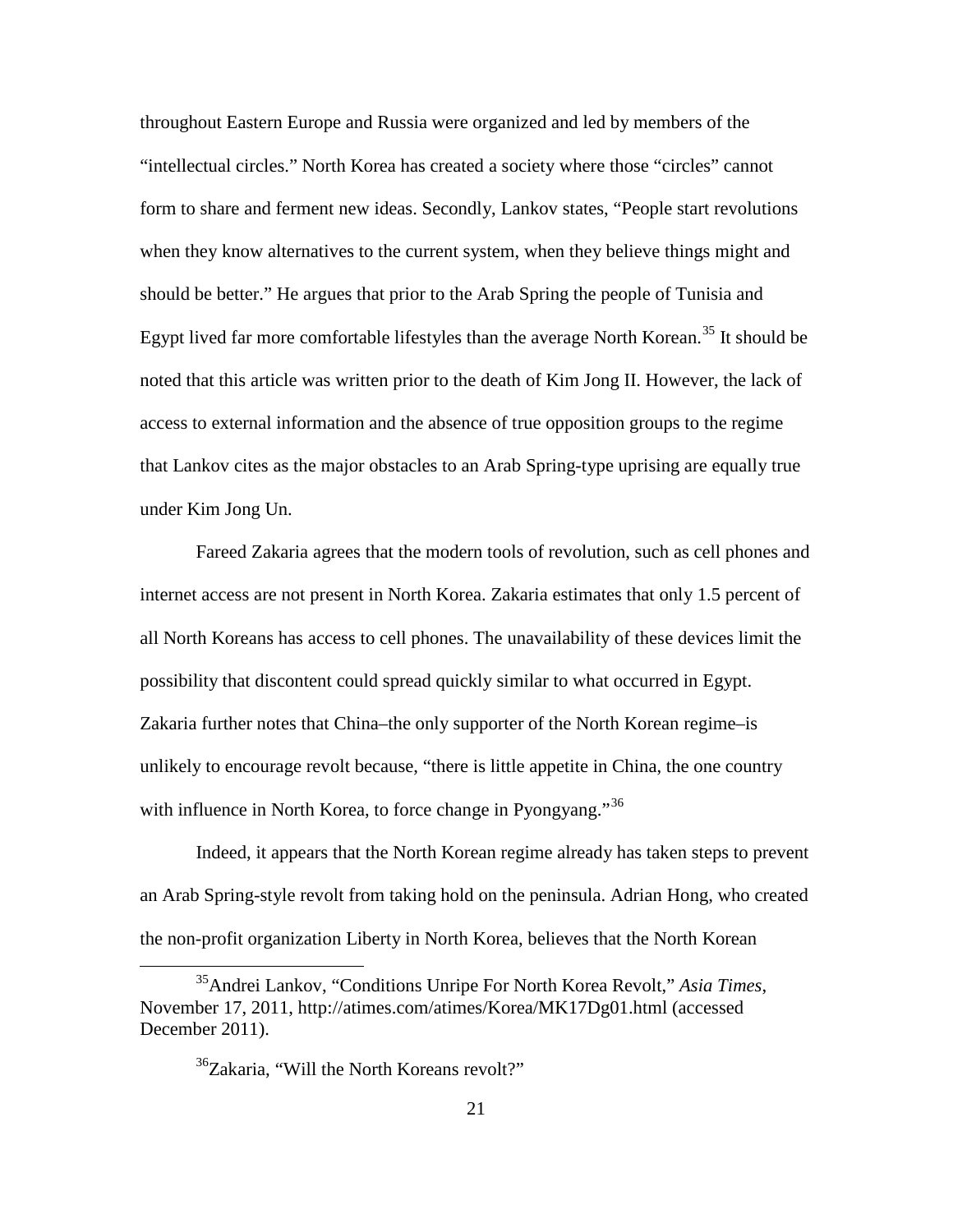regime has paid close attention to the situation in the Middle East and reported that, "amidst the spread of the Arab Spring, North Korea reportedly moved tanks, barricades, and military units to pre-positioned locations in Pyongyang, just in case."[37](#page-29-0) The *China Post* reported that North Korea has put severe travel restrictions on foreigners and cancelled the daily flight to Kuwait by its major airline, Air Koryo. These moves are almost assuredly to restrict information about the revolutions inside North Korea.<sup>[38](#page-29-1)</sup>

The death of the "Dear Leader" has led to a split among academics regarding North Korea's future. Brian Reynolds Myers, an international studies professor at Dongseo University in Korea believes that the transition has proceeded exactly as choreographed prior to Kim Jong II's death. He argues that the West is incorrectly predicting internal instability because of Kim Jong Un's age or inexperience. Myers writes "in any case, the notion that army generals or any other important faction would object to Kim Jong-Un's takeover was an improbable one to begin with; no North Korean could oppose the hereditary succession without being opposed to the state itself.<sup>[39](#page-29-2)</sup>

Myers does believe that the regime must continue to show the people that it has their well-being at the center of its policies, arguing that "though Kim Jong Un appears secure inside the elite, the state as a whole must continue showing the masses that it is

<span id="page-29-0"></span> <sup>37</sup>Adrian Hong, "How to Free North Koreans," *Foreign Policy*, December 19, 2011, http://www.foreignpolicy.com/articles/2011/12/19/how\_to\_free\_north\_korea? page=0,3 (accessed January 2012).

<span id="page-29-1"></span><sup>38&</sup>quot;Arab Spring Makes North Korea Nervous," *China Post*, November 13, 2011, http://www.chinapost.com.tw/commentary/the-china-post/special-to-the-chinapost/2011/11/13/322766/Arab-Spring.htm (accessed May 20, 2012).

<span id="page-29-2"></span><sup>39</sup>B. R. Myers, "Dynasty, North Korean-Style," *New York Times*, January 7, 2012, http://www.nytimes.com/2012/01/08/opinion/sunday/dynasty-north-koreanstyle.html?\_r=1 (accessed January 2012).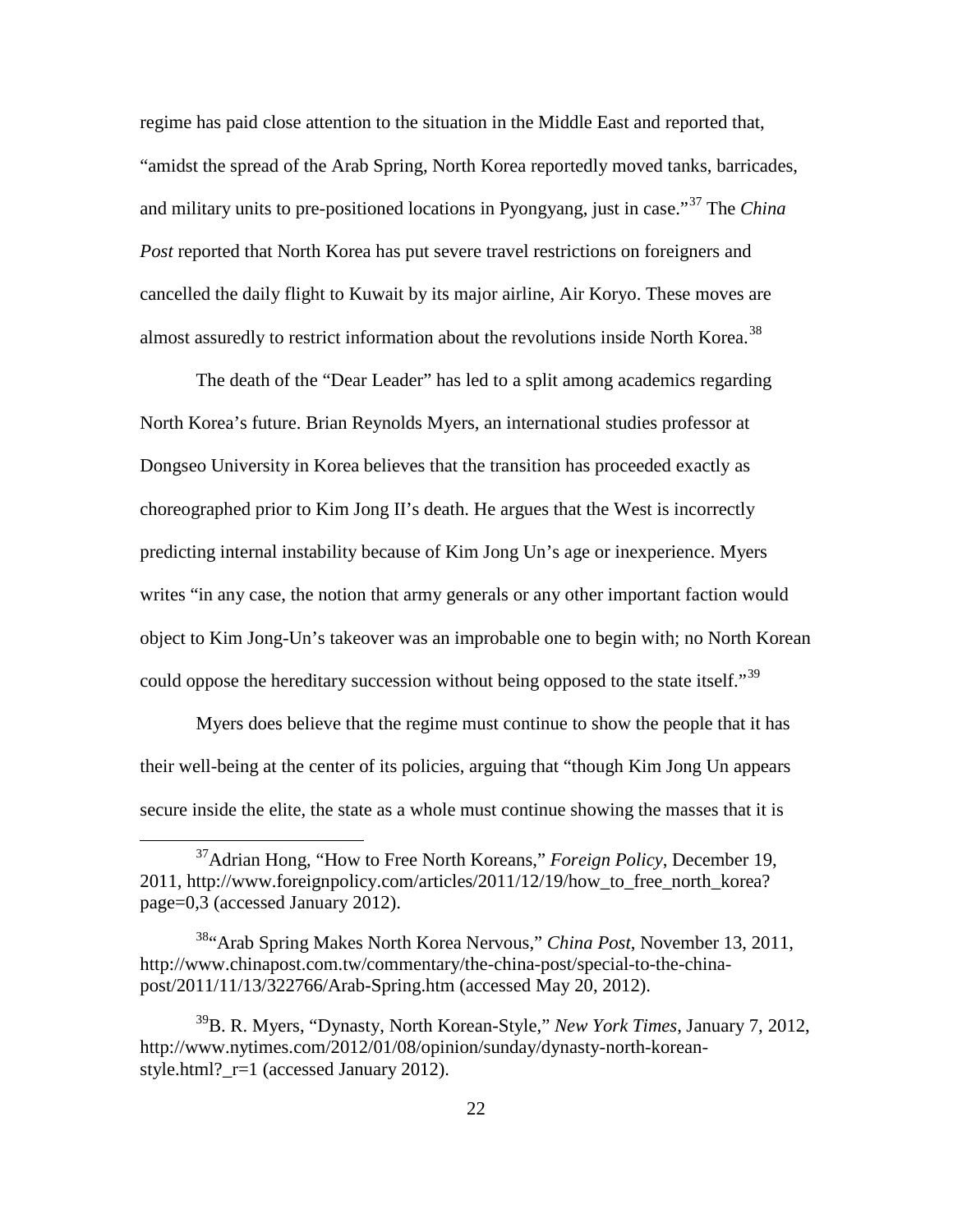worthy of its beloved founder."<sup>[40](#page-30-0)</sup> That task is made much easier by the fact that the North Korean government controls most messages through state-run media outlets.

One scholar disagrees with Myers' assessment of the transfer of power to Kim Jong Un. Victor Cha, a professor at Georgetown University and Senior Adviser at the Center for Strategic and International Studies writes, "It would be wrong to interpret from the funeral proceedings that all in Pyongyang is back to normal."[41](#page-30-1) Cha believes that downfalls of similar types of communist or autocratic regimes are preceded by an increasing crack down on their subjects. North Korean leaders have resisted real reform and thus will only increase repression of their people if they feel threatened. He terms this "neo-Juche conservatism."[42](#page-30-2) Cha believes that the Arab Spring is one of those events that will contribute to a more hardline approach. Cha surmises, "This system cannot hold, and we should all be ready when the moment of truth for this dictatorship arrives."<sup>[43](#page-30-3)</sup>

While Cha suggests that eventual regime collapse is likely in North Korea, Thomas Friedman believes the same was true for the Arab Spring. Friedman, arguably the most prominent analyst of the ongoing situation in the Middle East and North Africa writes, "I still believe this Arab democracy movement was inevitable, necessary and built

 $40$ Ibid.

 $^{43}$ Ibid.

<span id="page-30-3"></span><span id="page-30-2"></span><span id="page-30-1"></span><span id="page-30-0"></span><sup>41</sup>Victor Cha, "North Korea's Moment of Truth, *CNN*, December 27, 2011, http://globalpublicsquare.blogs.cnn.com/2011/12/27/cha-north-koreas-moment-of-truth/ (accessed December 2011).

 $42$ Ibid.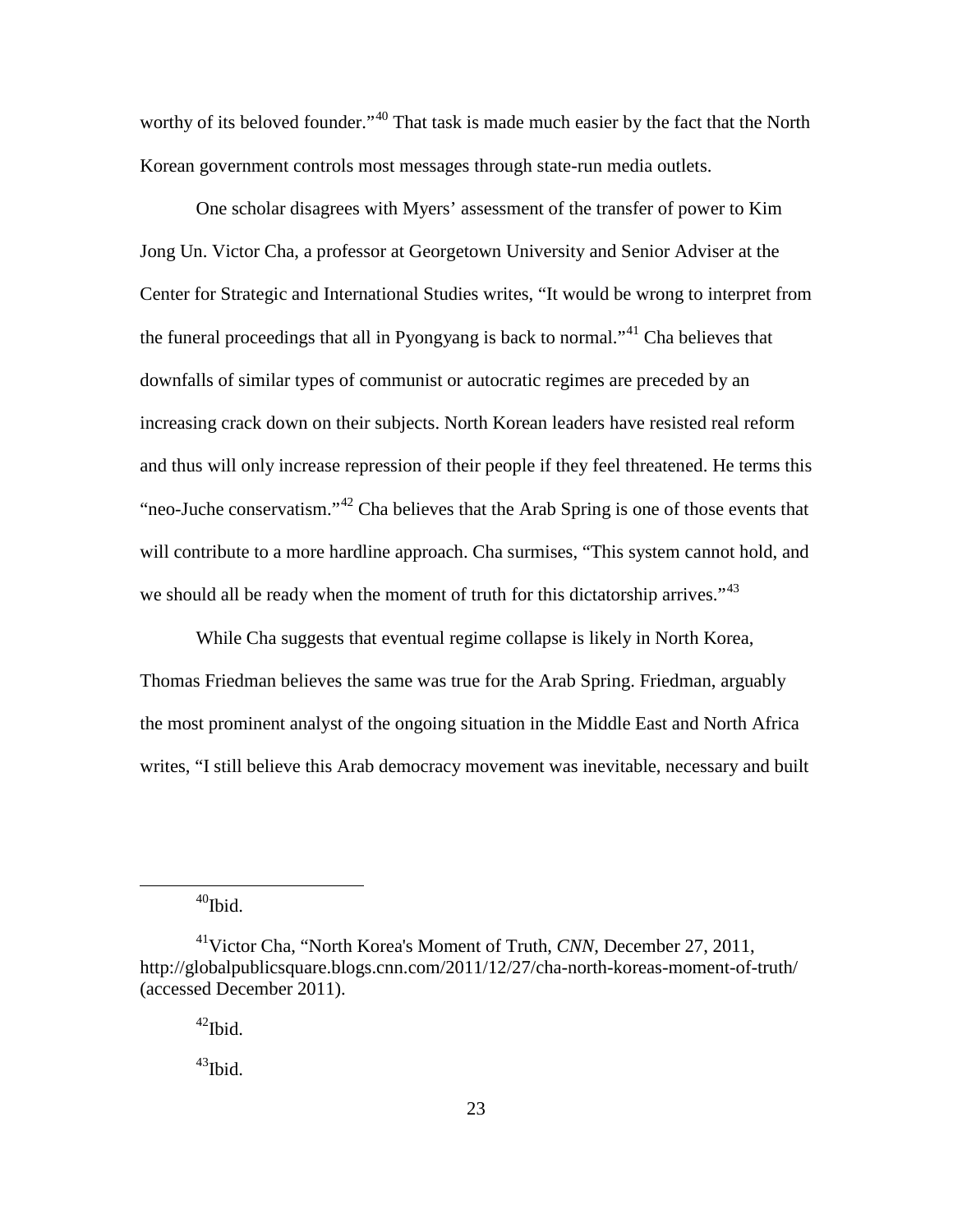on a deep and authentic human quest for freedom, dignity and justice."<sup>[44](#page-31-0)</sup> However, he argues that not every nation's situation is the same and warns that outcomes could differ substantially, an important consideration in determining the likelihood of a North Korean revolt.

The greatest difficulty in outlining what has been written about the Arab Spring is the sheer volume of literature on the topic. It is almost impossible to summarize the writings in order to come to a few concrete conclusions. As one scholar has written, "the pace of events is so swift, the weaknesses of besieged state institutions so great, the rules governing the relationship between the state and its citizens so unclear, that every day in this unfolding revolution dawns as a new day." $45$ 

Analysts are, in some instances, in complete disagreement on the lessons of the Arab Spring. For instance, Marc Lynch, an associate professor of political science at George Washington University writes "This unified narrative of change, and the rise of a new, popular pan-Arabism directed against regimes, is perhaps the greatest revelation of the uprisings."[46](#page-31-2) Geoffrey Aronson, a director at the Foundation for Middle East Peace, writes however, "It is a fairly safe bet that, notwithstanding the common themes of the

<span id="page-31-0"></span> <sup>44</sup>Thomas Friedman, "Pray, Hope, Prepare," *New York Times*, April 12, 2011, http://www.nytimes.com/2011/04/13/opinion/13friedman.html (accessed January 2012).

<span id="page-31-1"></span><sup>&</sup>lt;sup>45</sup>Geoffrey Aronson, "How the Arab Spring Presages a Shifting World Order," *Foreign Policy*, May 17, 2011, http://mideast.foreignpolicy.com/posts/2011/05/17/ how the arab spring presages a shifting world order (accessed January 2012).

<span id="page-31-2"></span><sup>46</sup>Marc Lynch, "The Big Think Behind the Arab Spring," *Foreign Policy*, November 28, 2011, http://www.foreignpolicy.com/articles/2011/11/28/the big think (accessed December 2011).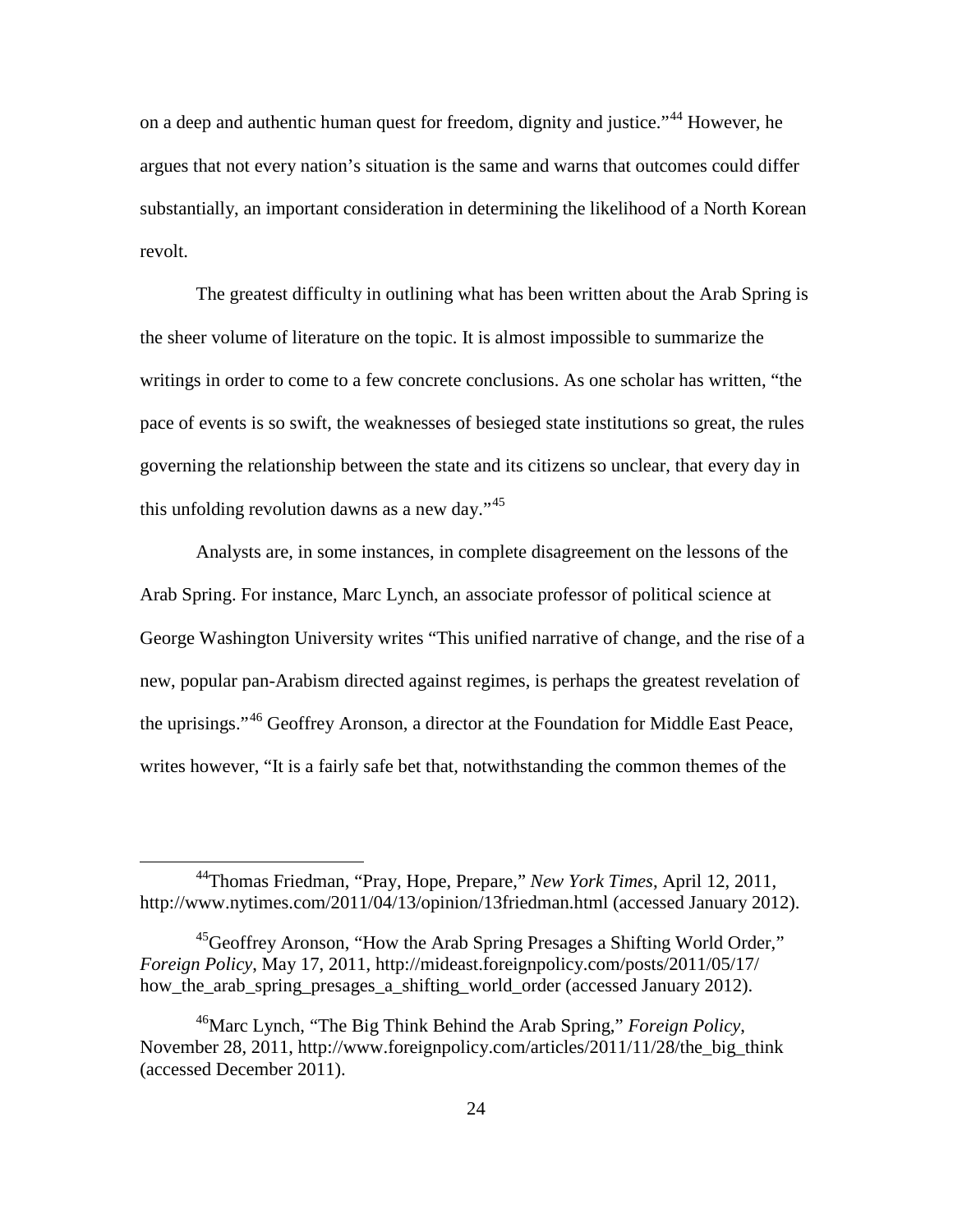Arab Spring, Pan-Arabism is dead."[47](#page-32-0) Further yet in *The Atlantic*, Massoud Hayoun writes that a renewed pan-Arabism movement will likely cause the region to question who truly is and is not Arab, which will have its own potentially destabilizing effect.<sup>[48](#page-32-1)</sup> While it is understandable that in the midst of an ongoing event like the Arab Spring there would be conflicting ideas about the underlying themes, the unsettled nature of the event creates challenges in applying its lessons to other parts of the world.

The Brookings Institute published an article on the one-year anniversary of the Arab Spring that highlighted five lessons from the revolts. The five major lessons outlined were  $(1)$  the impossible is possible,  $(2)$  the impossible, though, is still highly unlikely, (3) Islamists are the future, (4) instability can be constructive, (5) caution is overrated.[49](#page-32-2) The article makes clear that the final lesson addresses the lack of involvement by the Obama administration and criticizes the administration's perceived slow response to the Arab Spring. Specifically, the article notes "Nor is it a time, however, for excessive caution and slow deliberation. While the Obama administration insists it has chosen the 'right side,' Arab activists, protestors, and revolutionaries seem to disagree."[50](#page-32-3) Internally at home, former U.S. presidential candidate Michelle Bachman accused President Obama of abandoning America's enduring relationship with Egyptian President Hosni Mubarak by supporting the protestors, which she claims has resulted in

 <sup>47</sup>Aronson, "How the Arab Spring Presages a Shifting World Order."

<span id="page-32-3"></span><span id="page-32-2"></span><span id="page-32-1"></span><span id="page-32-0"></span><sup>&</sup>lt;sup>48</sup>Massoud Hayoun, "Coming Arab Identity Crisis- Arab Spring Spurs Hopes For Regional Unity," *The Atlantic*, March 8, 2012.

<sup>49</sup>Brookings Institute Five Lessons from Arab revolts.

 $50$ Ibid.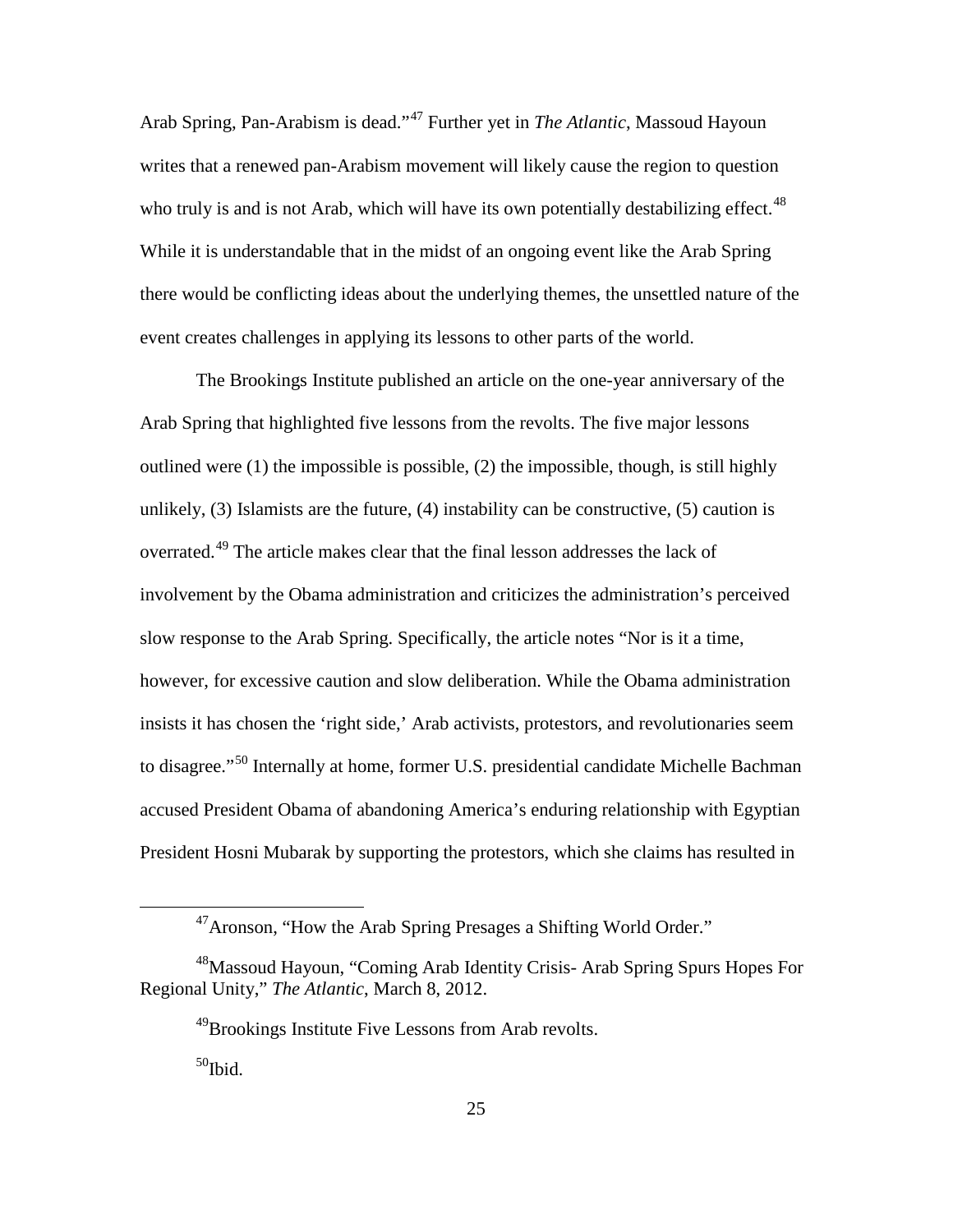the Muslim Brotherhood taking power in Egypt and thus, threatening Israel's security.<sup>[51](#page-33-0)</sup> Fouad Ajami, one of the most notable Middle Eastern analysts disagrees: "Hosni Mubarak was the author of his own demise." Ajami believes that America should not be assumed to be the cause of every event occurring around the world.<sup>[52](#page-33-1)</sup>

Thomas Friedman predicted the competing agendas at the center of the Arab Spring revolutions in his book *The Lexus and the Olive Tree*. In his book he describes the convergence of two somewhat conflicting desires in places like the Middle East–the desire for modern and free-market type ideals (the "Lexus") while at the same time protecting the old cultural values and idiosyncrasies of tribal and religious societies (the "Olive Tree"). "The new Lexus-like values of "democracy," "free elections," "citizen rights" and "modernity" will have to compete with some very old Olive Tree ideas and passions."[53](#page-33-2) Assumedly, these ideas could apply to any revolution in North Korea–with the understanding that the closed nature of the society to Western values might limit the influence of the Lexus.

<span id="page-33-0"></span><sup>&</sup>lt;sup>51</sup>Hunter Walker, "Michele Bachmann Blasts Obama for Not 'standing by' Israel and Mubarak," Politicker.com, February 9, 2012, http://politicker.com/2012/02/ 09/michele-bachmann-blasts-obama-for-not-standing-by-israel-and-mubarak/ (accessed May 20, 2012).

<span id="page-33-1"></span><sup>52</sup>Fouad Ajami, "Five Myths About the Arab Spring," *Washington Post*, January 12, 2011, http://www.washingtonpost.com/opinions/five-myths-about-the-arab-spring/ 2011/12/21/gIQA32TVuP\_story.html(accessed May 20, 2012).

<span id="page-33-2"></span><sup>53</sup>Thomas Friedman, "In the Arab World, It's the Past Vs. The Future," *New York Times*, November 26, 2011, http://www.nytimes.com/2011/11/27/opinion/sunday/ Friedman-in-the-arab-world-its-the-past-vs-the-future.html? r=2&ref=opinion (accessed April 28, 2012).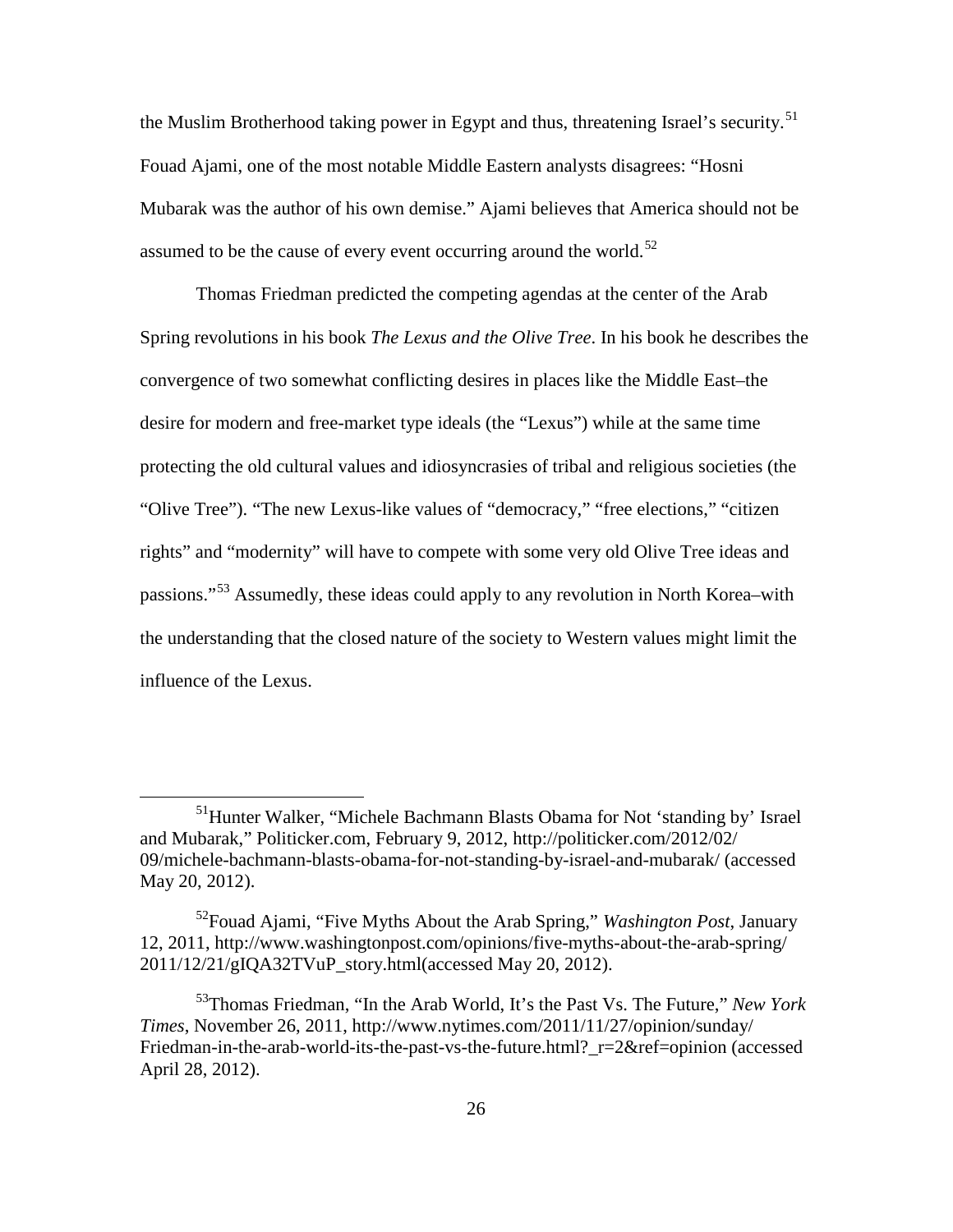### CHAPTER 3

# RESEARCH METHODOLOGY

This research thesis seeks to analyze the conditions present in selected Arab Spring revolutions and apply those conditions to North Korea to determine the likelihood of whether a similar type of popular uprising could occur. To do so, a comparative analysis method will be utilized to assess selected criteria that were present during the Arab Spring then compare those criteria with the current conditions in North Korea. Of course, as stated in previous chapters, not all Arab Spring revolutions have happened in the same manner. However, this thesis seeks to identify common themes among those revolutions and apply those themes to the North Korean situation.

The pre-revolution governments of Egypt, Libya, and Syria shared characteristics common to the North Korean government and, accordingly, provide the best means for comparison. Choosing those countries does not dismiss the possibility that similar conditions existed in other revolutions that occurred in Tunisia, Yemen, Bahrain, or Jordan. Therefore, the researcher acknowledges that some elements in North Korea could be more closely related to the countries not chosen in this study. However, in an effort to provide a clear and focused analysis, the examination will be limited to Egypt, Libya, and Syria as compared to North Korea.

Multiple criteria could be used to conduct the comparison between the above mentioned Arab Spring revolutions and North Korea. In keeping with the effort to keep the research focused, though, three specific criteria, frequently cited in research materials as primary contributing reasons for the Arab Spring, were selected for analysis.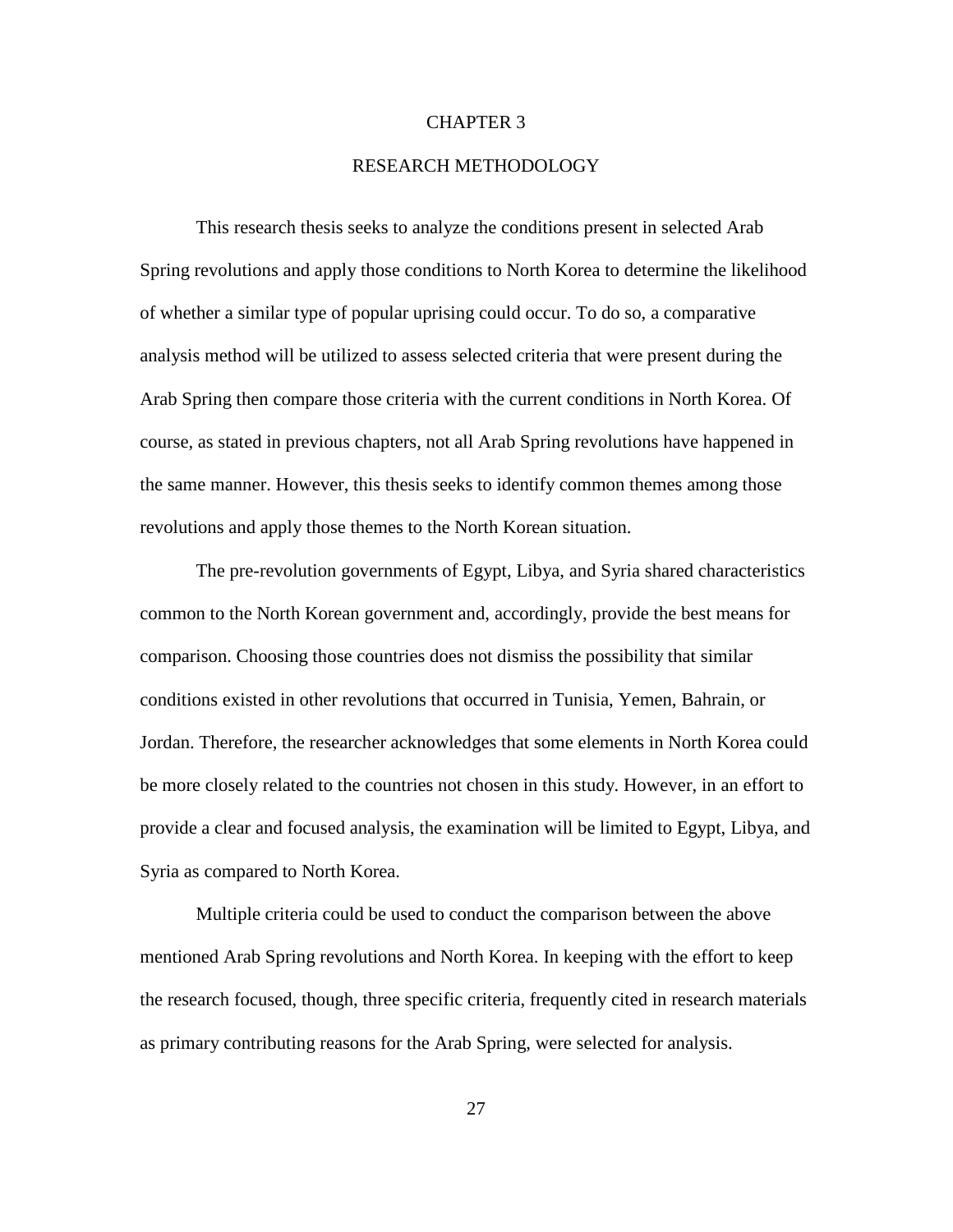The first criterion is the geo-political situation of the surrounding countries, both regionally and globally. The geo-political environment was selected because vital interests of certain regional and global nations may cause their governments' to act, or in some cases not act, in the instance of unrest occurring in North Korea, which in turn could influence the success of that revolution.

The second criterion is the examined nation's security forces and their role in society. This criterion was selected because the strength of a nation's military and its loyalty to the government could determine the regime's ability to suppress a popular uprising.

The final criterion is the concept of the "network." This criterion was selected because the use of social networking tools like Twitter, Facebook, and Skype have been widely recognized as playing an integral role in rallying support for the uprisings in the Middle East, but is not limited to technologies such as cell phones and internet use. In addition to the impact of the social network, other networking options will be examined, such as organization of opposition groups, external active Diasporas and additional relevant factors that assist or hinder citizens from gathering and organizing.

As noted, the researcher has selected Egypt, Libya, and Syria because each country has shared characteristics with the North Korean government and possibly its society. In the case of Egypt, the nation's military enjoys a central role in society similar to the military's role in North Korea. Hosni Mubarak and former Egyptian Minister of Defense Abu Ghazala shared a vision that would expand the domestic role of the military

28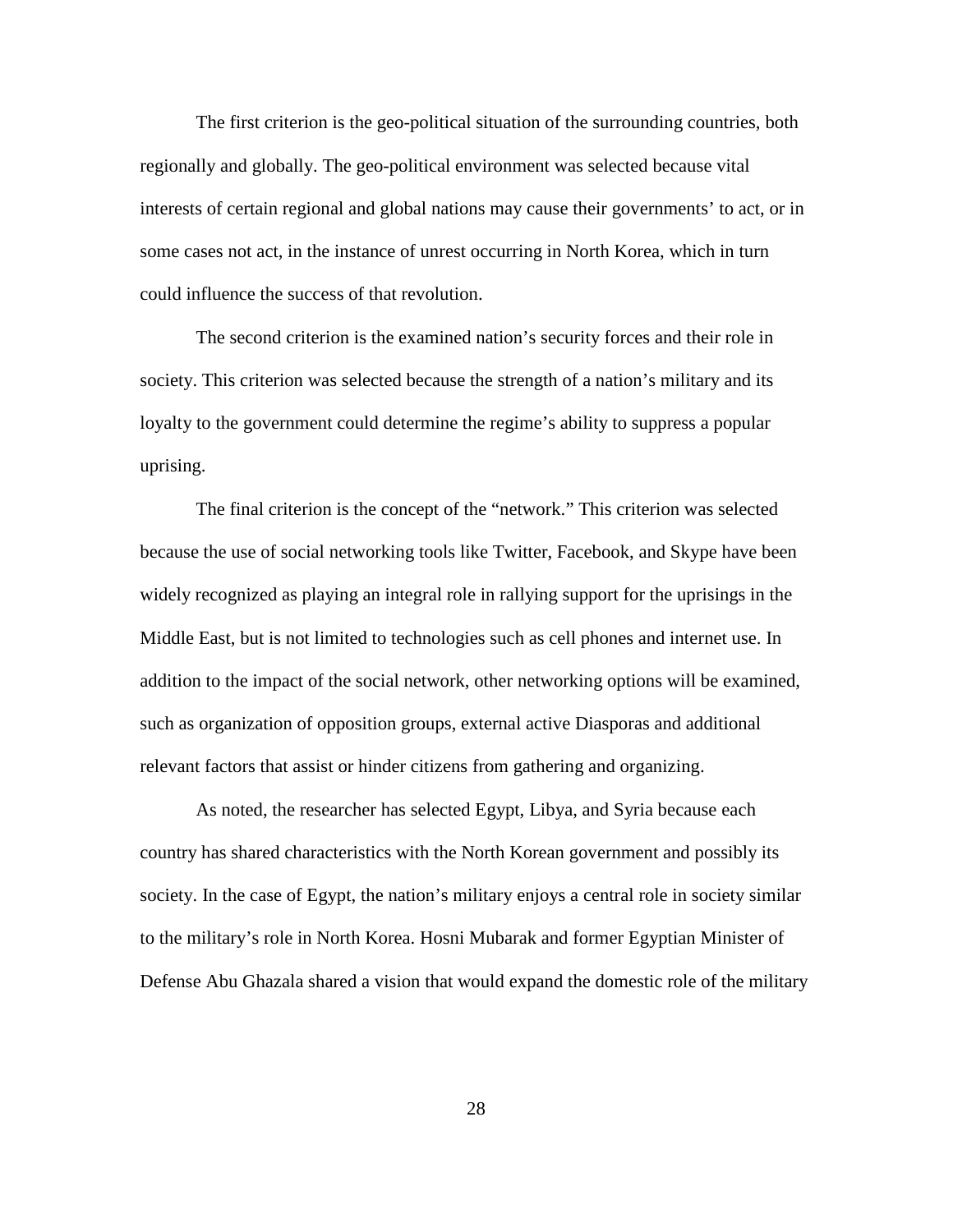to include economic initiatives.<sup>[54](#page-36-0)</sup> The policies gave the Egyptian military a central role in domestic politics that has continued following the Arab Spring. Kim Jong II sought to insulate his power by buying the loyalty of the military when he introduced the policy of Songun, or "military first" in 1995. The policy puts the military as the top priority in North Korean society. Whether it occurred as a driver for economic change, in the case of Egypt, or to assure the loyalty of the military leadership, as in North Korea, the military's central role is a crucial factor in society.

Libya is a useful comparison because Moammar Gaddafi and Kim Jong II shared a similar cult-like following as unquestioned leaders of their respective countries. Prior to the Arab Spring, Gaddafi and Kim were central to the respective ideologies of Libya and North Korea. Gaddafi stated as late as February 2011, during an interview with Christine Amanpour, "They love me. All my people with me, they love me," and "They will die to protect me, my people."<sup>[55](#page-36-1)</sup> The North Korean leadership has similarly used the early part of 2012 to build the cult-like persona of their new leader Kim Jong Un. Despite his youth, North Korean leaders have sought to build the persona and competence of Kim Jong Un. Some observers have noted he has been made to look like his revered grandfather Kim II Sung, "probably strategically."<sup>[56](#page-36-2)</sup> As an example of the North Korean "play book" for

<span id="page-36-0"></span> <sup>54</sup>LTC Stephan H. Gotowicki, *The Military in Egyptian Society* (Washington, DC: National Defense University, 1997), 110.

<span id="page-36-1"></span><sup>55</sup>Christian Amanpour, *Interview with Libyan President Moammar Gaddafi* (2011), Tripoli, Libya, http://abcnews.go.com/International/christiane-amanpourinterviews-libyas-moammar-gadhafi/story?id=13019942#.T5w6U6vsvD9 (accessed March 2011).

<span id="page-36-2"></span><sup>&</sup>lt;sup>56</sup>Jean H. Lee and Sam Kim, "Kim Jong Un, North Korea New Leader, Fashions Himself as Reincarnation of Kim II Sung," *Huffington Post*, January 17, 2012,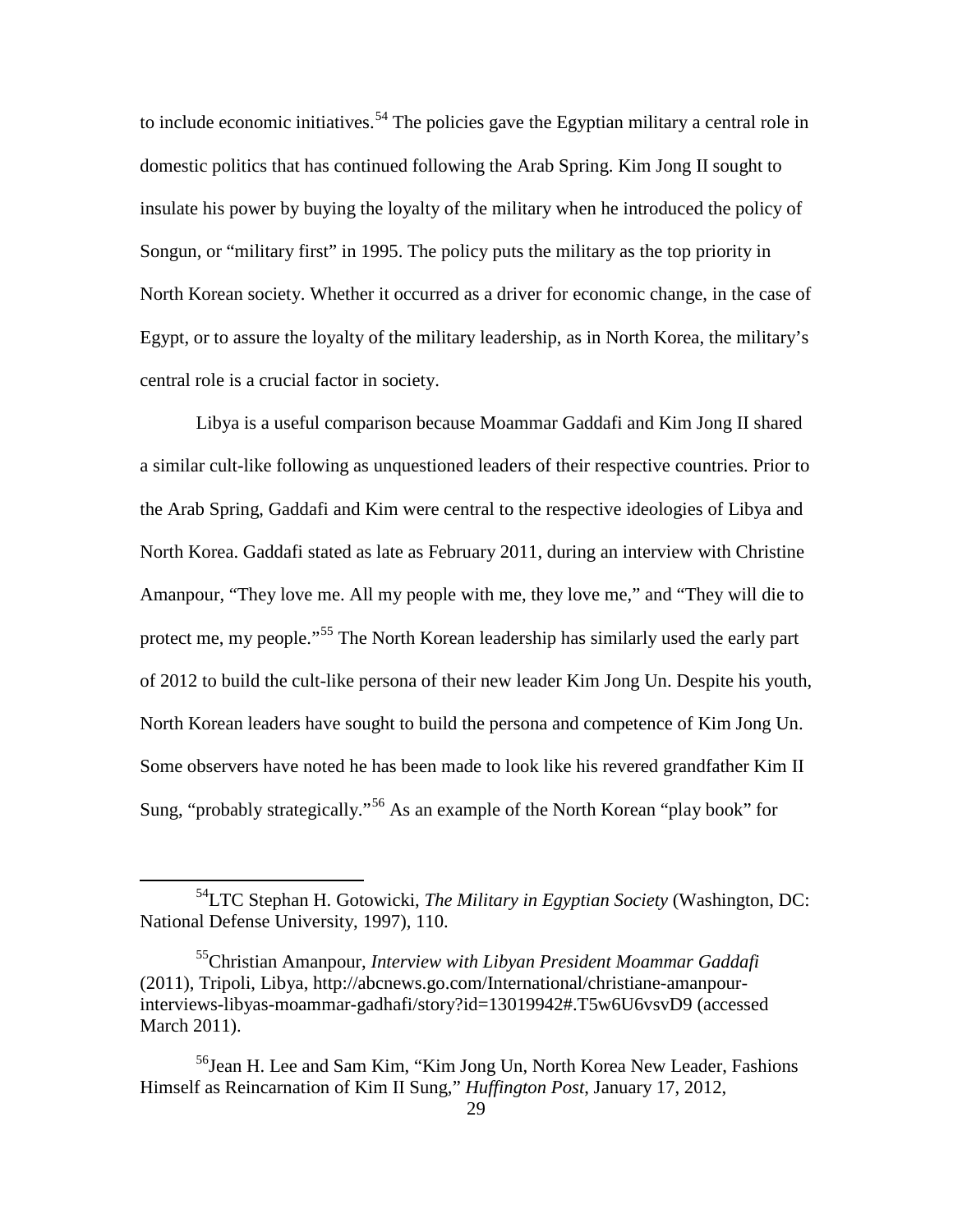building their leaders' images, North Korean state television reported in 1994 that Kim Jong II had eleven "hole-in-ones" in his first attempt at golf. While this feat may seem ludicrous, this is how North Korea systematically constructs their leaders' super-natural persona.[57](#page-37-0) Therefore, this thesis compares the demise of Gaddafi to the situation for the North Korean leadership.

Finally, Syria was selected for examination and comparison because Syrian President Bashar Al Assad assumed power under circumstances like those by which Kim Jong II and now Kim Jong Un rose to power. Hafez Al Assad, Bashar Al Assad's father, seized power in Syria in a bloodless coup in November 1970. Hafez Al Assad ruled Syria for three decades and passed away in 2000. Following his father's death, Bashar Al-Assad was handed power in hereditary succession.<sup>[58](#page-37-1)</sup> Likewise, following the death of Kim II Sung and now Kim Jong II, a transition to a familial successor has occurred. Additionally, Syria merits examination because of the support that it receives from Iran. The Shiite dominated theocracy provides support to the Syrian regime through training and financing. China performs a similar role for the North Korean regime.

This research thesis focuses on articles and writings that addressed the following: (1) links between the Arab Spring and North Korea; (2) reasons that ignited, perpetuated

http://www.huffingtonpost.com/2012/01/07/kim-jong-un\_n\_1191337.html (accessed May 20, 2012).

 $\overline{a}$ 

<span id="page-37-0"></span>57Mind-Boggling "facts" About Kim Jong-Il, *Herald Sun*, December 19, 2011, http://www.heraldsun.com.au/news/more-news/from-fashion-icon-to-golf-pro-mindboggling-facts-about-kim-jong-il/story-e6frf7lf-1226226100974 (accessed May 20, 2012).

<span id="page-37-1"></span><sup>58</sup>Robert M. Danin, "Remembering Hafez Al-Assad," Council on Foreign Relations: Middle East Matters, entry posted November 11, 2011, http://blogs.cfr.org/ danin/2011/11/11/remembering-hafez-al-assad/ (accessed March 2011).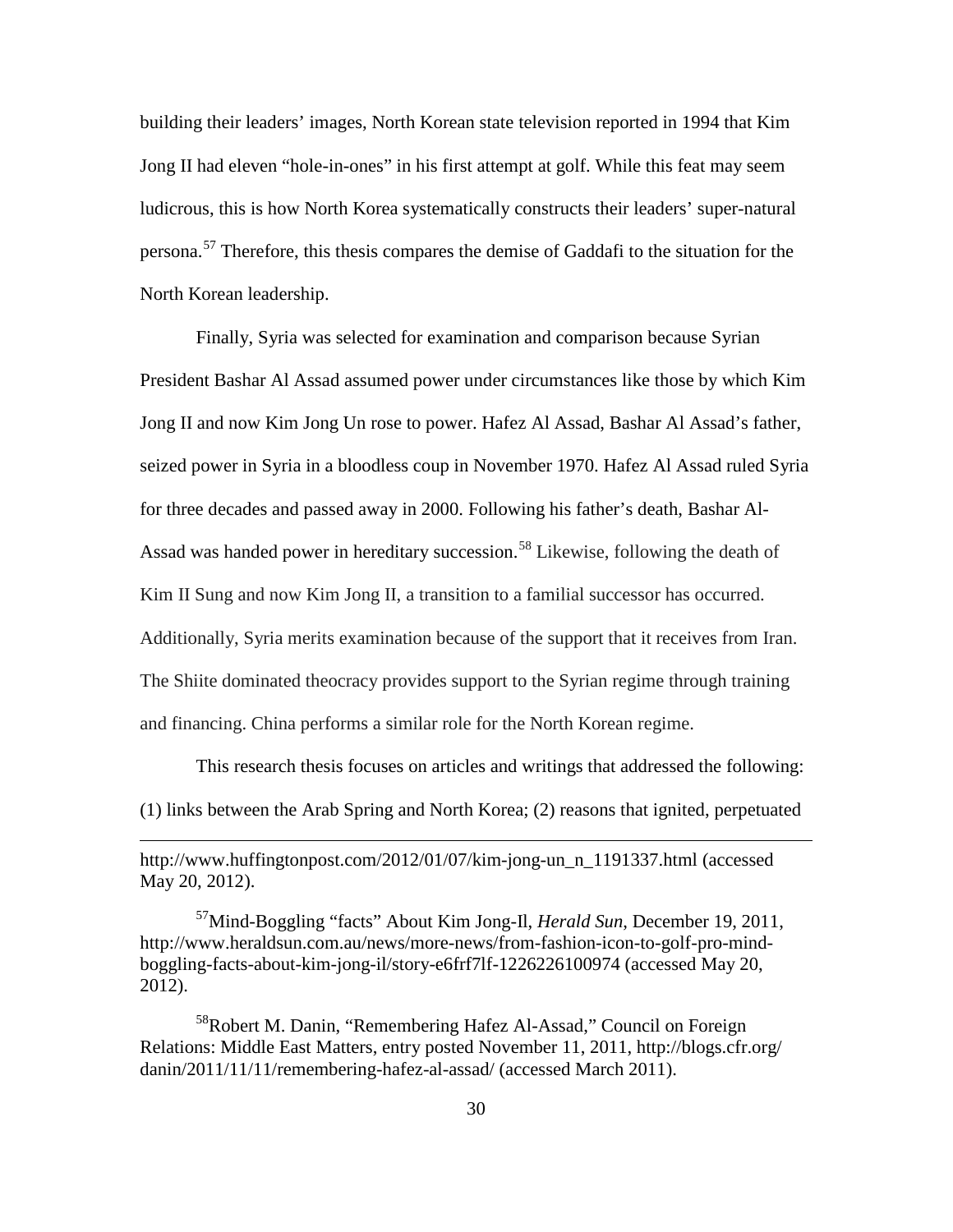and defined the Middle Eastern uprisings; and (3) analysis performed following the death of Kim Jong II. The approach taken was to use various search engines to identify research that had been conducted from previously completed studies, major news outlet reporting, and scholarly opinions and analysis.

This topic required mostly qualitative research to determine the key factors that ignited, perpetuated, and defined the Arab Spring revolutions as compared to the situation in North Korea. Therefore, all conclusions are written in descriptive expressions. Certain quantitative measurements such as size of an army or number of internet users are included herein but the majority of information is qualitative in nature.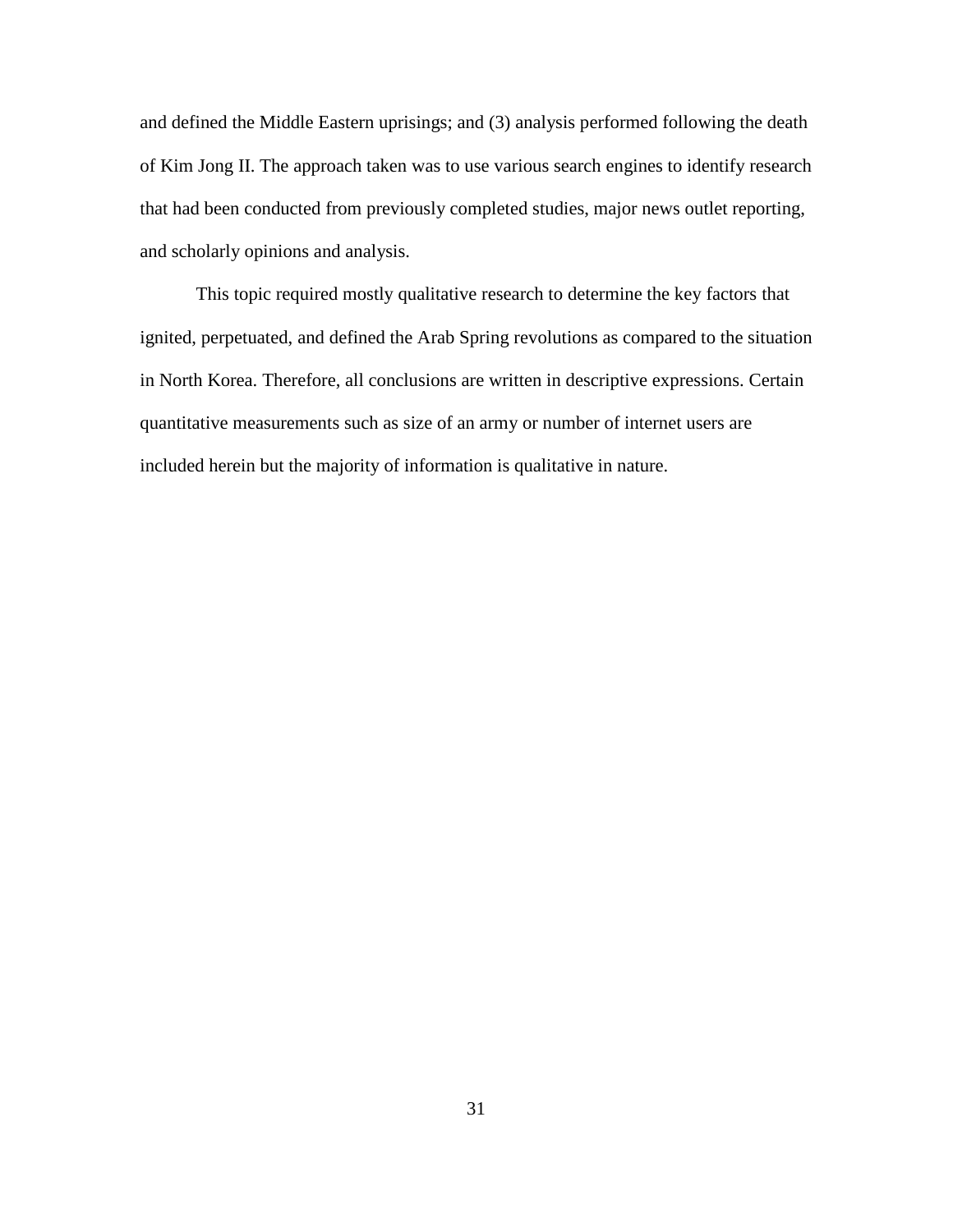# CHAPTER 4

## ANALYSIS

#### Geo-political Environment–"The Neighborhood"

# Egypt

The U.S. government has experienced a complicated relationship with Egypt since Anwar Sadat took power in 1970–a relationship similar to the American relationship with Saudi Arabia. In both relationships, the U.S. has foregone its role as the world's preeminent democracy-sponsoring state and supported oppressive dictatorships because of the vital natural resources present in Egypt and Saudi Arabia and the pro-American views of their leaders. Prior to the Arab Spring, the U.S. provided Egypt with approximately \$1.3 billion annually in military and economic aid, in large part because of Hosni Mubarak's pro-U.S. stance, Egypt's unlimited access to the Suez Canal and its lack of provocation towards Israel.<sup>[59](#page-39-0)</sup> With tacit American approval therefore, Mubarak ruled Egypt with impunity, clinging to power by oppressing potential political opposition and ignoring brutal police tactics against Egyptian citizens.

While supporting the autocratic Mubarak regime, the U.S. government also funded non-governmental organizations that focused on democratic reforms in certain Arab states, funding that, according to a recent *New York Times* article, played a role in

<span id="page-39-0"></span> <sup>59</sup>Jill Doughtery and Chris Lawrence, "Egypt Warned U.S. Aid at Risk," *CNN*, February 3, 2012, http://security.blogs.cnn.com/2012/02/03/egypt-warned-u-s-aid-atrisk/?hpt=hp\_t3 (accessed March 2012).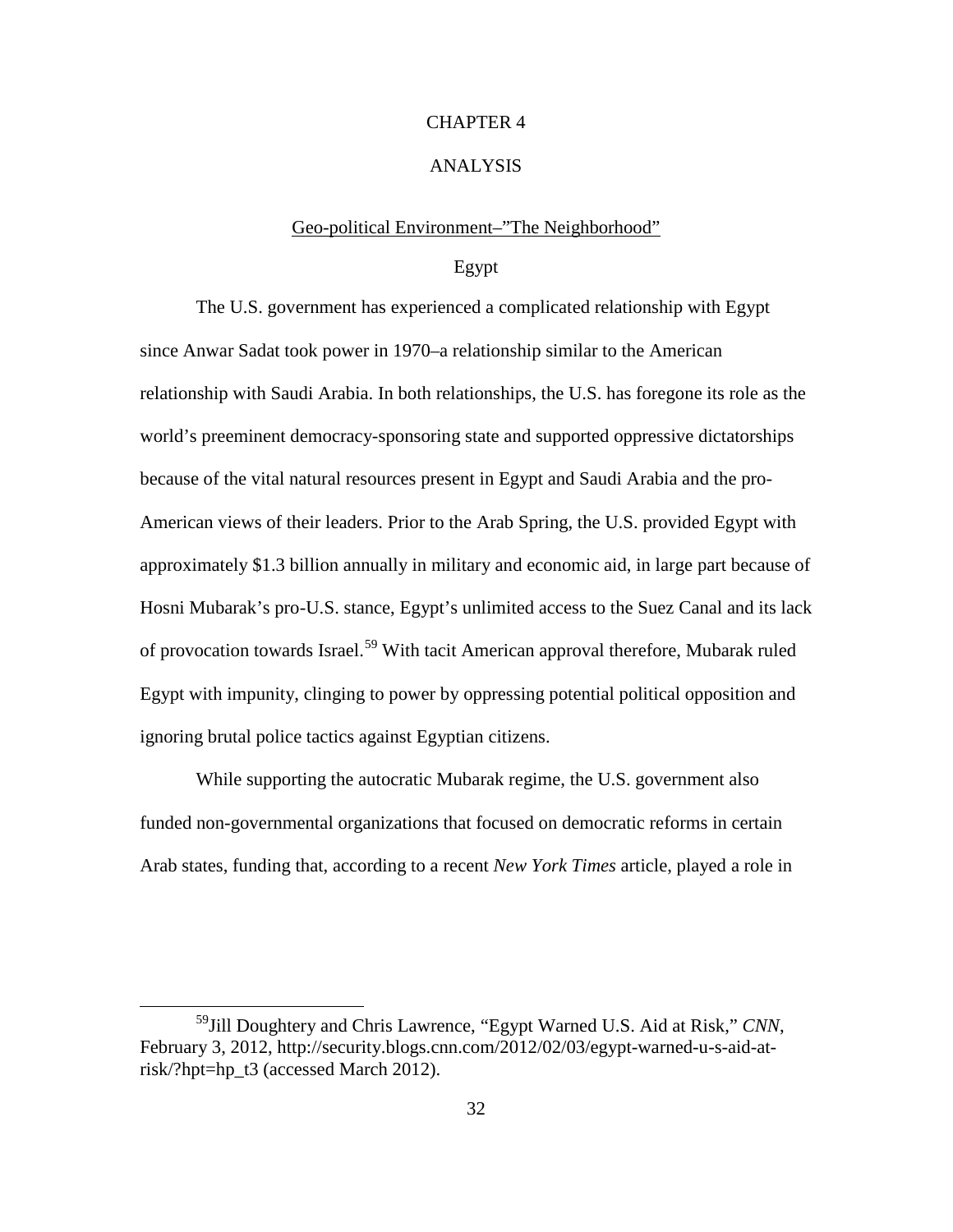fomenting the Arab Spring.<sup>[60](#page-40-0)</sup> This splintered approach to the Middle East created a big problem for the Obama administration when reacting to the events in the Arab Spring. It was in America's interest to champion, as President Obama stated in his Cairo speech, real democracy, but, in so doing, the administration risked losing the support of a key Middle Eastern ally. Ultimately, the U.S. supported the Mubarak's administration resignation and democratic elections, which subsequently produced huge gains for the Muslim Brotherhood, a known Islamist organization that opposed Mubarak's pro-U.S. views.

The sudden nature of the Egyptian revolt forced the U.S. to choose between supporting democratic reforms that it has historically preached and supporting an historical ally who, although dictatorial and oppressive, provided stability to the region. The rise of the Muslim Brotherhood underscores the riskiness of the path the U.S. chose to follow, as America now faces the potential of an unfriendly regime and a possibly unstable Egypt, a risk that Israeli journalist Zvi Bar'el stated was inherent in supporting democracy. Bar'el wrote "it's impossible to want democracy and also oppose the Muslim Brotherhood, to want Mubarak's swift departure and also insure that the next presidential candidate won't be from the left."<sup>[61](#page-40-1)</sup>

Although the situation in Egypt carries risk for America, the Obama administration nonetheless believes that America can still impact a transition to a stable

<span id="page-40-0"></span> <sup>60</sup>Ron Nixon, "U.S. Groups Helped Nurture Arab Uprisings," *New York Times*, April 14, 2011, http://www.nytimes.com/2011/04/15/world/15aid.html?\_r=1&hp (accessed April 2012).

<span id="page-40-1"></span><sup>61</sup>Zvi Bar'el, "What Exactly Does the U.S. Want from Egypt," *Hareetz*, February 8, 2011, http://www.haaretz.com/print-edition/news/what-exactly-does-the-u-s-wantfrom-egypt-1.341903 (accessed April 2012).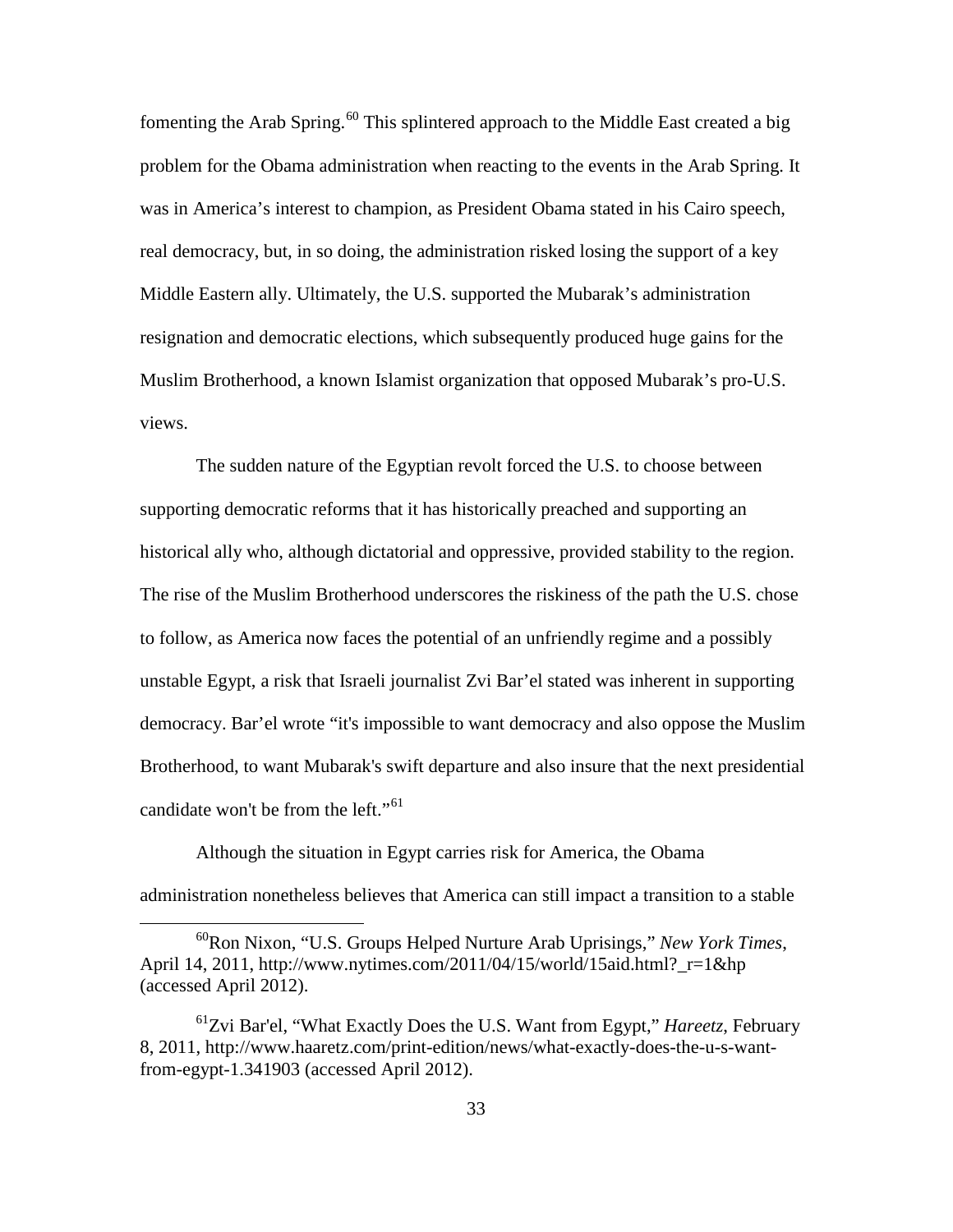democracy. As Secretary Clinton said, "These revolutions are not ours—they are not by us, for us, or against us. But we do have a role. We have the resources, capabilities and expertise to support those who seek peaceful, meaningful democratic reform.<sup> $62$ </sup>

The U.S. is not the only globally focused nation that finds itself placed in a tough position by events in the Middle East. As Dr. Robert Freedman of the Strategic Studies Institute of the U.S. Army War College noted, "The Arab Spring caught Russia, as it did the United States and indeed the countries affected, by surprise."[63](#page-41-1) Initially, Russia was unsure of how to proceed with regards to the demonstrations in Egypt. Russian interests in Egypt were far smaller than their interests in Libya and Syria because the pro-U.S. Mubarak regime had limited Russian involvement. The Egyptian revolution then, affords Russia both the removal of a staunch American ally and an opportunity to paint the U.S. as meddling in other countries' affairs. Freedman notes that "President Dmitry Medvedev and other Kremlin leaders took a tough line in response, and—in an almost Cold War-era reaction—asserted that the revolts in the Arab world were instigated by 'outside forces' that were also trying to topple the Russian government."<sup>[64](#page-41-2)</sup>

Although the Egyptian revolution creates an opportunity for Russia, the rise of the Muslim Brotherhood to an elevated power status in Egypt also creates concerns. Russia is

<span id="page-41-0"></span> $62$  Josh Rogin, "Clinton Confronts the Paradox of America's Role in the Arab Spring," *Foreign Policy*, November 7, 2011, http://thecable.foreignpolicy.com/posts/ 2011/11/07/clinton\_confronts\_the\_paradox\_of\_america\_s\_role\_in\_the\_arab\_spring (accessed March 2012).

<span id="page-41-2"></span><span id="page-41-1"></span><sup>63</sup>Robert O. Freedman, "The Arab Spring's Challenge to Moscow," *The Journal of International Security Affairs* 21 (Fall/Winter 2011), http://www.securityaffairs.org/ issues/2011/21/freedman.php (accessed March 2012).

 $<sup>64</sup>$ Ibid.</sup>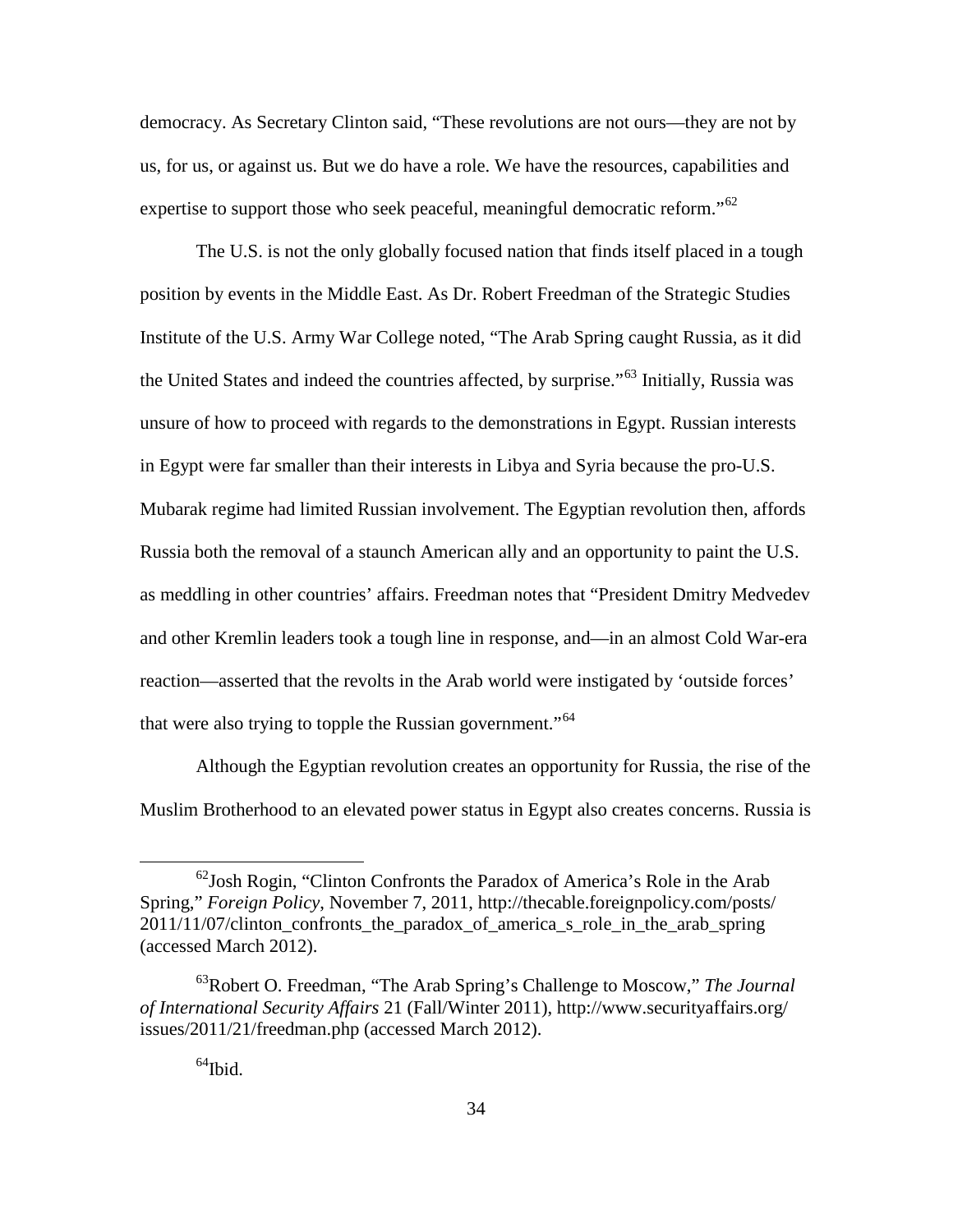dealing with independence-seeking Islamist groups in the North Caucasus region, and fears that the rise of Islamist political organizations in the Middle East could inspire similar uprisings in Russia. Vladimir Putin accused the West of inciting democracyseeking revolutions that could have negative effects for other parts of the world, "such as Russia's North Caucasus."[65](#page-42-0) Nonetheless, Russian intervention in Egypt has been minimal, with Russia electing to exert more influence during protests in Libya and Syria, two states with much closer ties to Moscow.

For Saudis, the fall of the Mubarak regime creates its own host of problems. Saudi Arabia is arguably the most powerful regional player in the Middle East. It is a Sunni-dominated society ruled by the House of Saud, an autocratic regime with similarities to those in Libya, Syria, and Egypt. Saudi Arabia practices the most conservative form of Islam, known as Salafism, which bars opposition to rulers, limiting opposition groups and liberal thought.[66](#page-42-1) The Saudi regime does, however, provide religious counter-balance to the rising influence of Shiite-dominated Iran in the region. In October 2011, the monarchy experienced small protests by Shiites in eastern cities in Saudi Arabia, which Saudi leaders blamed on Iranian agents. Saudi leaders claimed Iran had been trying to ignite a revolt similar to the Arab Spring revolutions in the Sunni rival nation.

With a Shiite neighbor eager to foment revolution in Sunni nations, Saudi Arabia was quick to intervene in Bahrain, a fellow Sunni nation facing its own protests. Rachel

<span id="page-42-1"></span><span id="page-42-0"></span> <sup>65</sup>Serge Korepin and Shalini Sharan, *What Does the Arab Spring Mean For Russia, Central Asia and the Caucasus?* (Washington, DC: Center for Strategic and International Studies, September 2011), 8-9.

<sup>&</sup>lt;sup>66</sup>Obaid, "There Will Be No Uprising in Saudi Arabia."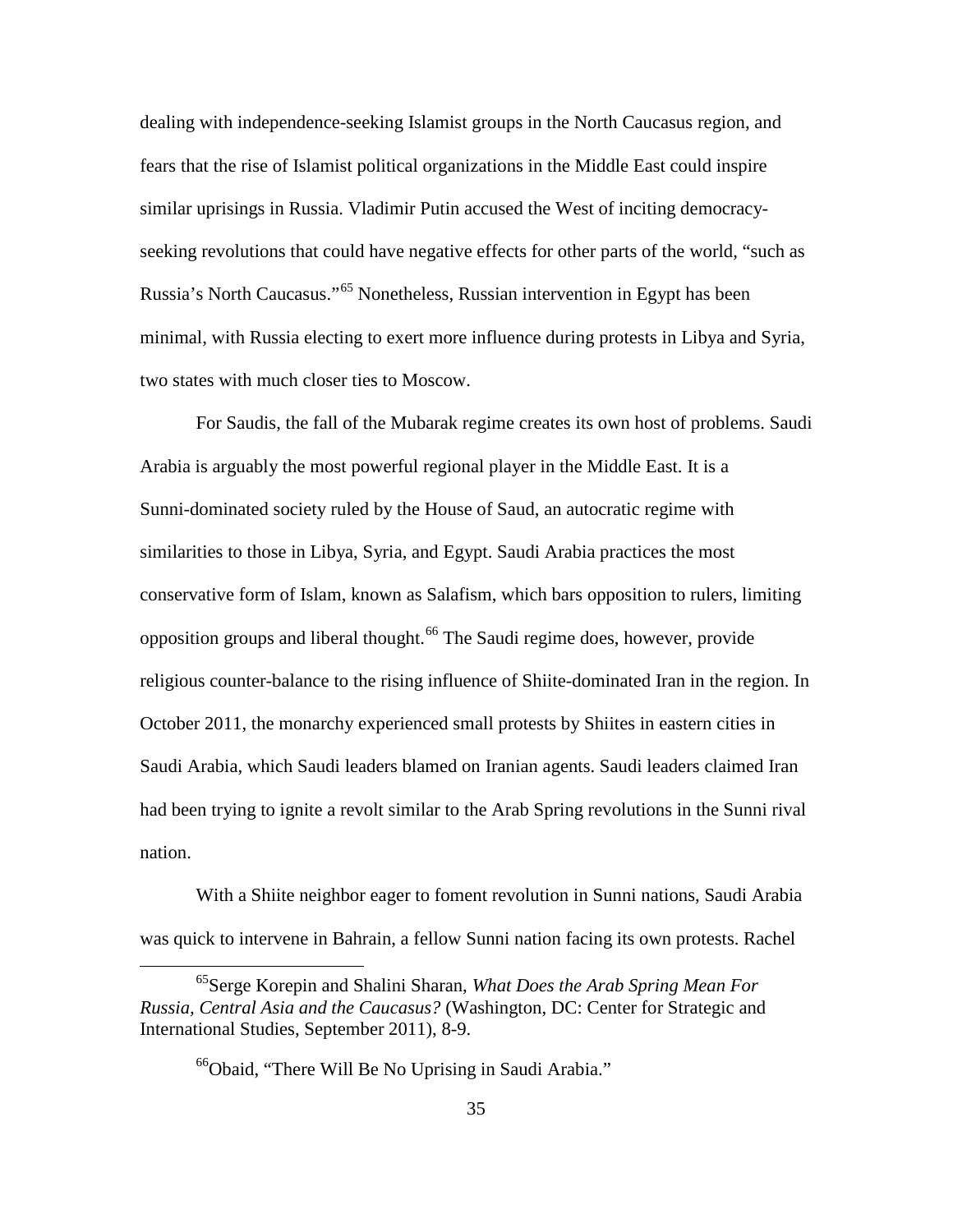Bronson of the Foreign Policy Research Institute wrote that Saudi Arabia's deployment of troops to Bahrain was a rational response. Bahrain is economically and geo-politically critical to Saudi Arabia because of its proximity and also its demographics. Bahrain is Sunni-led; however it has a Shi'a population of approximately 70 percent. Directly across the shared border in Saudi Arabia sits a Shi'a population of 15 percent in the Saudi eastern provinces. The large public protests in Bahrain could have inspired similar demonstrations. Saudi Arabia was quick to act to ensure that discontent did not spread against its government. Bronson writes, "Any unrest there has the potential to spill over into the Kingdom and upend global oil markets."<sup>[67](#page-43-0)</sup>

The Saudis refrained from intervening in Egypt, however, because the rise of the Muslim Brotherhood, which also practices Salafism, appears to be a positive development for the Saudis. During Mubarak's rule, Muslim Brotherhood members took refuge in Saudi Arabia.<sup>[68](#page-43-1)</sup> To date, Riyadh appears willing to involve itself in certain Arab Spring revolutions to protect its power base, but does not act when it believes the outcome would benefit the Kingdom's national interests.

Of all the players in the region, Israel may have the most to lose in the tide of revolution coming to the Middle East. For decades, Israel enjoyed relative peace with Egypt to its south, secure in the knowledge that the Mubarak regime garnered support from the U.S. because of its peaceful co-existence with the Jewish state. In some cases,

<span id="page-43-0"></span> <sup>67</sup>Rachel Bronson, *Saudi Arabia's Intervention in Bahrain* (Philadelphia, PA: Foreign Policy Research Institute, 2011).

<span id="page-43-1"></span><sup>68</sup>John R. Bradley, "Saudi Arabia's Invisible Hand in the Arab Spring," *Foreign Affairs*, October 13, 2011, http://www.foreignaffairs.com/articles/136473/john-rbradley/saudi-arabias-invisible-hand-in-the-arab-spring (accessed March 2012).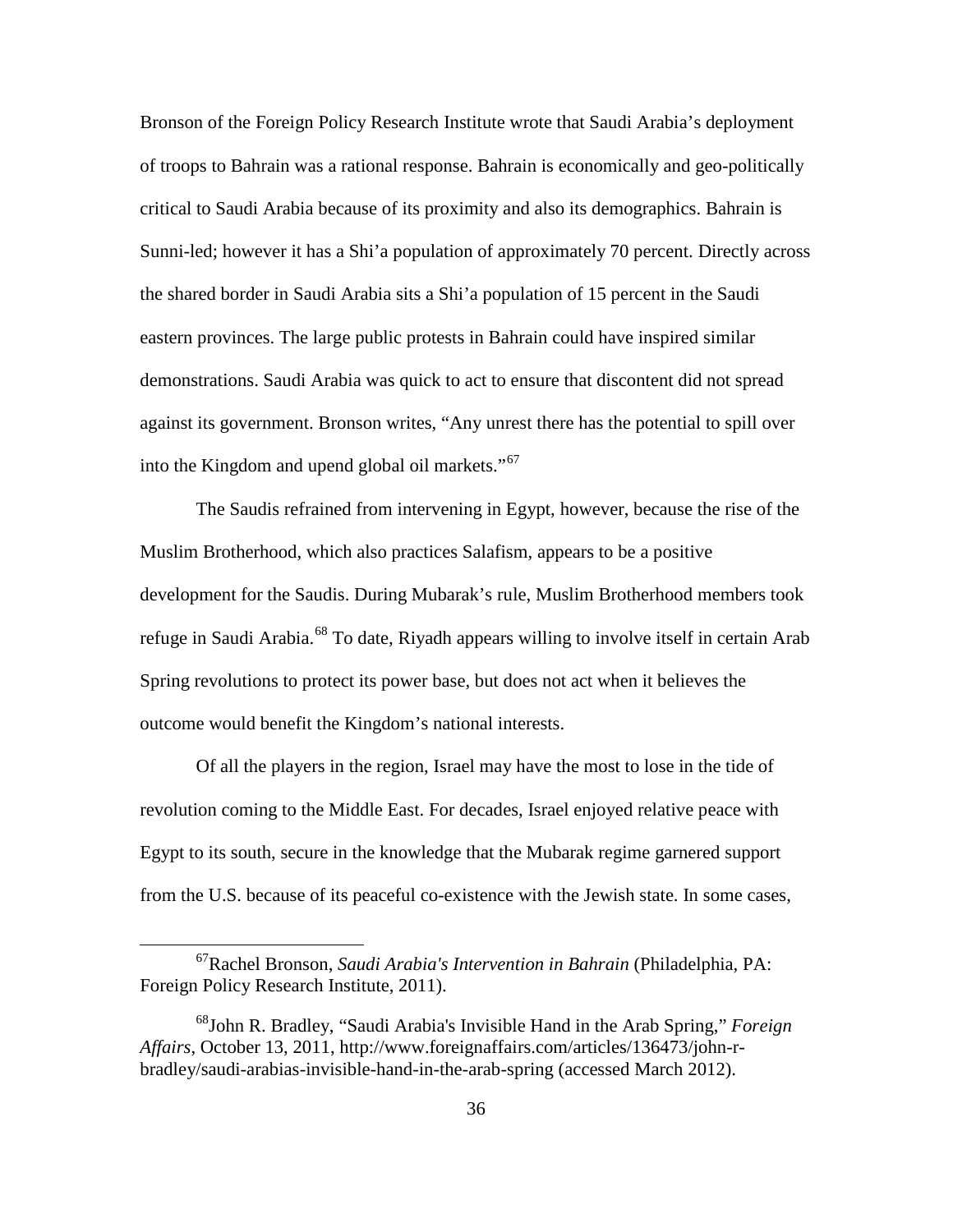Mubarak even limited Palestinian movement into Egypt, further bolstering Israel's position in the region.

Some Middle Eastern scholars speculate that Arab unity may finally be possible. Egyptian writer Hassan Hanafi, noted that because of the uprisings, "Arab unity —long a distant ideal in a region better known for its fragmentation and ideological bickering—is an objective reality."[69](#page-44-0) The growth of this Arab Nationalism could increase animosity towards Israel. Prior to the Arab Spring revolutions, Israel enjoyed a somewhat peaceful co-existence with Egypt, Jordan, and other Arab nations. While Israel cannot be content surveying the new geo-political realities of the region, it cannot do much to reverse recent events. Daniel Byman, Director of the Saban Center for Middle East policy, believes the revolutions could strain U.S.-Israel relations because the U.S. must appear to support democratic movements, regardless of their impact on Israel's security.<sup>[70](#page-44-1)</sup>

#### Libya

For the U.S., circumstances in Libya differ from those in Egypt. The conditions that made the Egyptian revolution problematic for America (i.e., the pro-U.S. leaders versus the need to publicly support democracy), were absent in Libya. Unlike Mubarak, Moammar Gaddafi has long been an enemy to the U.S.. Still, the Obama administration was reluctant to become militarily involved.

The Libyan Arab Spring grew more violent than the uprisings in Egypt and Tunisia. In February 2012, Wolfram Lacher, a business risk analyst specializing in North

 <sup>69</sup>Lynch, "The Big Think Behind the Arab Spring."

<span id="page-44-1"></span><span id="page-44-0"></span><sup>70</sup>Daniel Bynam, "Israel's Pessimistic View of the Arab Spring," *Washington Quarterly* 34, no. 3 (2011): 123-36.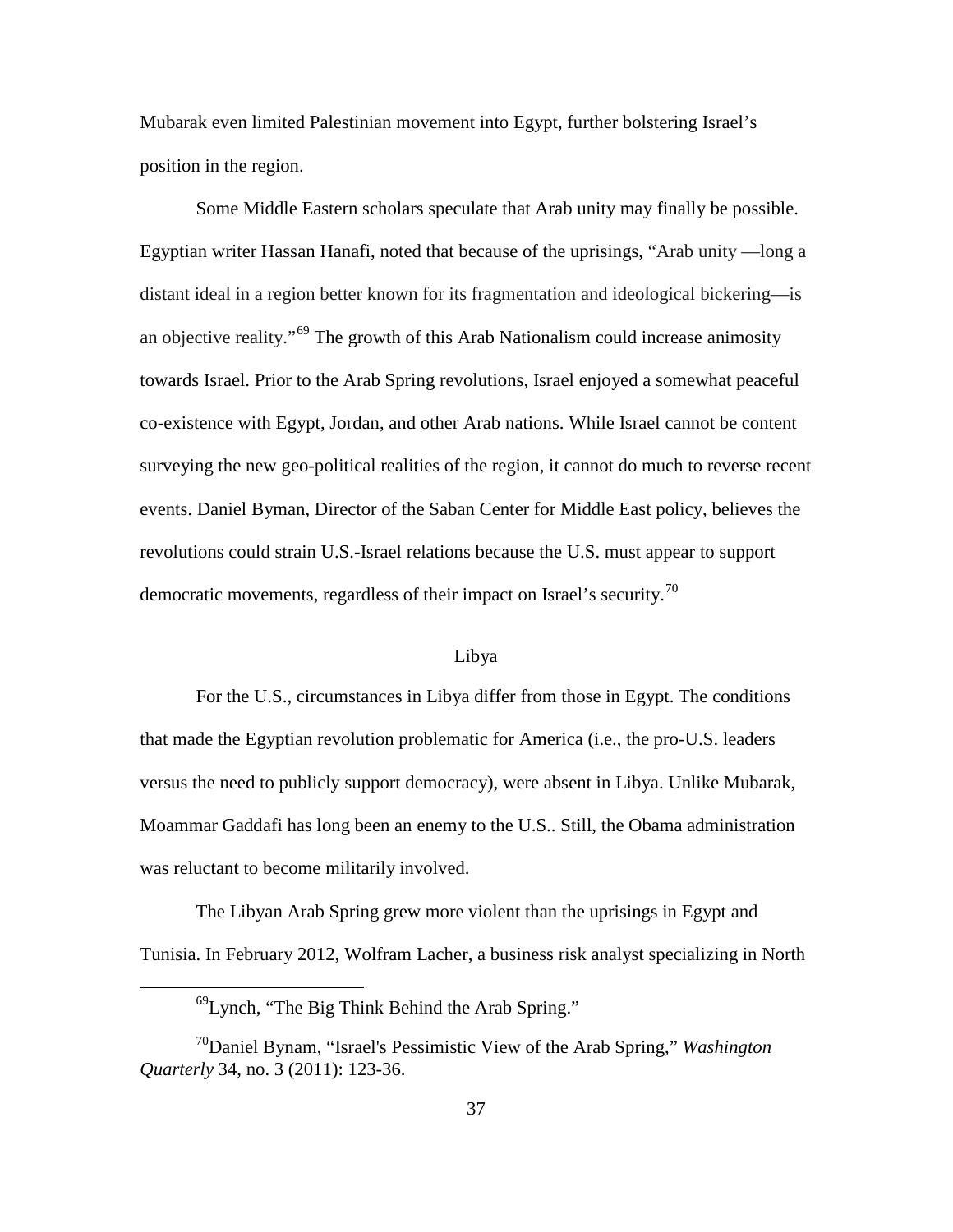Africa, wrote that the revolts in Libya escalated because of the Gaddafi regime's violent response to the protests. The widespread killing of civilians by the Libyan security apparatus forced tribes, rebels, and even Libyan Army units to oppose Gaddhafi.<sup>[71](#page-45-0)</sup> Likewise, the growing humanitarian crisis made it easier for the U.S. to commit military forces to support the rebel organizations. President Obama's stated reason for military involvement was that Gaddafi's "forces started going city to city, town by town to brutalize men, women and children."[72](#page-45-1) Pressure from European nations however, namely Great Britain and France, was even more crucial in gaining U.S. support.

British Prime Minister David Cameron and French President Nicolas Sarkozy led the international calls for intervention into Libya. According to Lance Elliot who wrote in *Time*, Britain and France wanted to act for two reasons. First, the U.S. took the lead in the Global War on Terror and was deeply involved in Afghanistan and, until recently, Iraq. Britain, France, and the larger NATO alliance could not simply rely on the U.S. to take the lead in every international crisis and appeared to recognize that the European powers likewise have a role to ensure global stability. Secondly, Elliot argues that Britain and France came to the conclusion that there would be consequences for failing to act to stop

<span id="page-45-0"></span> <sup>71</sup>Wolfram Lacher, "The Libyan Revolution: Old Elites and New Political Forces," *German Institute for International and Security Affairs* 27 (February 2012): 11- 14, http://www.swp.berlin.org/fileadmin/contents/products/research\_papers/ 2012\_RP06\_ass.pdf#page=11 (accessed April 2012).

<span id="page-45-1"></span><sup>72</sup>Mark Landler, "For Obama, Some Vindication of Approach to War," *New York Times*, October 20, 2011, http://www.nytimes.com/2011/10/21/world/africa/qaddafisdeath-is-latest-victory-for-new-us-approach-to-war.html (accessed April 2012).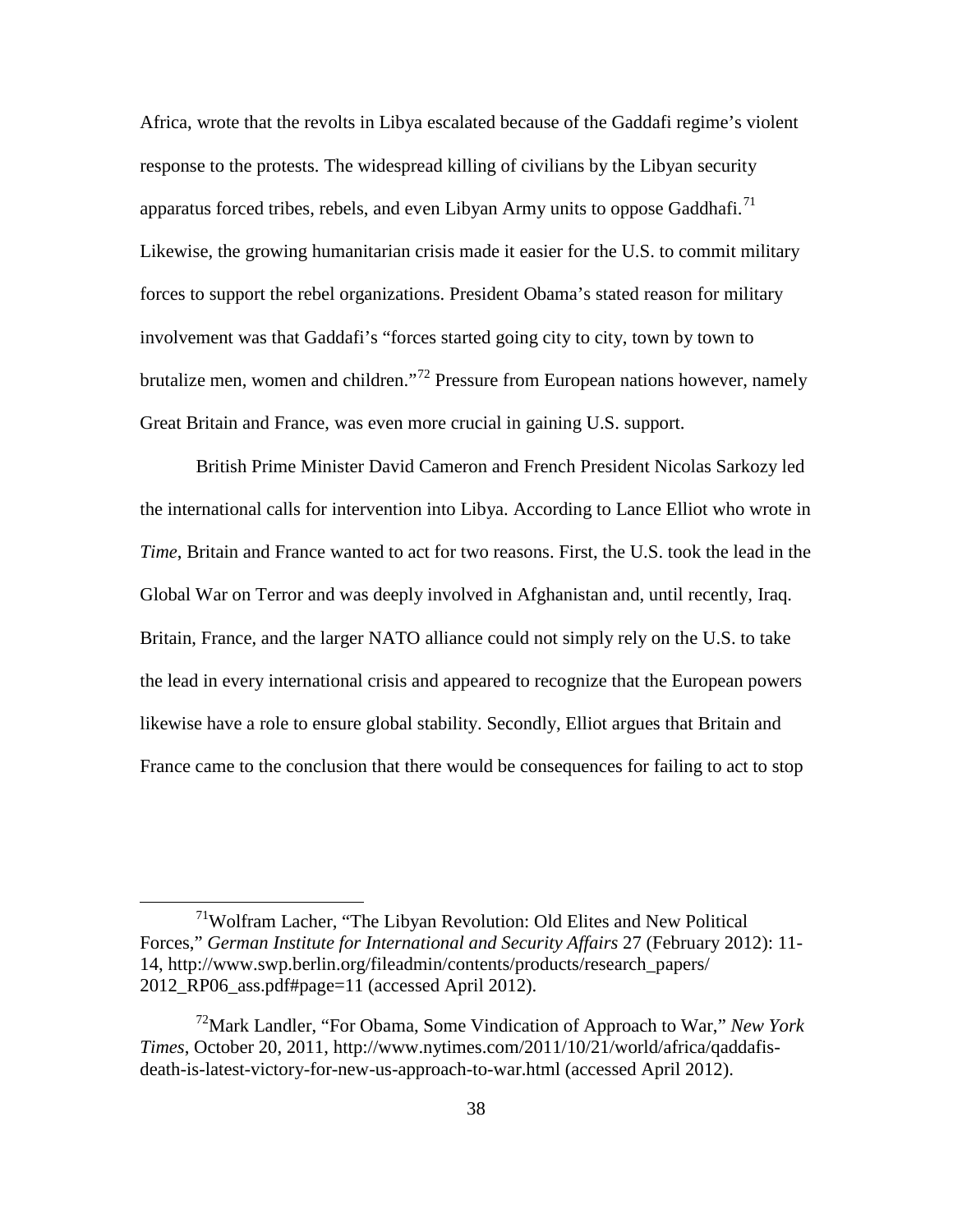the growing humanitarian crisis.<sup>[73](#page-46-0)</sup> The European nations were much more likely to feel the effects of a Libyan humanitarian crisis, which likely would have resulted in a large number of refugees attempting to flee into Europe.

For Russia, the Libyan crisis created its own set of challenges to navigate. Robert O. Freedman, in an article "The Arab Spring's Challenge to Moscow*,*" described Russia's stance on Libya as indecisive, terming it the "zigzag policy."[74](#page-46-1) Initially, Russia opposed both sanctions and the no-fly zone, but ultimately allowed them by abstaining (along with China) from voting on United Nations (UN) Resolution 1973, which permitted NATO intervention.<sup>[75](#page-46-2)</sup> Freedman attributes Russian indecisiveness in part to disagreements between President Dmitry Medvedev and Prime Minister Vladimir Putin about how to proceed.<sup>[76](#page-46-3)</sup> Additionally, Freedman states that Russia was unwilling to oppose Arab consensus regarding the need for Western intervention in light of the League of Arab States' plea to the West.<sup>[77](#page-46-4)</sup> Russia did not want to jeopardize its involvement in the Middle East by opposing the majority of Arab states and therefore Russia was forced to support the Arab movements while trying to minimize any strengthening of the U.S. in the Middle East. Kori Schake, a research fellow at the Hoover Institute, believes that Russia and China may have had second thoughts about

 $^{77}$ Ibid.

<span id="page-46-0"></span> $^{73}$ Michael Elliott, "Viewpoint: How Libya Became a French and British War Read More," *Time*, March 19, 2011, http://www.time.com/time/world/article/ 0,8599,2060412,00.html (accessed March 2012).

<sup>74</sup>Freedman, "The Arab Spring's Challenge to Moscow."

<span id="page-46-4"></span><span id="page-46-3"></span><span id="page-46-2"></span><span id="page-46-1"></span><sup>75</sup>U.S. United Nations, Security Council, Resolution 1973, UN Resolution 1973 (New York, NY, 2011), 3.

 $^{76}$ Freedman, "The Arab Spring's Challenge to Moscow."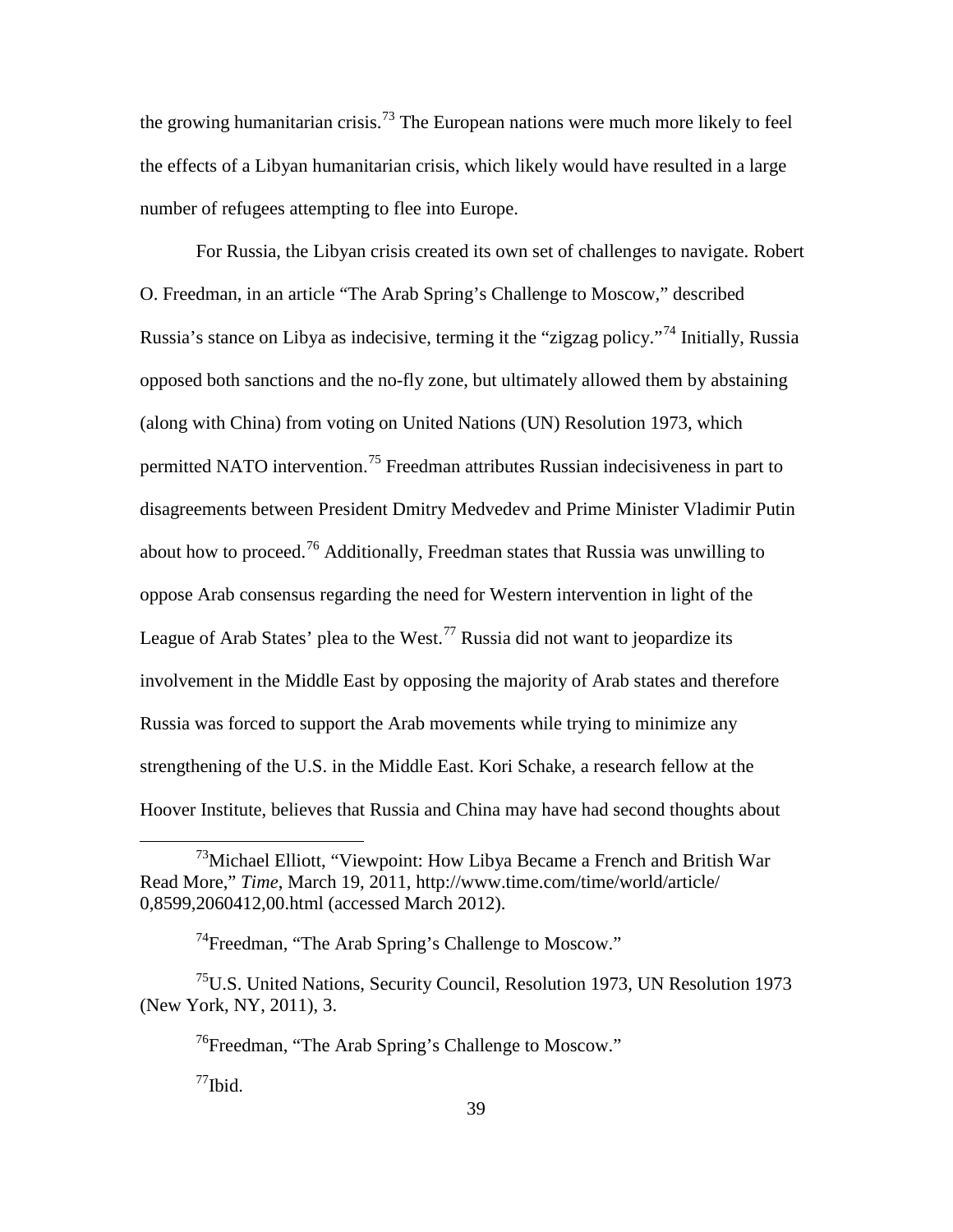clearing Western intervention because it gave NATO and the U.S. a mandate to act in cases such as Libya.<sup>[78](#page-47-0)</sup> As discussed in detail, below, the situation in Syria suggests that both China and Russia are unwilling to grant the Western powers that mandate again.

#### Syria

Unlike the cases of Egypt and Libya, the uprisings in Syria have presented a more difficult set of circumstances for the international community in choosing how to respond. Syria differs largely because many more nations have vested interests in the outcome of its revolution. Because of its location and it's alliance with the region's Shiite-led regimes, the consequences of Al-Assad's fall could have an incredibly large effect in the region. Thomas Friedman acknowledged that the Tunisian, Egyptian, Libyan, and Yemeni revolutions resulted in implosions of their governments, but he believes that a change in Syrian leadership will cause an explosion, because Syria provides direct support to Lebanon and Hezbollah. That relationship affects the security of Israel, especially in the Golan Heights, home to the border between Syria and Israel. Moreover, because Lebanon and Syria are proxy states for Iran, the Syrian version of the Arab Spring is the first that directly threatens Iran's national interests. Iran relies heavily on support from the Al-Assad regime and continues to funnel weapons to Hezbollah through Syria. Iraq, on the other hand, is a fragile democracy in need of a secure border that will block the flow of jihadists from Syria.<sup>[79](#page-47-1)</sup>

<span id="page-47-0"></span> <sup>78</sup>Kori Schake, "Lessons of the Libya War," *Defining Ideas*, October 13, 2011, http://www.hoover.org/publications/defining-ideas/article/96531 (accessed April 2012).

<span id="page-47-1"></span><sup>79</sup>Thomas Friedman, "If Syria Blows Up," *Pittsburgh Post Gazette*, http://www.post-gazette.com/stories/opinion/perspectives/thomas-l-friedman-if-syriablows-up-299069/ (accessed April 2012).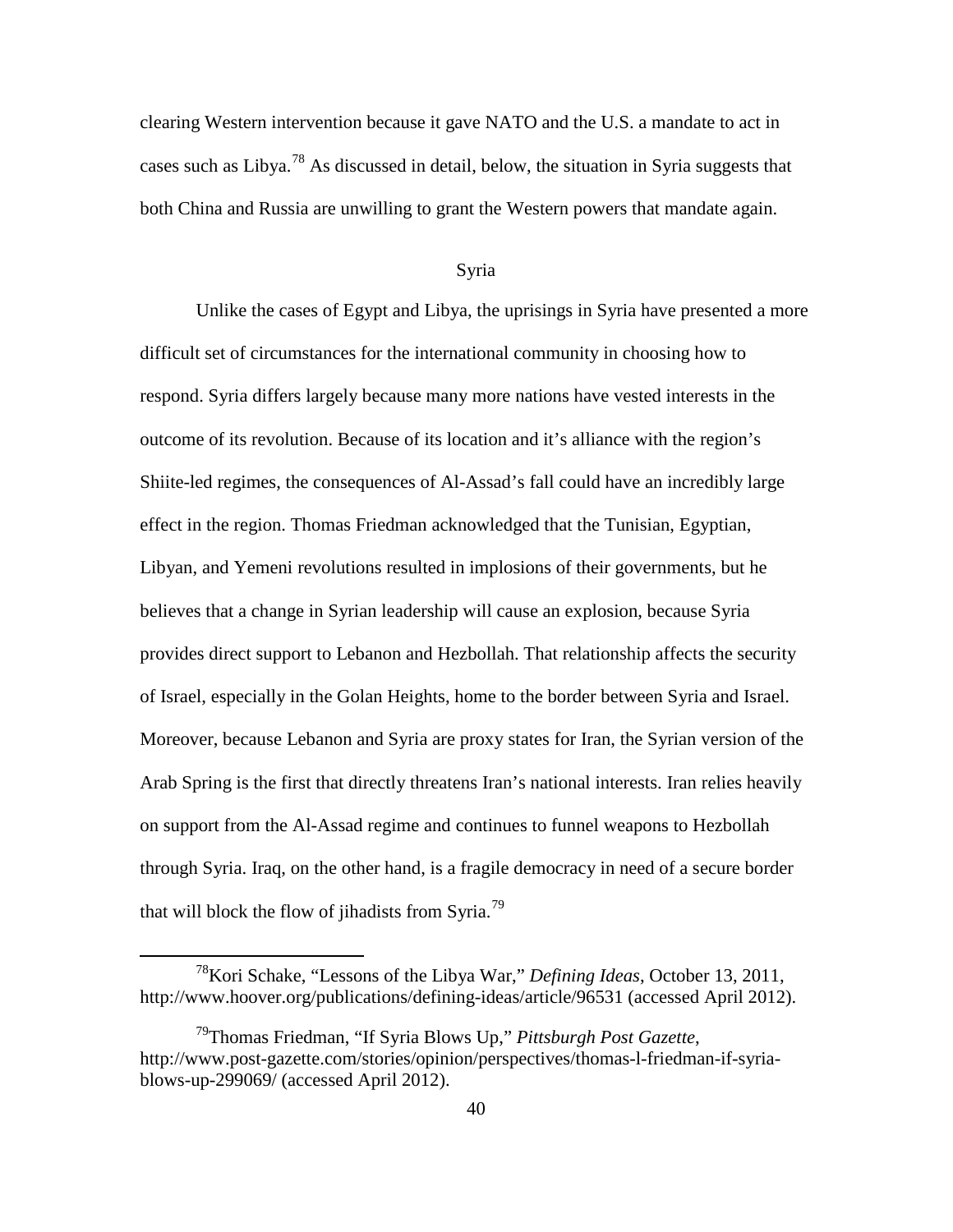Furthermore, opposition groups in Syria are not as well-armed or well-organized as those in Libya, and Syrian President Bashar Al Assad has refused to step down. Syria is ruled by the minority Alawite sect, a form of Islam similar to Shiites, while the majority of Syrians are Sunni Muslims. Alawites and Shiites differ on the deification of Ali, a direct descendent of the prophet Muhammad.<sup>[80](#page-48-0)</sup> A minor difference that does not largely affect the Alawite-Shiite relationship. If Al-Assad were removed from power, the ensuing civil war could force every nation in the Middle East to choose sides, likely along Sunni-Shiite divides. Indeed, some nations are starting to take action on both sides. Reports suggest that Iranian Quds Force Commander Kassam Salimani is in Syria assisting with managing the war against opposition groups.<sup>[81](#page-48-1)</sup> Saudi Arabian Foreign Minister Prince Saud al-Faisal called arming the FSA "an excellent idea."<sup>[82](#page-48-2)</sup> Both sides appear to be preparing for a long conflict.

China and Russia have invested heavily in Syria and depend on the Assad regime's support. According to Ruslan Pukhov, head of the independent Center for Analysis of Strategies and Technologies, "He [Assad] is Russia's last remaining ally in

<span id="page-48-0"></span> <sup>80</sup>Martin Kramer, "Syria's Alawis and Shi'ism," Geocities.com, http://www.geocities.com/martinkramerorg/Alawis.htm (accessed May 31, 2012).

<span id="page-48-1"></span><sup>&</sup>lt;sup>81</sup>Zvi Bar'el, "Report: Top Iran Military Official Aiding Assad's Crackdown on Syria Opposition," *Hareetz*, February 6, 2012, http://www.haaretz.com/news/middleeast/report-top-iran-military-official-aiding-assad-s-crackdown-on-syria-opposition-1.411402 (accessed March 2012).

<span id="page-48-2"></span> $82^{\circ}$ Tony Karron, "Can Syria's Assad Fight His Way to Political Survival?" *Time.com*, February 28, 2012, http://globalspin.blogs.time.com/2012/02/28/syria-canassad-fight-his-way-to-political-survival/ (accessed April 2012).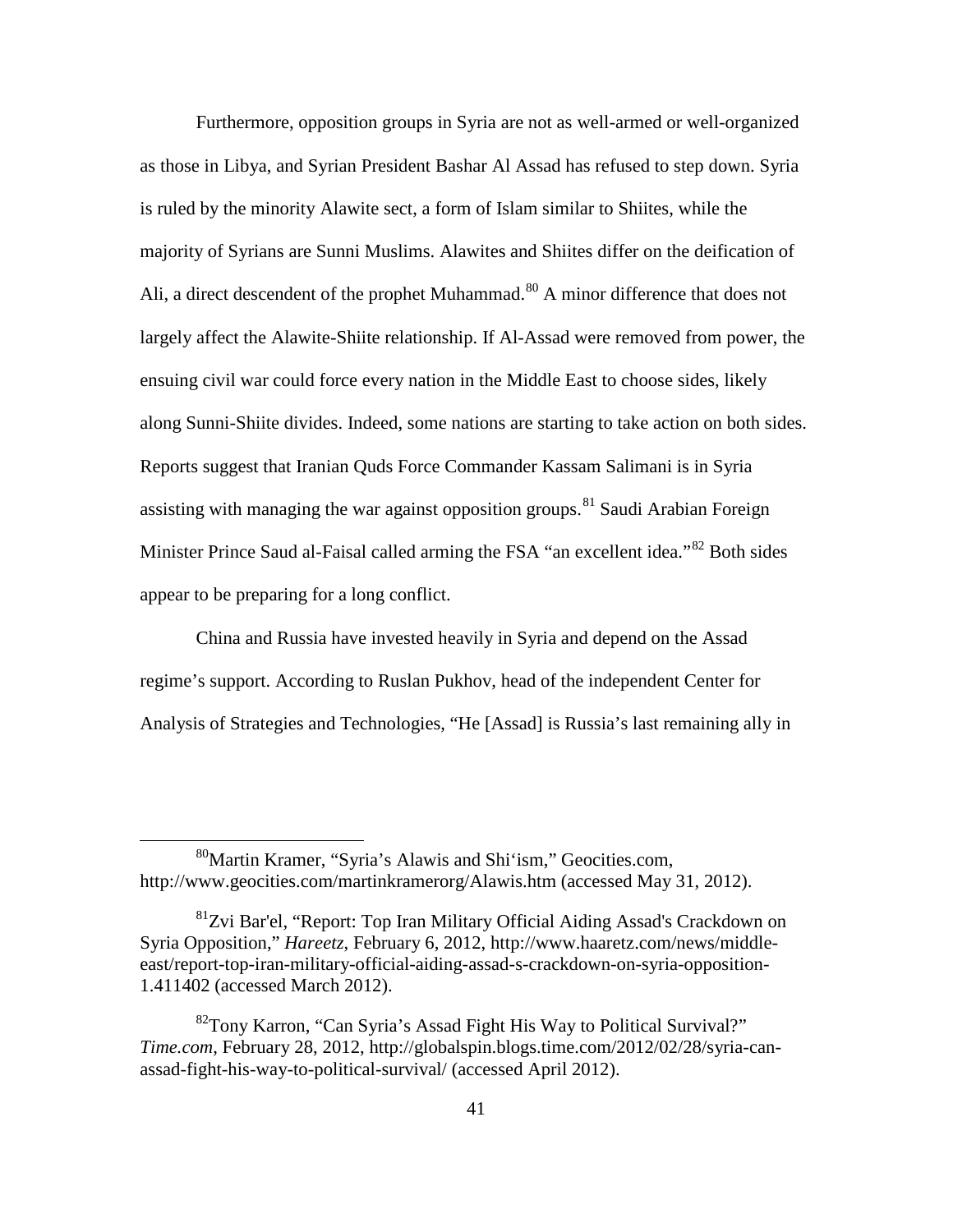the Middle East, allowing it to preserve influence in the region.<sup>[83](#page-49-0)</sup> The Russian-Syrian relationship dates back to the Cold War era when the Soviet Union supported the coup conducted by Assad's father, Hafez Al-Assad. Analysts estimate that Russian military arms deals with Syria exceed \$4 billion.<sup>[84](#page-49-1)</sup> Additionally, the Syrian port city of Tartus is home to a leased Russian naval base. Russia also recently moved military resources and Russian Marines into the region in response to the lengthy revolt.<sup>[85](#page-49-2)</sup>

As the uprising continues, the U.S. and European Union will increasingly find themselves at odds with Russia and China over Syria. China and Russia have both blocked efforts by the U.S. and European nations to pass a UN Security Council Resolution to force sanctions on Syria in an effort to stop the killing of innocent Syrians and the removal of Al-Assad from power. Fouad Ajami, a senior fellow at Stanford University's Hoover Institute, has described the opposing geo-political external players as the "Friends of Syria," mainly the U.S., European nations, and many Arab governments versus the "Friends of the Syrian Regime," who are Russia, Iran, Hezbollah, and China.<sup>[86](#page-49-3)</sup>

<span id="page-49-0"></span> <sup>83</sup>Vladimir Isachenko, "Russia Backs Assad, Last Friend in Arab World," *Associated Press*, January 29, 2012, http://news.yahoo.com/russia-backs-assad-lastfriend-arab-world-101528682.html (accessed April 2012).

<span id="page-49-1"></span><sup>84</sup>Holly Yan, "Why China, Russia Won't Condemn Syrian Regime," *CNN*, February 5, 2012, http://articles.cnn.com/2012-02-05/middleeast/world\_meast\_syriachina-russia-relations\_1\_syrian-president-bashar-al-assad-syrian-government-syrianregime?\_s=PM:MIDDLEEAST (accessed April 2012).

 $85$ Ibid.

<span id="page-49-3"></span><span id="page-49-2"></span><sup>86</sup>Fouad Ajami, "America's Alibis For Not Helping Syria," *Hoover Daily Report*, February 24, 2012, http://www.hoover.org/news/daily-report/109346 (accessed April 2012).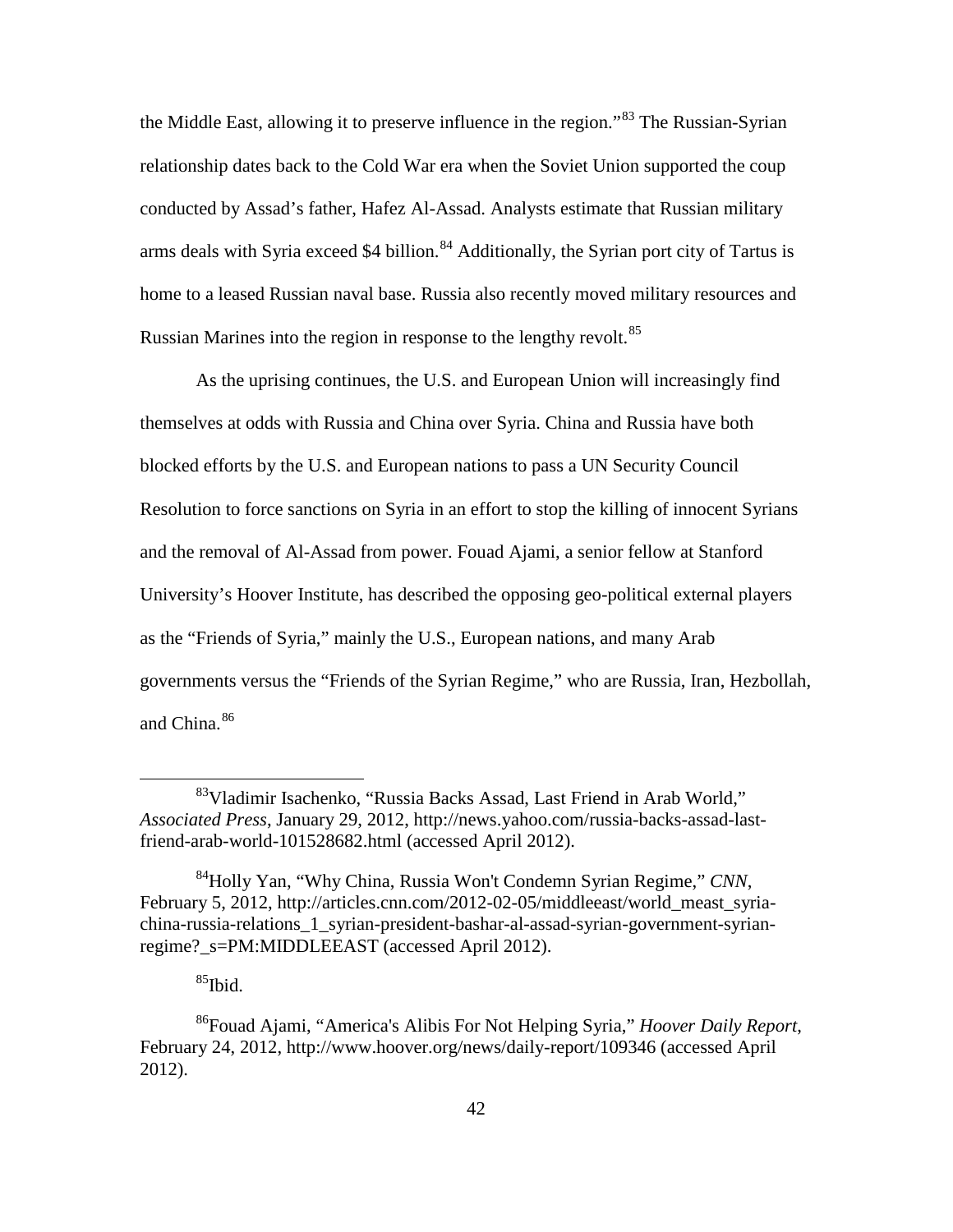More so than Egypt and Libya, Syria provides the closest model to the challenges that the various geo-political participants would face, if a similar situation occurred in North Korea. As discussed, the situation in Egypt was likely to stabilize due to the direct involvement of the nation's military leaders and the pressure that the U.S. could inflict through the threat of withholding economic aid. Likewise, Libya caused minimal geopolitical tension because the stakes for China and Russia were not significant, so they abstained from challenging NATO intervention. Syria, on the other hand, is directly within Russia's sphere of influence and all of the world's global powers have a stake in the outcome. Likewise, in North Korea, each of the members of the six-party talks is likely to view a sudden collapse or revolution as greatly destabilizing to the entire region, with China and Russia having a substantial interest in maintaining the status quo and the U.S. would be interested in regime change.

## North Korea

Any study of North Korea's geo-political situation needs to be discussed within the framework of nations that form the "six-party talks." The U.S., China, Russia, Japan, and South Korea join North Korea as the framework for the geo-political environment that exists in Northeast Asia. The six-party talks first took place in Beijing in August 2003.

#### China

In May 2011, Chinese President Hu Jintao spoke at a banquet in Beijing honoring the General Secretary of the Korean Workers' Party Kim Jong II, during which he said, "We will work hard to accelerate socialist construction in the two countries, promote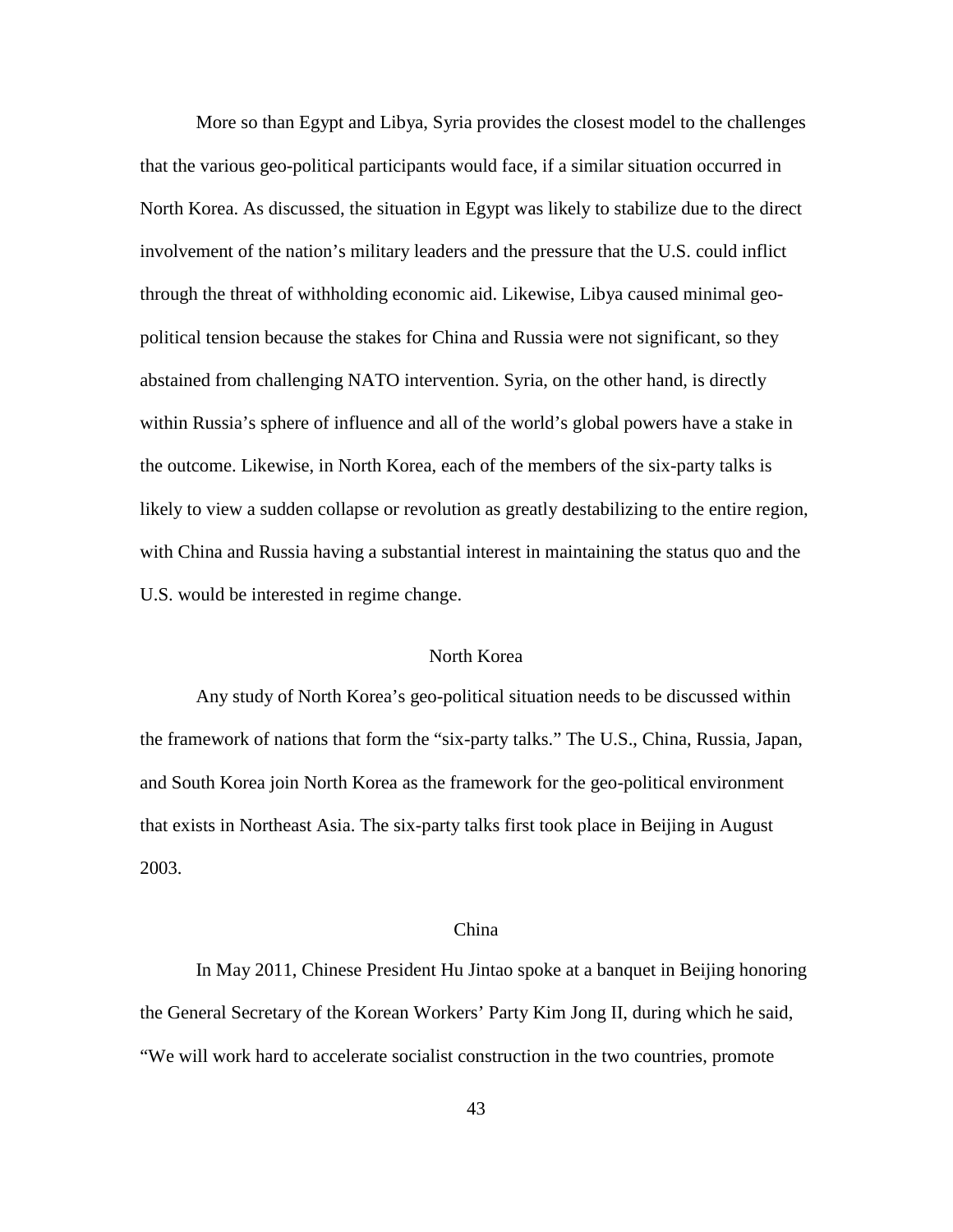interests common to the two sides and defend and promote the peace, stability and prosperity of the region."[87](#page-51-0) The People's Republic of China is North Korea's largest supporter and ally because of their shared socialist governance styles, historical ties dating back to the Korean War, and a relationship of need for both nations. However, China's foreign policy towards North Korea and its larger policy towards Northeast Asia are more complicated. Official Chinese policy supports Korean unification if it is achieved in a peaceful manner and is generated through the Korean people themselves on both sides of the border.<sup>[88](#page-51-1)</sup> However, it is hard to imagine how a popular uprising, similar to the Arab Spring, could be executed in North Korea in a peaceful way.

Gordon Flake, Executive Director of the Mansfield Foundation, spoke to The Korea Society in May 2011 in New York City outlining China's view of its relationship to North Korea. Flake described the relationship being much more communist party to communist party than state to state.<sup>[89](#page-51-2)</sup> As China's strength grows in all elements of national power (diplomacy, information, military, and economics), the task of forming one unified foreign policy towards North Korea is becoming increasingly harder. In other words, different institutions in the Chinese government are arriving at diverging views of

<span id="page-51-0"></span> $87$ Denny Roy, Ph.D., "China and the Korean Peninsula: Beijing's Pyongyang Problem and Hope," *Asia-Pacific Security Studies* 3, no. 1 (January 2004): 1-4, http://www.apcss.org/Publications/APSSS/ChinaandtheKoreanPeninsula.pdf (accessed April 2012).

<span id="page-51-1"></span><sup>88</sup>Gill Bates, *China's North Korea Policy: Assessing Interests and Influences* (Washington, DC: United States Institute for Peace, July 2011), 1-16.

<span id="page-51-2"></span><sup>&</sup>lt;sup>89</sup>Gordon Flake, "China's Approach to North Korea" The Korea Society, May 5, 2011, http://www.koreasociety.org/ policy/policy/ chinas\_approach\_to\_north\_korea.html (accessed April 2012).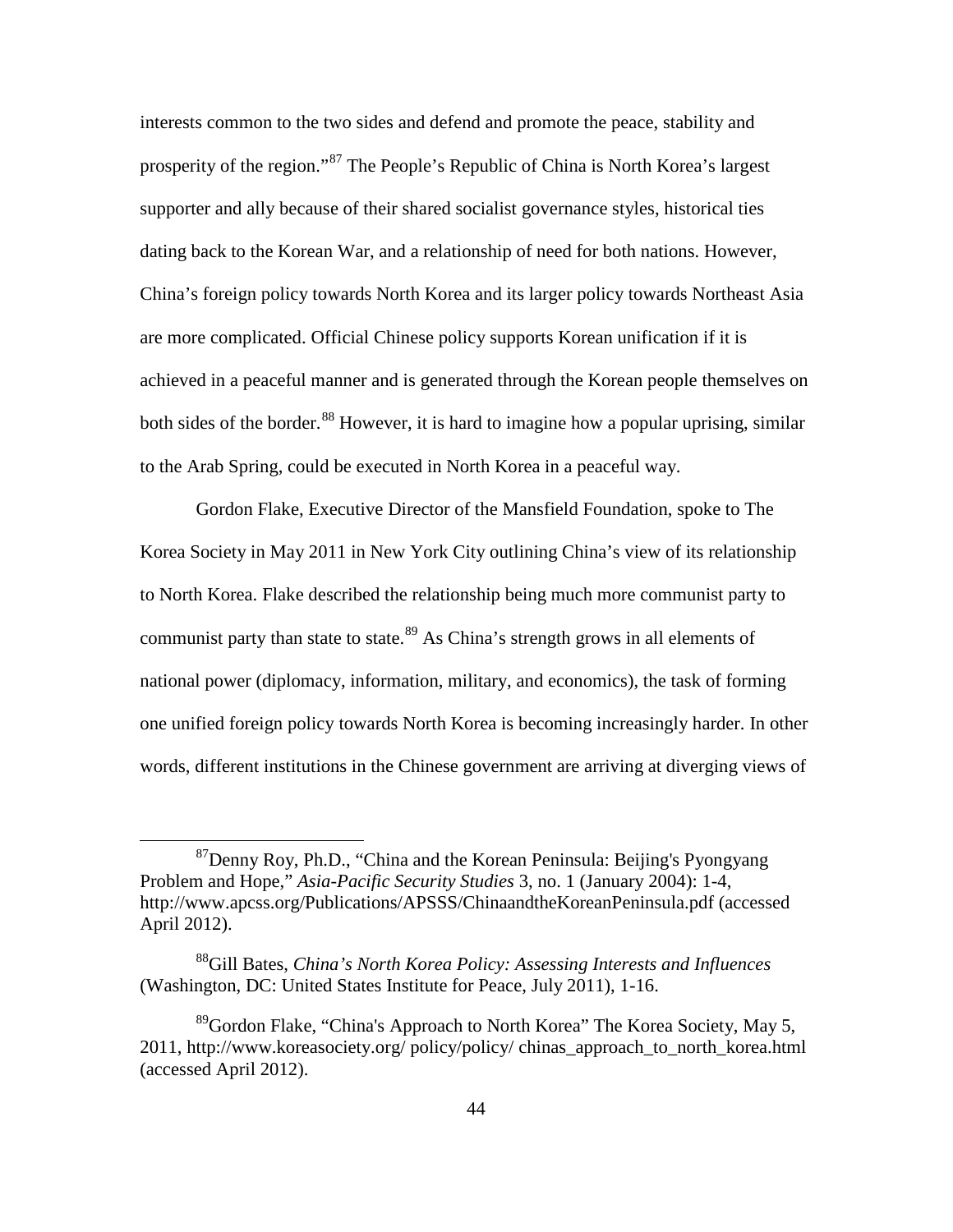what the relationship should be with North Korea.<sup>[90](#page-52-0)</sup> However, there are a few common themes that can be determined based on China's national interests.

First, the Chinese government has and will likely continue to support the North Korean regime because of the balance of power that the regime brings to the Korean peninsula and Northeast Asia. With the pro-American government in South Korea growing ever stronger, China needs to support North Korea with valuable resources to maintain that security buffer for the Chinese. China hasregarded U.S. foreign policy in Asia as a containment strategy to limit Chinese influence. It includes the strengthening of alliances with Japan, South Korea, and Taiwan, as well as increasing military cooperation on projects such as missile defense and naval exercises.<sup>[91](#page-52-1)</sup> Secondly, a sudden collapse of the North Korean regime will lead to a large refugee problem that will affect China significantly because of its 880-mile shared border with North Korea. Thirdly, Chinese foreign policy decisions are mostly formed by what is best economically for the People's Republic of China. China's investment and trade with South Korea is at an all-time high, 70 times greater than its economic cooperation with North Korea. China would not take any action or policy position that would risk its economic prosperity at risk.

A notion exists amongst China watchers that Beijing's foreign policy development is becoming increasingly more difficult. Chinese institutions, such as the Chinese Communist Party, the People's Liberation Army, and the economic policy

 <sup>90</sup>Bates, *China's North Korea Policy,* 1-16.

<span id="page-52-1"></span><span id="page-52-0"></span> $^{91}$ Hakkeun Jin, "A Study of China's Possible Military Intervention in the Event of Sudden Change in North Korea" (Master's thesis, Command and General Staff College, Fort Leavenworth, KS, 2011), 13, http://cgsc.contentdm.oclc.org/cdm/singleitem/ collection/p4013coll2/id/2784/rec/1 (accessed March 2012).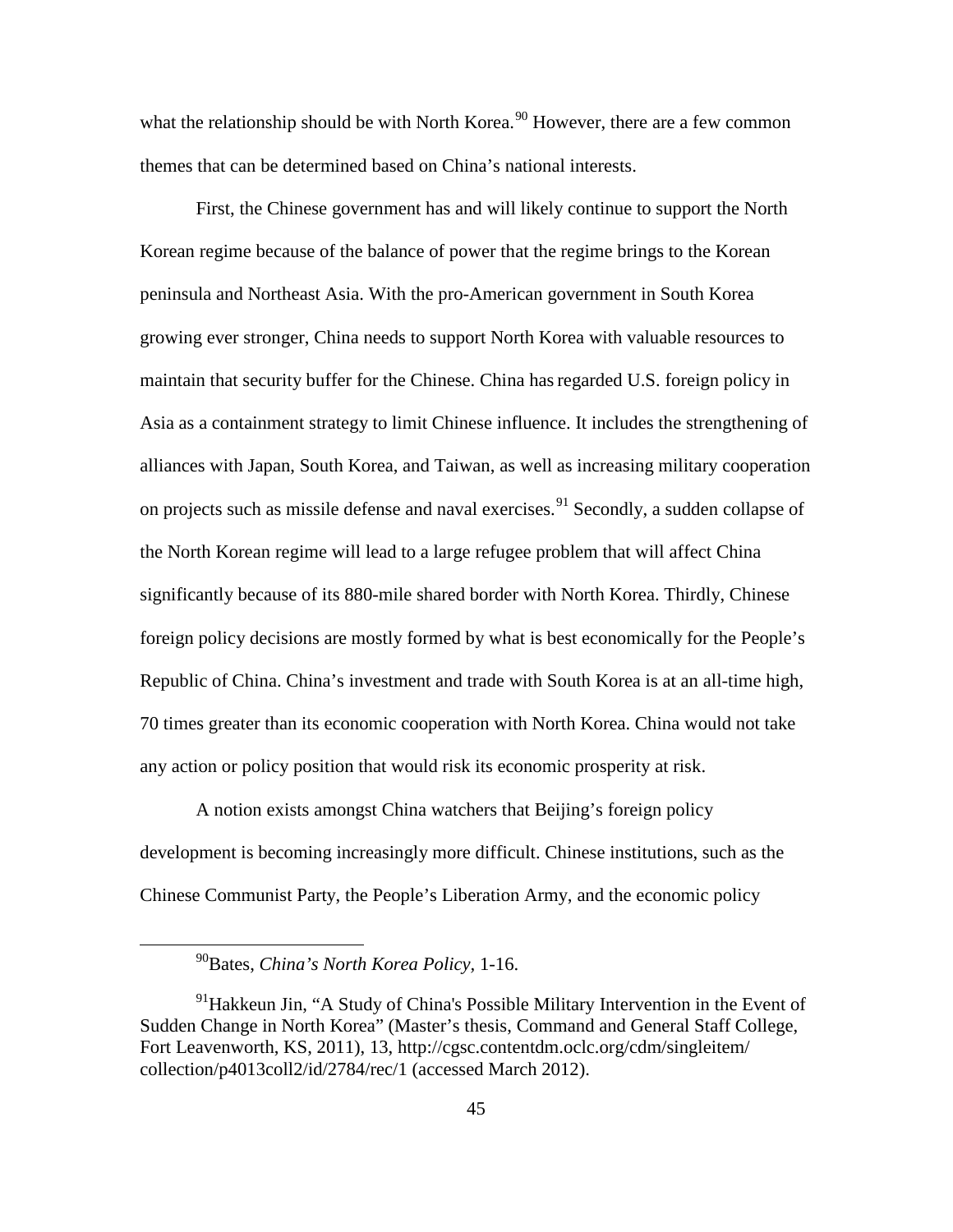makers, have grown stronger and more nuanced in their views of how to deal with North Korea. Noted China analyst Jonathan Pollack outlines three differing views inside the Chinese government institutions as they relate to North Korea. They are: (1) a "hard line" approach, which believes some Chinese leaders are weary of North Korea's pursuit of nuclear weapons because with it brings increased U.S. military and diplomatic efforts to the region, (2) a "stability-first" approach, which strongly supports the status quo and, thus the maintenance of North Korea's security buffer along the Chinese border, and (3) an economic approach that only seeks to increase economic cooperation with North Korea. Pollack believes there are Chinese leaders who disagree on the best approach, but all agree the "stability first" approach is the most straightforward.<sup>[92](#page-53-0)</sup> China's overarching desire is regional stability. Jae Woo Choo, assistant professor of Chinese foreign policy at Kyung Hee University in South Korea argues, "After all, it [China's goal] is not about securing influence over North Korean affairs but is about peaceful management of the relationship with the intent to preserve the status quo of the peninsula."<sup>[93](#page-53-1)</sup> Therefore, one conclusion could be that China's policies in the event of a popular uprising in North Korea would be to maintain the status quo by supporting the Kim regime to stabilize the situation. Chinese response could come in the form of economic aid to the North Korean people or diplomatic efforts similar to its actions to limit U.S. intervention efforts in Syria.

<span id="page-53-0"></span> <sup>92</sup>Bona Kim, "China's Policy Towards North Korea Redefined," *Daily North Korea*, http://www.dailynk.com/english/read.php?cataId=nk00100&num=5550 (accessed May 2012).

<span id="page-53-1"></span><sup>93</sup>Jayshree Bajoria, "The China-North Korea Relationship," *Council on Foreign Relations*, October 7, 2010, http://www.cfr.org/china/china-north-korea-relationship/ p11097 (accessed April 2012).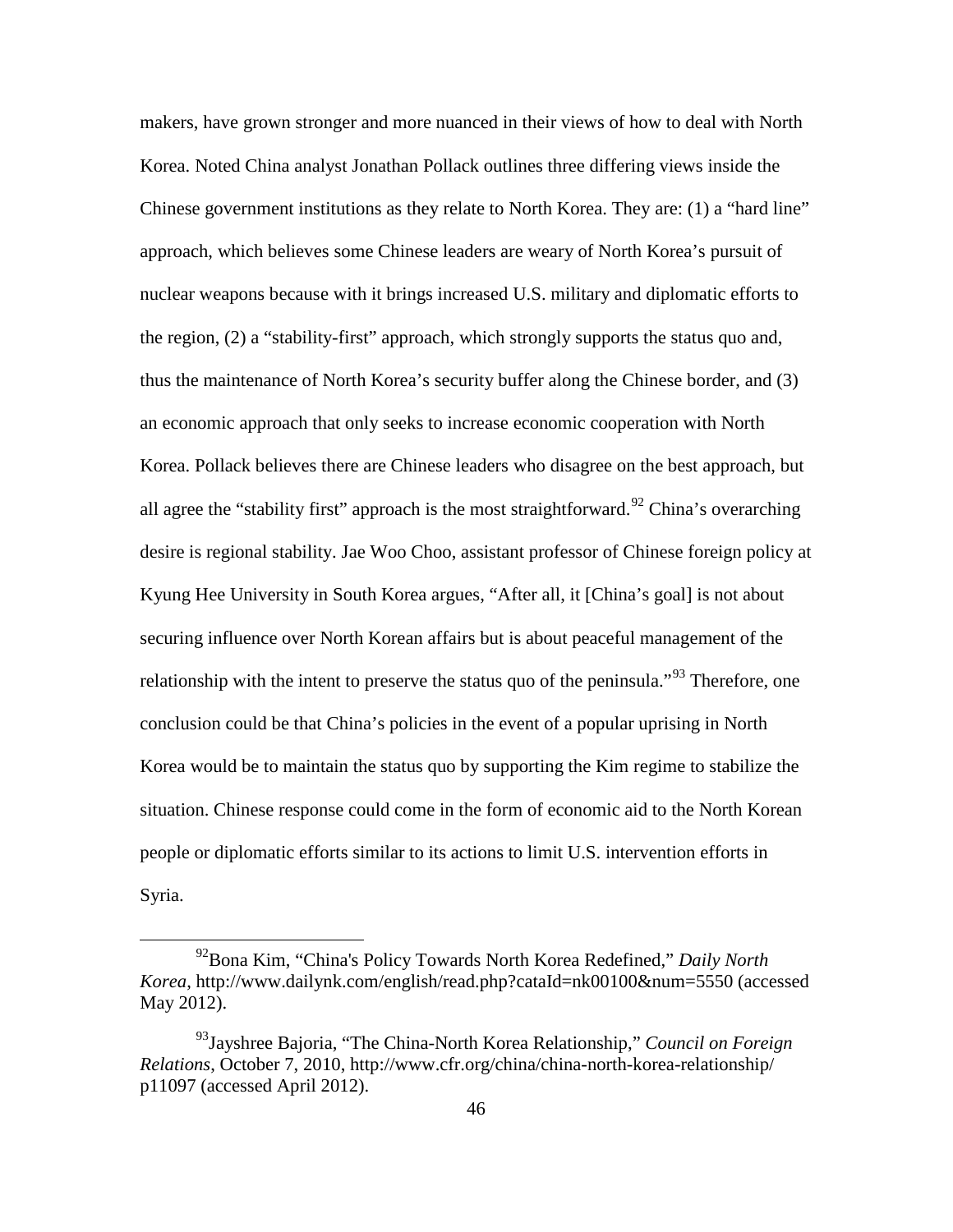# South Korea

South Korean policy towards North Korea has been somewhat uneven over the last 15 years. In 1998, Korean President Kim Dae Jung implemented the "Sunshine Policy" towards North Korea that outlined a framework for interdependence between the two nations and decreased hostility on the Korean peninsula. The policy addressed four major points: (1) no absorption of North Korea in the process of unification, (2) intolerance of any armed provocation destructive to peace, (3) the principle of reciprocity, and (4) separation of the economy from politics.<sup>[94](#page-54-0)</sup> President Roh Moo Hyun, elected in 2003, continued the policy. At this point, U.S. and South Korean relations were on the decline due to conflicting policies between the liberal Roh administration and the conservative Bush administration on how to best address North Korea's pursuit of nuclear weapons. President Roh wanted to maintain a non-hostile approach to North Korea, while the Bush administration desired a hard line approach.<sup>[95](#page-54-1)</sup> In 2008, South Korea elected conservative candidate President Lee Myung-bak. With his election came the end of the Sunshine Policy and a different tone in relations with North Korea.

Recent North Korean actions have exacerbated the tension between Seoul and Pyongyang. In March 2010, a South Korean naval vessel, the Cheonan, sunk off the coast of the Korean peninsula killing 46 sailors. The ensuing South Korean investigation concluded the vessel sunk because of an external explosion, implicating a North Korean

<span id="page-54-0"></span> $^{94}$ Kyung-suk Chae, "The Future of the Sunshine Policy: Strategies for Survival," *East-Asian Review* 14, no. 4 (Winter 2002): 2-6, http://www.ieas.or.kr/vol14\_4/ 14\_4\_1.pdf (accessed April 2012).

<span id="page-54-1"></span><sup>95</sup>Katharine Moon, "South Korean-U.S. Relations," *Asian Perspective* 28, no. 4 (2004): 42-43, http://www.asianperspective.org/articles/v28n4-c.pdf (accessed April 2012).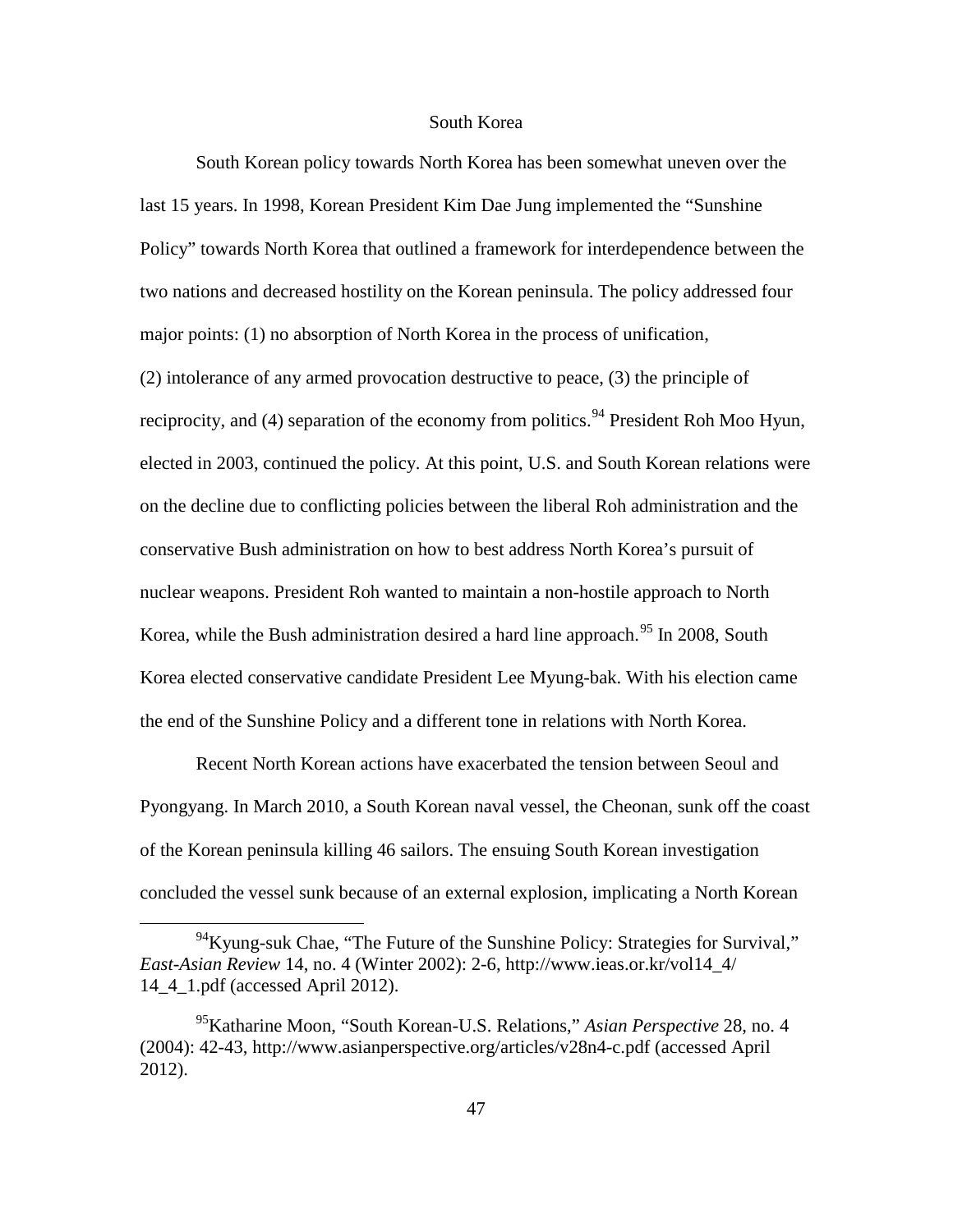torpedo or mine. In November 2010, North Korea shelled into Yeongpyong Island off the western coast of South Korea that killing multiple South Korean soldiers and civilians. These incidents continue to deteriorate the relationship between North and South Korea. While there may have been signs of a thawing of hostilities in the late 1990s and early 2000s, those signs have disappeared.

For much of the post-Korean war history, South Korea has had a long-term policy of anticipated unification at some point. That idea persists, as successive administrations have maintained a Unification Ministry. Unification Minister Yu Woo Ik has stated that unification remains a long-term goal and preparation is underway in the event it does occur, but that South Korea is in no way hoping for regime collapse in North Korea.<sup>[96](#page-55-0)</sup> This caution suggests that South Korea will not take any action to promote instability in North Korea.

## United States

Since 2008, when both Presidents Lee and Obama were elected, the U.S.- Republic of Korea alliance has rebounded. The Congressional Research Service reported in 2011 that U.S. and South Korean relations "were arguably at their best state in decades." The report outlines the Obama administration's policy towards the situation on the Korean peninsula as a joint approach with South Korea of "strategic patience." The joint approach insists future negotiations with North Korea must include the six-party

<span id="page-55-0"></span> <sup>96</sup>South Korea's Unification Plan, *Spiegel*, March 10, 2012, http://www.spiegel. de/international/world/0,1518,820577,00.html (accessed April 2012).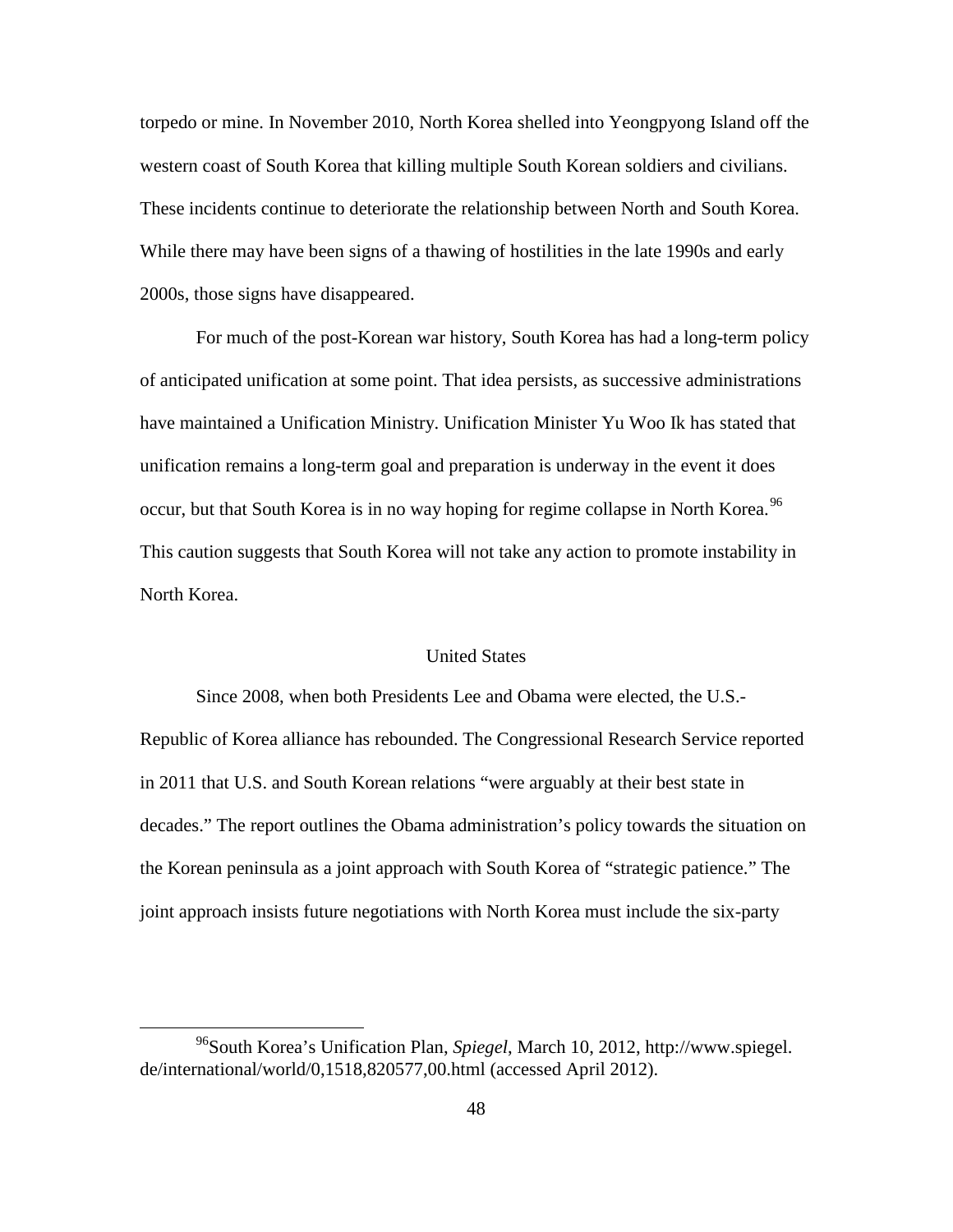nations and that North Korea must be willing to take "irreversible steps" to denuclearizing.<sup>[97](#page-56-0)</sup>

The North Korean nuclear weapons issue and the growing strength of China remain the two largest issues confronting U.S. involvement in Northeast Asia. The current U.S. administration is strengthening and maintaining its alliances with South Korea and Japan. The strengthening of these alliances offsets China's growing power in the region and provides a united front against a nuclear North Korea. The U.S. will probably continue to emphasize the diplomatic element of national power to influence China's relationship with North Korea, while maintaining the military alliances with Seoul and Tokyo.

Regime collapse in Pyongyang is not in the best interest of the U.S. In Egypt and Libya, the U.S. was able to support regime change for a couple reasons. First, military involvement in Libya was not going to force Russia, China, or any other nation from intervening on behalf of Gaddafi. The fact that China and Russia chose not to veto the UN Security Council Resolution paved the way for U.S. and NATO intervention. Secondly, the relationship between senior Egyptian and U.S. military leaders ensured that a regime change in Egypt would not result in chaos throughout the country that could destabilize the entire region. A similar assumption is impossible in North Korea, as the U.S. has no relationship with North Korean military leaders. China has vital national interests at stake to oppose regime change in North Korea, plus there is no stabilizing institution in North Korea that would be able to oversee a transition. It is nearly impossible to predict

<span id="page-56-0"></span> <sup>97</sup>Mark E. Manyin, *U.S.-South Korea Relations* (Washington, DC: Congressional Research Service, November 28, 2011), 2, http://www.fas.org/sgp/crs/row/R41481.pdf (accessed April 2012).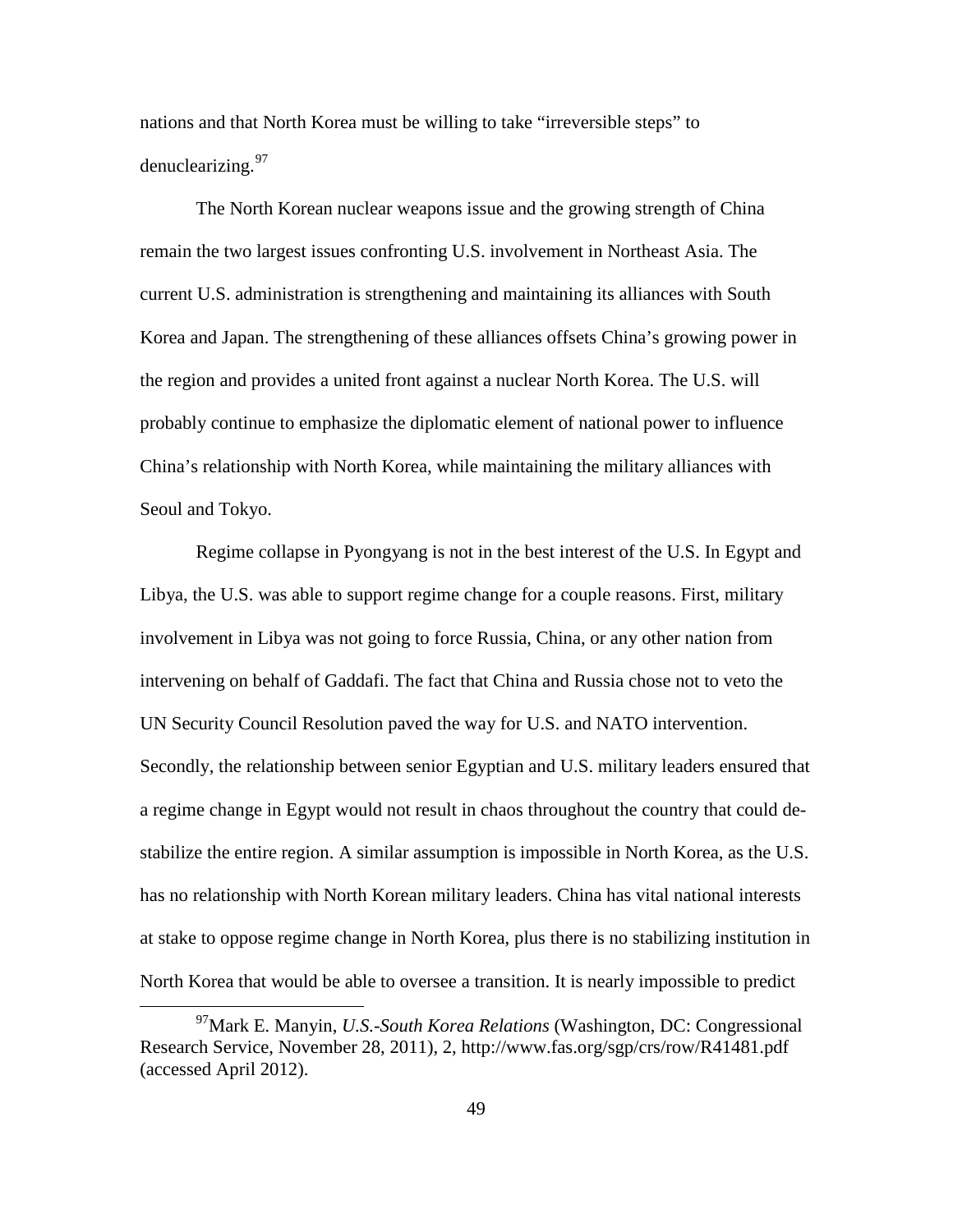what actions would be taken by North Korean military leaders. Chinese and People's Liberation Army leaders might convince the North Korean military to maintain peace, but the resources probably do not exist to meet all the needs of the population. Therefore, it is in the best interest of the U.S. that stability remains on the Korean peninsula. The U.S. can strengthen its military alliances with South Korea and Japan while working towards a peaceful negotiation with North Korea on their nuclear weapons program.

#### Russia

Since the fall of the Soviet Union in 1991, Russia's influence over North Korea and its involvement in larger regional issues has diminished greatly. Prior to the Soviet break-up, North Korea relied heavily on Moscow's military and economic support to maintain the Cold War balance of power that existed on the Korean Peninsula. However, Moscow's influence waned in the 1990s and 2000s. Russian Prime Minister Vladimir Putin attempted to strengthen ties to North Korea by visiting Pyongyang in July 2002. According to Sung Chull Kim, who wrote *Engagement with North Korea, A Viable Alternative,* Putin's goal was to open some economic trade with North Korea. Kim Jong II welcomed these initiatives because he felt he could use the Russian offer as leverage to persuade China to increase its economic aid to North Korea.

Russia was added to the six-party talks that first took place in Beijing in August 2003. Both North Korea and China requested Russia be included because both nations felt Russian involvement would balance the negotiations.<sup>[98](#page-57-0)</sup> Russia has less invested in North Korea than China does, and Russia would favor a nuclear-free Korean peninsula

<span id="page-57-0"></span> <sup>98</sup>Sung Chull Kim and David Chan-oong Kang, *Engagement with North Korea: <sup>A</sup> Viable Alternative* (Albany, NY: SUNY Press, 2009), 107.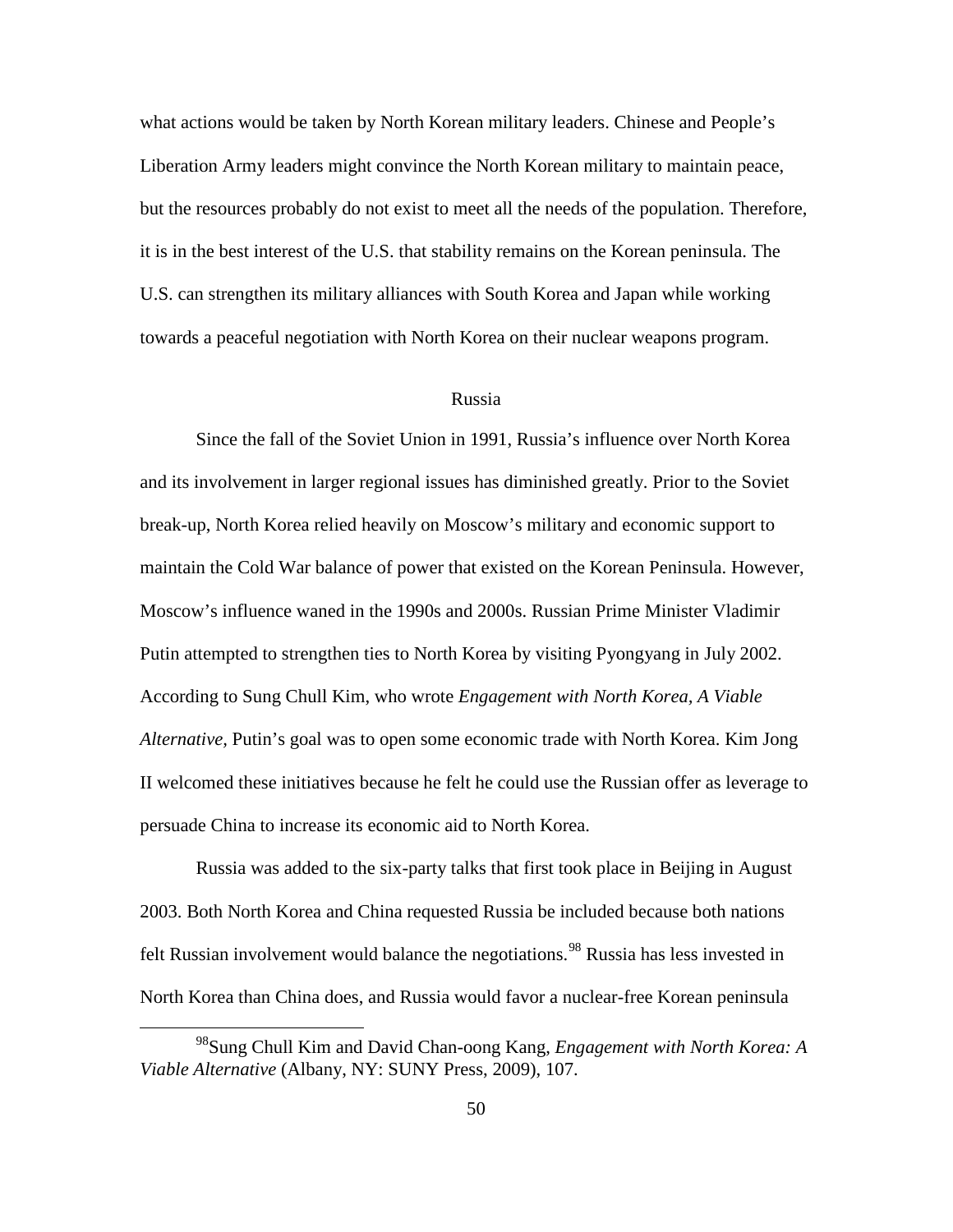because it provides security in the region. The current separation of the Koreas is in the best interest of Russia because it balances power in the region, which limits both China and the U.S. from being able to exert total influence.

#### Japan

Bruce Cumings, a distinguished Korean War scholar, argues that at its heart, North Korea is mainly an anti-Japanese endeavor. He observes that most of its ideology and history has been tied to anti-Japanese resistance predating the Korean War.<sup>[99](#page-58-0)</sup> North Korea and Japan have a long history of conflict, which includes Japan's colonization of the Korean peninsula and more recent kidnappings of Japanese citizens conducted by North Korean agents. Japan plays a role similar to Russia's in the six-party talks. Because of Japan's geographic position in Northeast Asia, the U.S. and South Korea believe it should be included in negotiations to disarm North Korea.

Hideshi Takesada, a professor at the National Institute for Defense Studies in Tokyo has concluded that Japan's security is directly tied to the stability on the Korean peninsula. In his view, the Japanese feel most threatened by North Korea's nuclear weapons, but he also sees growing Chinese influence over the peninsula as a major concern.<sup>[100](#page-58-1)</sup> If Takesada is right, Japan should pursue three goals that all result from the status quo on the Korean peninsula. First, Japan should assist South Korea and the U.S. in convincing North Korea to relinquish its nuclear weapons for overall regional stability.

<span id="page-58-0"></span> <sup>99</sup>Bruce Cumings, *The Korean War: <sup>A</sup> History* (New York: Random House, Inc., 2010), 43.

<span id="page-58-1"></span><sup>100</sup>Hideshi Takesada, "The Birth of a Unified Korea," *The Brown Journal of World Affairs* 7, no. 1 (Winter/Spring 2001): 95, http://www.watsoninstitute.org/ bjwa/archive/8.1/Korea/Takesada.pdf (accessed April 2012).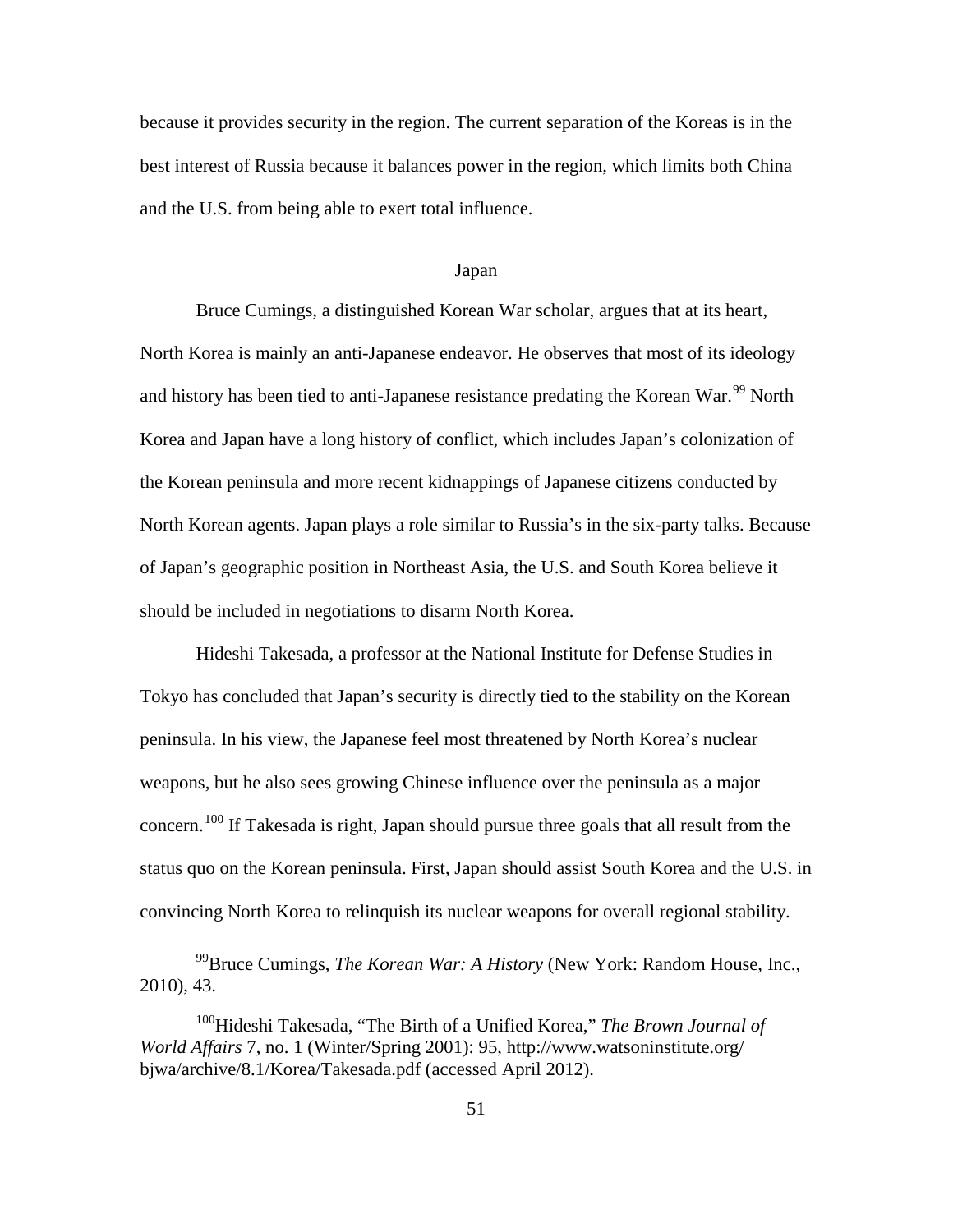Second, it should maintain its alliance with the U.S., both economically and militarily, to strengthen its position. Finally, the Japanese should work to improve relations with South Korea in an effort to balance the increasing South Korean-Chinese relations. Historically, Japan and South Korea have not enjoyed the greatest of relations, but must form a workable solution to stem the growth of Chinese power in Northeast Asia.

All parties involved seek to maintain stability in Northeast Asia. South Korea and the U.S. would favor a unified and democratic Korea, but several obstacles block that goal. First, Russia and more importantly China would oppose a unified Korean republic on their borders. China would lose its buffer zone and, assuming the U.S.-Republic of Korea relations remain strong, increased U.S. influence in East Asia. Secondly, it would be extremely hard for any nation to take military or diplomatic efforts to undermine the situation in North Korea without upsetting the balance. If collapse became imminent, Russia and China would veto any effort by the UN to intervene. Therefore, all parties involved will use their "soft" power (diplomacy, information, economic) to maintain the current situation and the current stability.

# Role of the Military (Security Forces) in Society

## Egypt

The Egyptian military is the most influential institution in Egyptian domestic society. The Egyptian military numbers approximately 470,000 soldiers in four service branches: army, navy, air force, and air defenses. It includes both career and conscript soldiers. Egypt's citizens generally have high regard for the military and believe it has their best interests in mind. These forces are led by the Minister of Defense while an additional 325,000 para-military forces in the Central Security Services are led by the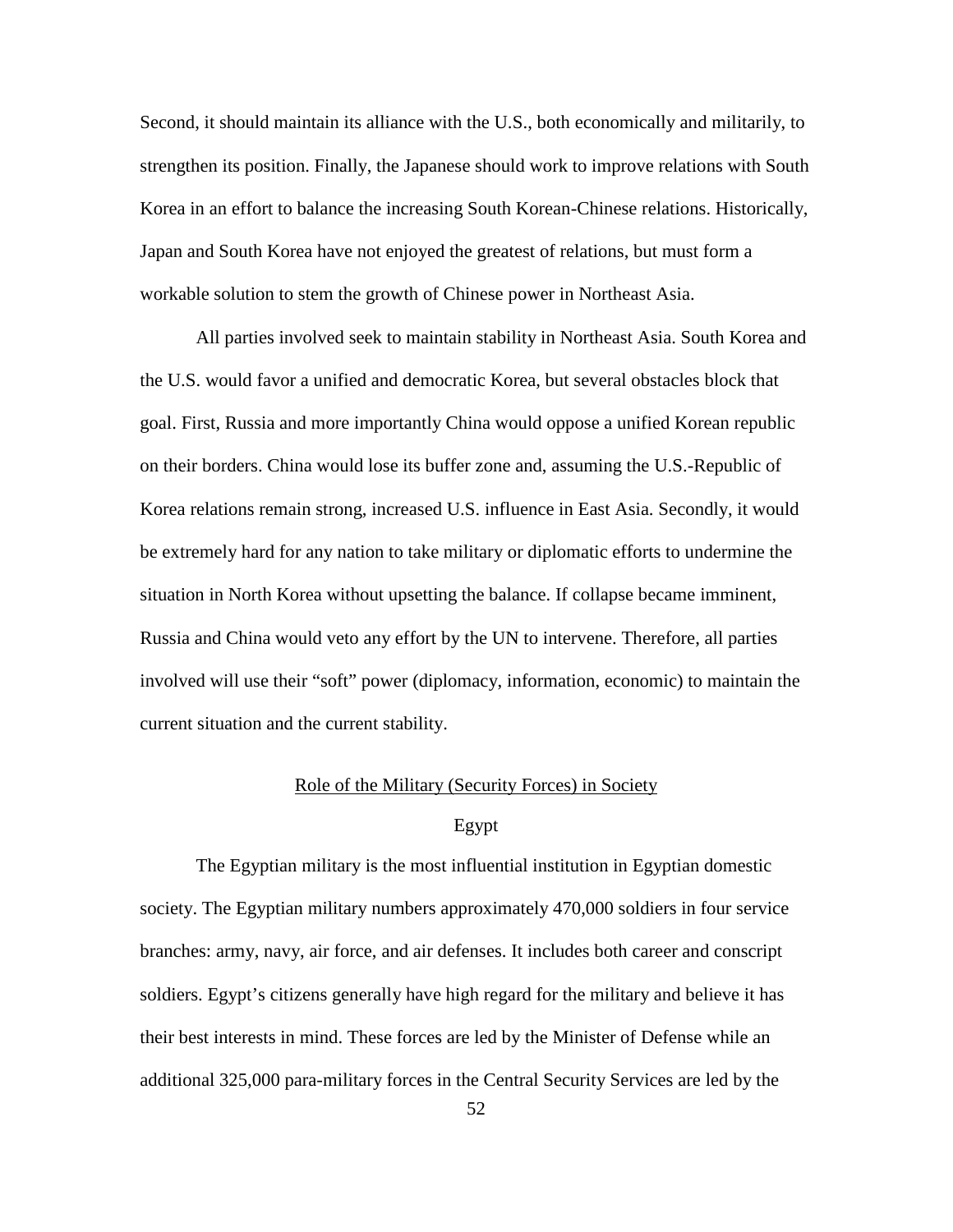Minister of the Interior. These para-military forces are largely responsible for the violent crackdown on the civil liberties of Egyptian citizens.<sup>[101](#page-60-0)</sup> Following Mubarak's ouster, the Egyptian military has taken responsibility during the transitional period, led by Mohamed Hussein Tantawi, head of Egypt's Supreme Council of Armed Forces. While the military has firmly taken control, the Central Security Services, as well as the Intelligence Services, present possible power struggles in the future. Only time will tell how the newly democratically elected leaders reconcile the powers of the different institutions.

The Egyptian military enjoys an elevated status in its society and has played a critical role in Egyptian politics since the overthrow of the monarchy in 1952. Hosni Mubarak commanded Egypt's Air Force prior to becoming the head of state, and his predecessor, Anwar Sadat, was also a career military officer. Retired Egyptian officers are involved in economic ventures such as hotels and other commercial initiatives that offer lucrative sources of income. Moreover, the military's budget is not subject to parliamentary approval.<sup>[102](#page-60-1)</sup> Robert Springborg, a professor at the Naval Postgraduate School, described the Egyptian military as "a business conglomerate, like General Electric."<sup>[103](#page-60-2)</sup>

<span id="page-60-0"></span><sup>&</sup>lt;sup>101</sup>Anthony H. Cordesman, "If Mubarak Leaves: The Role of the Egyptian Military," Center for Strategic and International Studies, February 10, 2011, http://csis.org/publication/if-mubarak-leaves-role-us-military (accessed March 2012).

<span id="page-60-1"></span><sup>&</sup>lt;sup>102</sup>Jacob G. Hornberger, "Egypt's Military Problem," Hornberger's Blog, entry posted July 18, 2011, http://www.fff.org/blog/jghblog2011-07-18.asp (accessed March 2012).

<span id="page-60-2"></span><sup>103</sup>Andrew S. Ross, "Egypt's Military, an Economic Giant, Now in Charge," *San Francisco Chronicle*, February 13, 2011, http://www.sfgate.com/cgi-bin/article.cgi?f=/ c/a/2011/02/12/BU1V1HLVP6.DTL (accessed March 2012).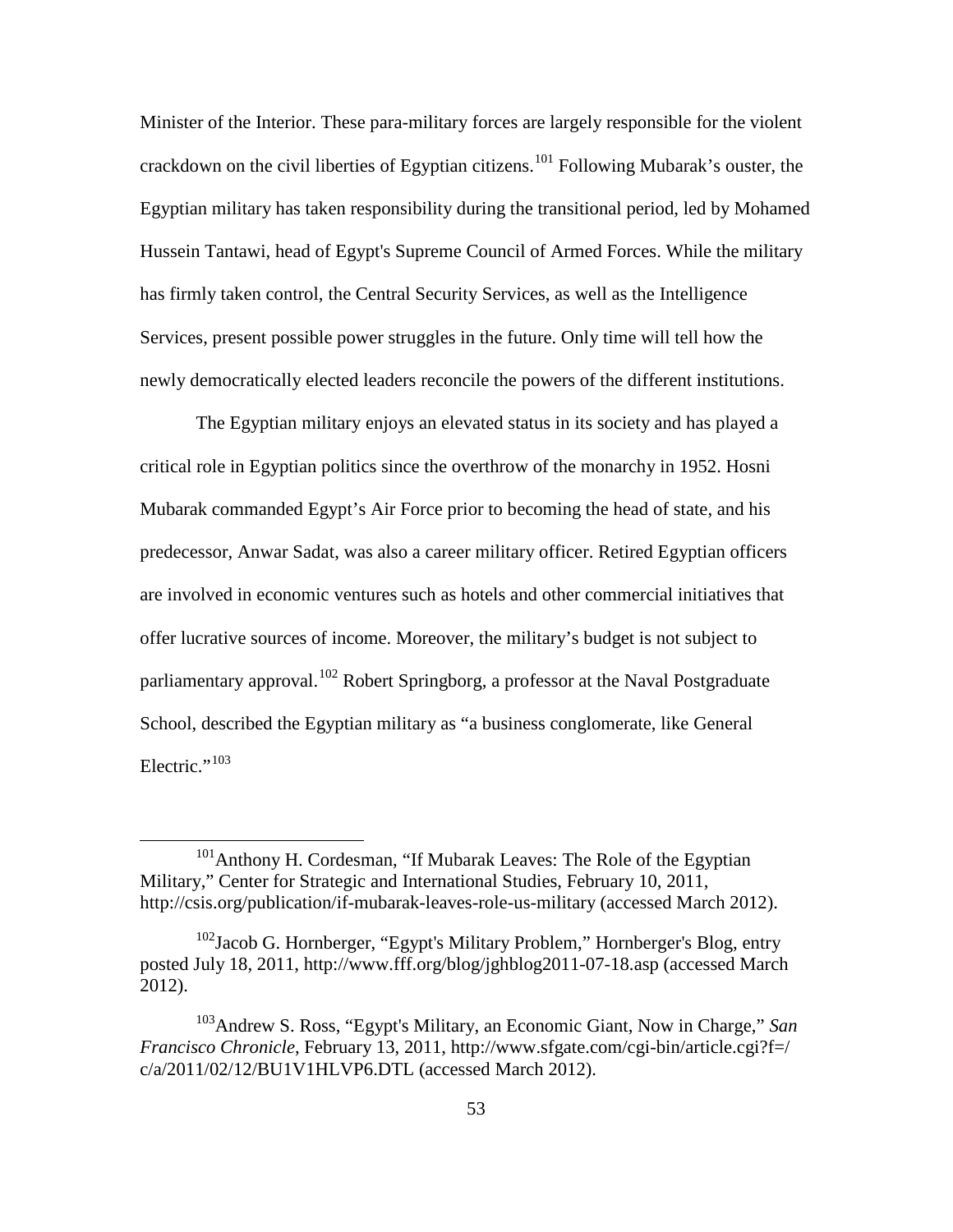Peter Grier, a writer for the *Christian Science Monitor*, believes that the Egyptian military is the only institution in the country that could have pressured Mubarak to step down.[104](#page-61-0) In *Time*, Tony Karon wrote that the Egyptian military recognized the "legitimacy" of the revolution and would not use force against protesters.<sup>[105](#page-61-1)</sup> If these observers are right, one can conclude that the Egyptian military sided with demonstrators in order to maintain stability mindful that, in post-Mubarak Egypt, it would be the lone power broker in Egyptian society. In short, western journalists believe the Egyptian protesters forced out Mubarak's regime largely because senior Egyptian military leaders allowed them to do so.

Some Egyptians worry that the Supreme Council of Armed Forces and their leaders may be trying to increase its role in civil society in the post-Mubarak era. The military leadership has announced that it will push for a "declaration of basic principles" in the forming of a new Egyptian constitution, which the military is overseeing. *New York Times* Cairo bureau chief David Kirkpatrick has reported that the military leaders are trying to increase their role in society while protecting their economic ventures and defense budgets.<sup>[106](#page-61-2)</sup> The Egyptian military's role in society is the closest model to the North Korean system of military control. Although the reaction of North Korea's military

<span id="page-61-0"></span> <sup>104</sup>Peter Grier, "Mubarak Stepping Down in Egypt: Was It <sup>a</sup> Coup?" *Christian Science Monitor*, February 11, 2011, http://www.sfgate.com/cgi-bin/article.cgi?f=/c/a/ 2011/02/12/BU1V1HLVP6.DTL (accessed March 2012).

<span id="page-61-1"></span><sup>&</sup>lt;sup>105</sup>Tony Karon, "Egyptian Military Proving to Be Rival Power Center to Mubarak," *Time*, February 2011, http://www.time.com/time/specials/packages/article/ 0,28804,2045328\_2045333\_2045455,00.html (accessed April 2012).

<span id="page-61-2"></span> $106$ David D. Kirkpatrick, "Egypt Military Aims to Cement Muscular Role in Government," *New York Times*, July 16, 2011, http://www.nytimes.com/2011/07/17/ world/middleeast/17egypt.html?\_r=1 (accessed April 2012).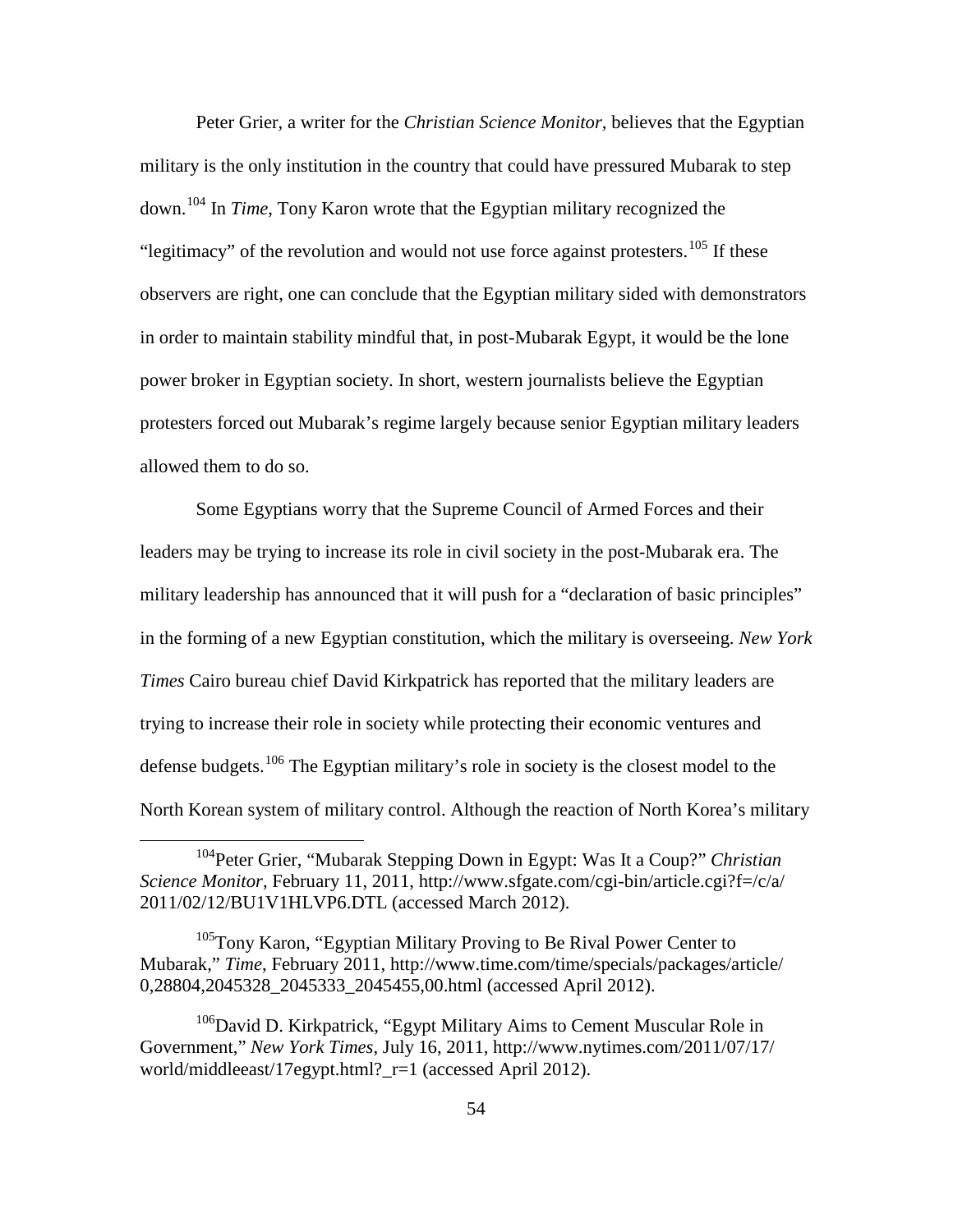in the wake of a popular uprising remains an unknown, North Korean security forces are certain to play a key role in determining the result of that uprising.

### Libya

Libya's military under Gaddafi suffered greatly from the Soviet collapse. Under Gaddafi, the Libyan military consisted of three branches of service: Libyan ground forces, naval forces, and air forces. For much of Gaddafi's reign, he used the military to threaten his neighbors and Israel, but by 2011, it operated with outdated Soviet military equipment than in the days of Soviet support. Following the loss of support from the Soviet Union, UN sanctions limited Gaddafi's ability to modernize his military.

At the start of demonstrations against his government, in the spring of 2011, Gaddafi used his military forces to attack rebel groups in the eastern Libyan cities of Benghazi and Misrata. The biggest advantage in favor of pro-Gaddafi Libyan forces was airpower, against which the rebel groups could not defend. NATO intervened in Libya following the passage of UN Resolution 1973, which provided the mandate to impose a "no-fly" zone against Libyan military aviation and prevent shelling by Libyan ground forces against Libyan citizens.<sup>[107](#page-62-0)</sup> Libyan rebel groups had called for Western intervention to halt air strikes that were causing heavy losses amongst their ranks. NATO intervention reversed the momentum and ultimately led to Gaddafi's demise.

Libya's military varied greatly in capabilities from, elite and loyal brigades to the conscripted and tribal units that eventually joined the rebels' efforts. Gaddafi initially

<span id="page-62-0"></span><sup>&</sup>lt;sup>107</sup>Ademola Abass, "Assessing Nato's Involvement in Libya," United Nations University, October 27, 2011, http://unu.edu/articles/peace-security-humanrights/assessing-nato-s-involvement-in-libya (accessed April 2012).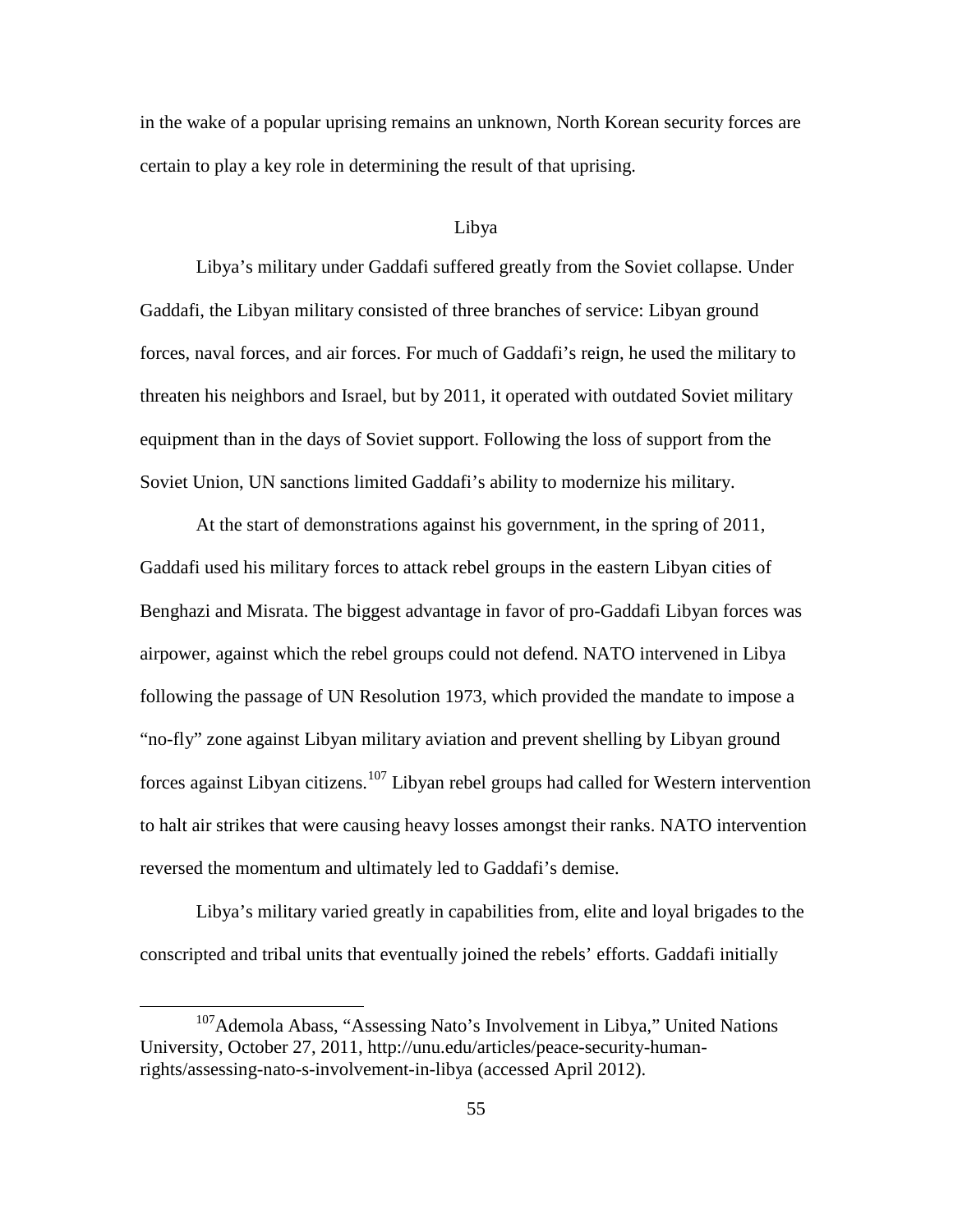controlled an estimated four elite brigades totaling approximately 10,000 soldiers. Some of these units were primarily comprised of troops from the same tribe as Gaddafi and were commanded by his sons. One Italian analyst believes Gaddafi had recently been keeping the majority of the army weak and incapable of resisting military action against his regime.<sup>[108](#page-63-0)</sup> Syria based author on Arab affairs Salama Kayla observed that Libyan Army was, "marginalized, and therefore was quick to join the uprising."<sup>[109](#page-63-1)</sup>

Kori Schake, in her article "Lessons of the Libya War," argues that part of the reason NATO considered intervention in Libya a worthwhile endeavor was the limited capability of the Libyan armed forces supporting Gaddafi and the attendant likelihood of NATO success. Schake also asserts that the intervention in Libya sends a dangerous message to anti-government forces in Syria, who may expect NATO involvement in their cause as well.<sup>[110](#page-63-2)</sup> Intervention in the situation in Syria, however, is less likely for several reasons.

#### Syria

The Syrian military of approximately 330,000 soldiers is currently waging an intense battle against anti-government elements, primarily the FSA, in and around the city of Homs. Syrian military units rely on Russian-made equipment. According to one

<span id="page-63-0"></span> <sup>108</sup>Sylvia Poggioli, "Gadhafi's Military Muscle Concentrated in Elite Units," National Public Radio, http://www.npr.org/2011/03/10/134404618/gadhafis-militarymuscle-concentrated-in-elite-units (accessed May 21, 2012).

<span id="page-63-2"></span><span id="page-63-1"></span> $109$ Salama Kayla, "Syria's Scenario: Libya or Egypt?" alakbhar english, http://english.al-akhbar.com/content/syria%E2%80%99s-scenario-libya-or-egypt (accessed May 21, 2012).

<sup>&</sup>lt;sup>110</sup>Schake, "Lessons of the Libya War."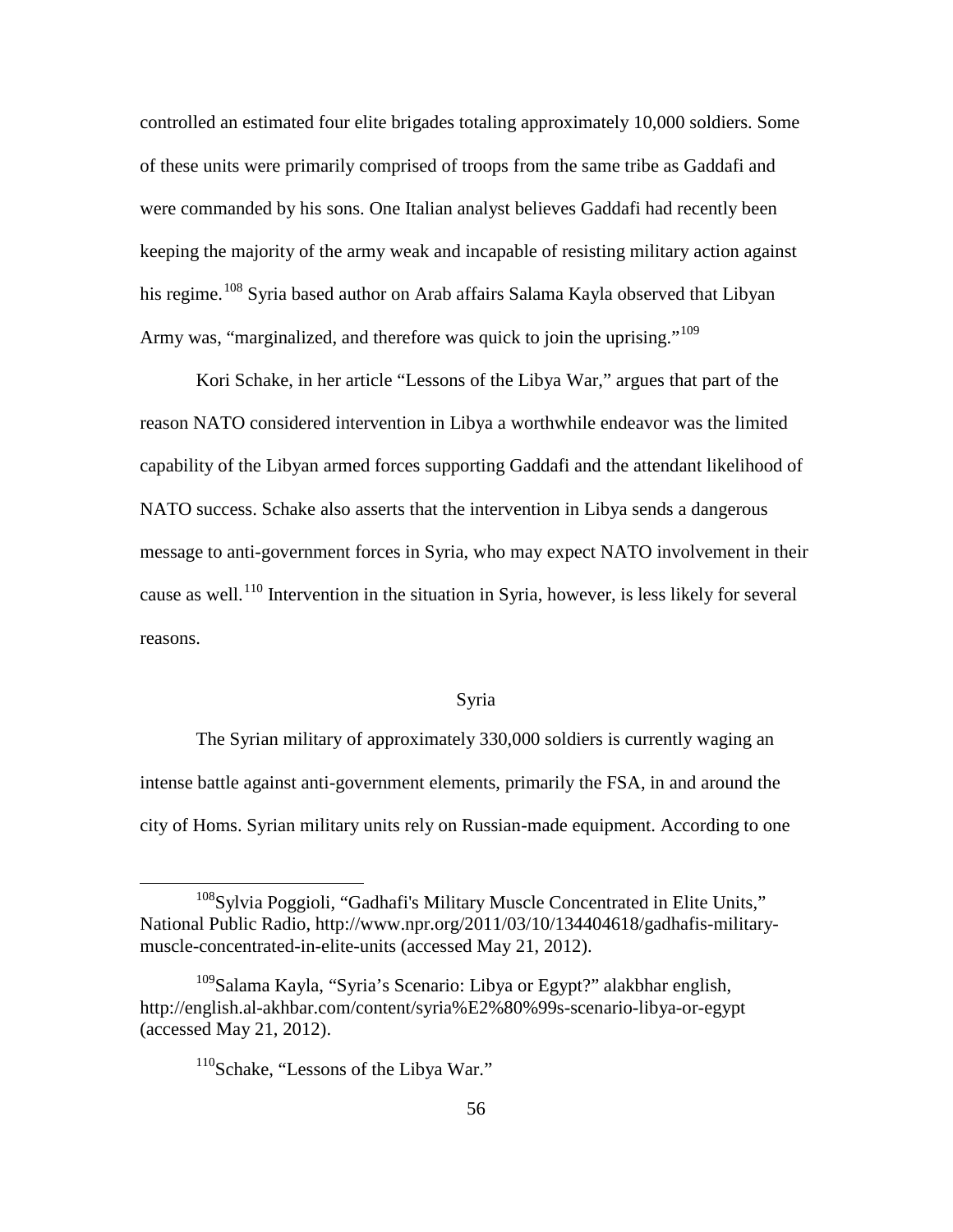report, Syria is one of the five largest customers for Russian-made military equipment annually. In 2010, Syria purchased nearly six percent of all Russian arms sold that year, including modern T-72 tanks and surface to air missiles.<sup>[111](#page-64-0)</sup> At the order of then ruler Hafez Al-Assad, Syrian security services previously put down a 1982 uprising led by the Muslim Brotherhood. Like his father, Bashar Al-Assad apparently believes that he can also retain power through the use of force.

While Libyan air defenses did not threaten NATO war planes, the Syrian air defense system is integrated and modern. According to U.S. Defense officials quoted in the *New York Times*, Syrian integrated air defenses include short-range missiles, radars, and communication sites located in close proximity to civilian sites.<sup>[112](#page-64-1)</sup> These defenses make NATO or U.S. military involvement more difficult than it had been in Libya. Further, Syrian military forces have received assistance from Iranian military forces and Hezbollah-trained Lebanese militants and, according to a Syrian Army defector serving in the FSA, an Iranian Revolutionary Guard Armored Brigade. Additionally, Hezbollah fighters, such as snipers, explosive experts, and trainers in guerilla warfare, are fighting

<span id="page-64-0"></span><sup>&</sup>lt;sup>111</sup>Dmitry Gorenburg, "Russia Fears Demonstration Effects of Syrian Uprising," Russian Military Word Press, entry posted April 25, 2012, http://russiamil.word press.com/2012/04/25/russia-fears-demonstration-effects-of-syrian-uprising/(accessed May 22, 2012).

<span id="page-64-1"></span><sup>112</sup>Elisabeth Bumiller, "Military Points to Risks of a Syrian Intervention," *New York Times*, March 11, 2012, http://www.nytimes.com/2012/03/12/world/middleeast/ussyria-intervention-would-be-risky-pentagon-officials-say.html? (accessed April 2012).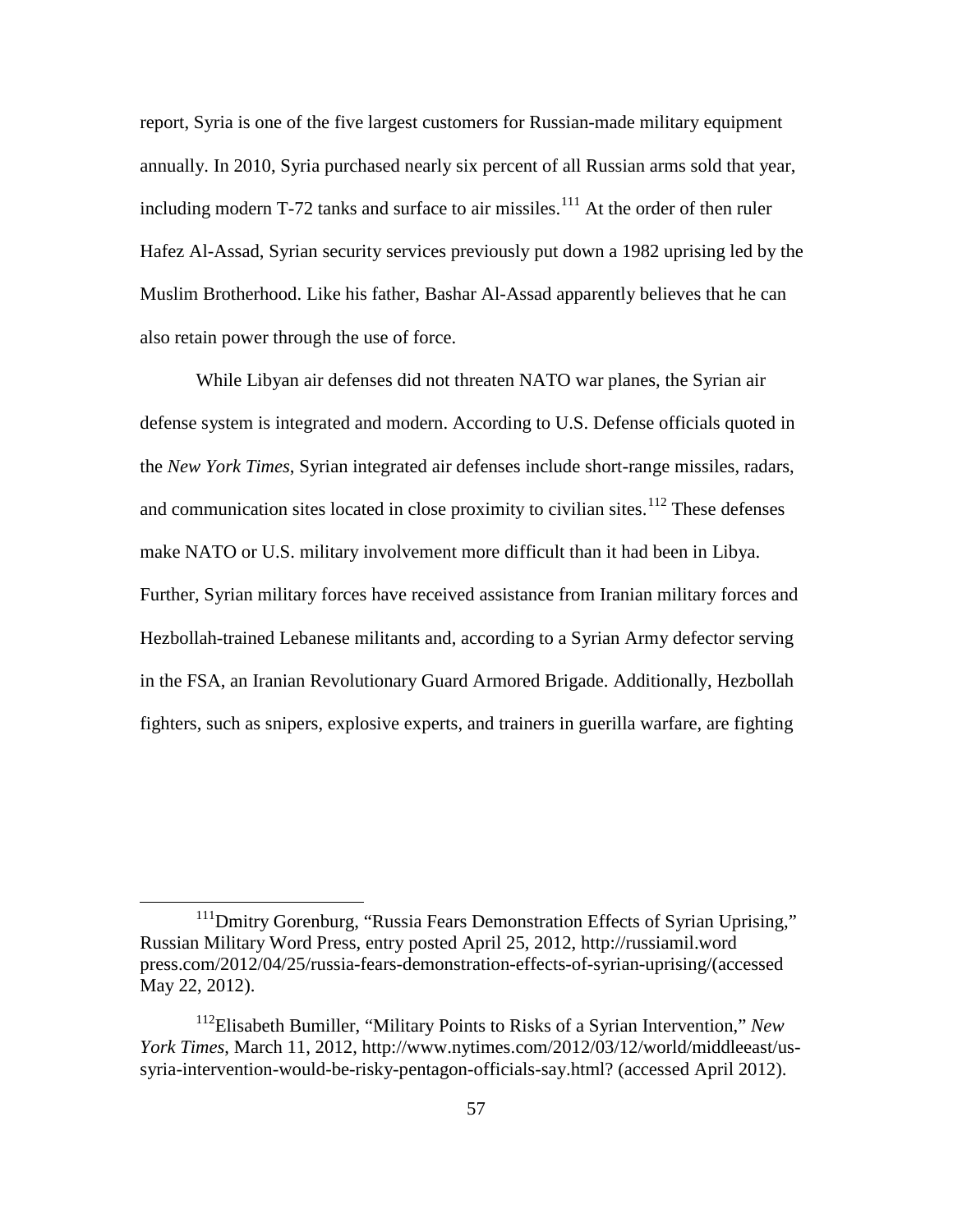alongside the Syrian army.<sup>[113](#page-65-0)</sup> These factors add up to a formidable military presence in Syria, which means that the Syrian protesters face a daunting task.

Military defections were significant in the Libyan uprisings. Likewise, some military personnel have defected during the Syrian conflict, but they have not done so in numbers sufficient to tip the balance in the favor of the anti-government forces. It is difficult for conscripted soldiers to defect, because they are generally conscripted out of poverty and poorly, leaving them with no options to support themselves or their families outside of the military. Members of the Alawite sect of Islam comprise the majority of the military's officer corps. The Alawis, the largest religious minority in Syria, have retained power since Hafez Al-Assad became the President in 1971. While Alawis dominate the officer corps, conscripted Sunni troops make up the bulk of the lower ranks. Additionally, objecting soldiers and their families are treated harshly–or even killed. Martin Chulov, in an article in the *The Guardian*, reported the story of one Syrian unit, told they were being sent to fight armed terrorist groups. When the soldiers arrived, commanders ordered them to fire on unarmed civilians. When one soldier objected, he was found dead the next day.<sup>[114](#page-65-1)</sup> Another interviewed Syrian Army soldier said, "I would defect tomorrow if you could protect my family, but if I defected they would arrest my father and my brothers and the whole family would have no income. The regime is still in

<span id="page-65-0"></span><sup>&</sup>lt;sup>113</sup>Amr Ahmed, "Iranian Revolutionary Guard and Hezbollah Aiding Al-Assad in Syria–Fsa Commander," *Asharq Alaswat*, January 3, 2012, http://www.asharq-e.com/ news.asp?section=1&id=28677 (accessed April 2012).

<span id="page-65-1"></span><sup>&</sup>lt;sup>114</sup>Martin Chulov, "Syrian Army Defector Says He Was Told to Shoot Unarmed Protesters," *Guardian*, June 27, 2011, http://www.guardian.co.uk/world/2011/ jun/27/syrian-army-defector-wasid-deraa (accessed April 2012).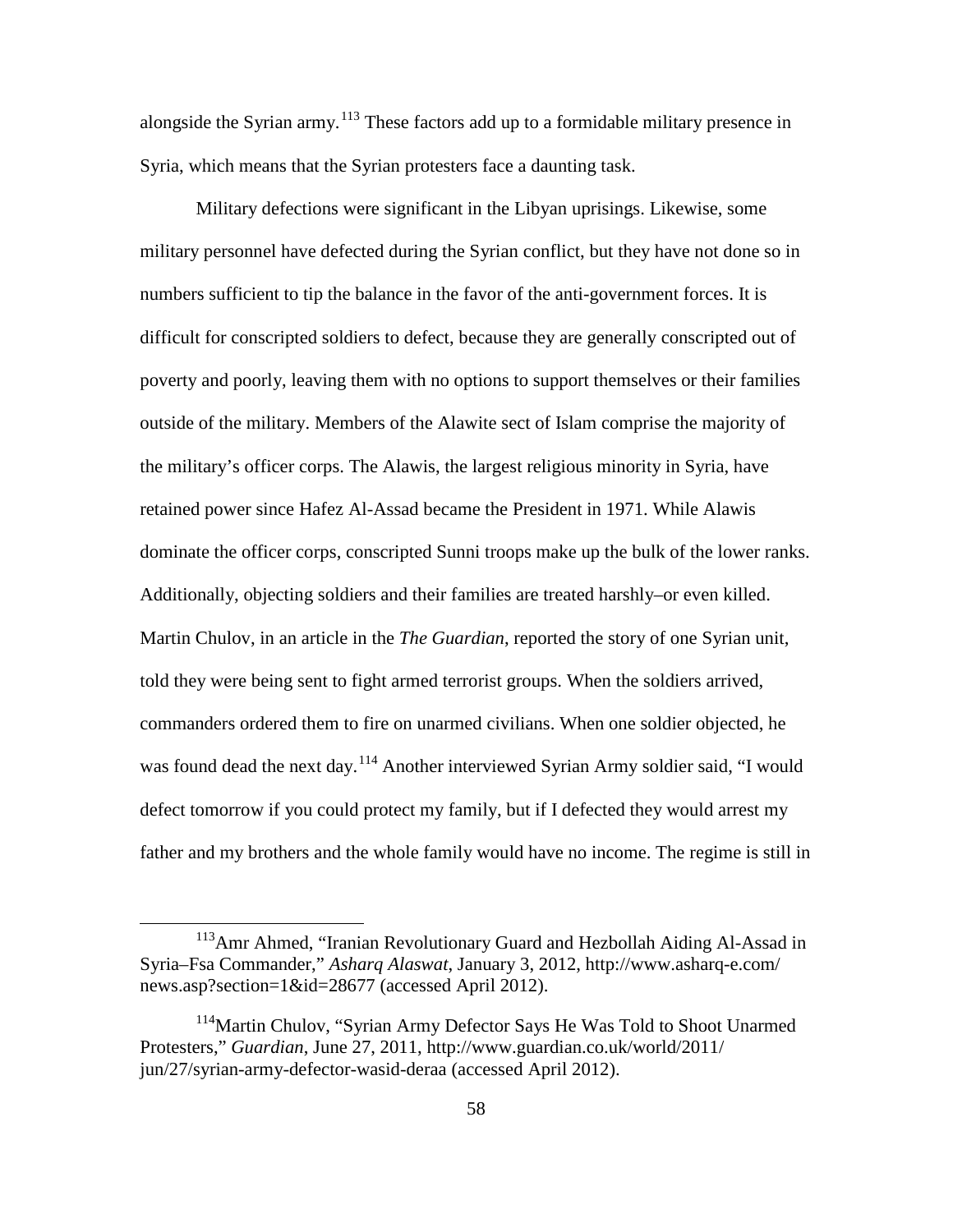control."[115](#page-66-0) Syria's treatment of defectors resembles North Korea's "three-generation policy," which dictates that three generations of family members are arrested and jailed for political dissent towards the Kim regime. These policies strike fear in families and intimidate opponents.

Unlike Egyptian military leaders who chose to side with the demonstrators to preserve–and perhaps increase–their role in society, the Syrian military, led by Alawite officers, has chosen to side with the regime to preserve its place in Syrian society. The common thread of each country, though, involves a powerful military acting to preserve its status. Both Egypt and Syria, the choices made by the military establishment play a critical role in the success or failure of popular uprisings. Given how dominant the North Korean military is in its society, it is very likely that its choices would have the same impact on any North Korean uprising.

## North Korea

The Korean People's Army is responsible for internal security as well as defense of the nation. The Korean People's Army enjoys great status in the Democratic People's Republic of Korea thanks to the policy of Songun, or "military-first" politics, which was established in 1997. While placing the military as the central institution in the creation of domestic and foreign policy is not an entirely new idea, Songun formalized the concept. Those reforms "shifted the locus of political power in North Korea to the Korean People's Army."[116](#page-66-1) The Seoul-based Korea Economic Research Institute reported in

<span id="page-66-1"></span><span id="page-66-0"></span> <sup>115</sup>Joseph Holiday, *Syria's Armed Opposition* (Washington, DC: Institute for the Study of War, 2012), 14.

 $116$ Holiday, 14; Lind, "Pyongyang Survival Guide," 62.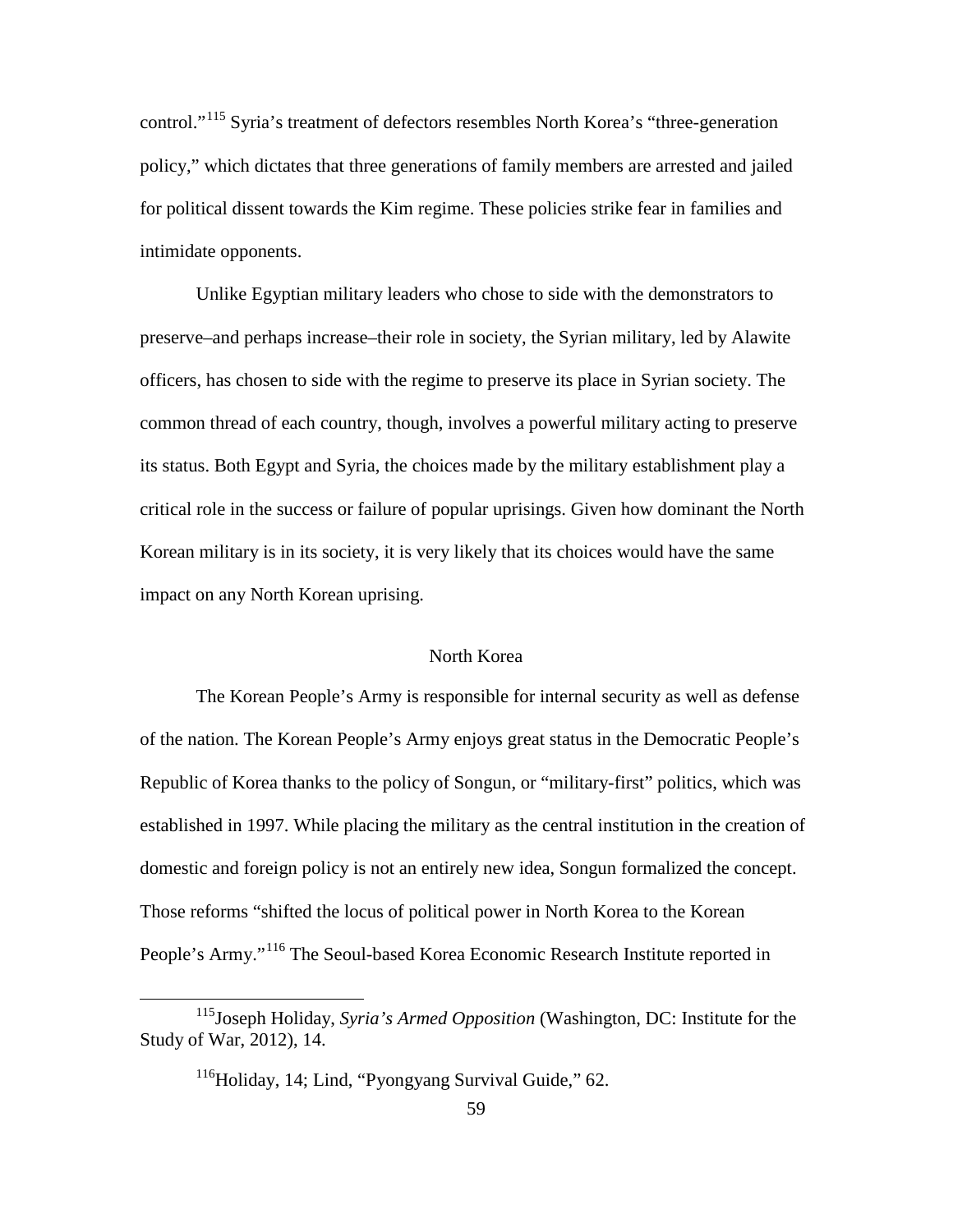2011 that North Korea maintains an army estimated to be at one million soldiers.<sup>[117](#page-67-0)</sup> Of those, it is believed 80 percent are deployed within 100 kilometers of the demilitarized zone bordering South Korea. Most of these forces are outfitted with aging Soviet equipment, but they still pose a deadly threat to the large population in Seoul.

The North Korean military functions in a manner comparable to the Egyptian Army, and has created a unique role for itself in everyday life. Like the Egyptian military, the Korean People's Army receives a disproportionate amount of the annual budget and is utilized in domestic roles such as agriculture and construction. Reported wide spread food shortages and famine have not caused the North Korean leaders to alter their military-first policy. On February 18, 2001, North Korean state television broadcast a message from Kim Jong II justifying the need for Songun: "If I would put the first priority on the economy, more fabric will be made and the quality of life of people may become a little better. However, for a while yet, I cannot endanger our socialist country, forged through blood and fire, for the goal of stuffing our mouths."<sup>[118](#page-67-1)</sup> Kim Jong II created a system that all but guaranteed the loyalty of his military leaders. Yet to be seen, is whether these leaders will give the same support to the younger Kim.

Even when North Korean economic reforms have failed, military members have still benefitted. In November 2009 during the attempted revaluation of its currency, North

<span id="page-67-0"></span><sup>&</sup>lt;sup>117</sup>Jeremy Laurence, "North Korea Military Has an Edge Over South, but Wouldn't Win a War, Study Finds," *Christian Science Monitor*, January 4, 2012, http://www.csmonitor.com/World/Latest-News-Wires/2012/0104/North-Korea-militaryhas-an-edge-over-South-but-wouldn-t-win-a-war-study-finds (accessed March 2012).

<span id="page-67-1"></span><sup>118</sup>Young Sun Lee and Deok Ryong Yoon, *The Structure of North Korea's Political Economy: Changes and Effects* (Washington, DC: Korea Economic Institute, 2004), 53.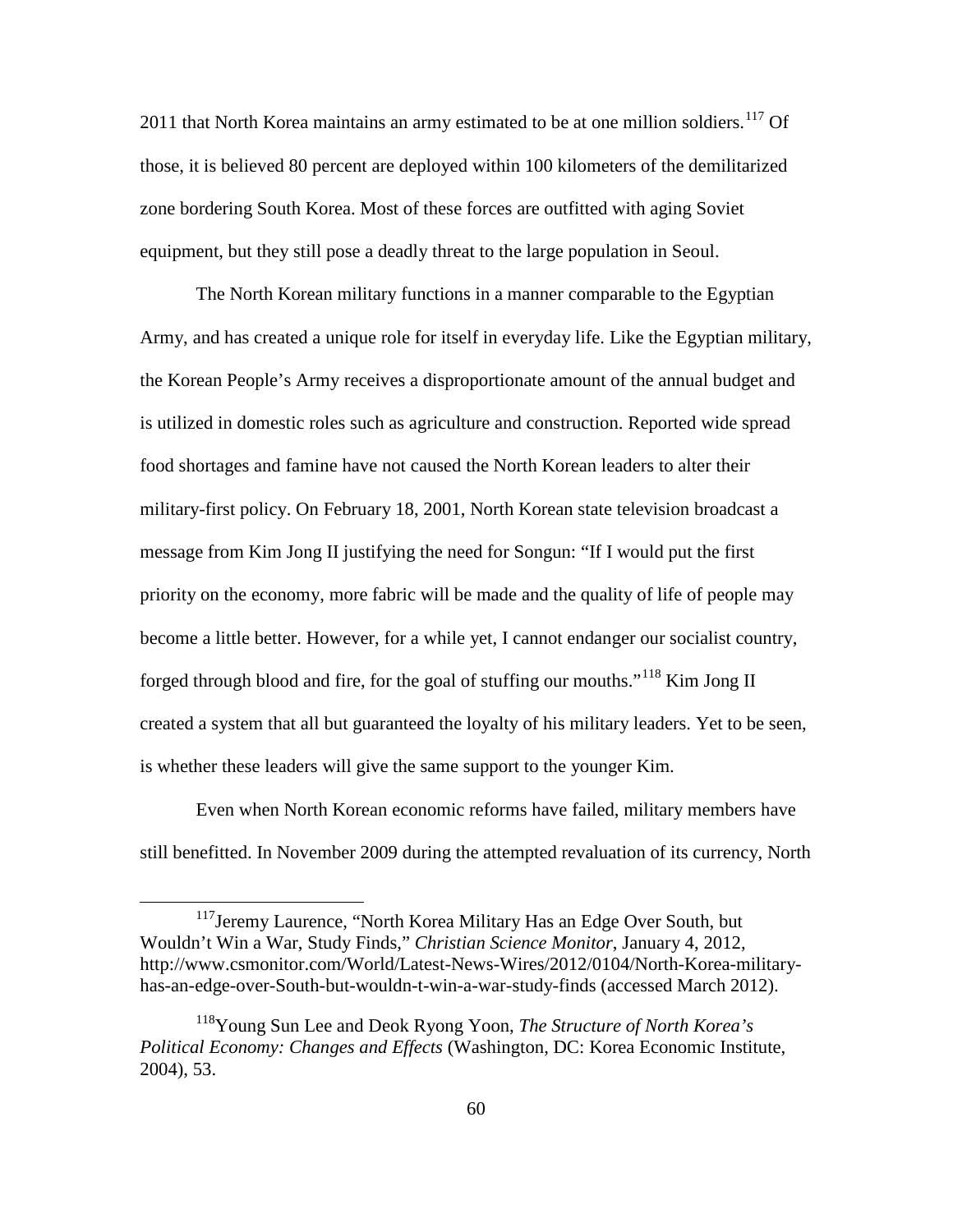Korea ordered the exchange of old currency for new currency at a rate of 100 to 1. Buying power for regular North Korean citizens collapsed. At the same time, the regime continued to pay government workers, and more importantly military members, at the pre-currency reform levels, basically increasing their purchasing power.<sup>[119](#page-68-0)</sup> North Korea continues to make the military the largest and strongest of its elements of national power, even at the detriment of its economy, largely because its leaders believe the military can insulate the regime from internal and external threats.

# "The Network"

To illustrate the dynamic that social networking has brought to the revolutions occurring throughout the Middle East, consider the internet account of a Syrian activist that was stopped at a Syrian military checkpoint and questioned about a "thumb drive" and laptop computer present in the car. The Syrian soldier inspected the items and asked the activist, "Do you have a Facebook?" The activist replied that he did not, and was therefore allowed to pass through the checkpoint.<sup>[120](#page-68-1)</sup> The story highlights the injection of social media into the Arab Spring and the uneven understanding of these new devices across the Middle East. Clearly, Twitter, Facebook, and YouTube have played a significant role in igniting and perpetuating the revolutions and uprisings that occurred throughout the region in 2011. These tools, which connect citizens all around the world, are commonly referred to as information communication technologies or social media

<span id="page-68-1"></span><span id="page-68-0"></span><sup>&</sup>lt;sup>119</sup>Sang Hun Choe, "Economic Measures by North Korea Prompt New Hardships and Unrest," *New York Times*, February 3, 2010, http://www.nytimes.com/2010/02/04/ world/asia/04korea.html? $r=1$  (accessed April 2012).

<sup>&</sup>lt;sup>120</sup>Friedman, "If Syria Blows Up."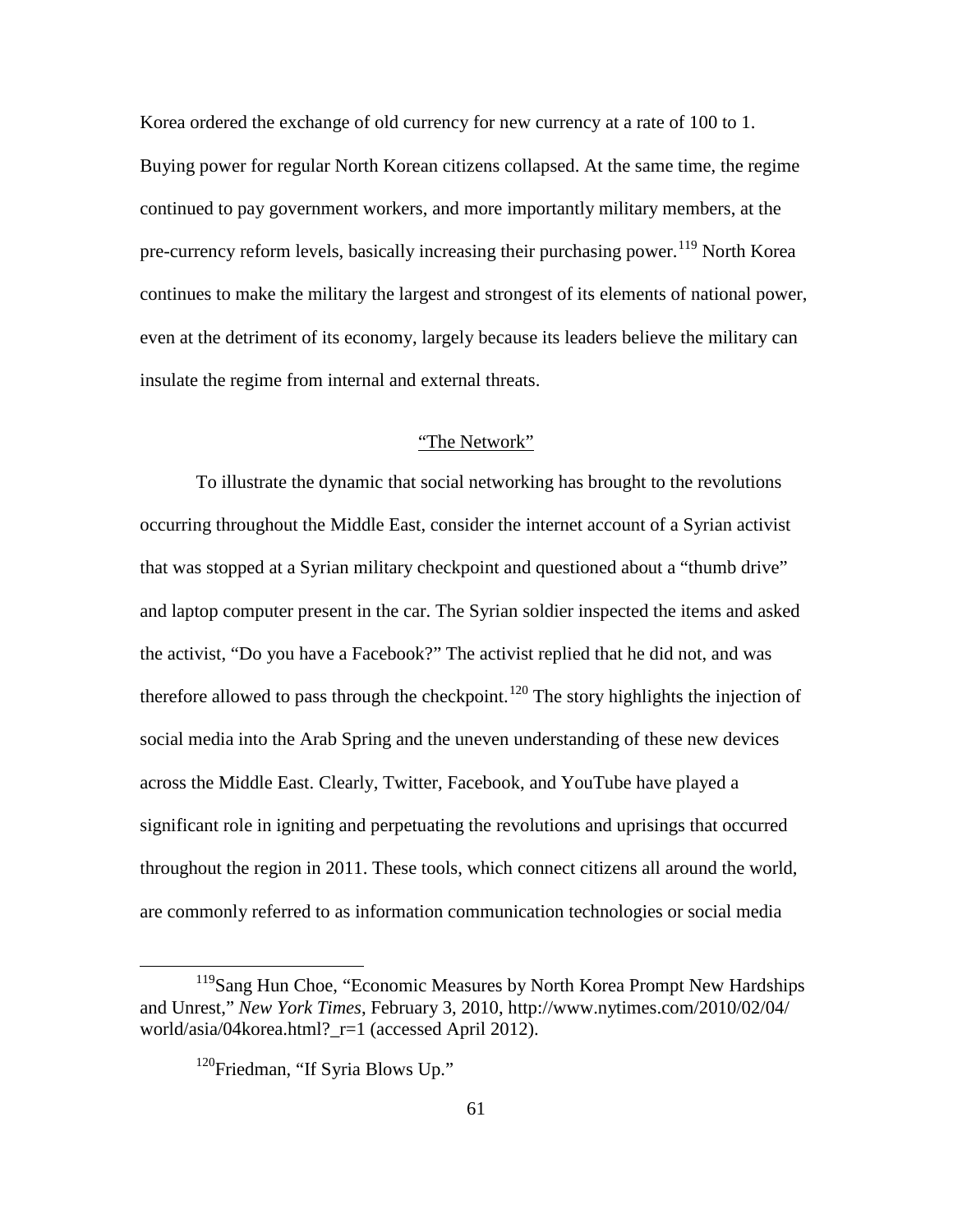networks, among other monikers.<sup>[121](#page-69-0)</sup> While these relatively new technologies certainly impacted the Arab Spring, the term The Network, as used here, encompasses additional facets such as organization of opposition groups and reactions by Arab governments to combat the growing demonstrations and their use of social media tools.

Opponents relied on social media networks for internal and external functions in each of the nations where Arab Spring uprisings occurred. Protestors used social media to organize opposition, alert demonstrators to the locations of security forces, and provoke outrage in neighboring countries through the dissemination and broadcasting of violent images and videos. However, it should be remembered that protests and revolutions have occurred throughout history and therefore are possible without social media. For example, the famous Iranian Revolution of 1979 that overthrew the Shah of Iran occurred without the use of social-media networks. So, it has been possible in the past to rally and organize dissent against the governing establishment. However, these modern devices undeniably contributed to the speed of the revolutions and the series of uprisings that occurred throughout the region.

A group of University of Washington researchers recently published a report entitled *Opening Closed Regimes: What was the Role of Social Media During the Arab Spring?* The study analyzes the role technology played during the revolutions. The report draws three conclusions: (1) social media played a central role in shaping political debates in the Arab Spring; (2) spikes in online revolutionary conversations often preceded major events on the ground; and (3) social media helped spread democratic

<span id="page-69-0"></span> $121$ In this paper, the terms social media and information communication technologies will be used interchangeably.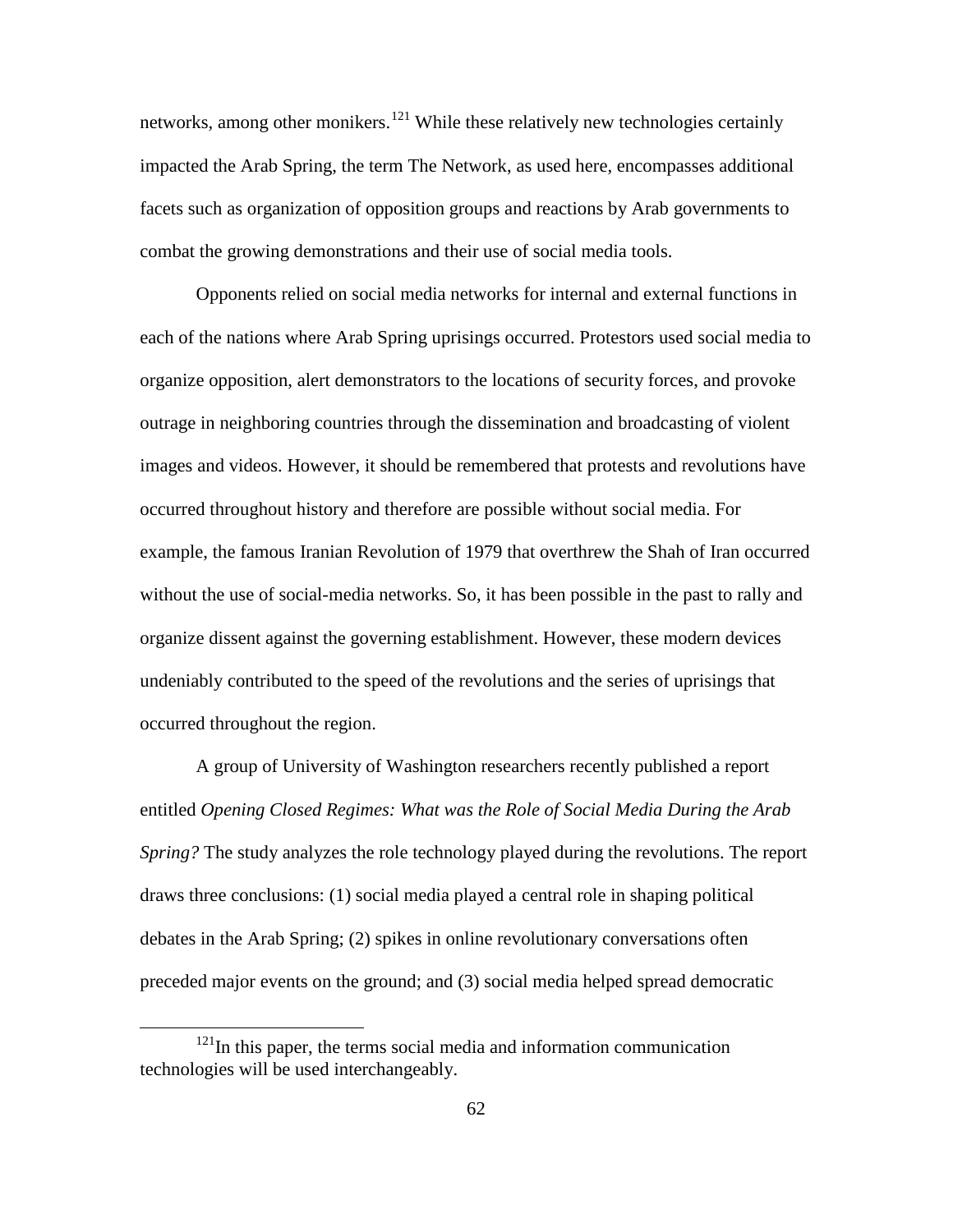ideas across international borders.<sup>[122](#page-70-0)</sup> These modern informational technology devices were not the sole cause of political discontent in Egypt, Libya, and Syria. However, these instruments helped funnel discontent towards the regimes, organize the tactics of the opposition, and fuel discontent in neighboring countries.

# Egypt

For years, Egypt unsuccessfully attempted to suppress political opposition groups from circulating anti-governmental literature. The "6 April Youth Movement" and The Muslim Brotherhood are two of the largest more politically active opposition groups inside Egypt. Shortly after Egyptian citizens began occupying the streets of Cairo, both organizations capitalized on two major factors to rally and organize public opposition to the Mubarak government. Egypt's population is young, largely comfortable with modern technology, and overwhelmingly under-or unemployed. Indeed, the median age of the Egyptian population is just 24 years old, and 70 percent of internet users in Egypt are under the age of 34. Moreover, Egypt has  $67$  cell phones for every 100 people.<sup>[123](#page-70-1)</sup> Interestingly, according to the Egyptian Ministry of Communications and Information Technology, between the year 2000 and February 2010, internet use in Egypt rose 3,691 percent.[124](#page-70-2) Therefore, Mubarak's Egypt had a large population of frustrated, educated,

<span id="page-70-0"></span> <sup>122</sup>Philip N. Howard, *Opening Closed Regimes?: What Was the Role of Social Media During the Arab Spring?* (Seattle, WA: University of Washington, 2012), 2-4.

<sup>123</sup>Howard, *Opening Closed Regimes*, 5-6.

<span id="page-70-2"></span><span id="page-70-1"></span><sup>124</sup>Ekaterina Stepanova, *The Role of Information Communication Technologies in the "Arab Spring": Implications Beyond the Region* (Washington, DC: George Washington University Elliott School of International Affairs, May 2011), 2.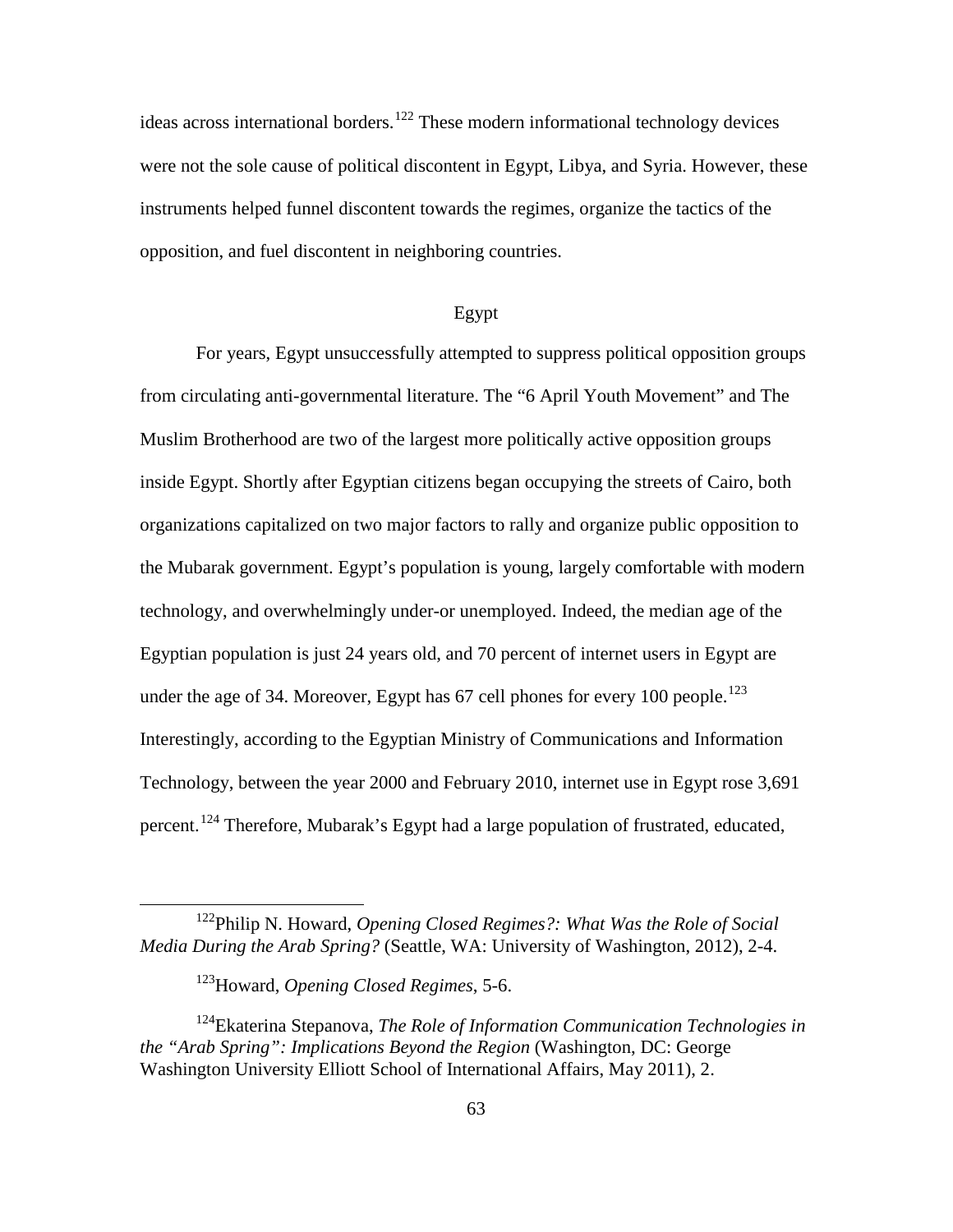tech-savvy individuals who could connect to each other through social media and had large amounts of time on their hands.

The, 6 April Youth Movement, was founded by Ahmed Mahed in 2008 on Facebook to rally support for a labor strike in Northern Egypt, a movement that grew in support through the use of social media. Mahed is also credited with planning and organizing the protests that occurred in Cairo following the uprisings in Tunisia. In an interview with *Asharq Alawsat*, an English-language daily newspaper, Mahed said he prepared for the demonstrations by establishing an operations center approximately 15 days before protests began. During these meetings, the youthful organizers would devise innovative ways to share information on social networking sites aimed at countering state security services historical approaches used to pre-empt demonstrations.<sup>[125](#page-71-0)</sup>

Early during the protests, Mubarak ordered the "blackout" of all cell phone, internet and online services. Most of the telecommunications companies adhered to the blackout, but opposition groups were able to discover "work arounds" to stay online. The Muslim Brotherhood, for example, moved its servers to London, outside the reach of Egypt's security and intelligence services. The University of Washington researchers believe the blackout backfired on Mubarak, as the complete shutdown of these services affected regular Egyptian citizens more than protesters and may have bolstered the ranks of Egyptians calling for changes in leadership.<sup>[126](#page-71-1)</sup>

<span id="page-71-1"></span><span id="page-71-0"></span><sup>&</sup>lt;sup>125</sup>Essam Fadl, "Asharq Al-Awsat Talks Egypt's April 6 Youth Movement Founder Ahmed Maher," *Asharq Al-Awsat*, October 2, 2011, http://asharq-e.com/news. asp?section=3&id=24109 (accessed April 2012).

<sup>126</sup>Howard, *Opening Closed Regimes*, 16.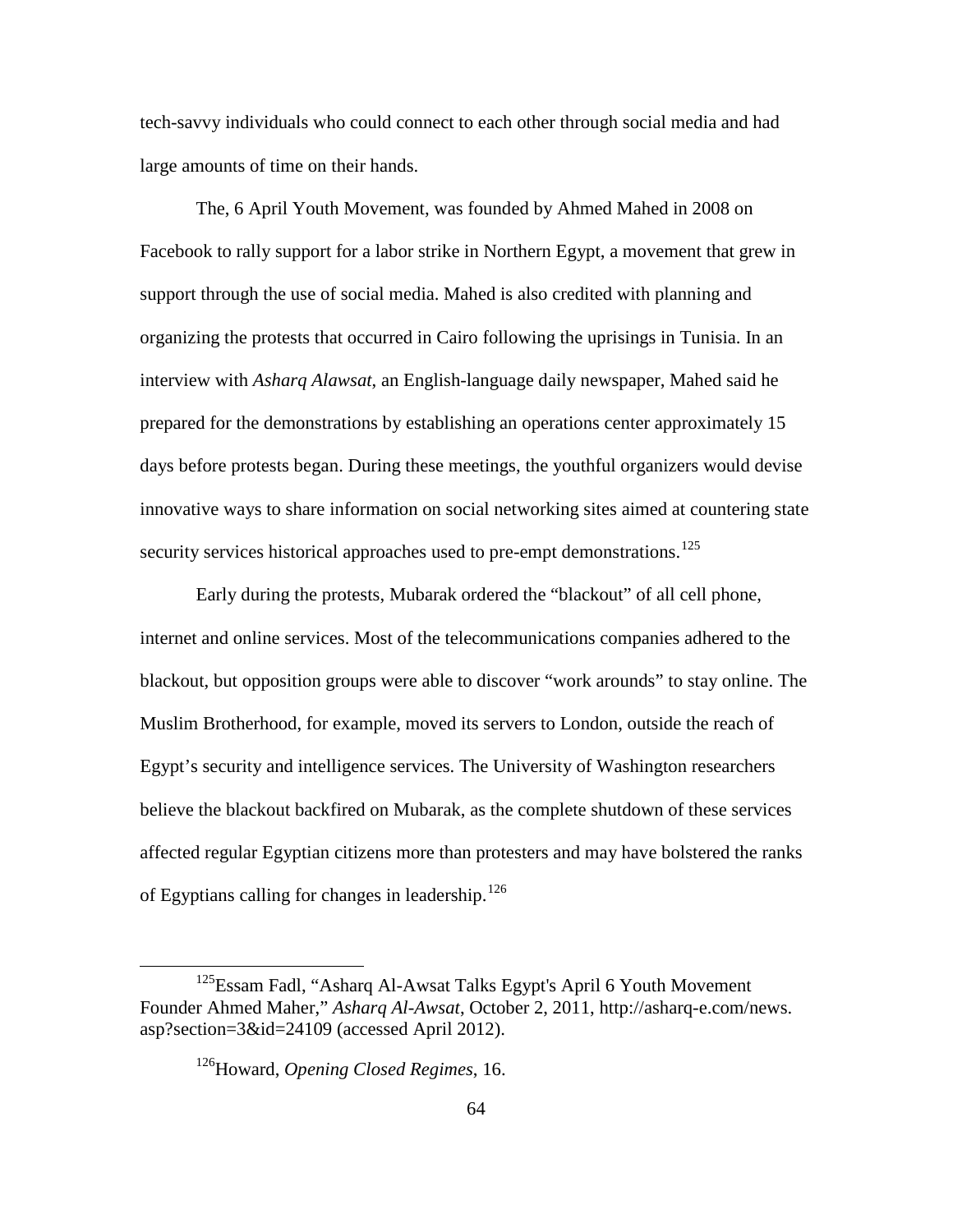#### Libya

Unlike the Egyptian citizenry, Libyans are not as advanced in employing modern technology. According to a 2010World Bank report, only 5.7 percent of Libya's population uses the internet, largely because of a lack of modern infrastructure throughout the country, particularly outside of Tripoli.<sup>[127](#page-72-0)</sup> With so few online users and the lack of a reliable internet infrastructure, Libyan opposition groups struggled initially to communicate with followers and provide information about Libyan security forces to its fighters. Like Mubarak, Gaddafi ordered a blackout for cell phone services. Without cell phone capability, anti-government militias used colored flags to signal orders to their fighters. Later, when the owner of the largest telecommunications company in Libya threw his support behind the rebels, he moved the cell towers from Tripoli (under Gaddafi's control) to cities controlled by the rebels. This move allowed them to communicate much more effectively.<sup>[128](#page-72-1)</sup>

Another aspect that was initially distinctive to the Libyan uprisings was the violence that Libyan security forces used against demonstrators and rebel militias. It is difficult to quantify the levels of violence in each of the Arab Spring revolutions, but it is reasonable to assess that Libya and Syria have seen the longest and most consistent military engagements, against both anti-government groups and civilians. Rebel groups successfully documented the brutal tactics used by Libyan security forces and shared

<span id="page-72-0"></span><sup>&</sup>lt;sup>127</sup>World Bank, "Internet Users as Percentage of Population," Google, Last updated March 30, 2012, http://www.google.com/publicdata/explore?ds=d5bncppjof8f9\_ &met\_y=it\_net\_user\_p2&idim=country: LBY (accessed April 2012).

<span id="page-72-1"></span><sup>&</sup>lt;sup>128</sup>Doug Aamoth, "How Libyan Rebels Built Their Own Cellphone Network," *Time*, April 13, 2011, http://techland.time.com/2011/04/13/how-libyan-rebels-built-theirown-cellphone-network/ (accessed April 2012).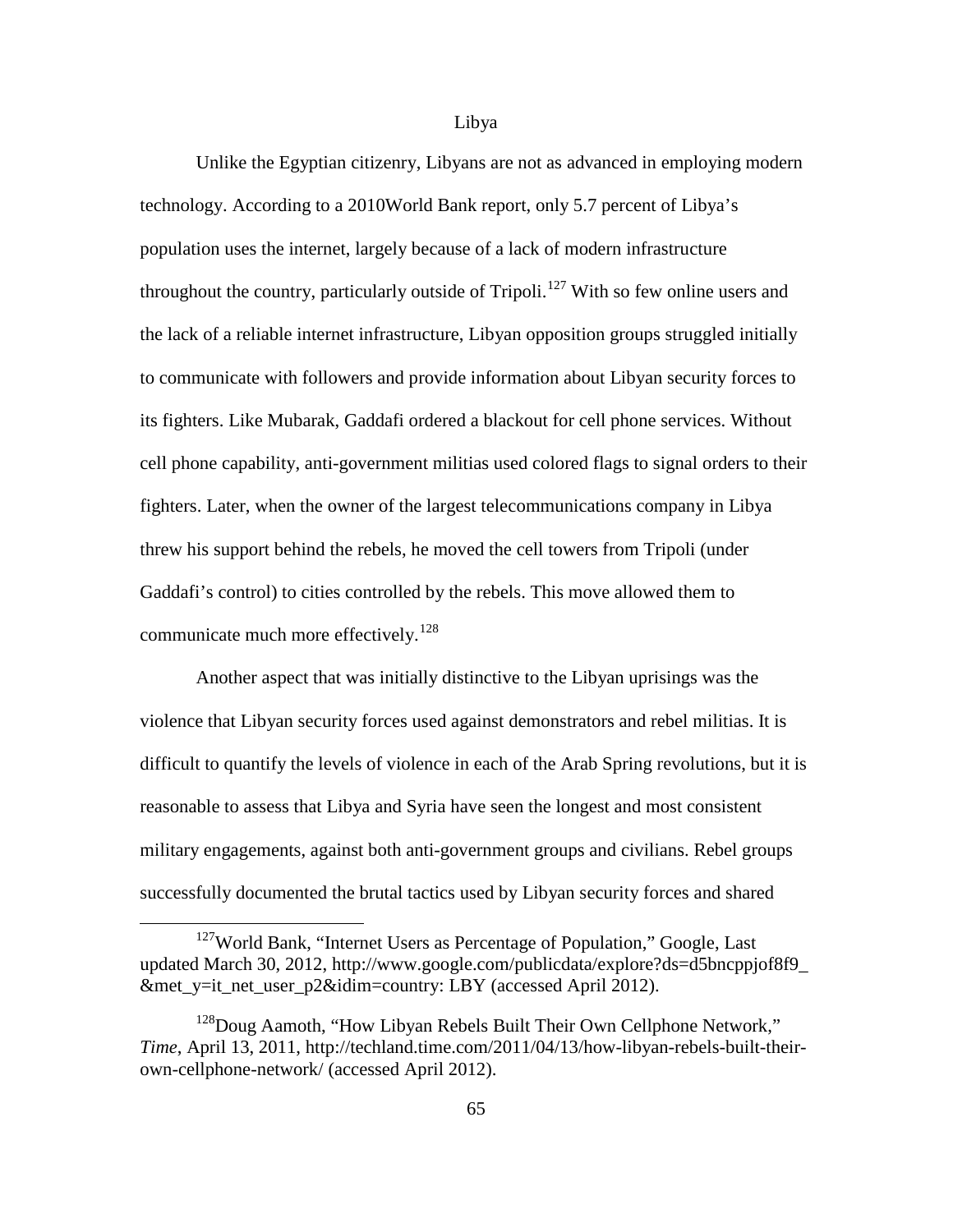these images with the rest of the world through social media and reporters embedded with rebel groups. Gaddafi's refusal to halt the siege by his security forces well into April 2011 played a role in NATO's decision to intervene. Gada Mahfud wrote in the new independent Libyan daily newspaper, the Libyan Herald, that images and videos posted on Facebook and YouTube mobilized public opinion and ultimately pushed NATO and the UN to take action.<sup>[129](#page-73-0)</sup>

Numerous rebel militias around the eastern cities of Benghazi and Misrata formed the Libyan opposition. These forces united to oppose Gaddafi's rule and formed the Transitional National Council, managed by Mustafa Abdel Jalil, a former Justice Minister who defected from the Gaddafi administration. In July 2011, the U.S. recognized the Transitional National Council as the rightful leaders of Libya. The strength of the Libyan rebel groups was their ability to bond together against a common enemy. Tribal affiliations and allegiances did not initially prevent the formation of the Transitional National Council. Additionally, the rebels were quick learners of military tactics with the assistance of NATO mentors. Thus far, Libyan rebels are the only armed opposition groups to successfully overthrow their ruling government with the use of violence. Of course, NATO intervention is likely the largest variable which is only present in Libya. While NATO felt called to act in the case of Libya, the same has not been true for the Syrian situation. U.S. Senator Bob Corker, the second highest ranking member of the Senate Foreign Relations Committee, stated that the Syrian opposition groups are not as organized as the groups in Libya. Corker also feels that the intentions of the Syrian

<span id="page-73-0"></span> <sup>129</sup>Gada Mahfud, "Opinion: Arab Awakening and Social Media," *Libya Herald*, May 5, 2012, www.libyaherald.com/opinion-the-arab-awakening-social-media (accessed May 2012).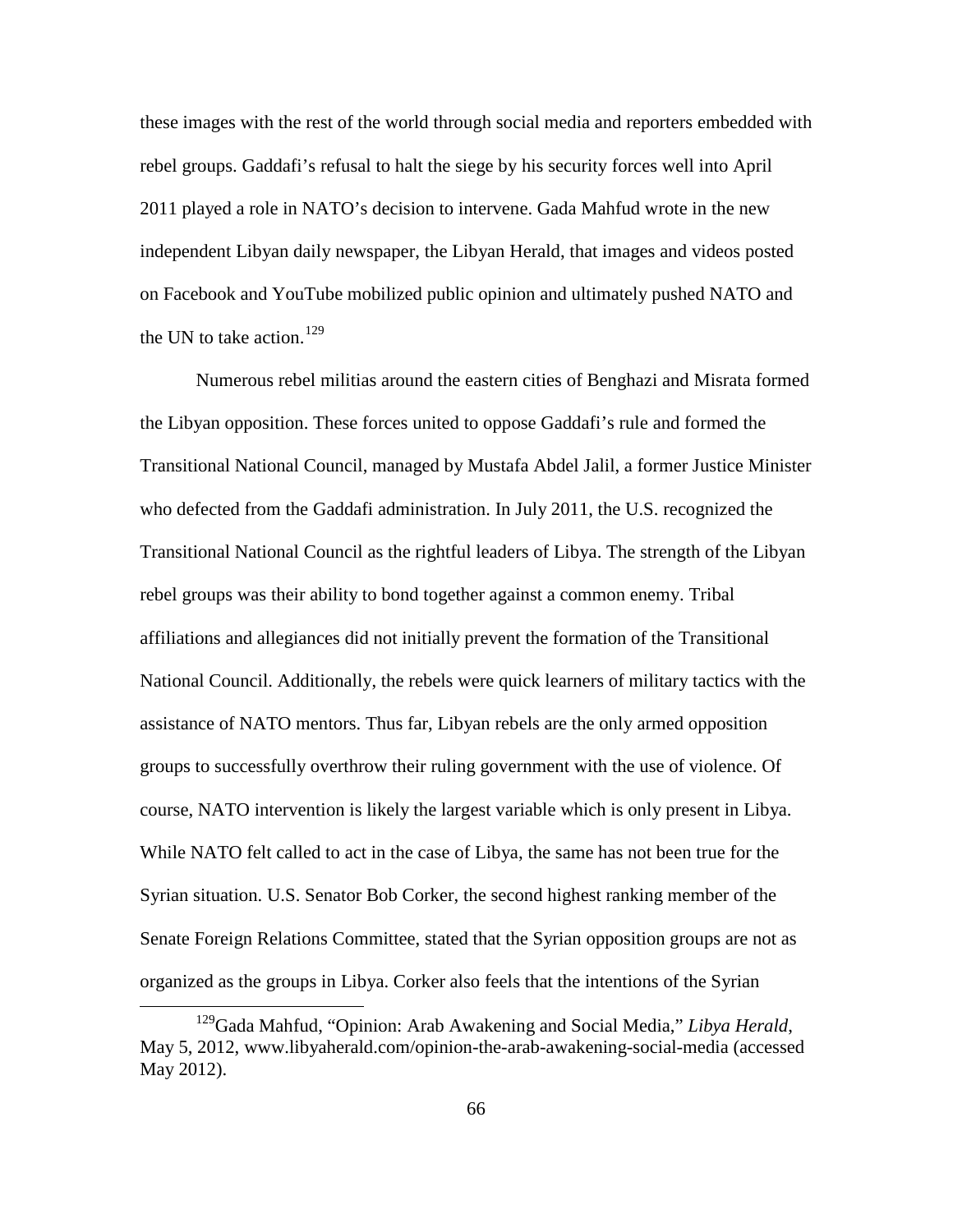opposition may not be as 'democratic' as was the case in Libya. Corker stated, "I don't think this is near to the place where the opposition was in Libya."<sup>[130](#page-74-0)</sup>

### Syria

Former U.S. Army Intelligence Officer Joseph Holliday, in a research study of the Syrian opposition titled *Syria's Armed Opposition*, analyzes the various factions that exist inside Syria and neighboring Turkey. In the report, Holliday concludes that the FSA, headquartered across the Turkish border, has been able to unify to some degree the three largest militias fighting the Al-Assad regime because the Khalid bin Walid Brigade, the Harmoush Battalion, and the Omari Battalion each has pledged allegiance to the FSA. While Holliday surmises that the individual militias are capable fighters who have displayed great resilience, the FSA has been unable to operationalize the relationships. Some significant concerns exist, such as resupplying the militias, but even more important is the inability, thus far, to persuade nations that support the removal of Bashar Al-Assad to arm these rebel organizations.<sup>[131](#page-74-1)</sup>

Sunni citizens from the Eastern provinces of Syria comprise the vast majority of the Syrian opposition. Individual militias have been able to inflict casualties on Syrian security forces while preserving pockets of territory from which to operate. Secretary Panetta recently told the House Armed Services Committee that the U.S. was concerned about the lack of organization amongst the opposition, which deters the U.S. from

<span id="page-74-1"></span><span id="page-74-0"></span><sup>&</sup>lt;sup>130</sup>Josh Rogin, "Senior Republican Senator: Syrian Revolution Not Really About 'democracy'," *Foreign Policy*, http://thecable.foreignpolicy.com/posts/2012/03/13/ senior\_republican\_senator\_syrian\_revolution\_not\_really\_about\_democracy (accessed May 22, 2012).

<sup>&</sup>lt;sup>131</sup>Holliday, Syria's Armed Opposition, 7.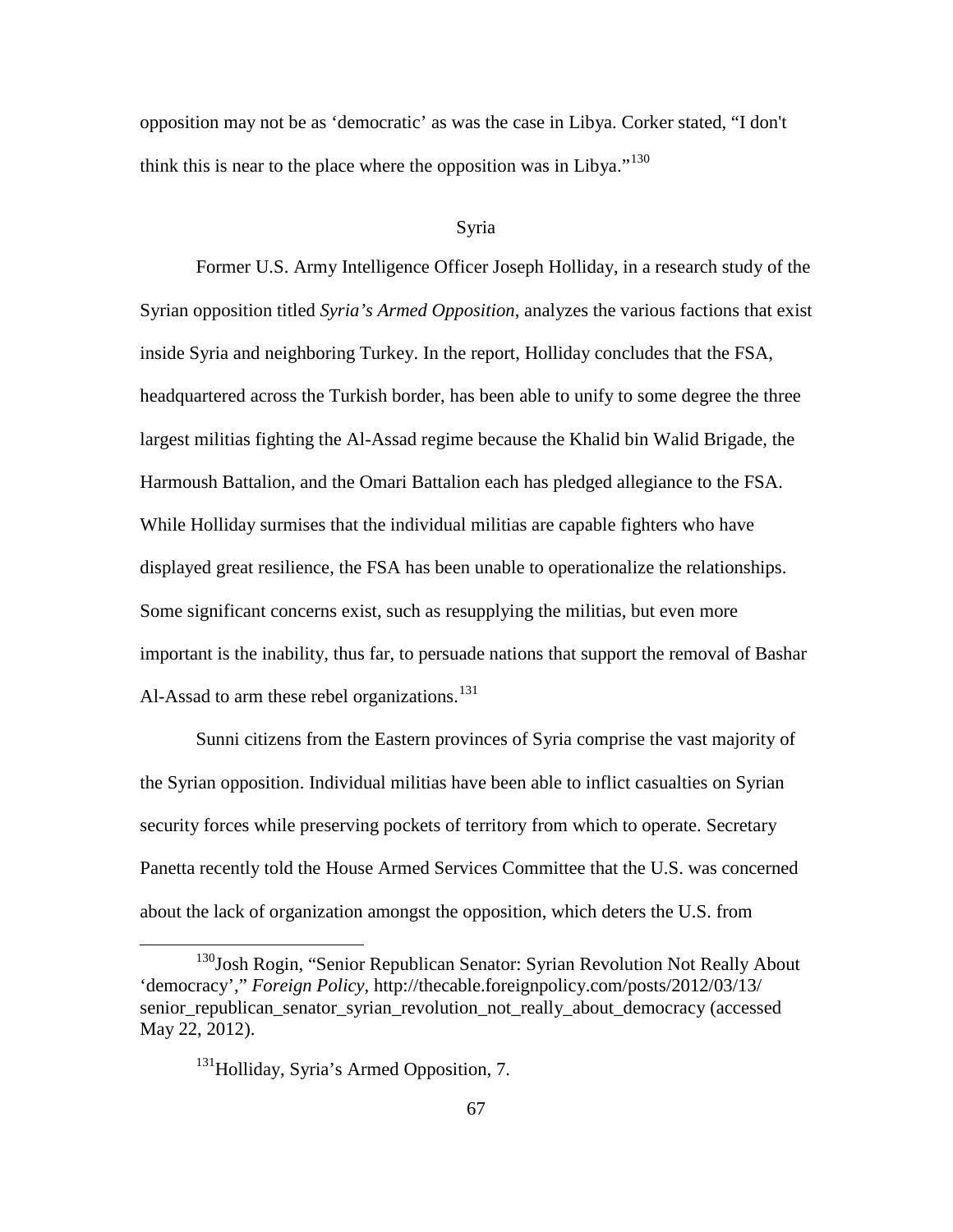committing arms to these organizations. Holliday points out in his study that members of Al-Qaeda and other extremist organizations also seek to remove Al-Assad from power.<sup>[132](#page-75-0)</sup> Their involvement likely will further jeopardize American material support to the Syrian opposition.

Like the Egyptian and Libyan opposition before them, the Syrian opposition uses modern social media to organize resistance and publicize the bloodshed inflicted by the Syrian military. Unlike those nations, however, the Syrian government actively monitors the sites that are most widely used to organize protests, such as Facebook and Twitter. Syrian security forces have used that information to identify the locations of demonstrations and crack down on protesters. The Syrian secret police have also been able to identify users on these sites and make arrests. Additionally, Bashar Al-Assad encourages supporters of his regime to make posts and entries on Facebook to show support for his Syrian government. For the first time, both anti-government groups and the regime are using social media in an information war. Interestingly, a 21-year old anti-government activist noted that "The government reopened Facebook because they realized that it was more useful for them to allow activists to communicate on the site, and then track us down using their team of loyalists who search the Internet."<sup>[133](#page-75-1)</sup>

 $132$  Ibid., 35.

<span id="page-75-1"></span><span id="page-75-0"></span><sup>&</sup>lt;sup>133</sup>Author Anonymous for safety, "Social Media: A Double-Edged Sword in Syria," *Reuters*, http://www.reuters.com/article/2011/07/13/us-syria-social-mediaidUSTRE76C3DB20110713 (accessed April 2012).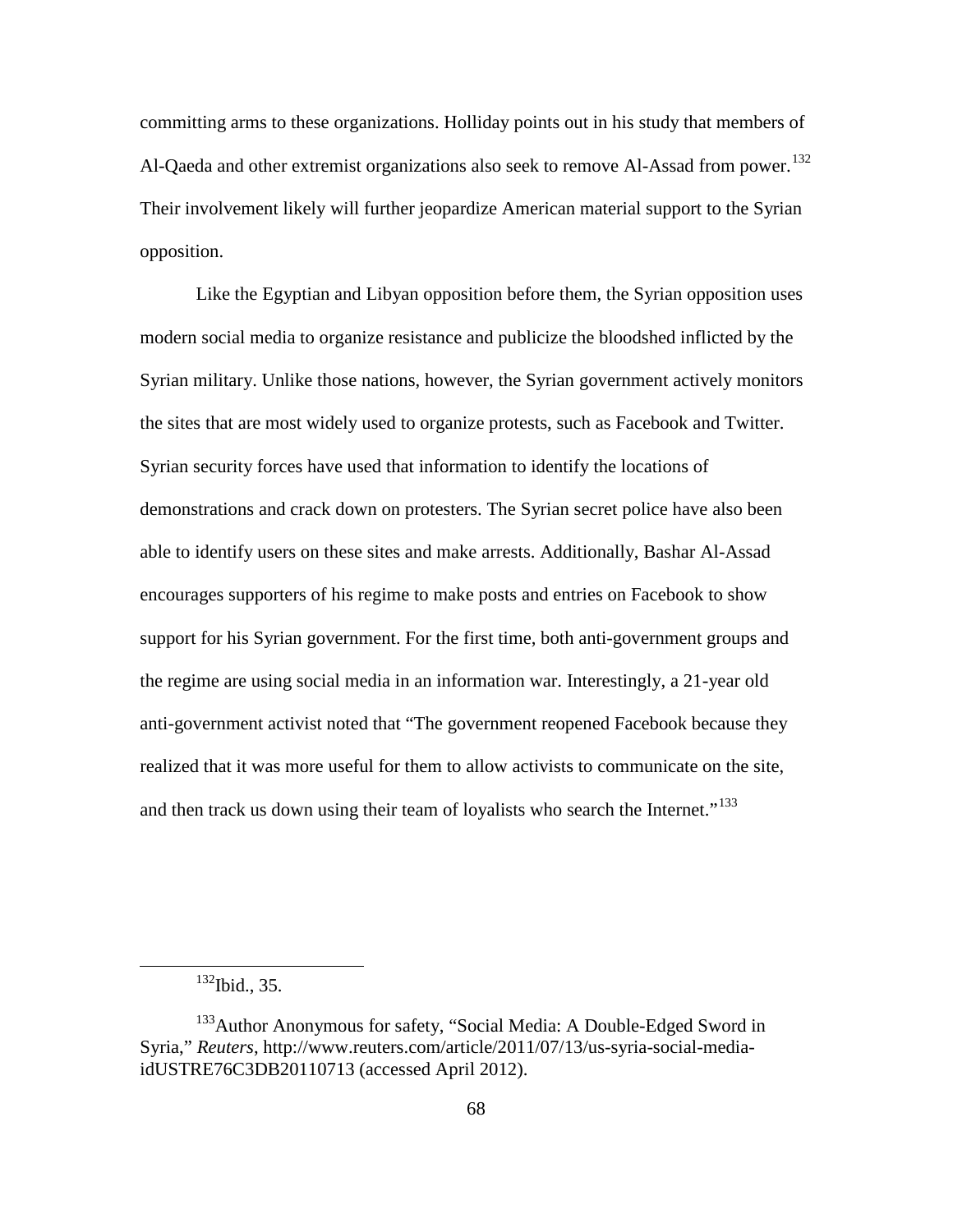# North Korea

Following the popular uprisings in the Middle East and North Africa, non-profit organizations released balloons into North Korea containing leaflets describing the Arab Spring. The North Korean government responded that the release of the balloons constituted "psychological warfare" by South Korea and would be met by an attack if it continued.<sup>[134](#page-76-0)</sup> In 2011, protests from Tunisia spread to Egypt, Libya, Yemen, Syria, and Bahrain via modern technology and social media sites operated by regular citizens. News of these global affairs literally drifted to North Korean citizens by way of balloons. This phenomenon demonstrates the large gap between information flow in North Korea and the rest of the world.

One North Korean concept which is used to justify this strict control of the population's lives is *Juche*. Juche is commonly translated as "self-reliance". The first time the concept was referenced was a speech given by Kim II Sung to the leaders of the Korean Worker's Party in 1955. However, the meaning of juche that Kim referred to was not the ideology that it has become. Juche is a combination of Chinese and Korean word that means 'subject' or 'one's own identity'. Kim II Sung meant to convey the idea that North Koreans must assert their own identity separate from foreign pressure, likely meaning the Chinese communist movement.<sup>[135](#page-76-1)</sup> Soviet and Chinese communist

<span id="page-76-0"></span> <sup>134</sup>Wendy Zuckerman, "Balloon Launches Breach North Korea's Bubble," *New Scientist*, March 1, 2011, http://www.newscientist.com/article/dn20180-balloonlaunches-breach-north-koreas-bubble.html (accessed March 2012).

<span id="page-76-1"></span><sup>135</sup>Andrei Lankov, "Juche (self-Reliance) On Translation," *Korea Times*, August 26, 2007, http://www.koreatimes.co.kr/www/news/opinon/opi\_view.asp? newsIdx=9008&categoryCode=166 (accessed March 2012).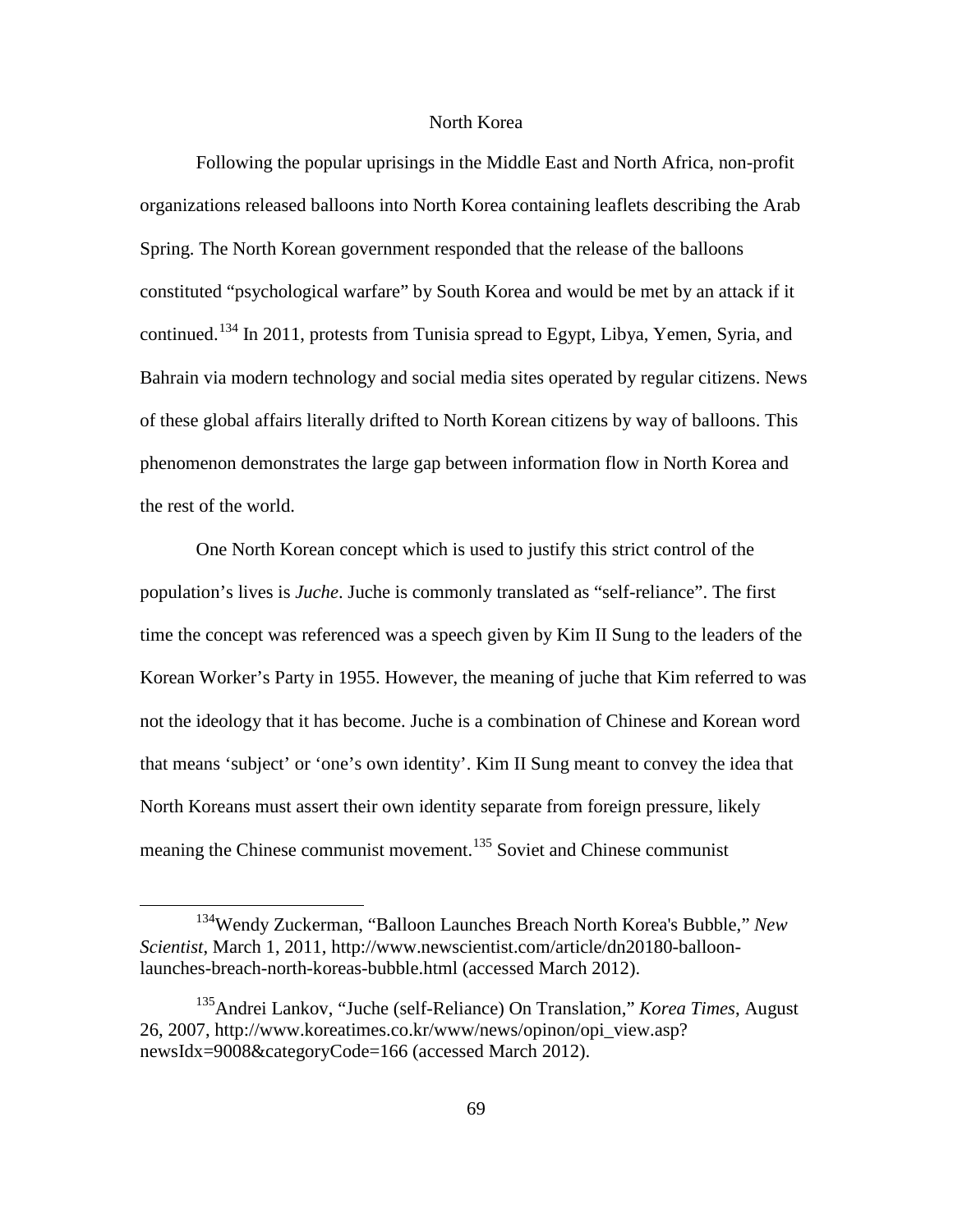governments put pressure on North Korea to adopt similar types of Marxist-Leninist communist systems. Kim II Sung wanted North Korea to adopt a system that was true to North Korean values. Over the years, juche has evolved into its current form as North Korea stepped away from the international community. To prove the success of the juche policy to its citizens, North Korea juxtaposes its situation against that of South Korea. "The North Korean narrative depicts South Koreans as contaminated by association with the impure America and as juche's mirror image–servile flunkeys to American masters."<sup>[136](#page-77-0)</sup> Of course it is nearly impossible for the average North Korean to conduct a comparison with their South Korean counterparts.

The largest theme of the juche philosophy is the nationalistic component. Andrew Lankov, a leading scholar on North Korea affairs has argued that the "self-reliance" definition has evolved over the years. His belief is that "self-reliance" was not ever intended to be the meaning of juche. However, Kim II Sung and later Kim Jong II used the strict loyalty to the North Korean state behind the juche ideology as a way to garner support for all governmental, economic and military policies. Lankov wrote, "it has much greater connotations with nationalism, and in later years when economic self-reliance, once much trumpeted in Pyongyang, went out of fashion, the nationalistic essence of juche became even more visible."<sup>[137](#page-77-1)</sup>

<span id="page-77-0"></span>Kim II Sung and Kim Jong II have created a society that strictly controls information to its people. The system is much more complex than just the lack of internet use or the monitoring of cell phone calls. The common perception is that North Korea is

 <sup>136</sup>Bynum and Lind, *Pyongyang survival guide*, 54.

<span id="page-77-1"></span><sup>&</sup>lt;sup>137</sup>Lankov, Juche (Self-reliance) on Translation.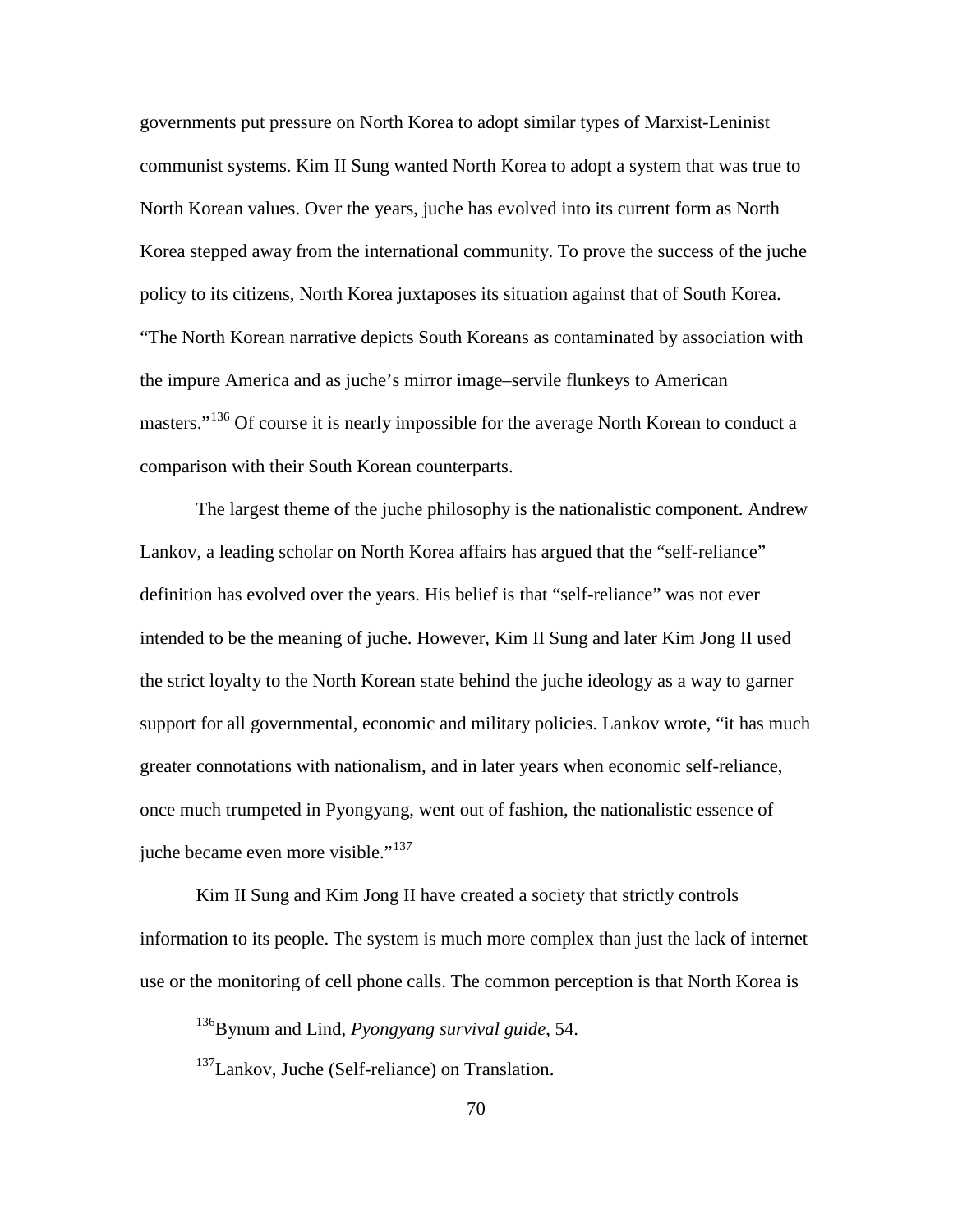the most isolated country in the world in terms of the freedom of information to its people. The physical make-up of North Korea provides the first real sense of the regime insulating itself from internal threats. Residents who live in Pyongyang are granted special permission to live in the city limits. The Pyongyang population consists of the North Korean elite. Residents receive special housing and food rations well above what rural residents receive. This "special class" of North Koreans is afforded better housing and access to "luxuries," such as leather shoes and watches.<sup>[138](#page-78-0)</sup> The approximately  $2.5$ million residents of Pyongyang have special identification cards that allow them to travel more freely than other North Korean citizens. According to the South Korean Unification Ministry, approximately only 2 percent of defectors are from Pyongyang.<sup>[139](#page-78-1)</sup> The ministry reported over 10,000 defections from North Korea in the period of 2007 to 2010.<sup>[140](#page-78-2)</sup>

Conversely, residents outside the capital are formed into villages, called *inminbans*, normally comprised of 30 to 50 families, totaling about 100 people. The regime assigns a Korean Worker's Party-appointed observer that monitors the residents of those villages to ensure they remain loyal to the state.<sup>[141](#page-78-3)</sup> The North Korean National Security Agency is tasked with monitoring the lives of its population and investigates crimes against the regime. Disapproving any part of the North Korean government can be

<sup>141</sup>Ibid.; Lind, "Pyongyang Survival Guide," 57.

<sup>&</sup>lt;sup>138</sup>Ibid.; Lind, "Pyongyang Survival Guide," 62.

<span id="page-78-1"></span><span id="page-78-0"></span><sup>139</sup>*The Chosun Ilbo,* Defectors Skeptical about North Koreans' Grief, *Chosun Ilbo* (English Edition), December 2011, http://english.chosun.com/site/data/html\_dir/ 2011/12/22/2011122201543.html (accessed April 2012).

<span id="page-78-3"></span><span id="page-78-2"></span><sup>140</sup>Roger Yu, "Defections on Rise in North Korea," *USA Today*, November 16, 2010, http://www.usatoday.com/news/world/2010-11-16-koreas16\_ST\_N.htm (accessed May 2012).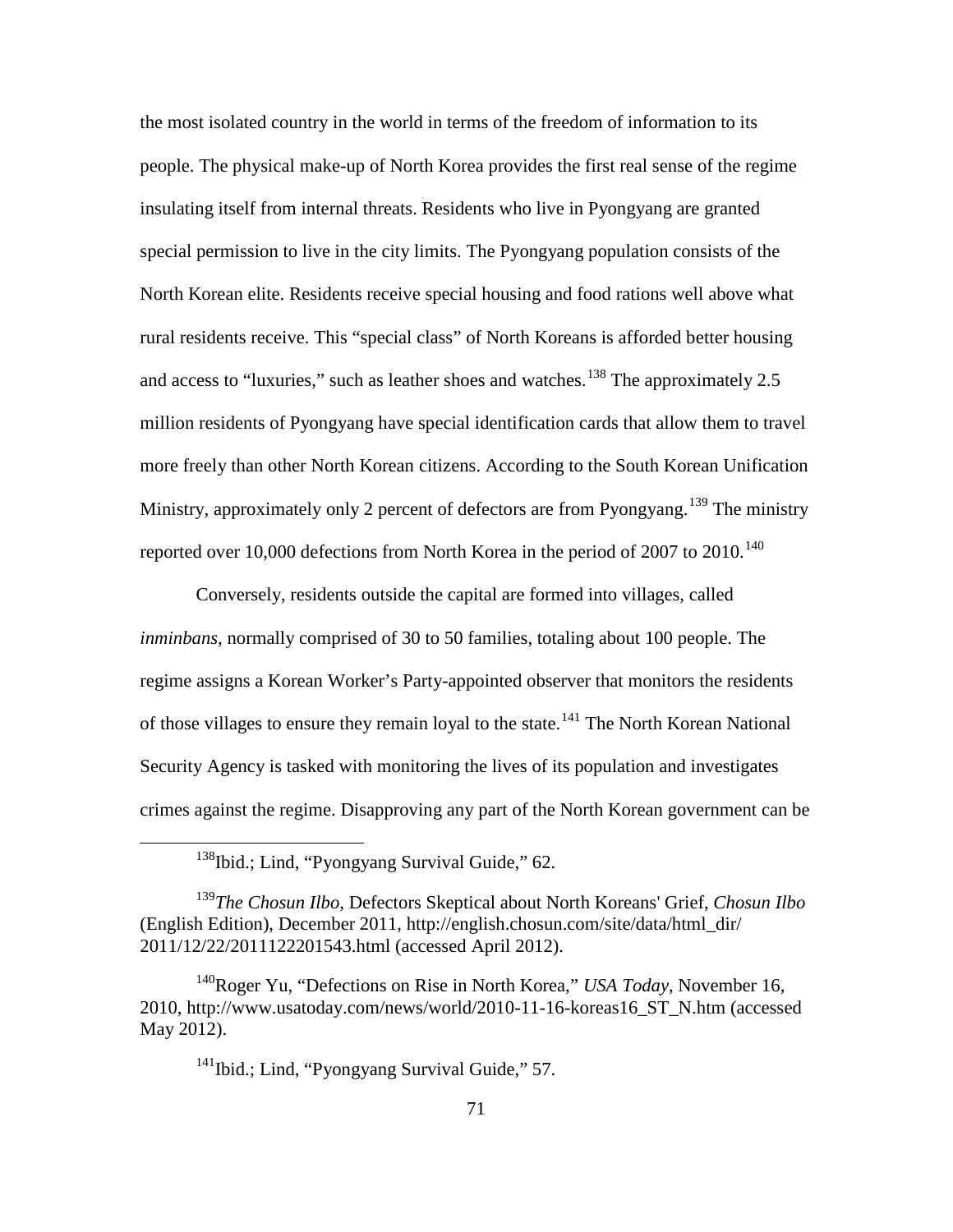cause for arrest and isolation in a political prison camp.<sup>[142](#page-79-0)</sup> The regime strengthens fear amongst its people by implementing *yeon*-*jwa*-*je* [Korean word], which translates as "guilt by association." The regime's policy is commonly referred to as, "three generation policy." Under this policy, the regime has jailed political dissidents and up to three generations of family members to ensure discontent does not grow.<sup>[143](#page-79-1)</sup> The U.S.' government estimates there are approximately 200,000 North Koreans imprisoned in the political prison camps.[144](#page-79-2)

Social media sites such as Twitter and Facebook received much of the credit for the growth and success of the Arab Spring revolutions. One requirement for the use of these devices is internet service with tech savvy individuals to be able to share information and thoughts. Estimates put the use of the internet by North Korean citizens at no more than a couple thousand users.<sup>[145](#page-79-3)</sup> The lack of users would seem to indicate that the system is not that widely distributed and few North Koreans know how to operate in a globally connected world. However, Jane Kim from Johns Hopkins School for Advanced

<span id="page-79-1"></span><sup>143</sup>Robert Park, "North Korea: The World's Principal Violator of the 'responsibility to Protect'," *Columbia Journal of International Affairs* (February 2012), http://jia.sipa.columbia.edu/north-korea-world%E2%80%99s-principal-violator- %E2%80%9Cresponsibility-protect%E2%80%9D (accessed March 2012).

<span id="page-79-2"></span><sup>144</sup>Blaine Harden, "How One Man Escaped from a North Korean Prison Camp," *Guardian*, March 16, 2012, http://www.guardian.co.uk/books/2012/mar/16/escape-northkorea-prison-camp (accessed April 2012).

<span id="page-79-3"></span><sup>145</sup>Martyn Williams, "North Korea Moves Quietly Onto the Internet," *Computerworld*, June 10, 2010, http://www.cio.com/article/596543/ North Korea Moves Quietly Onto the Internet?page=2&taxonomyId=3055 (accessed April 2012).

<span id="page-79-0"></span> $142$ Gang Min Nam, "What Kind of Organization Is North Korea's National Security Agency?" *Daily North Korea*, http://www.dailynk.com/english/ read.php?cataId=nk00400&num=2645 (accessed April 2012).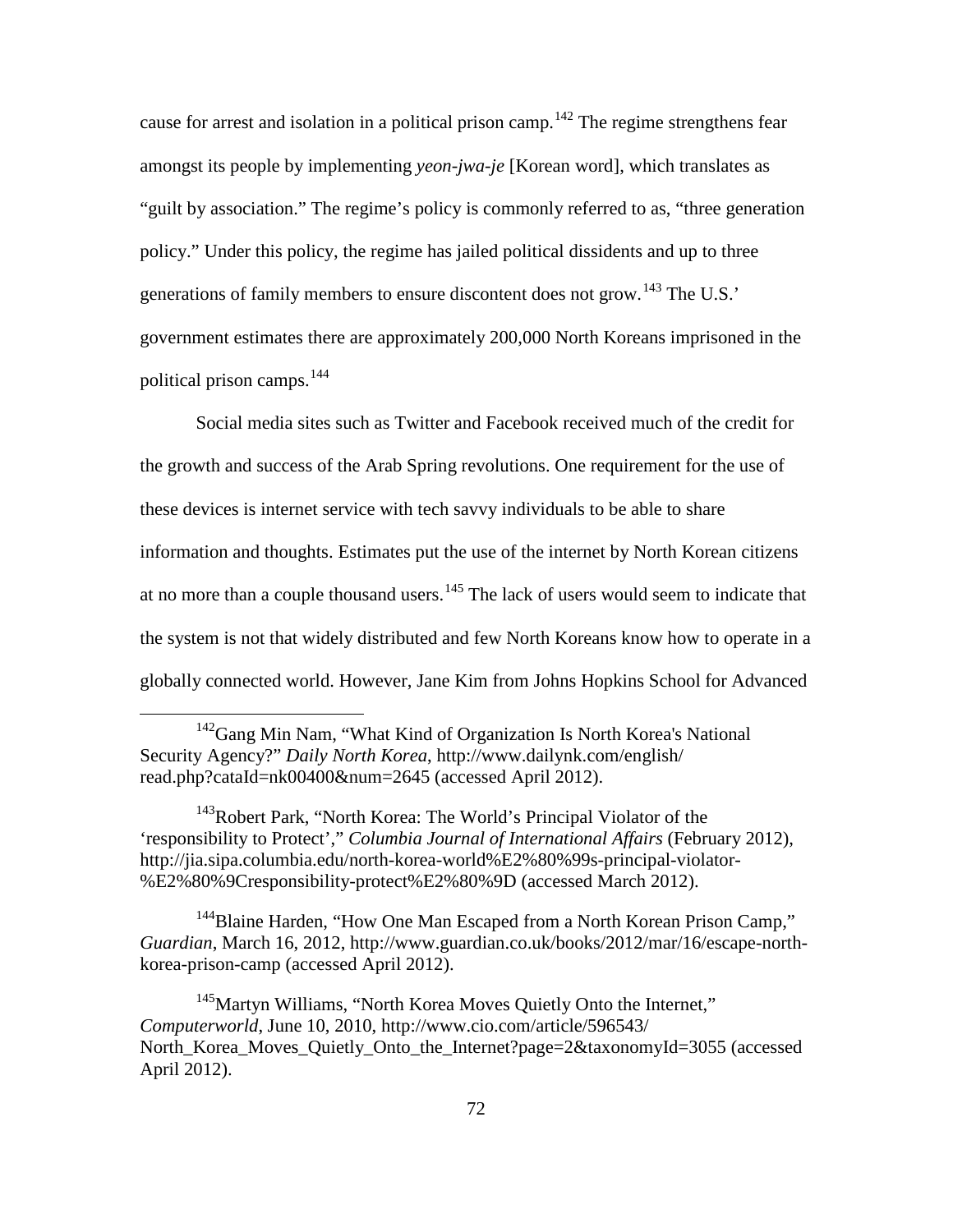International Studies notes that North Korea has been experimenting with internet use since the late 1990s and has recently connected some government computer systems to the overall global internet. Kim concludes that North Korea intended to use the internet for economic opportunities but thus far has failed or refused to relinquish the control of information.[146](#page-80-0) At this time, North Korea lacks sufficient internet distribution or technological knowledge, amongst its people to make the internet a valuable tool for igniting civil resistance.

In North Korea, cell phones are much more widely used than computers or the internet. As of December 2011, approximately one million subscribers use the cell phone network built by Orascom, an Egyptian telecommunications company that was contracted to build the most recent cell phone network in North Korea.<sup>[147](#page-80-1)</sup> Peter Nesbitt of Georgetown University recently argued that North Korean cell services are only prominent among key elites who are unyieldingly loyal to the regime and military members. In fact, he suggests that the increased availability of the cell phone network, may increase North Korea's monitoring of its citizens and even use as a military communication tool to make up for aging radio equipment. The North Korean regime

<span id="page-80-0"></span><sup>&</sup>lt;sup>146</sup>Jane Kim, "Selling North Korea in New Frontiers: Profit and Revolution in Cyberspace," *U.S.-Korea Academic Studies: Emerging Voices* 22 (2011, special edition): 20, http://www.keia.org/sites/default/files/publications/ emergingvoices\_final\_ janekim.pdf (accessed April 2012).

<span id="page-80-1"></span><sup>&</sup>lt;sup>147</sup>Kedar Pavgi, "North Korea: Please Turn Off Your Cell Phone... Or Else," *Foreign Policy*, January 27, 2012, http://blog.foreignpolicy.com/posts/2012/01/27/ please\_turn\_off\_all\_electronicsforever (accessed March 2012).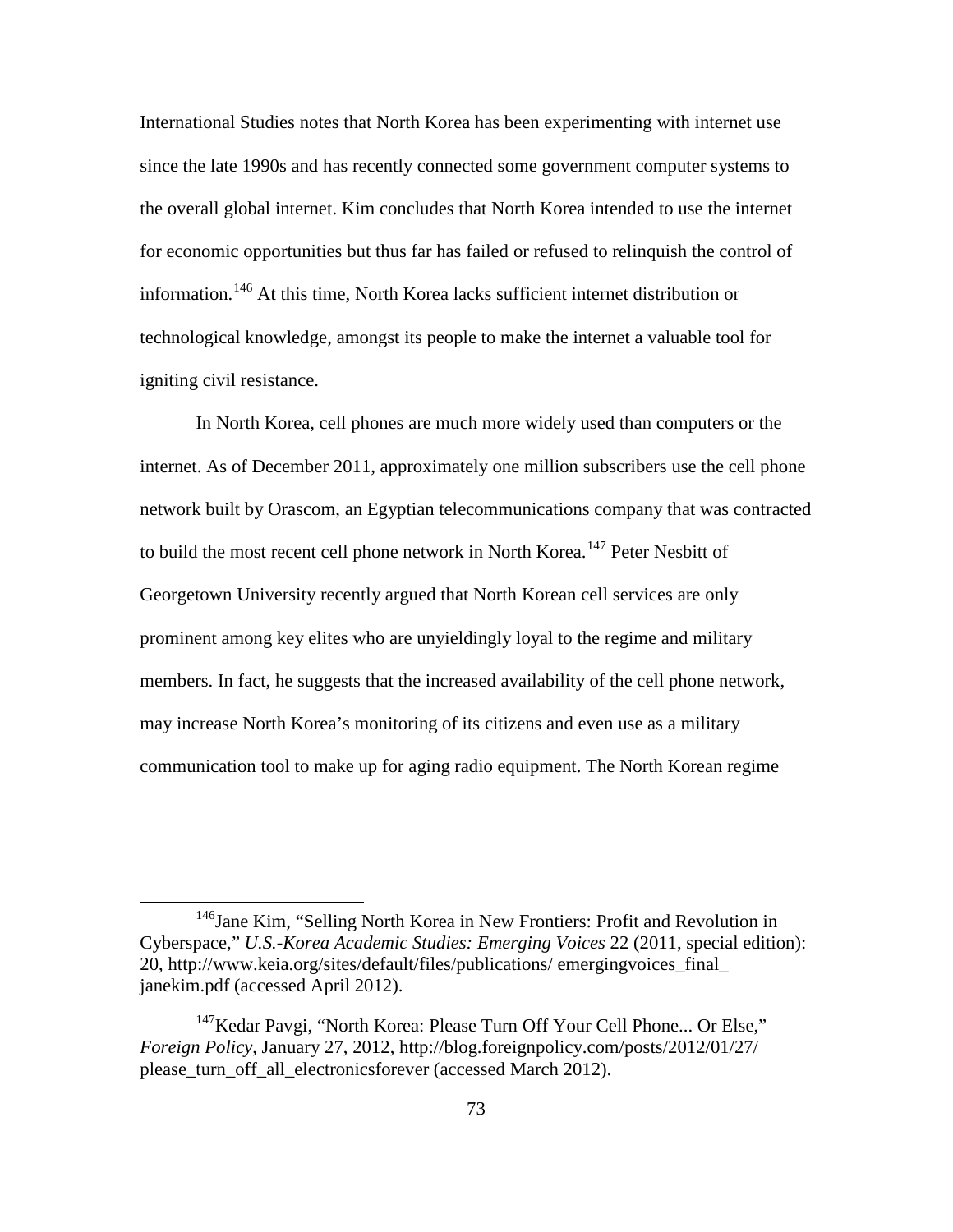was able to completely shut down the cell phone system in 2005 and could again at any point.<sup>[148](#page-81-0)</sup>

The networking factors that existed in Egypt, Libya, and Syria do not currently exist in North Korea. Egypt, Libya, and Syria had established anti-government elements that were able to use modern social networking tools to organize protests and demonstrations against their government leaders. The North Korean system effectively rewards party loyalty, while monitoring and promoting fear amongst its lower classes. The lack of modern technology and knowledgeable users restricts the inflow of external information and the dissemination of internal information. North Korean citizens know only what is given to them by the state and this is one of the larger reasons why a popular uprising is highly unlikely.

<span id="page-81-0"></span><sup>&</sup>lt;sup>148</sup>Peter Nesbitt, "North Koreans Have Cell Phones: Why Cell Phones Won't Lead to Revolution and How They Strengthen the Regime," *U.S.-Korea Academic Studies: Emerging Voices* 22 (2011, special edition): 8-18, http://www.keia.org/sites/ default/files/publications/emergingvoices\_final\_peternesbitt. pdf (accessed April 2012).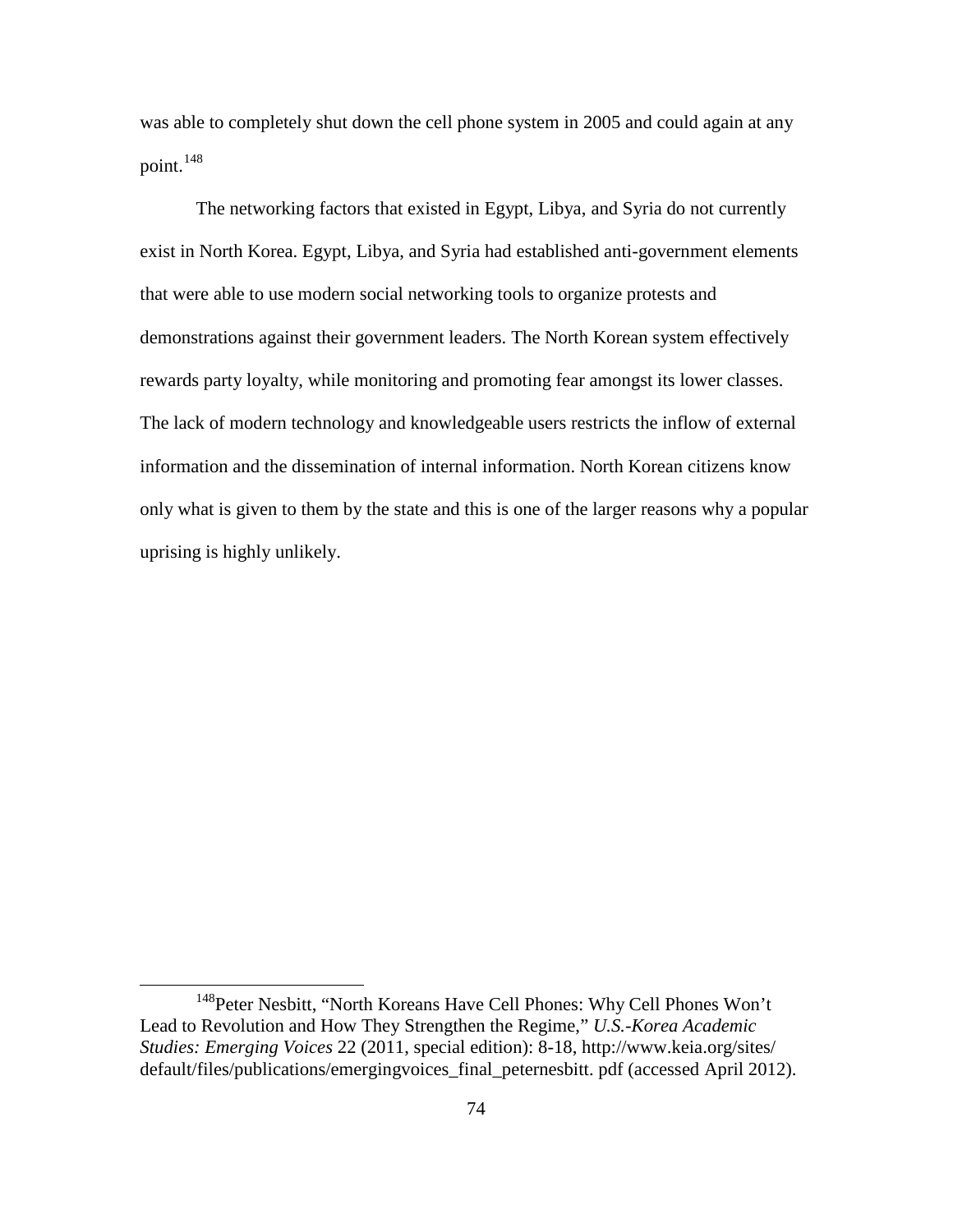# CHAPTER 5

#### CONCLUSIONS

#### Themes

The examination of the three criteria–(1) geo-political environment, (2) role of the military in society, and (3) The Network–reveals some common trends among the disparate Arab Spring revolutions. First, the decision to act (or not act) by foreign nations significantly impacted the success of the Arab Spring revolutions. As uprisings continue, global powers such as the U.S., Russia, and China have been forced into deciding whether to take action or let the protests run their course, based on their national interests. These decisions have been–and will continue to be–critical to the success or failure of the Libyan and Syrian revolutions with NATO's intervention in Libya crucial to the ouster of Moammar Gaddafi and China and Russia's veto of sanctions against Syria serving to strengthen the Al-Assad's regime.

Secondly, the actions taken by the military in Egypt and Syria–although divergent–have proven vital to the outcomes of the uprisings in those respective nations. In Egypt, the military chose to protect its elevated role in society by supporting the resignation of Hosni Mubarak. By permitting the protests, the military fortified its position in Egypt and is now overseeing the creation of a new constitution that will provide for its continued role in in civil-society. Conversely, the Syrian military, led by a mostly Alawi officer corps, has continued its support for fellow Alawi, Bashar Al-Assad. Thus, the ruling minority is waging a violent offensive against the Sunni-majority armed opposition and civilian demonstrators. Bashar Al-Assad can only retain his rule with the support of the Syrian security forces.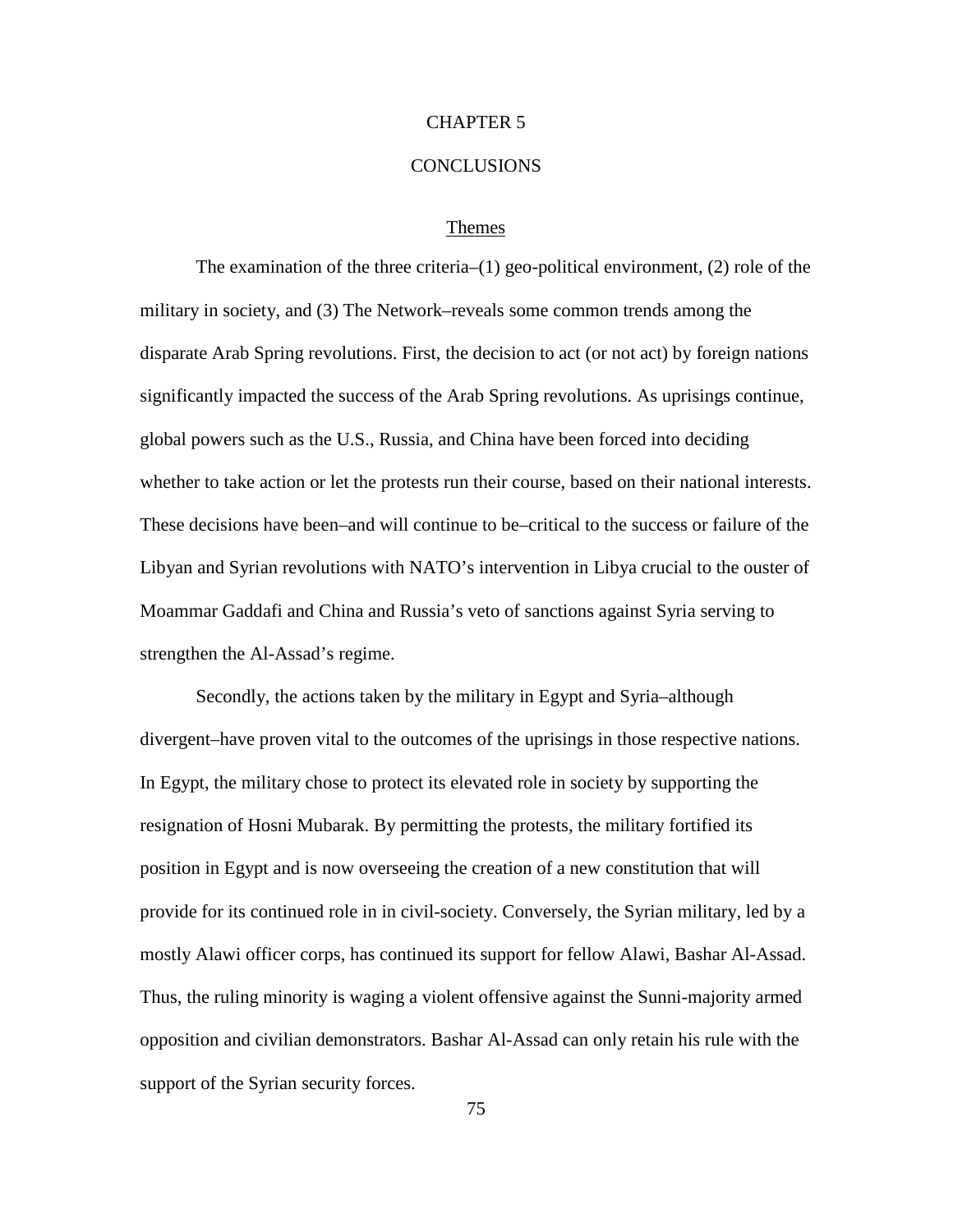Finally, the ability of people to form networks to pressure their ruling governments is clearly crucial to the Arab Spring. Within Egypt, Libya, and Syria, anti-government opposition groups existed to various degrees prior to their respective revolutions. Some, like those in Egypt, were more organized, but each had an organizational structure that opposed their respective leaders. Once protests began to spread, the opposition groups were able to mobilize support and organize the movement through the use of social media tools. Protesters relied on cell phones, Twitter, Facebook, and YouTube to rally public opinion to their cause, report on government security forces' locations and actions, and ultimately disseminate images of violence to the rest of the world. Although Tunisian street vendor Mohamad Bouazizi may have sparked the Arab Spring through his act of self-immolation, The Network was responsible for spreading the movement and was ultimately critical to its success.

B. R. Myers recently wrote a book titled *The Cleanest Race: How North Korea Sees Itself,* in which, he suggests one of the biggest problems with analyzing North Korea has been the stale opposing viewpoints that analysts of North Korea traditionally have held. He argues that conservatives often describe the North Korean regime actions in terms of survival and trying to hold on to power, while liberal analysts portray the Democratic People's Republic of Korea as "rational actors" who are forced to do what they do because of immense pressure from the U.S. and the West. Myers believes that North Korean people, like their government, strongly believe in the ideology of North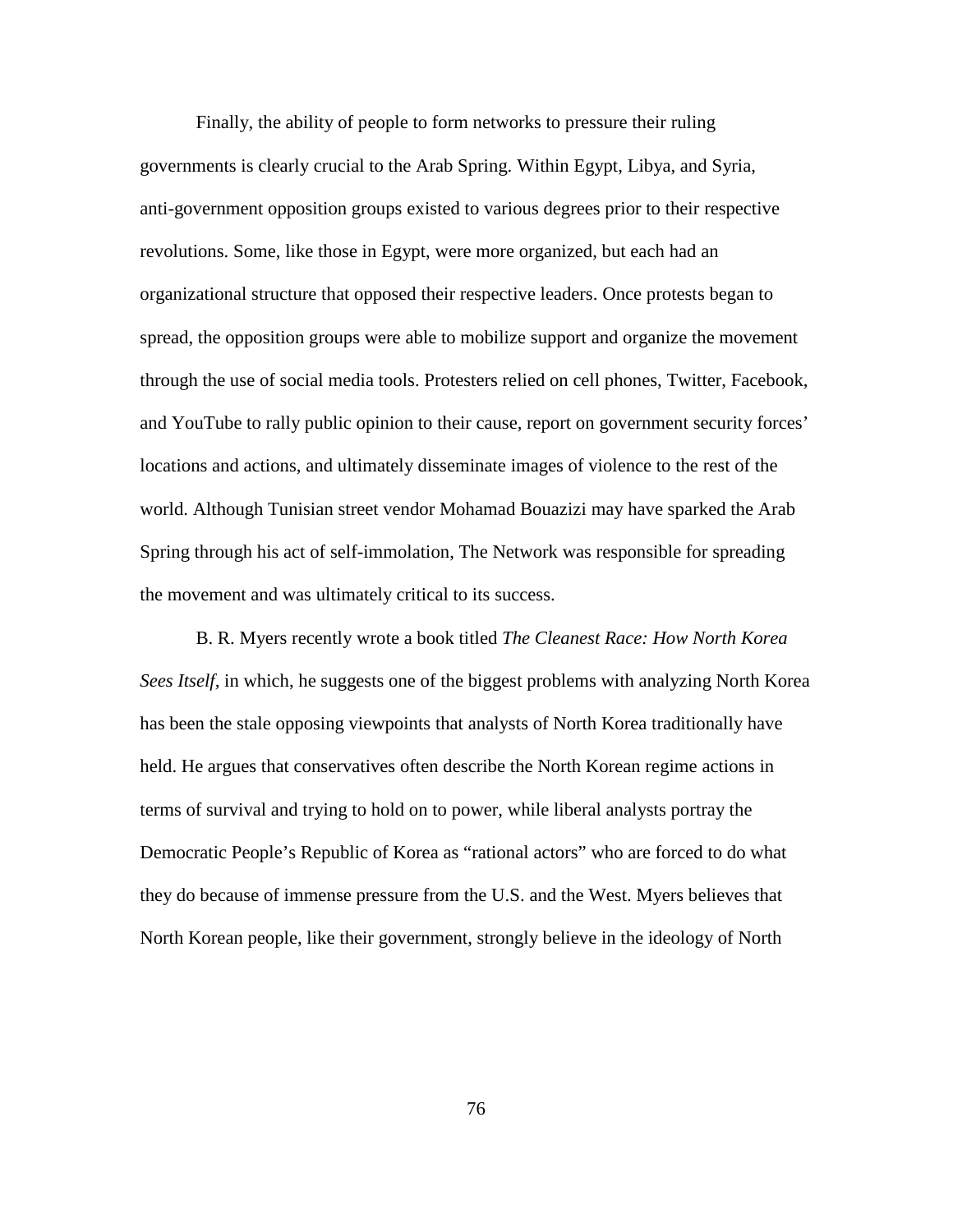Korea. He believes it is more than just *Juche*, but that it is the ideology that guides the devotion to the North Korean regime and their government's actions.<sup>[149](#page-84-0)</sup>

This study analyzed three criteria to determine the possibility of a popular uprising occurring in North Korea similar to the revolts commonly referred to as the Arab Spring. The criteria were the geo-political environment, the role of the military in society, and The Network, which referred to the ability of the citizens to organize and actually convey their dissatisfaction towards their governments. The *Juche* ideology is so ingrained in the North Korean people that it is hard to fathom that enough citizens would feel vitriolic contempt for Kim II Sung, Kim Jong II and now Kim Jong Un. From birth, the North Korean system establishes a serious nationalistic dedication in its citizens. The size and loyalty of its immense national army would make the success of a popular uprising far from likely. North Korea will hold on to its nuclear weapon threat, even more so after the removal of Moammar Gaddafi by NATO following Libya's terminating its nuclear weapons program. Special privilege has been granted to the military that essentially buys their loyalty. Much like in Egypt, the military would seem to want to act in the manner that best maintains their elevated status, and support for the regime accomplishes that goal. The control of information and the lack of modern social networks prevent the "domino effect," which was so prevalent in fueling the Arab Spring revolutions, from happening in North Korea. The seat of power in North Korea, Pyongyang, is surrounded by extremely loyal citizens who would not risk relinquishing

<span id="page-84-0"></span> <sup>149</sup>B. R. Myers, "'the Cleanest Race'," *New York Times*, January 26, 2010, http://www.nytimes.com/2010/01/28/books/excerpt-cleanest-race.html? pagewanted=all (accessed April 2012).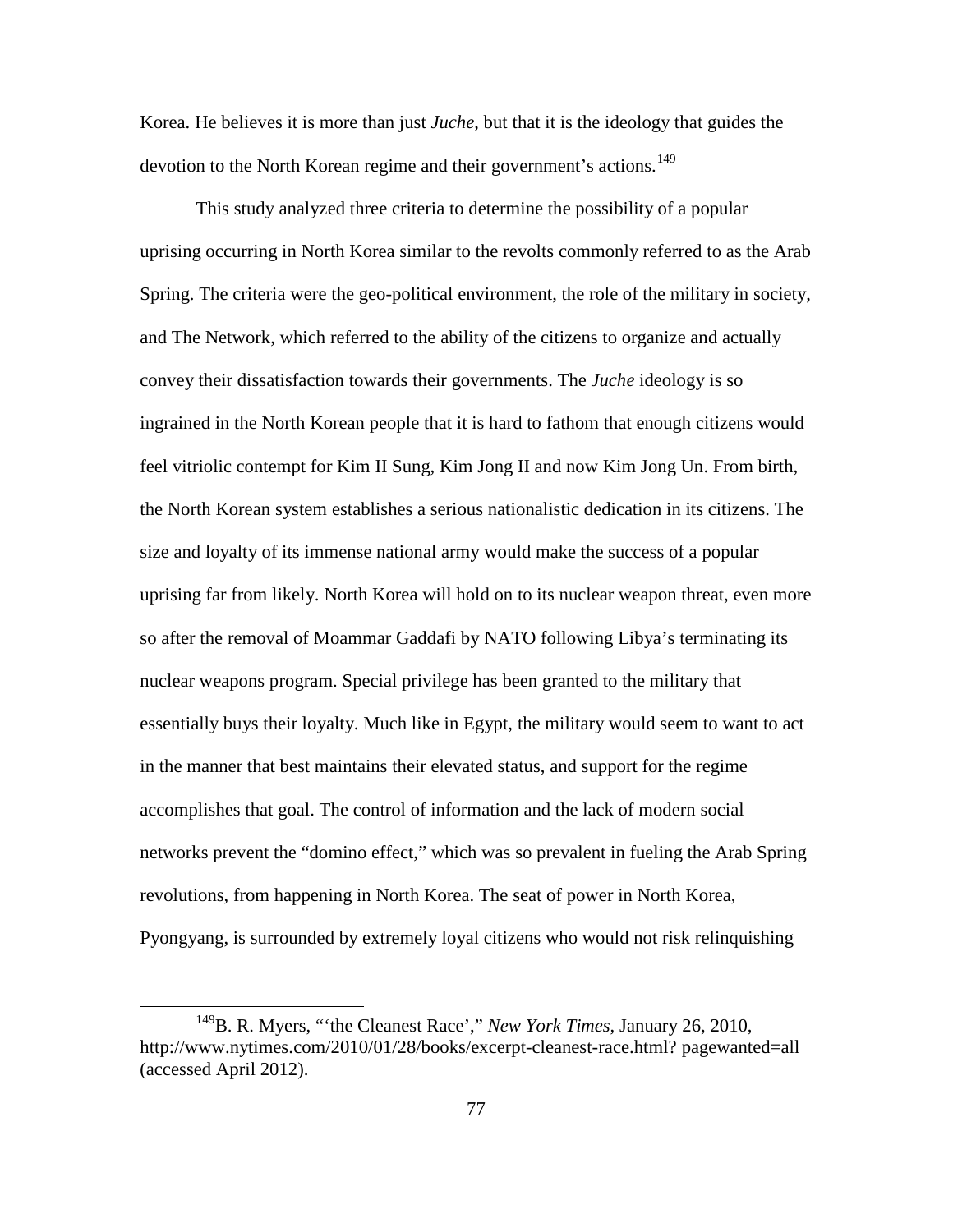their elevated status. The analysis indicates that the factors that ignited and powered civil unrest throughout the Middle East and North Africa do not exist in North Korea.

Nevertheless, the North Korean regime is unlikely to be able to repress its people and maintain the status quo forever. The U.S. and its allies must continue to refine its approach to work towards the unification of the Korean peninsula and the human rights of the North Korean people. An important distinction for this study is the difference between popular revolution in North Korea and regime collapse. This study analyzed the possibility of popular revolution to determine its likelihood. While this study concludes that a popular people-led revolution is unlikely, there are other scenarios that end with regime collapse in North Korea, which also presents difficulties for the U.S. and its Asian-Pacific allies. As the North Korean government continues to carry out the transition to Kim Jong Un, a military coup is a possible scenario for regime collapse. Kim Jong Un appears to have the support of the military leaders for now, but incidents such as the failed ballistic missile test in April 2012 could put a strain on that relationship. An article in the *Economist* recently stated, "On the one hand, the lack of reform is leading North Korea down a dead end. On the other, a more open country would surely spell the end of the Kim dynasty."<sup>[150](#page-85-0)</sup> Their assessment is that ultimately the system will fail and that should mean the U.S. and its allies must be more prepared than they were for the events that occurred during the Arab Spring. Kim Jong Un recently gave public remarks during a military celebration in the square in Pyongyang. Kim Jung II had not spoken in public in years and the younger Kim's remarks indicated a willingness to work towards

<span id="page-85-0"></span> <sup>150</sup>*The Economist*, "We Need to Talk about Kim," December 31, 2011, http://www.economist.com/node/21542185 (accessed April 2012).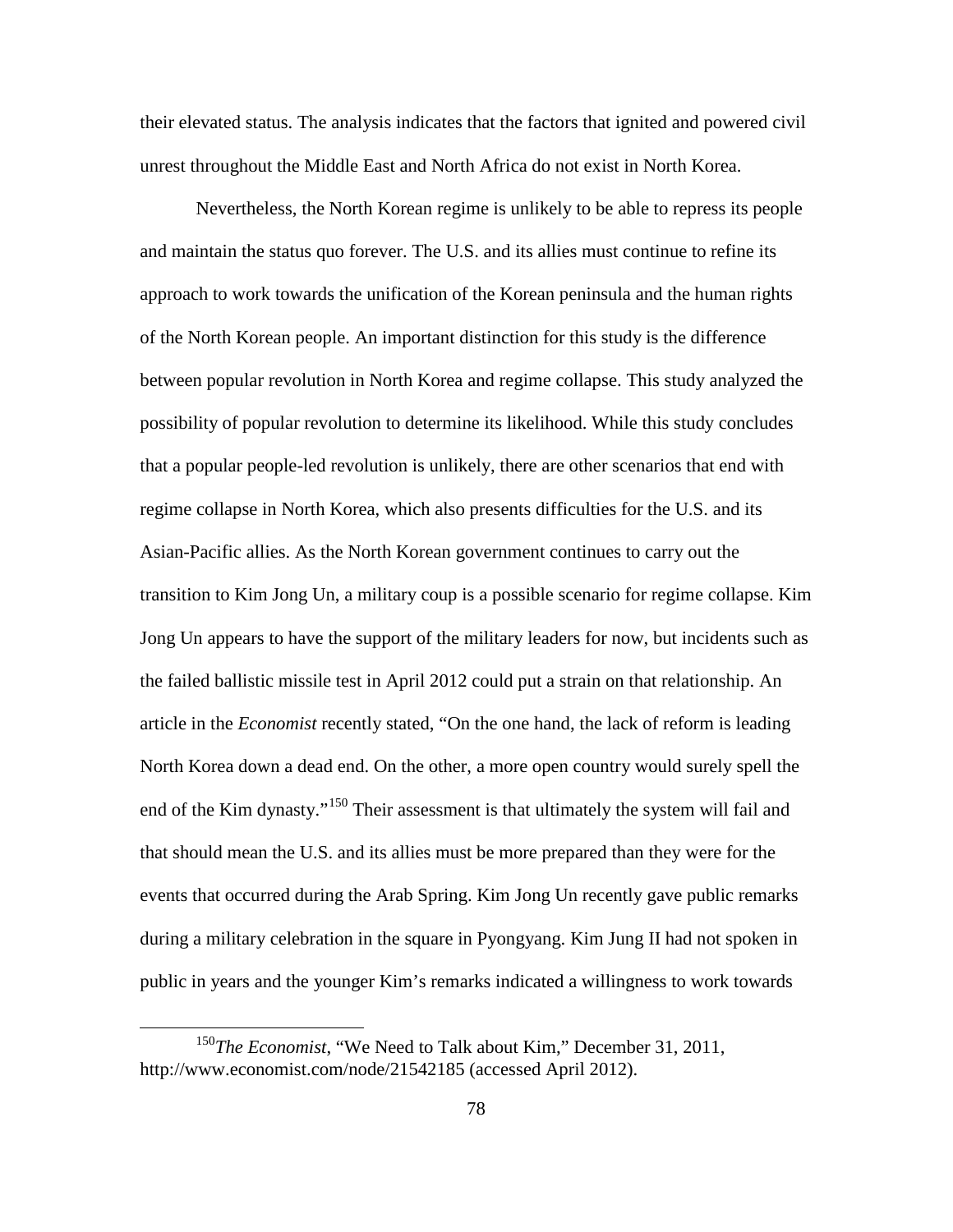providing for all North Koreans. Future research studies should scrutinize actions by the North Korean government that opens up its society to the world.

The secondary research question that this analysis posed was the existence of a people-led revolutionary model that could provide a scenario similar to the current North Korean situation. One possible model to utilize in searching for ways that the North Korean regime could fall is the Romanian Revolution of 1989. Nicolae Ceausescu ruled Romania from 1965 to 1989 in the manner of the Soviet style communist nations that were concentrated in Eastern Europe during that period. For much of his rule, Ceausescu took its guidance from the Soviet Union and built a similar society. In 1971, Ceausescu visited Pyongyang to meet the then North Korean leader Kim II Sung. During the visit, the Romanian leader witnessed first-hand the cult of personality that had been built in North Korea that revered Kim II Sung. Ceausescu was awed by the North Korean nationalistic fervor for communism and the implementation of the *Juche* ideology through systematic education and cultural methods. Following a large earthquake in Bucharest in 1977, Ceausescu set out to build a city much like in Pyongyang.<sup>[151](#page-86-0)</sup> Adam Tolnay of Georgetown University concludes "in all respects Romania in the late 1980s was more akin to North Korea than to Hungary."<sup>[152](#page-86-1)</sup>

A tide of revolution occurred throughout Eastern Europe in 1989 in a very similar way that the Arab Spring struck autocratic-led nations throughout the Middle East.

<span id="page-86-0"></span> 151Greg Scarlatoiu, *The Role of the Military in the Fall of the Ceausescu Regime and the Possible Relevance For a Post-Kim Jong-Il Transition in North Korea* (Washington, DC: Korean Economic Institute, 2009).

<span id="page-86-1"></span><sup>&</sup>lt;sup>152</sup>Adam Tolnay, "Ceausescu's Journey to the East" (diss., Georgetown University), 3, www.ceasescu.org,http://www.ceausescu.org/ceausescu\_texts/ TolnayPAPER.pdf (accessed May 14, 2012).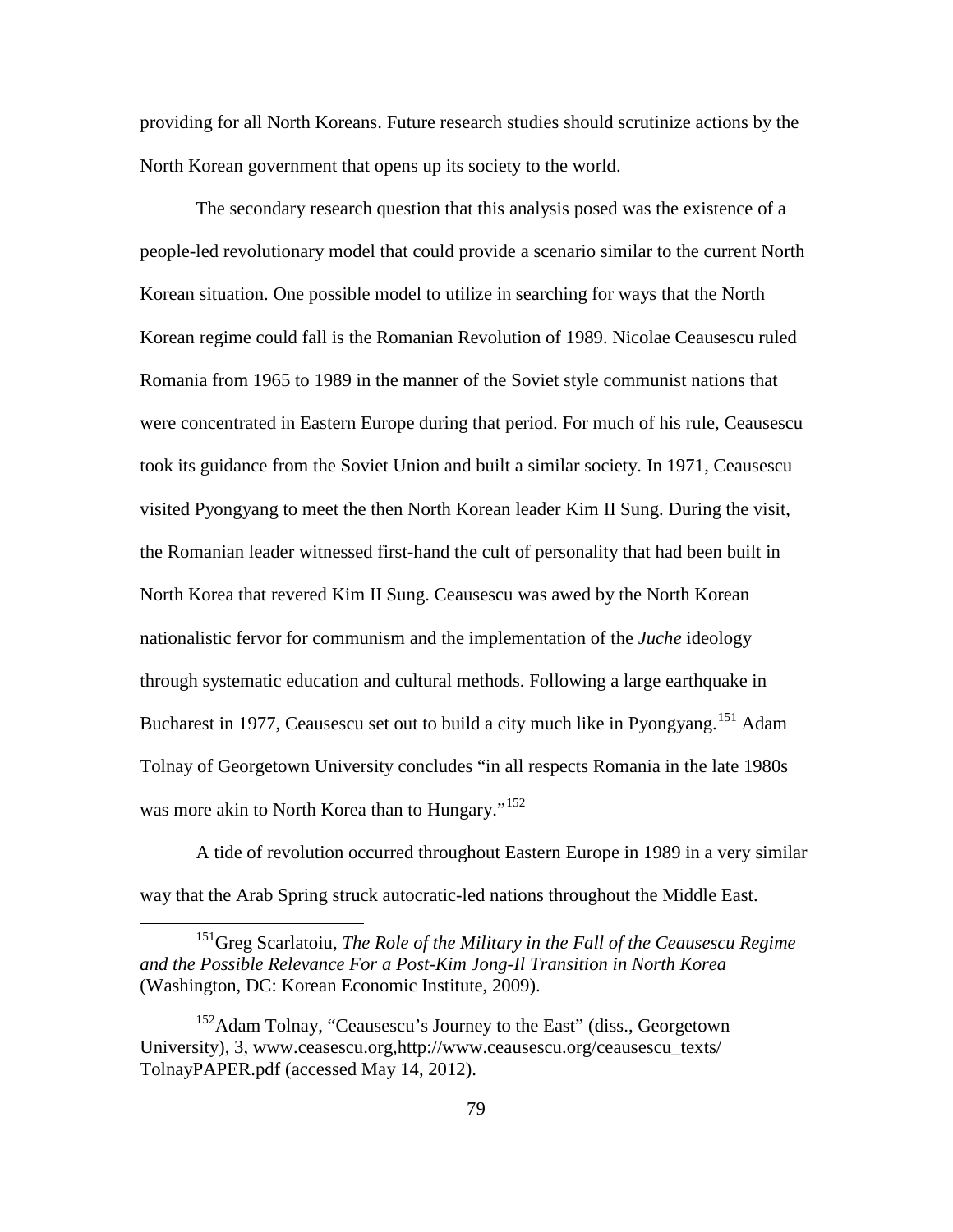Romania and its neighboring Eastern European communist-style regimes fell in succession, very comparably to the autocratic regimes of Egypt, Yemen, and Libya. Poland, Hungary, Bulgaria, Czechoslovakia, East Germany, and Romania all experienced civil resistance that resulted in those communist regimes being forced from power. In 1989 civil protests occurred in Tiananmen Square in China however it was suppressed successfully by the government. One could conclude that revolutions can have a domino effect, when populations feel they are being unfairly or poorly governed. During 2010 to 2012 there have been very successful, popular revolutions like Egypt, Yemen, and Libya, but also smaller civil protests and demonstrations in places such as Jordan, as well as notable protests of the elections in Russia and even the "Occupy Wall Street" movement throughout American cities. The case could be made that if revolutions continue to spread throughout the world it is not unthinkable that it could make its way to North Korea.

Romania signed the Warsaw Pact in Eastern Europe which bound the nation to the mutual defense of the Soviet Union and its neighboring communist nations. Very much like the China-North Korean relationship, the Union of Soviet Socialist Republics was regarded as sponsors of the Eastern European nations. In fact, during the rule of Leonid Brezhnev the Soviet Union articulated the "Brezhnev Doctrine," which was used to justify military intervention by the Soviet Union to ensure friendly socialist governments were not threatened by the spread of capitalism.[153](#page-87-0) However, internal problems began to occur in the Soviet Union throughout the late 1980s. Just prior to becoming the leader of the Soviet Union, Mikael Gorbachev published *Perestroika*, in

<span id="page-87-0"></span><sup>&</sup>lt;sup>153</sup>Adam Roberts, "Civil Resistance in Eastern European and Soviet Revolutions," *The Albert Einstein Institution* 4 (1991): 7, http://www.aeinstein.org/organizations/org/ CivilResistanceintheEastEuropeanandSovietRevolutions.pdf (accessed May 14, 2012).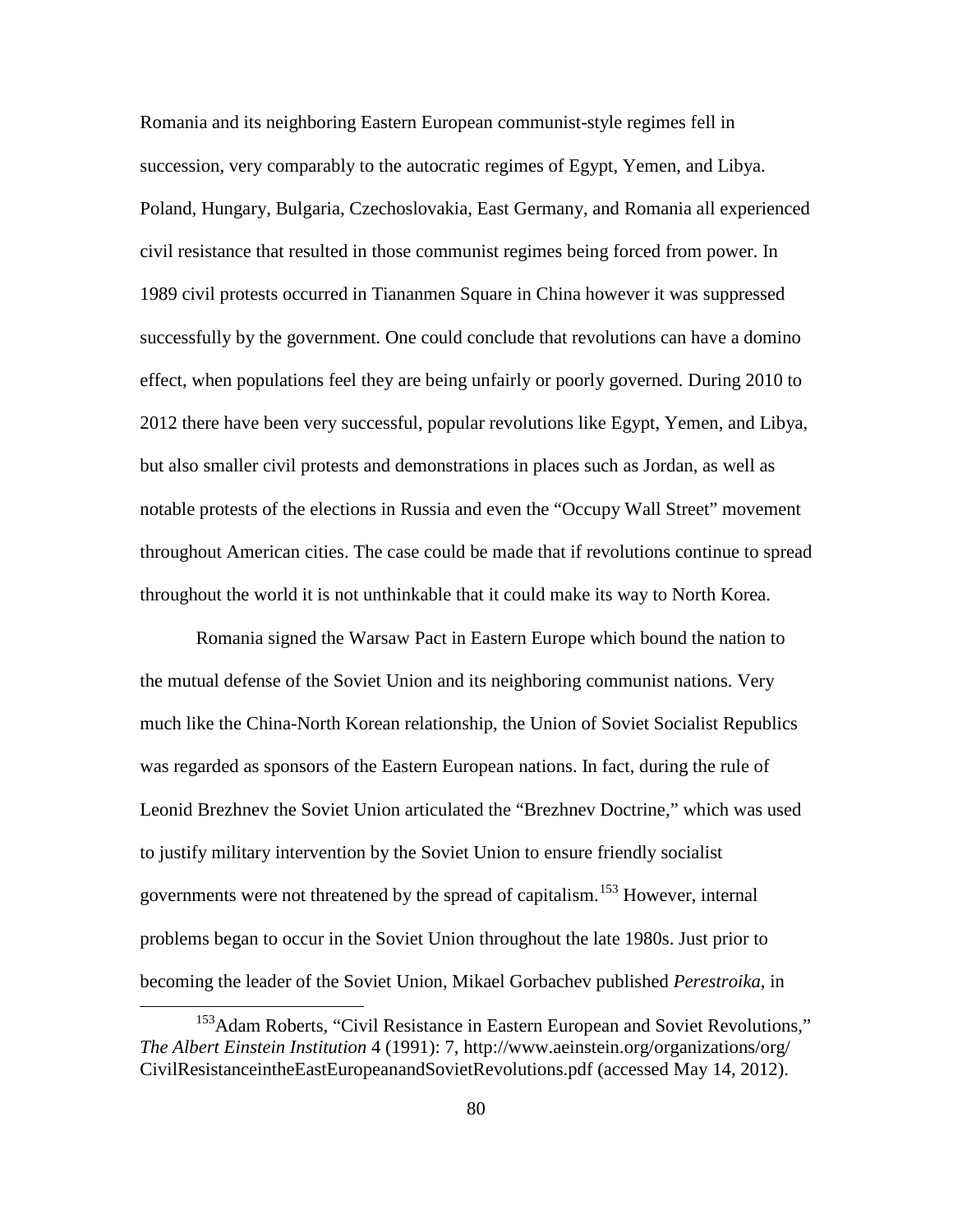which he wrote, "The time is ripe for abandoning views on foreign policy which are influenced by an imperial standpoint. Neither the Soviet Union nor the United States is able to force its will on others. It is possible to suppress, compel, bribe, break or blast, but only for a certain period."<sup>[154](#page-88-0)</sup>

The Soviet Union did not intervene in the struggle in Romania. It is not known how China would react to a deteriorating situation in North Korea, but it is not guaranteed they would intervene. This paper has concluded that China historically acts in a manner that is best for their economy and they share immense trade with both South Korea and the U.S.. Major Hak Keun Jin referenced the opinion of Seung Joo Baek, who is a director of the center for security and strategy at Korea Institute for Defense Analyses, "that it is very unlikely for China, considering its relationship with South Korea and the United States, to directly intervene militarily in North Korea as it did during the Korean War."<sup>[155](#page-88-1)</sup>

The divergent actions taken by the militaries in Egypt and Syria suggest that the success or failure of a popular revolution depend largely on the security forces siding with protesters. Romania, during Ceausescu's rule, employed a large military force in addition to the *Securitate*, the large secret police force. Similarly to present day North Korea, political dissent was suppressed quickly, and thus military, police, and the *Securitate* were not accustomed to dealing with large civil protests. Once the protests began, the Romanian military initially attempted to forcefully suppress it by killing dozens of unarmed protestors.

<span id="page-88-0"></span> $154$ Ibid., 8.

<span id="page-88-1"></span><sup>&</sup>lt;sup>155</sup>Ibid.; Jin, "A Study of China's Possible Military Intervention," 14.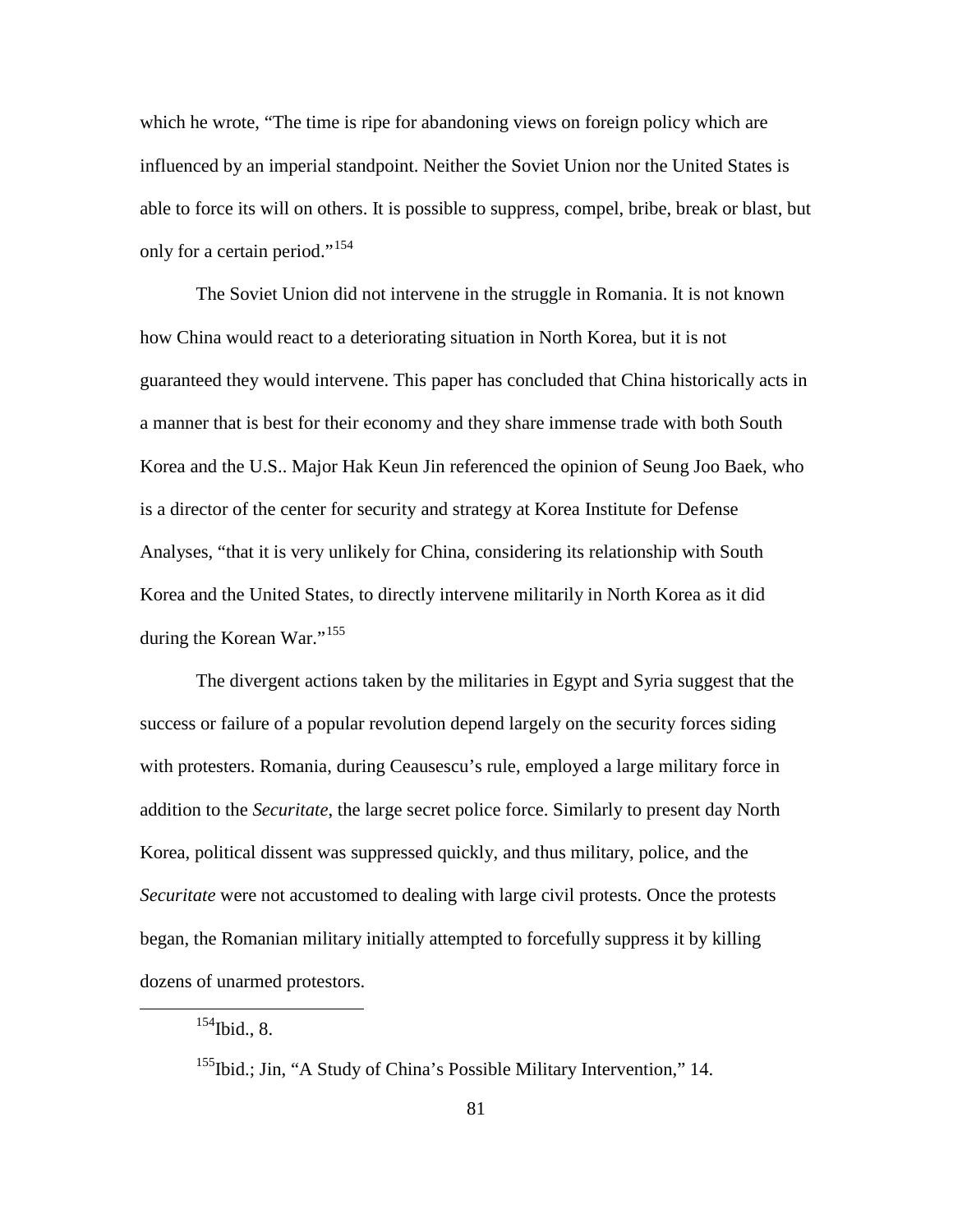The Romanian Minister of Defense General Vasile Milea was murdered on December 22, 1989. Nicolae Ceausescu promoted his Deputy General Victor Stanculescu to lead the suppression of the protests. However, Stanculescu refused to carry out the order to kill innocent civilians and in fact arrested Ceausescu, who was later tried in a military tribunal and killed by firing squad a few days later.<sup>[156](#page-89-0)</sup> Greg Scarlatoiu, Director of Public Affairs and Business Issues at the Korea Economic Institute wrote, "After the de facto coup by General Stanculescu and the Romanian military ensured the demise of the Ceausescu regime, the military allowed civilian leadership to take control, beginning in the early stages of the transition."[157](#page-89-1) Scarlatoiu concludes the military's reasons for not suppressing the protests and in fact arresting, trying, and executing Nicolae Ceausescu was three-fold; (1) the Romanian military believed the role of the military was to support civilian leadership, (2) intense global media pressure would give the Romanian military a negative perception if it replaced one dictatorship for another and, (3) high ranking senior military leaders would receive powerful positions from the newly formed civilian government.<sup>[158](#page-89-2)</sup> The North Korean military, like the Romanian military of 1989, may choose to side with protestors in order to retain power in a coup. Jonathan Levine wrote in *The Atlantic*, "Unless North Korea's generals have bought into the infallibility of the

<span id="page-89-0"></span> <sup>156</sup>Scarlatoiu, *The Role of the Military in the Fall of the Ceausescu Regime*.  $157$ Ibid., 2.

<span id="page-89-2"></span><span id="page-89-1"></span> $158$ Ibid.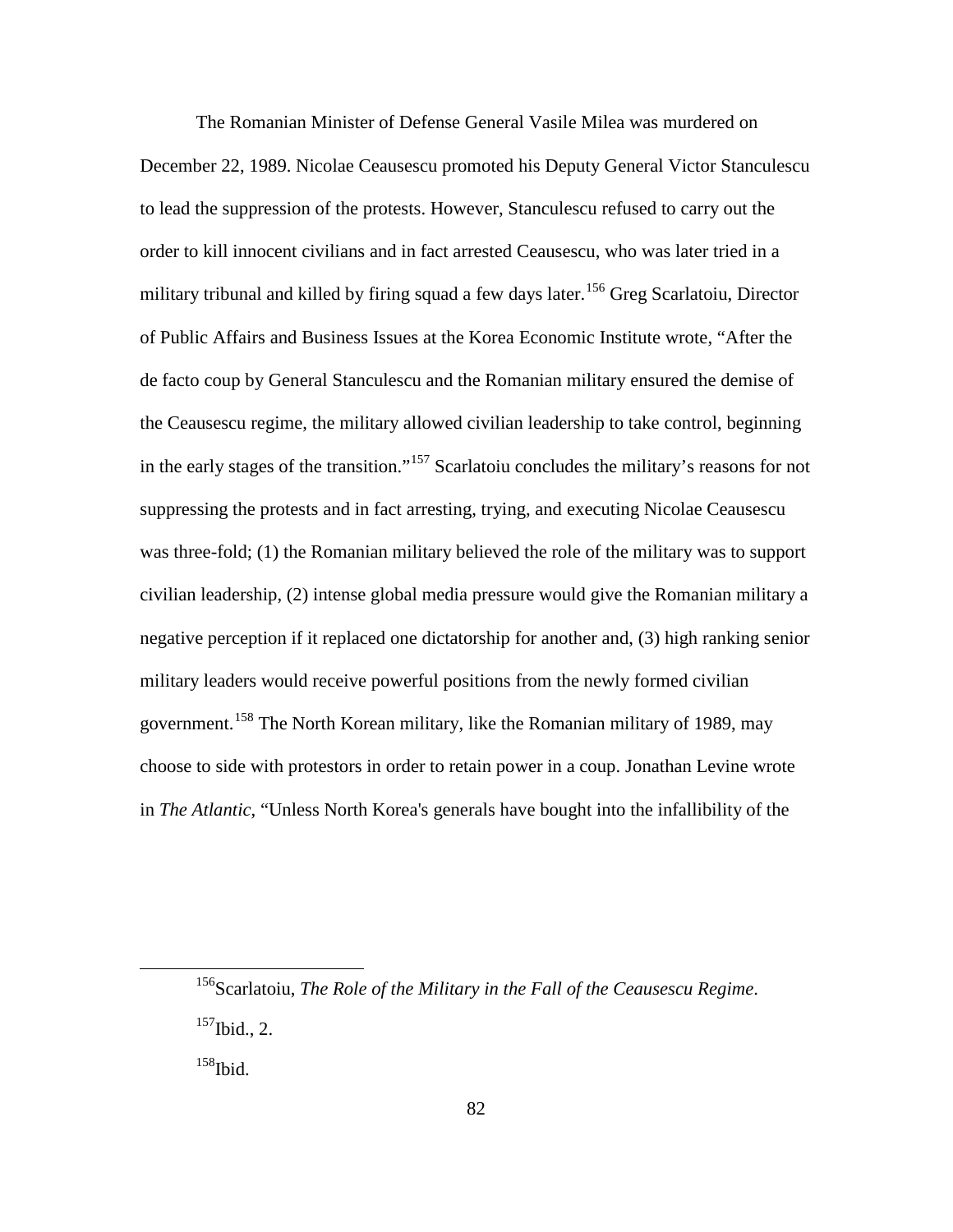Kim brand it is nothing short of fantastical to assume that this pudgy neophyte will be able to navigate the treacherous straits of Communist Party politics."<sup>[159](#page-90-0)</sup>

While it is unlikely that a Korean Spring is on the horizon, the Romanian Revolution offers a possible model. Just as the Arab Spring took the world by surprise, it is impossible to speak in absolutes about the possibility of a popular uprising in North Korea. Ultimately, this study concludes it is unlikely that an Arab Spring type of revolution is likely in North Korea because of the desire for stability in the geo-political environment, the vast size and status of the North Korean military, and the lack of the modern tools of revolution (Twitter, Facebook, etc). North Korean leaders will do everything in their control to maintain their power. Those expatriated 200 North Korean doctors and nurses should be proof enough.

<span id="page-90-0"></span> <sup>159</sup>Jonathan Levine, "Will North Korea Attempt <sup>a</sup> China-Style Opening?" *The Atlantic*, January 17, 2012, http://www.theatlantic.com/international/archive/2012/01/ will-north-korea-attempt-a-chinastyle-opening/251493/ (accessed May 14, 2012).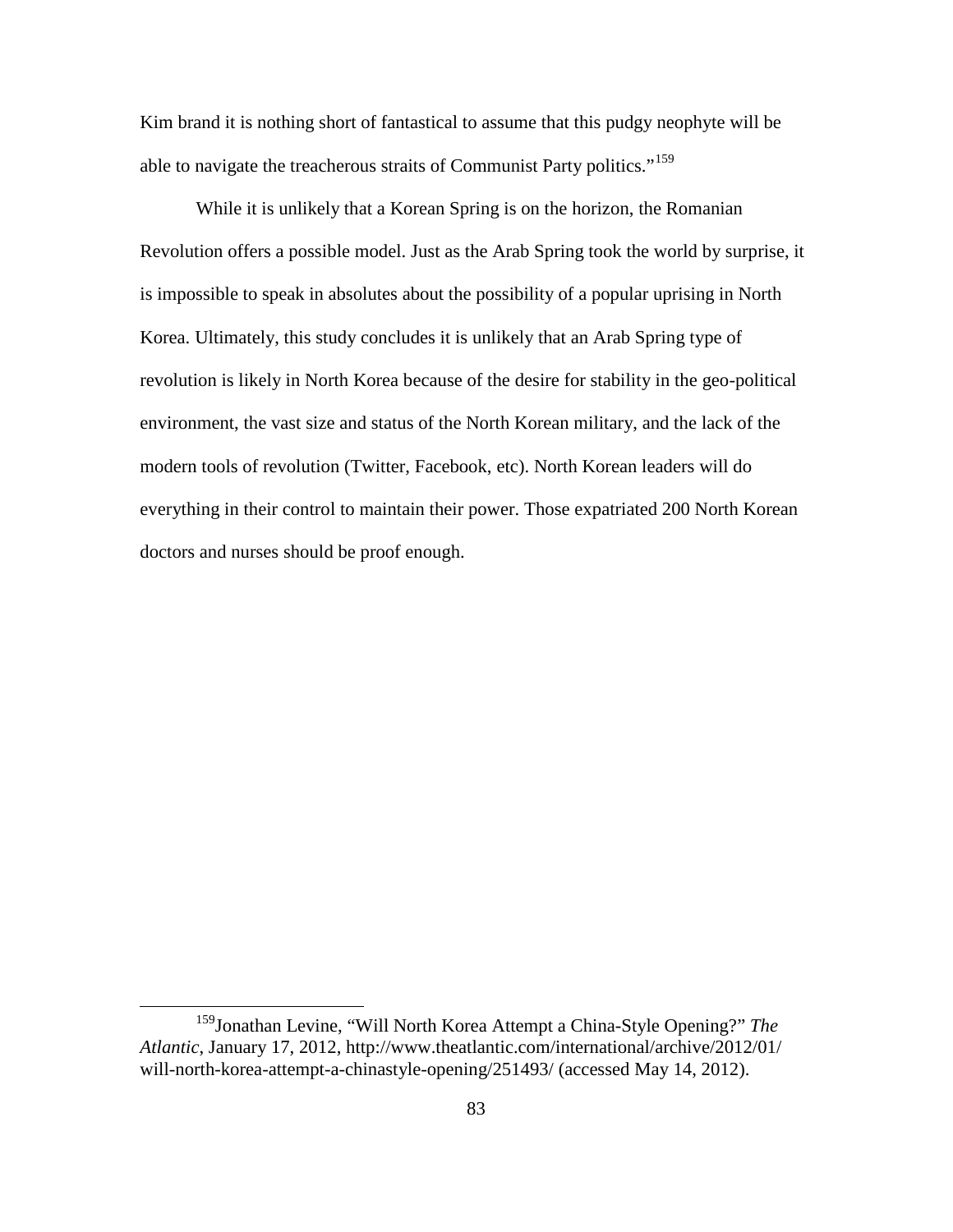## BIBLIOGRAPHY

#### Published Documents

- Bates, Gill. *China's North Korea Policy: Assessing Interests and Influences*. Washington, DC: United States Institute for Peace, July 2011.
- Bronson, Rachel. *Saudi Arabia's Intervention in Bahrain*. Philadelphia, PA: Foreign Policy Research Institute, 2011.
- Connolly, Michelle, and Kei-Mu Yi. *How Much of South Korea's Growth Miracle Can Be Explained by Trade Policy?* San Francisco, CA: Federal Reserve Bank of San Francisco, September 2008. http://www.frbsf.org/publications/economics/papers/ 2008/wp08-23bk.pdf (accessed May 20, 2012).
- Cordesman, Anthony H. "If Mubarak Leaves: The Role of the Egyptian Military." Center for Strategic and International Studies. February 10, 2011. http://csis.org/ publication/if-mubarak-leaves-role-us-military (accessed March 2012).
- Cumings, Bruce. *The Korean War: A History*. New York: Random House, Inc., 2010.
- Department of Defense. *Sustaining U.S. Global Leadership: Priorities for 21st Century Defense*, Washington, DC: Government Printing Office, 2012.
- Gotowicki, LTC Stephan H. *The Military in Egyptian Society.* Washington, DC: National Defense University, 1997.
- Harrison, Selig S. *Korean Endgame: A Strategy for Reunification and U.S. Disengagement*. Princeton, NJ: Princeton University Press, 2002.
- Holiday, Joseph. *Syria's Armed Opposition*. Washington, DC: Institute for the Study of War, 2012.
- Howard, Philip N. *Opening Closed Regimes?: What Was the Role of Social Media During the Arab Spring?* Seattle, WA: University of Washington, 2012.
- International Monetary Fund. *World Economic Outlook 2011*. Washington, DC: IMF Multimedia Services Division, 2011.
- Kim, Sung Chull, and David Chan-oong Kang, ed. *Engagement with North Korea: A Viable Alternative*. Albany, NY: SUNY Press, 2009.
- Korepin, Serge, and Shalini Sharan. *What Does the Arab Spring Mean For Russia, Central Asia and the Caucasus?* Washington, DC: Center for Strategic and International Studies, September 2011.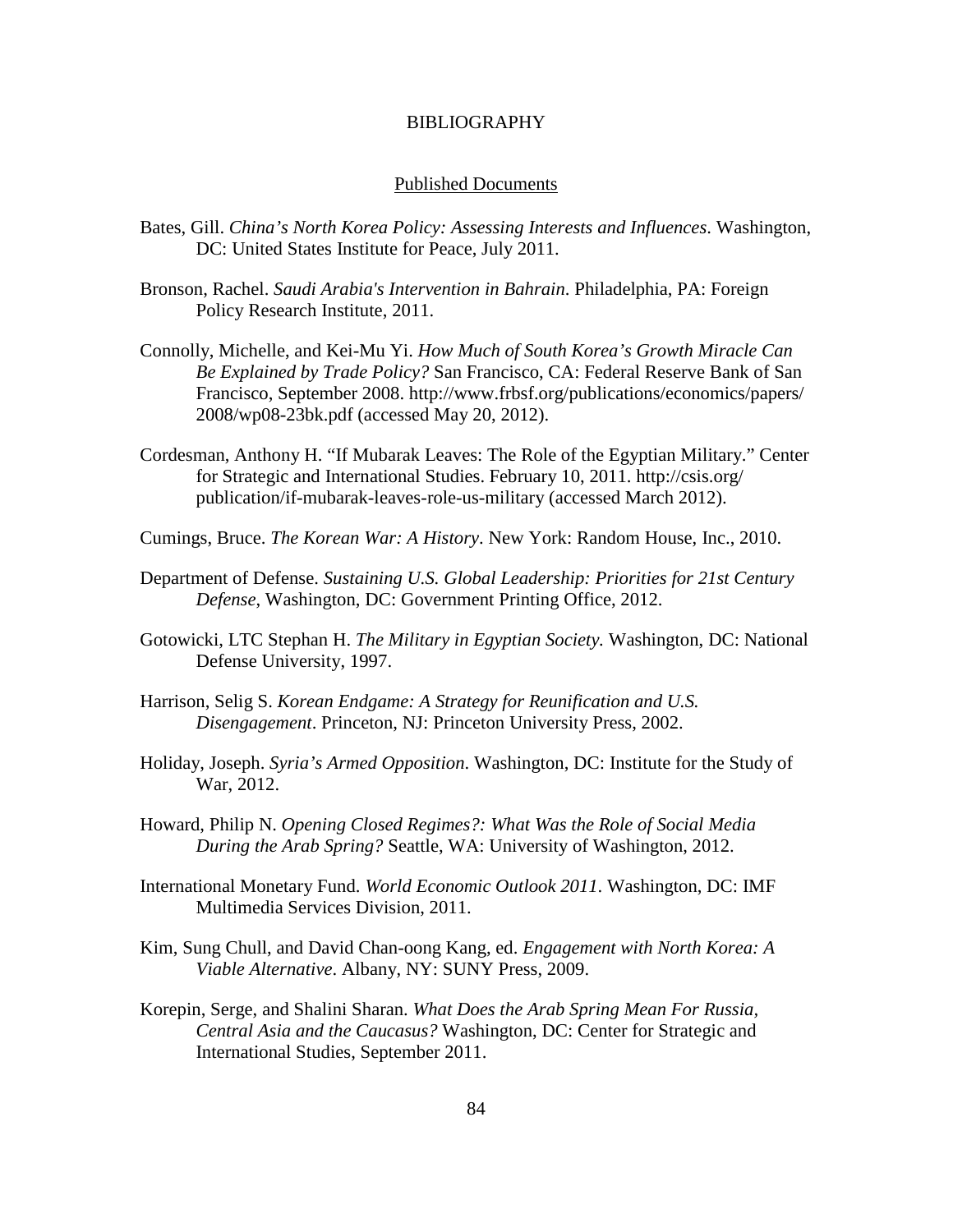- Kwak, Tae Hwan, and Hong Nack Kim. *Korean Reunification: New Perspectives and Approaches*. Seoul Korea: Kyungnam University Press, 1984.
- Lee, Young Sun, and Deok Ryong Yoon. *The Structure of North Korea's Political Economy: Changes and Effects*. Washington, DC: Korea Economic Institute, 2004.
- Manyin, Mark E. *U.S.-South Korea Relations*. Washington, DC: Congressional Research Service, November 28, 2011. http://www.fas.org/sgp/crs/row/R41481.pdf (accessed April 2012).
- Philip N. Howard. *Opening Closed Regimes?: What Was the Role of Social Media During the Arab Spring?* Seattle, WA: University of Washington, 2012.
- Pollack, Jonathan, and Chung Min Lee. *Preparing For Korean Unification: Scenarios and Implications*. Santa Monica, CA: RAND Corporation, 1999. http://www.rand.org/pubs/monograph\_reports/2007/MR1040.pdf (accessed January 28, 2011).
- Scarlatoiu, Greg. *The Role of the Military in the Fall of the Ceausescu Regime and the Possible Relevance For a Post-Kim Jong-Il Transition in North Korea*. Washington, DC: Korean Economic Institute, 2009.
- Schoff, James L., and Yaron Eisenberg. *Peace Regime Building On the Korean Peninsula: What's Next?* Cambridge, MA: Institute for Foreign Policy Affairs, May 2009.

United Nations Security Council. *Resolution 1973*. New York, NY, 2011.

## Journals

- "Arab Spring Makes North Korea Nervous." *China Post*, November 13, 2011. http://www.chinapost.com.tw/commentary/the-china-post/special-to-the-chinapost/2011/11/13/322766/Arab-Spring.htm (accessed May 20, 2012).
- Aamoth, Doug. "How Libyan Rebels Built Their Own Cellphone Network." *Time*, April 13, 2011. http://techland.time.com/2011/04/13/how-libyan-rebels-built-their-owncellphone-network/ (accessed April 2012).
- Ajami, Fouad. "America's Alibis for Not Helping Syria." *Hoover Daily Report*, February 24, 2012. http://www.hoover.org/news/daily-report/109346 (accessed April 2012).
- ———. "Five Myths About the Arab Spring." *Washington Post*, January 12, 2011. http://www.washingtonpost.com/opinions/five-myths-about-the-arab-spring/2011/  $12/21/gIOA32TVuP$  story.html (accessed May 20, 2012).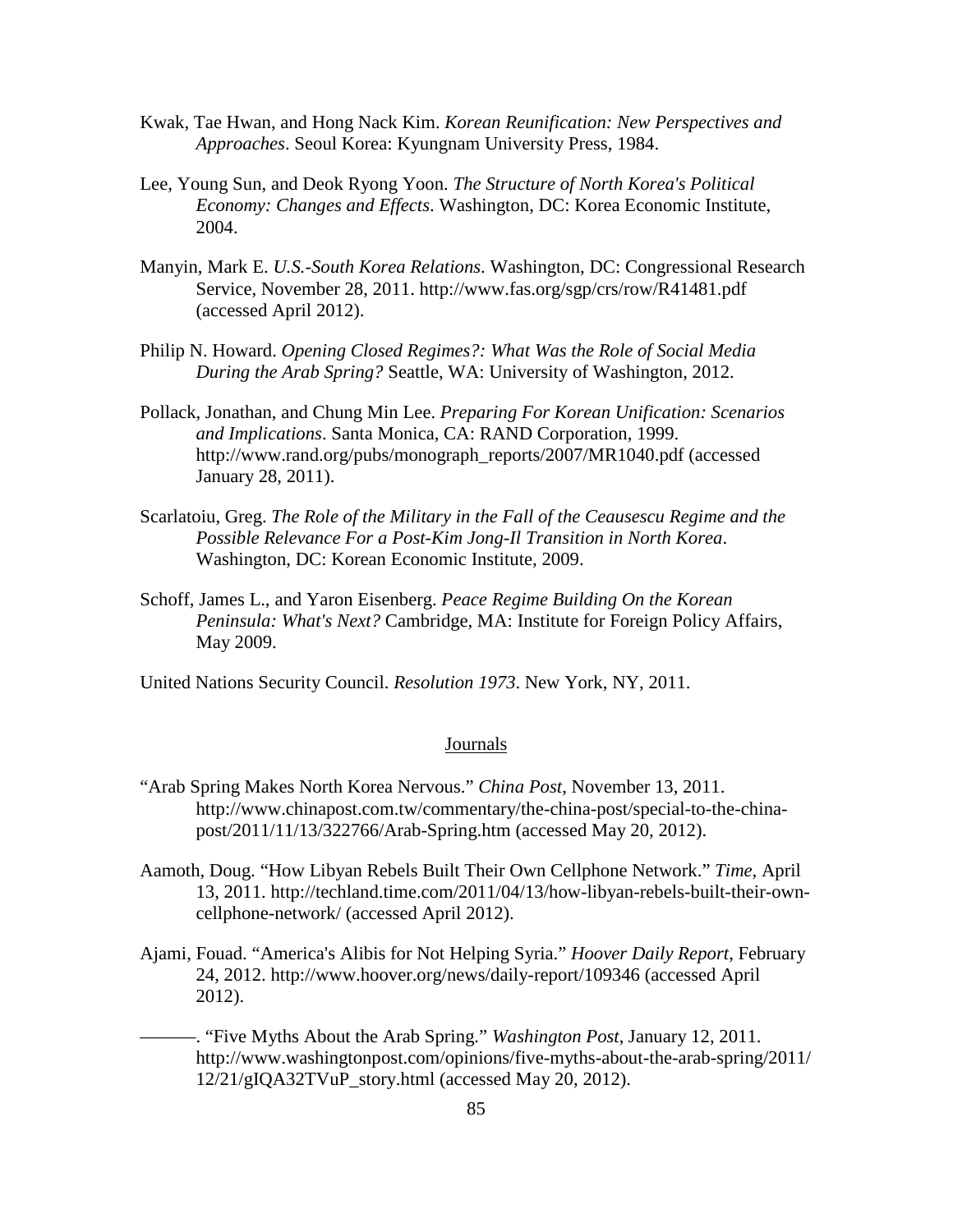- Anderson, Lisa. "Demystifying the Arab Spring." *Foreign Affairs* (May/June 2011). http://www.foreignaffairs.com/articles/67693/lisa-anderson/demystifying-thearab-spring (accessed December 7, 2011).
- Anonymous. "Social Media: A Double-Edged Sword in Syria." *Reuters*. July 13, 2011. http://www.reuters.com/article/2011/07/13/us-syria-social-mediaidUSTRE76C3DB20110713 (accessed April 2012).
- Arends, Brett. "IMF Bombshell: Age of America Nears End." *Wall Street Journal*. April 25, 2011. http://www.marketwatch.com/story/imf-bombshell-age-of-americaabout-to-end-2011-04-25 (accessed December 20, 2011).
- Aronson, Geoffrey. "How the Arab Spring Presages a Shifting World Order." *Foreign Policy*. May 17, 2011. http://mideast.foreignpolicy.com/posts/2011/05/17 how the arab spring presages a shifting world order (accessed January 2012).
- Bajoria, Jayshree. "The China-North Korea Relationship." *Council on Foreign Relations*, October 7, 2010. http://www.cfr.org/china/china-north-korea-relationship/p11097 (accessed April 2012).
- Bar'el, Zvi. "Report: Top Iran Military Official Aiding Assad's Crackdown on Syria Opposition." *Hareetz*. February 6, 2012. http://www.haaretz.com/news/middleeast/report-top-iran-military-official-aiding-assad-s-crackdown-on-syriaopposition-1.411402 (accessed March 2012).
- ———. "What Exactly Does the U.S. Want from Egypt." *Hareetz*, February 8, 2011. http://www.haaretz.com/print-edition/news/what-exactly-does-the-u-s-want-fromegypt-1.341903 (accessed April 2012).
- Beach, Alastair. "Assad Offers an Amnesty to the 'criminals' of the Syrian Uprising." *The Independent*. http://www.independent.co.uk/news/world/middle-east/assad-offersan-amnesty-to-the-criminals-of-the-syrian-uprising-6290176.html (accessed December 15, 2011).
- Bolder, Lolita. "Pentagon Worries Over Chinese Military's Rapid Growth." *Associated Press*, August 25, 2011. http://www.military.com/news/article/pentagon-worriesover-chinese-militarys-rapid-growth.html (accessed December 20, 2011).
- Bradley, John R. "Saudi Arabia's Invisible Hand in the Arab Spring." *Foreign Affairs*. October 13, 2011. http://www.foreignaffairs.com/articles/136473/john-rbradley/saudi-arabias-invisible-hand-in-the-arab-spring (accessed March 2012).
- Bumiller, Elisabeth. "Military Points to Risks of a Syrian Intervention." *New York Times*, March 11, 2012. http://www.nytimes.com/2012/03/12/world/middleeast/us-syriaintervention-would-be-risky-pentagon-officials-say.html? (accessed April 2012).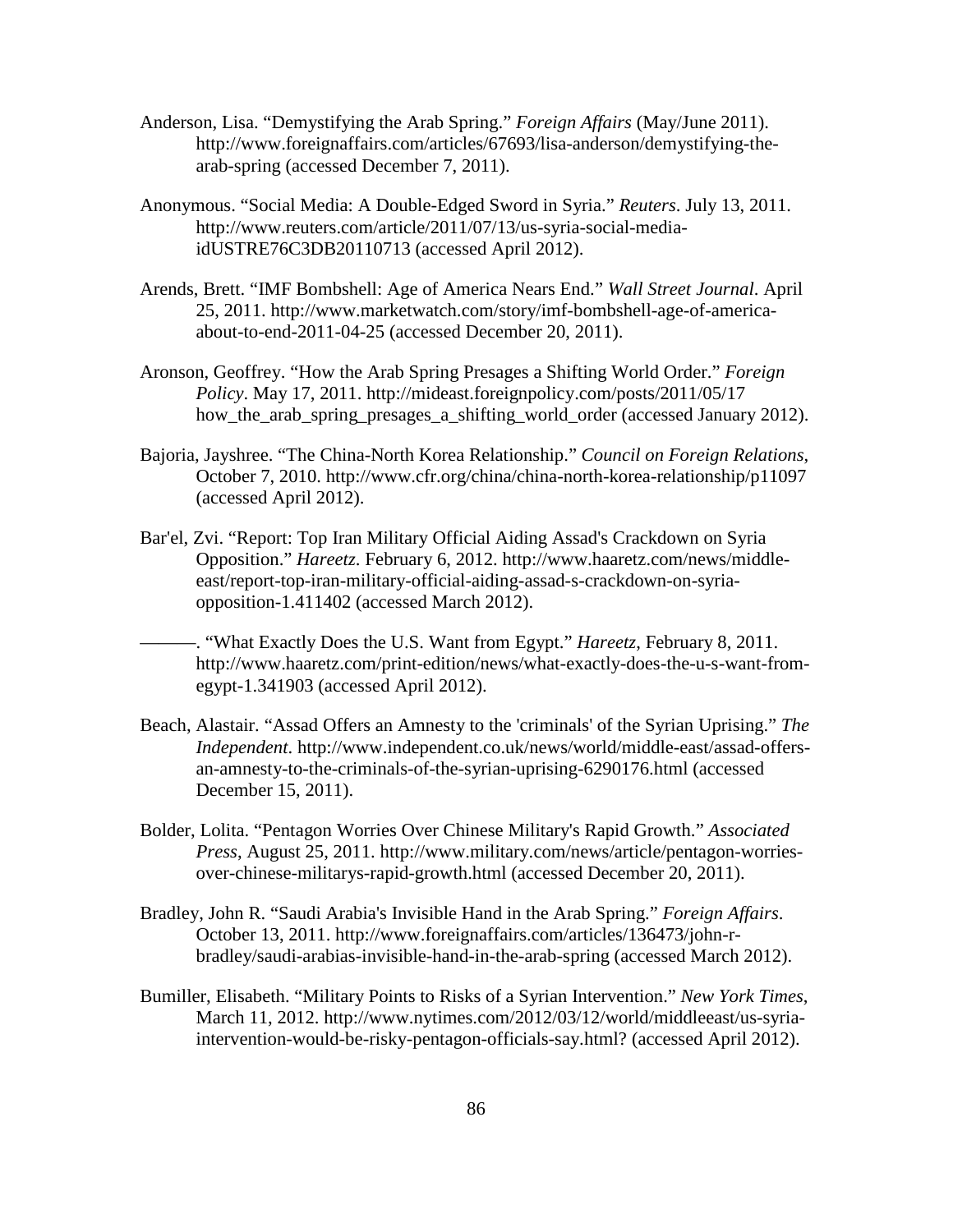- Bynam, Daniel. "Israel's Pessimistic View of the Arab Spring." *Washington Quarterly* 34, no. 3 (2011): 123-36.
- Bynum, Daniel, and Jennifer Lind. "Pyongyang's Survival Guide: Tools of Authoritarian Control in North Korea." *International Security* 35, no. 1 (Summer 2010): 44-74.
- Cha, Victor. "North Korea's Moment of Truth." *CNN*, December 27, 2011. http://globalpublicsquare.blogs.cnn.com/2011/12/27/cha-north-koreas-momentof-truth/ (accessed December 2011).
- Chae, Kyung-suk. "The Future of the Sunshine Policy: Strategies for Survival." *East-Asian Review* 14, no. 4 (Winter 2002): 2-6. http://www.ieas.or.kr/ vol $14\,4/14\,4\,1$ .pdf (accessed April 2012).
- Choe, Sang Hun. "Economic Measures by North Korea Prompt New Hardships and Unrest." *New York Times*, February 3, 2010. http://www.nytimes.com/2010/ 02/04/world/asia/04korea.html? $r=1$  (accessed April 2012).
- Chulov, Martin. "Syrian Army Defector Says He Was Told to Shoot Unarmed Protesters." *Guardian*, June 27, 2011. http://www.guardian.co.uk/ world/2011/jun/27/syrian-army-defector-wasid-deraa (accessed April 2012).
- Doughtery, Jill, and Chris Lawrence. "Egypt Warned U.S. Aid at Risk." *CNN*. February 3, 2012. http://security.blogs.cnn.com/2012/02/03/egypt-warned-u-s-aid-atrisk/?hpt=hp\_t3 (accessed March 2012).
- Elliott, Michael. "Viewpoint: How Libya Became a French and British War Read More." *Time*, March 19, 2011. http://www.time.com/time/world/article/ 0,8599,2060412,00.html (accessed March 2012).
- Freedman, Robert O. "The Arab Spring's Challenge to Moscow." *The Journal of International Security Affairs* 21 (Fall/Winter 2011). http://www.security affairs.org/issues/2011/21/freedman.php (accessed March 2012).
- Friedman, Thomas. "If Syria Blows Up." *Pittsburgh Post Gazette*. March 30, 2012. http://www.post-gazette.com/stories/opinion/perspectives/thomas-l-friedman-ifsyria-blows-up-299069/ (accessed April 2012).
- ———. "In the Arab World, It's the Past Vs. The Future." *New York Times*, November 26, 2011. http://www.nytimes.com/2011/11/27/opinion/sunday/Friedman-in-thearab-world-its-the-past-vs-the-future.html?\_r=2&ref=opinion (accessed April 28, 2012).

———. "Pray. Hope. Prepare." *New York Times*, April 12, 2011. http://www.ny times.com/2011/04/13/opinion/13friedman.html (accessed January 2012).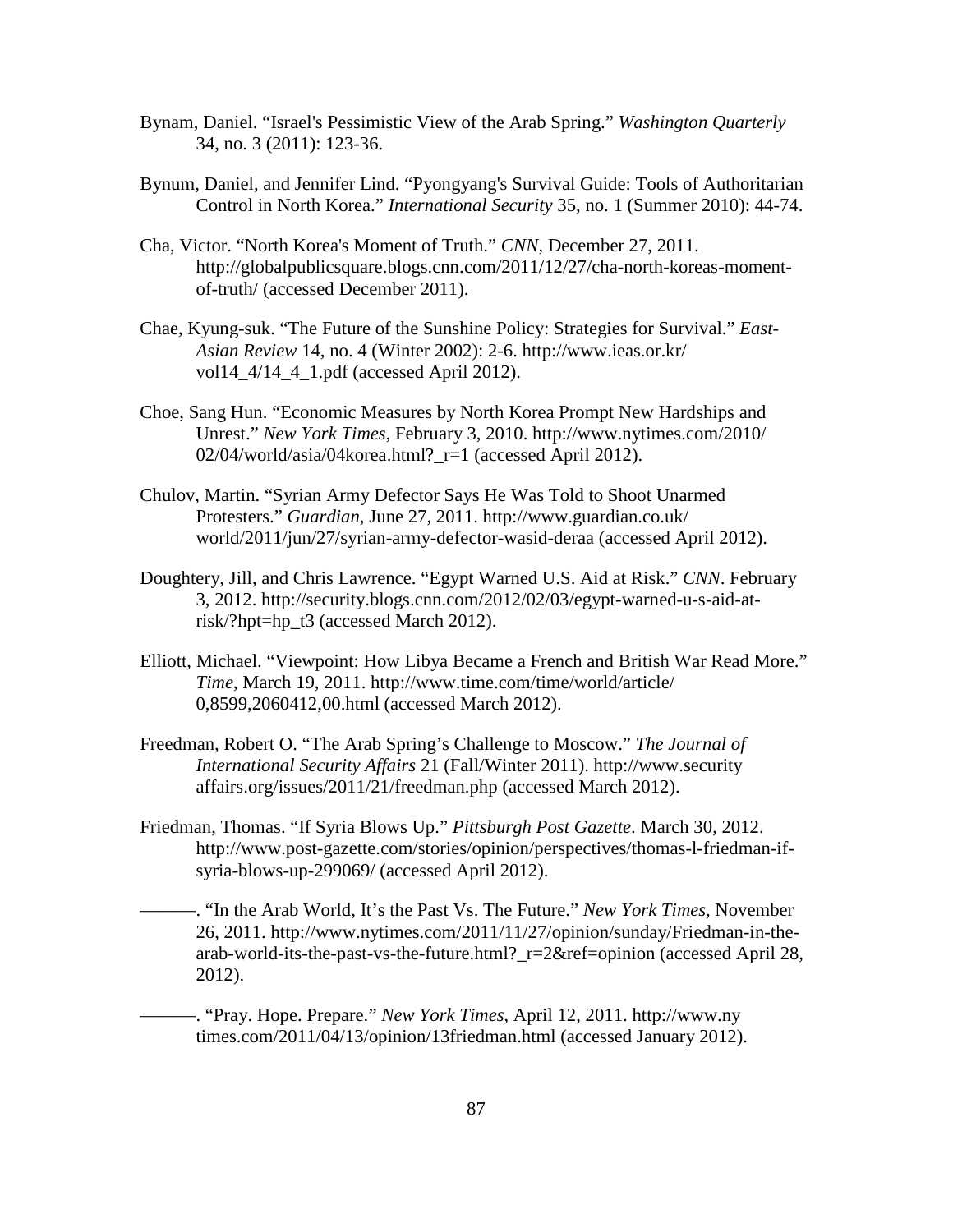———. "Watching Elephants Fly." *New York Times*, January 7, 2012. http://www.nytimes.com/2012/01/08/opinion/sunday/friedman-watchingelephants-fly.html (accessed December 12, 2011).

- Gang Min. "What Kind of Organization Is North Korea's National Security Agency?" *Daily North Korea*. http://www.dailynk.com/english/read.php?cataId=nk00400 &num=2645 (accessed April 2012).
- Gorenburg, Dmitry. "Russia Fears Demonstration Effects of Syrian Uprising." *Russian Military Word Press*. Entry posted April 25, 2012. http://russiamil.word press.com/2012/04/25/russia-fears-demonstration-effects-of-syrian-uprising/ (accessed May 22, 2012).
- Habbous, Mahmoud, and Ali Shuaib. "Militias May Drag Libya Into Civil War, Transitional Government Chief Says." *Washington Post*, January 4, 2012. http://www.washingtonpost.com/world/update-1-militias-may-drag-libya-intocivil-war-ntc-chief/2012/01/04/gIQAO8kebP\_story.html (accessed January 7, 2012).
- Harden, Blaine. "How One Man Escaped from a North Korean Prison Camp." *Guardian*, March 16, 2012. http://www.guardian.co.uk/books/2012/mar/16/escape-northkorea-prison-camp (accessed April 2012).
- Hayoun, Massoud. "Coming Arab Identity Crisis-Arab Spring Spurs Hopes For Regional Unity." *The Atlantic*, March 8, 2012.
- Hong, Adrian. "How to Free North Koreans." *Foreign Policy*. December 19, 2011. http://www.foreignpolicy.com/articles/2011/12/19/how to free north korea?pag e=0,3 (accessed January 2012).
- Isachenko, Vladimir. "Russia Backs Assad, Last Friend in Arab World." *Associated Press*, January 29, 2012. http://news.yahoo.com/russia-backs-assad-last-friendarab-world-101528682.html (accessed April 2012).
- Karon, Tony. "Can Syria's Assad Fight His Way to Political Survival?" *Time.com*. February 28, 2012. http://globalspin.blogs.time.com/2012/02/28/syria-can-assadfight-his-way-to-political-survival/ (accessed April 2012).
	- ———. "Egyptian Military Proving to Be Rival Power Center to Mubarak." *Time*, February 2011. http://www.time.com/time/specials/packages/article/ 0,28804,2045328\_2045333\_2045455,00.html (accessed April 2012).
- Kelly, Robert. "The German-Korean Unification Parallel." *The Korean Journal of Defense Analysis* 23, no. 4 (December 2011): 461. http://www.kida.re.kr/ data/kjda/02\_Robert%20Kelly.pdf (accessed January 2012).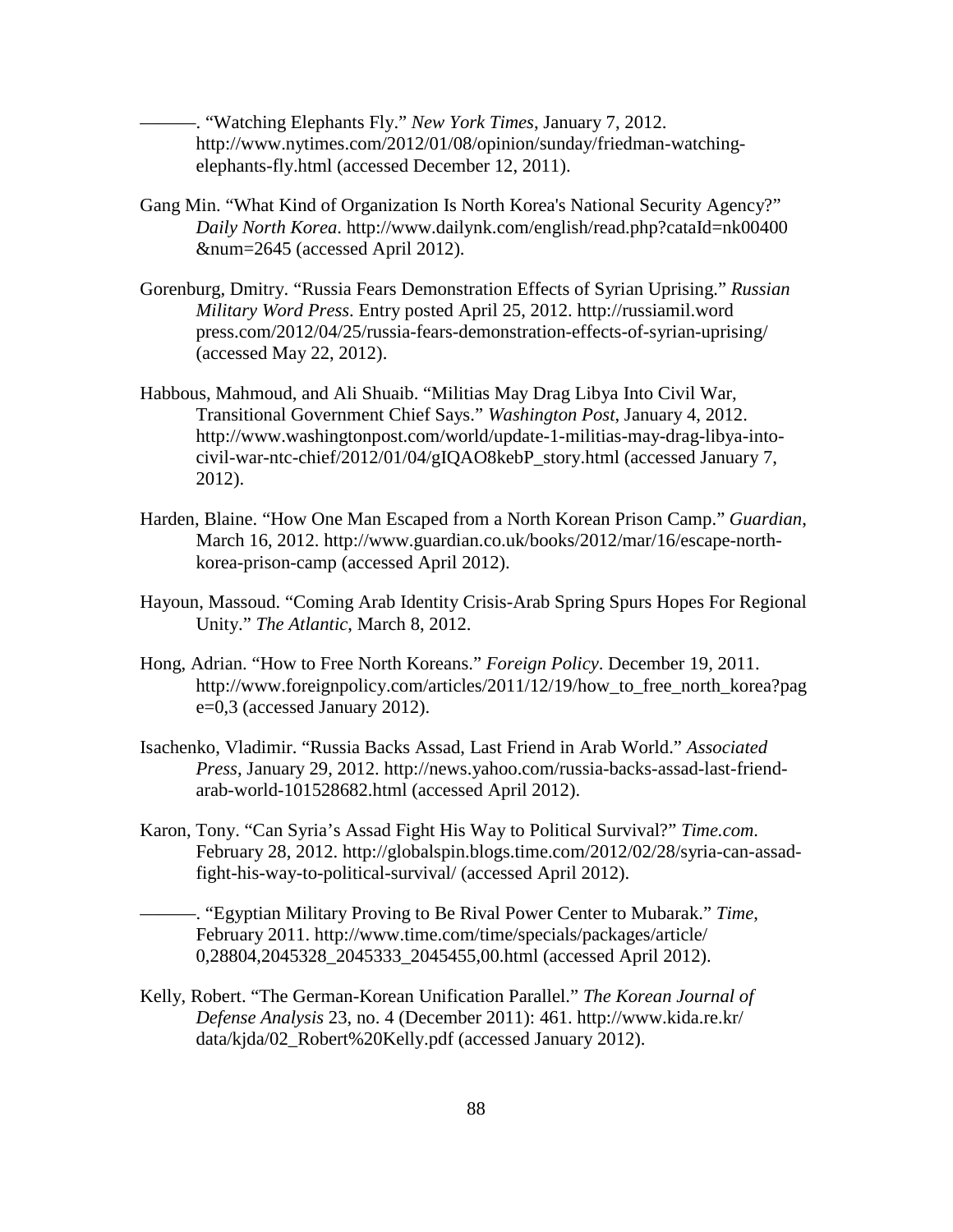- Kelly, Suzanne, and Pam Benson. "North Korea's Nuclear Program." *CNN*. December 20, 2011. http://security.blogs.cnn.com/2011/12/20/north-koreas-nuclearprogram/ (accessed January 8, 2011).
- Kim, Bona. "China's Policy Towards North Korea Redefined." *Daily North Korea*. http://www.dailynk.com/english/read.php?cataId=nk00100&num=5550 (accessed May 2012).
- Kim, Jane. "Selling North Korea in New Frontiers: Profit and Revolution in Cyberspace." *U.S.-Korea Academic Studies: Emerging Voices* 22 (2011 Special Edition): 20. http://www.keia.org/sites/default/files/publications/emergingvoices\_final\_jane kim.pdf (accessed April 2012).
- Kramer, Martin. "Syria's Alawis and Shi'ism." http://www.geocities.com/martin kramerorg/Alawis.htm (accessed May 31, 2012).
- Landler, Mark. "For Obama, Some Vindication of Approach to War." *New York Times*, October 20, 2011. http://www.nytimes.com/2011/10/21/world/africa/qaddafisdeath-is-latest-victory-for-new-us-approach-to-war.html (accessed April 2012).
- Lankov, Andrei. "Conditions Unripe For North Korea Revolt." *Asia Times*, November 17, 2011. http://atimes.com/atimes/Korea/MK17Dg01.html (accessed December 2011).
- ———. "Staying Alive: Why North Korea Will Not Change." *Foreign Affairs* 87, no. 2 (March/April 2008): 15.
- Laurence, Jeremy. "North Korea Military Has an Edge Over South, but Wouldn't Win a War, Study Finds." *Christian Science Monitor*, January 4, 2012. http://www.csmonitor.com/World/Latest-News-Wires/2012/0104/North-Koreamilitary-has-an-edge-over-South-but-wouldn-t-win-a-war-study-finds (accessed March 2012).
- Lee, Jean H., and Sam Kim. "Kim Jong Un, North Korea New Leader, Fashions Himself as Reincarnation of Kim II Sung." *Huffington Post*, January 17, 2012. http://www.huffingtonpost.com/2012/01/07/kim-jong-un\_n\_1191337.html (accessed May 20, 2012).
- Levine, Jonathan. "Will North Korea Attempt a China-Style Opening?" *The Atlantic*, January 17, 2012. http://www.theatlantic.com/international/archive/2012/01/willnorth-korea-attempt-a-chinastyle-opening/251493/ (accessed May 14, 2012).
- Lindsay, James M. "The Globalization of Politics: American Foreign Policy for a New Century." *Brookings Review* (Winter 2003). http://www.cfr.org/world/ globalization-politics-american-foreign-policy-new-century/p6330 (accessed May 18, 2012).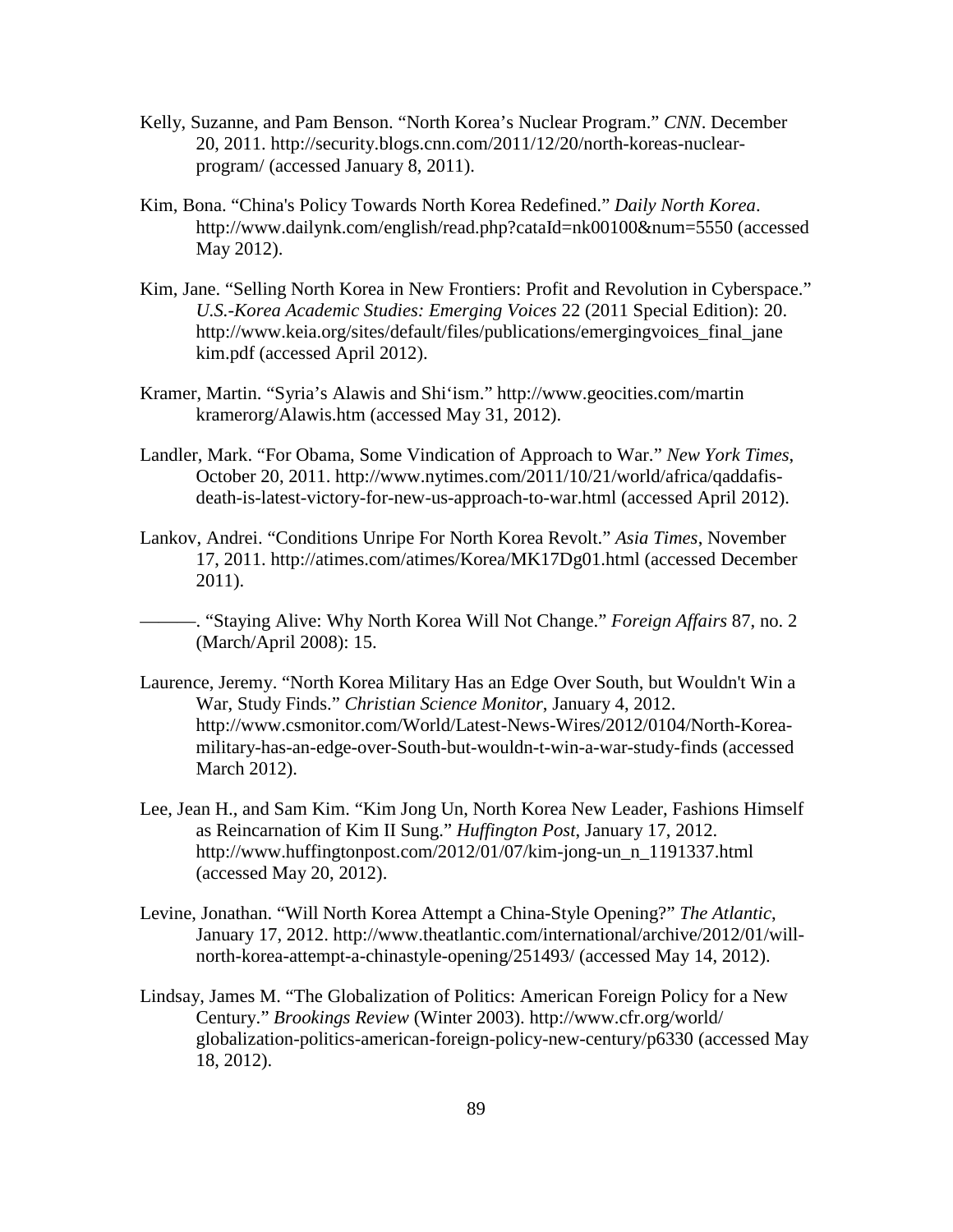- Lynch, Marc. "The Big Think Behind the Arab Spring." *Foreign Policy*. November 28, 2011. http://www.foreignpolicy.com/articles/2011/11/28/the\_big\_think (accessed December 2011).
- Mahfud, Gada. "Opinion: Arab Awakening and Social Media." *Libya Herald*, May 5, 2012. www.libyaherald.com/opinion-the-arab-awakening-social-media (accessed May 2012).
- Moon, Katharine. "South Korean-U.S. Relations." *Asian Perspective* 28, no. 4 (2004): 42-43. http://www.asianperspective.org/articles/v28n4-c.pdf (accessed April 2012).
- Myers, B. R. "Dynasty, North Korean-Style." *New York Times*, January 7, 2012. http://www.nytimes.com/2012/01/08/opinion/sunday/dynasty-north-koreanstyle.html?  $r=1$  (accessed January 2012).
	- ———. "'The Cleanest Race'." *New York Times*, January 26, 2010. http://www.ny times.com/2010/01/28/books/excerpt-cleanest-race.html?pagewanted=all (accessed April 2012).
- Nesbitt, Peter. "North Korea have Cell Phones." *U.S.-Korea Academic Studies: Emerging Voices* 22 (2011 Special Edition): 8-18. http://www.keia.org/sites/default/files/ publications/emergingvoices\_final\_peternesbitt.pdf (accessed April 2012).
- Nixon, Ron. "U.S. Groups Helped Nurture Arab Uprisings." *New York Times*, April 14, 2011. http://www.nytimes.com/2011/04/15/world/15aid.html? $r=1$ &hp (accessed April 2012).
- Obaid, Nawaf. "There Will Be No Uprising in Saudi Arabia." *Foreign Policy*. March 10, 2011. http://www.foreignpolicy.com/articles/2011/03/10/there\_will\_be\_ no\_uprising\_in\_saudi\_arabia (accessed December 13, 2011).
- Park, Robert. "North Korea: The World's Principal Violator of the 'responsibility to Protect'." *Columbia Journal of International Affairs* (February 2012). http://jia.sipa.columbia.edu/north-korea-world%E2%80%99s-principal-violator- %E2%80%9Cresponsibility-protect%E2%80%9D (accessed March 2012).
- Patterson, Eric. "The Arab Spring vs. Cairo." *Foreign Policy Journal,* November 4, 2011. http://www.foreignpolicyjournal.com/2011/11/04/the-arab-spring-vs-cairo/ (accessed December 8, 2011).
- Rogin, Josh. "Clinton Confronts the Paradox of America's Role in the Arab Spring." *Foreign Policy*. November 7, 2011. http://thecable.foreignpolicy.com/posts/2011/ 11/07/clinton\_confronts\_the\_paradox\_of\_america\_s\_role\_in\_the\_arab\_spring(acc essed March 2012).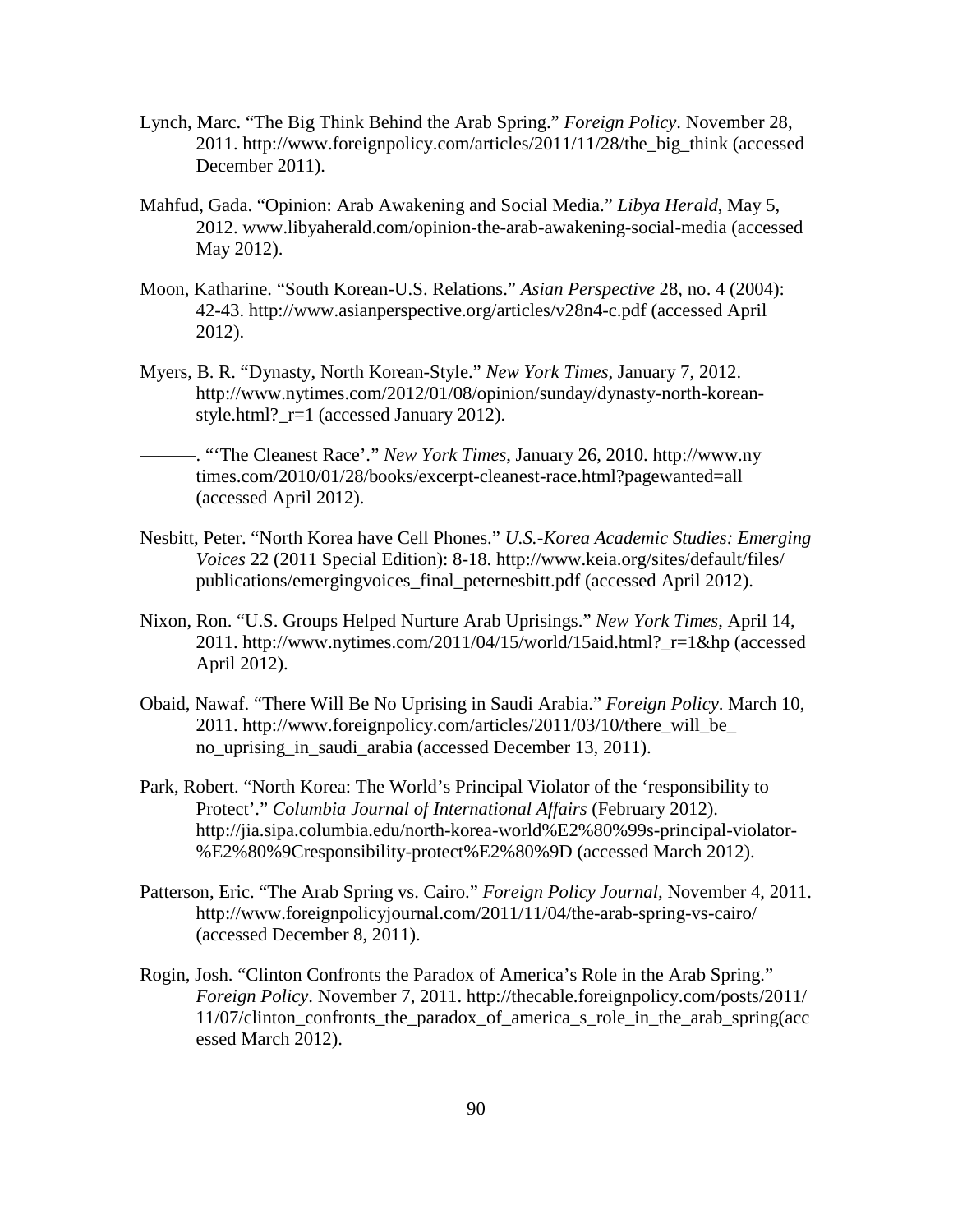———. "Senior Republican Senator: Syrian Revolution Not Really About 'democracy'." *Foreign Policy*. http://thecable.foreignpolicy.com/posts/2012/03/13/ senior\_republican\_senator\_syrian\_revolution\_not\_really\_about\_democracy (accessed May 22, 2012).

- Roy, Denny, PhD. "China and the Korean Peninsula: Beijing's Pyongyang Problem and Hope." *Asia-Pacific Security Studies* 3, no. 1 (January 2004): 1-4. http://www.apcss.org/Publications/APSSS/ChinaandtheKoreanPeninsula.pdf (accessed April 2012).
- Salt, Jeremy. "Containing the 'Arab Spring'." *Interface Journal* (May 2012): 54-66. http://www.interfacejournal.net/wordpress/wp-content/uploads/2012/05/Interface-4-1-Salt.pdf (accessed May 18, 2012).
- Schake, Kori. "Lessons of the Libya War." *Defining Ideas*. October 13, 2011. http://www.hoover.org/publications/defining-ideas/article/96531 (accessed April 2012).
- Stepanova, Ekaterina. *The Role of Information Communication Technologies in the "Arab Spring": Implications Beyond the Region*. Washington, DC: George Washington University Elliott School of International Affairs, May 2011.
- Takesada, Hideshi. "The Birth of a Unified Korea." *The Brown Journal of World Affairs* 7, no. 1 (Winter/Spring 2001): 95. http://www.watsoninstitute.org/bjwa/ archive/8.1/Korea/Takesada.pdf (accessed April 2012).
- Yan, Holly. "Why China, Russia Won't Condemn Syrian Regime." *CNN*. February 5, 2012. http://www.cnn.com/2012/02/05/world/meast/syria-china-russiarelations/index.html?hpt=hp\_t2 (accessed April 2012).
- Yu, Roger. "Defections on Rise in North Korea." *USA Today*, November 16, 2010. http://www.usatoday.com/news/world/2010-11-16-koreas16\_ST\_N.htm (accessed May 2012).
- Zakaria, Fareed. "Will North Koreans Rise Up?" *CNN*. November 14, 2011. http://globalpublicsquare.blogs.cnn.com/2011/11/14/zakaria-will-the-northkoreans-rise-up/ (accessed December 12, 2011).
- Zuckerman, Wendy. "Balloon Launches Breach North Korea's Bubble." *New Scientist*, March 1, 2011. http://www.newscientist.com/article/dn20180-balloon-launchesbreach-north-koreas-bubble.html (accessed March 2012).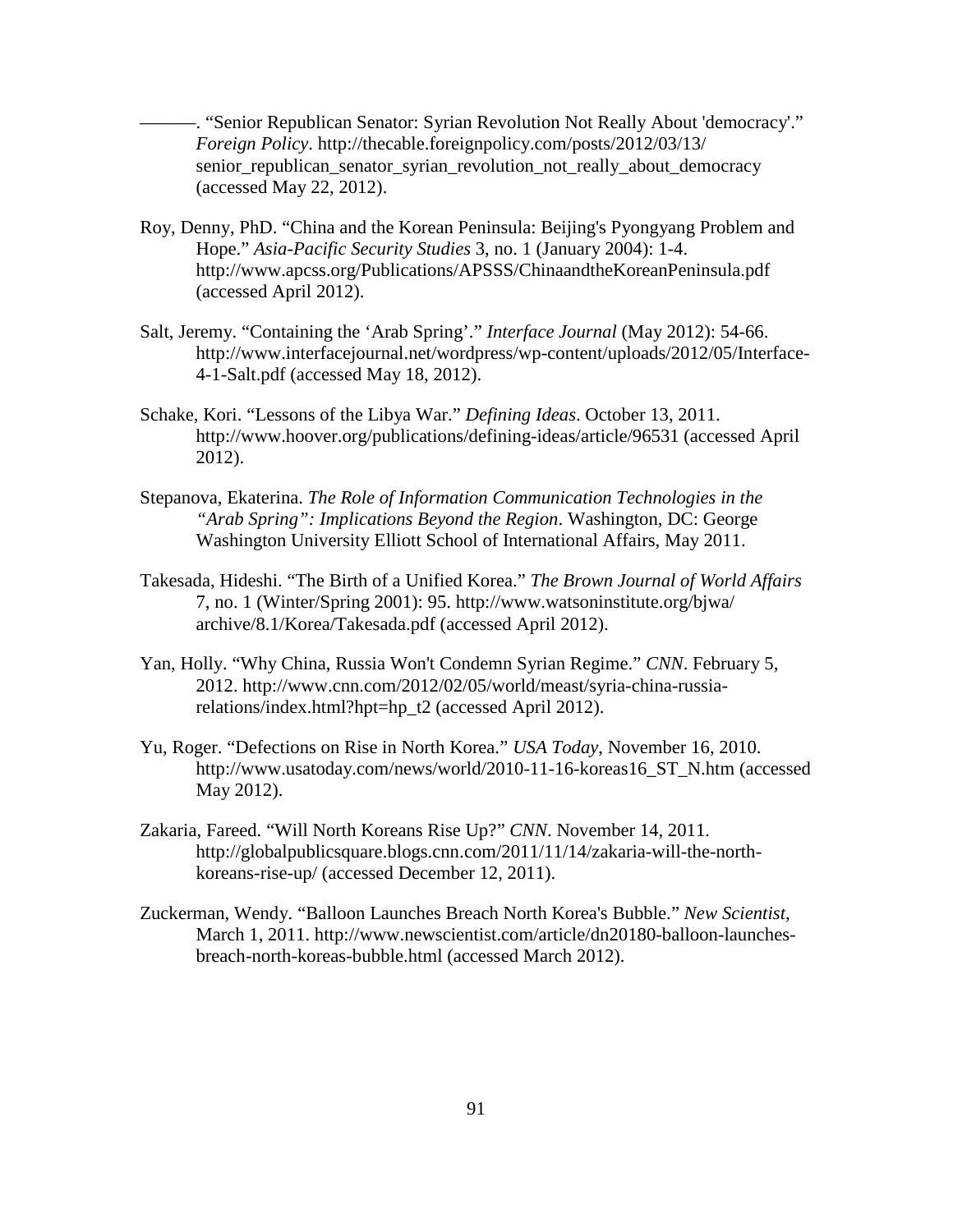#### Internet

- Abass, Ademola. "Assessing NATO's Involvement in Libya." United Nations University. October 27, 2011. http://unu.edu/articles/peace-security-human-rights/assessingnato-s-involvement-in-libya (accessed April 26, 2012).
- Danin, Robert M. "Remembering Hafez Al-Assad." Council on Foreign Relations: Middle East Matters. Posted November 11, 2011. http://blogs.cfr.org/ danin/2011/11/11/remembering-hafez-al-assad/ (accessed March 2011).
- East-West Center. "Clinton: America's Future Linked to Future of Asia Pacific Region." http://www.eastwestcenter.org/news-center/east-west-wire/clinton-americasfuture-linked-to-future-of-asia-pacific-region (accessed December 17, 2011).
- Fadl, Essam. "Asharq Al-Awsat Talks Egypt's April 6 Youth Movement Founder Ahmed Maher." *Asharq Al-Awsat*, October 2, 2011. http://asharq-e.com/news.asp? section=3&id=24109 (accessed April 2012).
- Flake, Gordon. "China's Approach to North Korea." The Korea Society. May 5, 2011. http://www.koreasociety.org/policy/policy/chinas\_approach\_to\_north\_korea.html (accessed April 2012).
- Hornberger, Jacob G. "Egypt's Military Problem." Hornberger's Blog. Entry posted July 18, 2011. http://www.fff.org/blog/jghblog2011-07-18.asp (accessed March 2012).
- Kayla, Salama. "Syria's Scenario: Libya or Egypt?" alakbhar english. http://english.alakhbar.com/content/syria%E2%80%99s-scenario-libya-or-egypt (accessed May 21, 2012).
- Kim, John, and Andray Abrahamian. "Why World Should Watch Rason." The Diplomat Blogs. Entry posted December 22, 2011. http://the-diplomat.com/new-leadersforum/2011/12/22/why-world-should-watch-rason/ (accessed May 20, 2012).
- Lacher, Wolfram. "The Libyan Revolution: Old Elites and New Political Forces." *German Institute For International and Security Affairs* 27 (February 2012): 11- 14. http://www.swp-berlin.org/fileadmin/contents/products/research\_papers/ 2012\_RP06\_ass.pdf#page=11 (accessed April 2012).
- Pavgi, Kedar. "North Korea: Please Turn Off Your Cell Phone... Or Else." *Foreign Policy*. January 27, 2012. http://blog.foreignpolicy.com/posts/2012/01/27/ please turn off all electronicsforever (accessed March 2012).
- Poggioli, Sylvia. "Gadhafi's Military Muscle Concentrated in Elite Units." National Public Radio. http://www.npr.org/2011/03/10/134404618/gadhafis-militarymuscle-concentrated-in-elite-units (accessed May 21, 2012).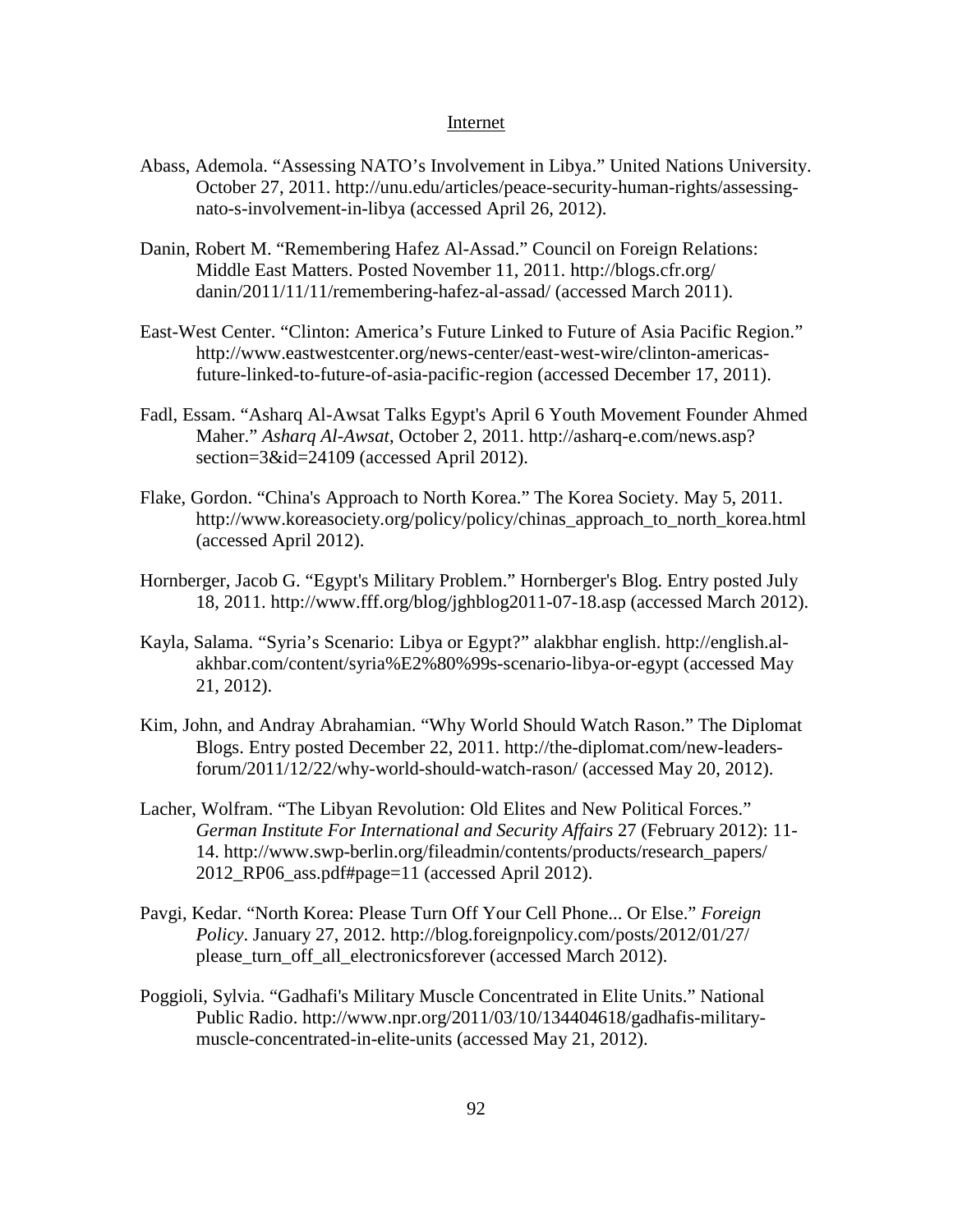- Roberts, Adam. "Civil Resistance in Eastern European and Soviet Revolutions." *The Albert Einstein Institution* 4 (1991): 7. http://www.aeinstein.org/ organizations/org/CivilResistanceintheEastEuropeanandSovietRevolutions.pdf (accessed May 14, 2012).
- *The Economist*. "The King's Sad Men." May 5, 2012. http://www.economist.com/ node/21554229 (accessed April 2012).
	- ———. "We Need to Talk About Kim." December 31, 2011. http://www.economist.com/node/21542185 (accessed April 2012).
- South Korea's Unification Plan. *Spiegel*. March 10, 2012. http://www.spiegel.de/ international/world/0,1518,820577,00.html (accessed April 2012).
- *The Chosun Ilbo.* "Defectors Skeptical about North Koreans' Grief." *Chosun Ilbo*  (English Edition), December 2011. http://english.chosun.com/site/data/ html dir/2011/12/22/2011122201543.html (accessed April 2012).
- The White House. Remarks by The President (Barack Obama) "On a New Beginning." Press Release. Cairo, Egypt, 2009.
- Walker, Hunter. "Michele Bachmann Blasts Obama for Not 'standing by' Israel and Mubarak." Politicker.com. February 9, 2012. http://politicker.com/2012/02/ 09/michele-bachmann-blasts-obama-for-not-standing-by-israel-and-mubarak/ (accessed May 20, 2012).
- Williams, Martyn. "North Korea Moves Quietly Onto the Internet." *Computerworld*, June 10, 2010. http://www.cio.com/article/596543/North\_Korea\_Moves\_ Quietly Onto the Internet?page=2&taxonomyId=3055 (accessed April 2012).
- World Bank. "Internet Users as Percentage of Population." Google. Last updated March 30, 2012. http://www.google.com/publicdata/explore?ds=d5bncppjof8f9\_& met\_y=it\_net\_user\_p2&idim=country:LBY (accessed April 2012).
- Zalman, Amy. "Timeline of North Korea's Nuclear Weapons Program." About.com. http://terrorism.about.com/od/usforeignpolicy/a/NorthKorea.htm (accessed January 8, 2011).

# Thesis/Dissertation

Jin, Hakkeun. "A Study of China's Possible Military Intervention in the Event of Sudden Change in North Korea." Master's thesis, Command and General Staff College, Fort Leavenworth, KS, 2011. http://cgsc.contentdm.oclc.org/cdm/singleitem/ collection/p4013coll2/id/2784/rec/1 (accessed March 2012).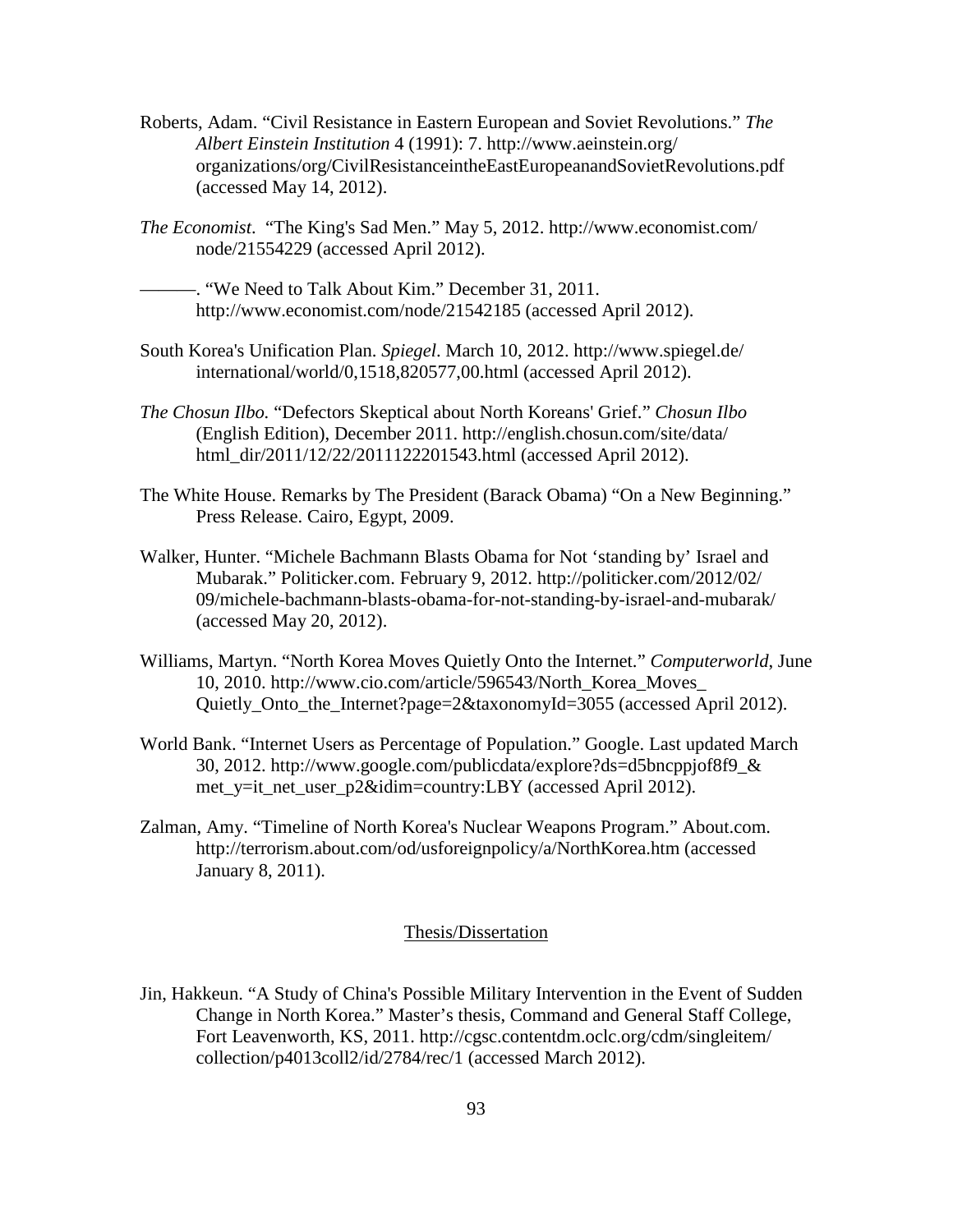Tolnay, Adam. "Ceausescu's Journey to the East." diss., Georgetown University. www.ceasescu.org, http://www.ceausescu.org/ceausescu\_texts/TolnayPAPER.pdf (accessed May 14, 2012).